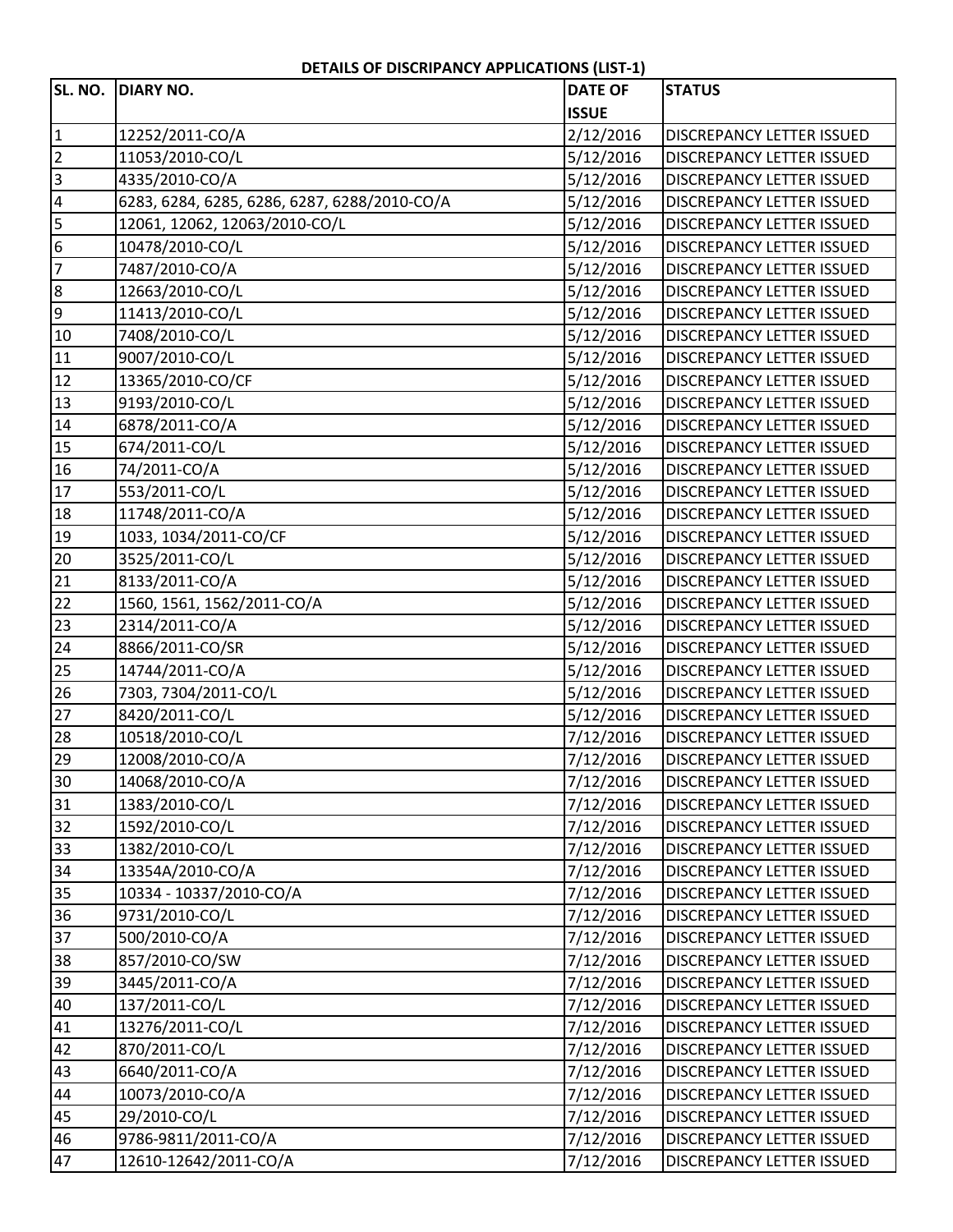| 48 | 2012/2011/CO/L                                      | 7/12/2016  | <b>DISCREPANCY LETTER ISSUED</b> |
|----|-----------------------------------------------------|------------|----------------------------------|
| 49 | 10040/2010-CO/L                                     | 13/12/2016 | <b>DISCREPANCY LETTER ISSUED</b> |
| 50 | 13518-13521/2010-CO/SR                              | 13/12/2016 | <b>DISCREPANCY LETTER ISSUED</b> |
| 51 | 8833/2010-CO/A                                      | 13/12/2016 | <b>DISCREPANCY LETTER ISSUED</b> |
| 52 | 12865, 1265A, 12868/2010-CO/L                       | 13/12/2016 | <b>DISCREPANCY LETTER ISSUED</b> |
| 53 | 7042/2010-CO/L                                      | 13/12/2016 | <b>DISCREPANCY LETTER ISSUED</b> |
| 54 | 12138, 12137/2010-CO/SW                             | 13/12/2016 | <b>DISCREPANCY LETTER ISSUED</b> |
| 55 | 2999/2010-CO/L                                      | 13/12/2016 | <b>DISCREPANCY LETTER ISSUED</b> |
| 56 | 64/2010-CO/A                                        | 13/12/2016 | <b>DISCREPANCY LETTER ISSUED</b> |
| 57 | 2685-2686/2010-CO/A                                 | 13/12/2016 | <b>DISCREPANCY LETTER ISSUED</b> |
| 58 | 1791/2010-CO/A                                      | 13/12/2016 | <b>DISCREPANCY LETTER ISSUED</b> |
| 59 | 2381/2010-CO/L                                      | 13/12/2016 | <b>DISCREPANCY LETTER ISSUED</b> |
| 60 | 622/2010-CO/A                                       | 13/12/2016 | <b>DISCREPANCY LETTER ISSUED</b> |
| 61 | 57/2010-CO/L                                        | 13/12/2016 | <b>DISCREPANCY LETTER ISSUED</b> |
| 62 | 822/2010-CO/L                                       | 13/12/2016 | <b>DISCREPANCY LETTER ISSUED</b> |
| 63 | 2660/2010-CO/A                                      | 13/12/2016 | <b>DISCREPANCY LETTER ISSUED</b> |
| 64 | 10007,10013/2010-CO/SR                              | 13/12/2016 | <b>DISCREPANCY LETTER ISSUED</b> |
| 65 | 5963/2010-CO/L                                      | 13/12/2016 | <b>DISCREPANCY LETTER ISSUED</b> |
| 66 | 1792 - 94/2010-CO/A                                 | 13/12/2016 | <b>DISCREPANCY LETTER ISSUED</b> |
| 67 | 11838/2010-CO/L                                     | 13/12/2016 | <b>DISCREPANCY LETTER ISSUED</b> |
| 68 | 10407,10409,10410/2010-CO/A                         | 13/12/2016 | <b>DISCREPANCY LETTER ISSUED</b> |
| 69 | 9635,9642/2010-CO/SR                                | 13/12/2016 | <b>DISCREPANCY LETTER ISSUED</b> |
| 70 | 6455 to 6464/2010-CO/L                              | 13/12/2016 | <b>DISCREPANCY LETTER ISSUED</b> |
| 71 | 1670/2010-CO/L                                      | 13/12/2016 | <b>DISCREPANCY LETTER ISSUED</b> |
| 72 | 12289/2010-CO/SW                                    | 13/12/2016 | <b>DISCREPANCY LETTER ISSUED</b> |
| 73 | 10430 to 10435/2010-CO/SR                           | 13/12/2016 | <b>DISCREPANCY LETTER ISSUED</b> |
| 74 | 45510/2010-CO/A                                     | 13/12/2016 | <b>DISCREPANCY LETTER ISSUED</b> |
| 75 | 7695/2010-CO/A                                      | 13/12/2016 | <b>DISCREPANCY LETTER ISSUED</b> |
| 76 | 9684/2010-CO/A                                      | 13/12/2016 | <b>DISCREPANCY LETTER ISSUED</b> |
| 77 | 8236/2010-CO/L                                      | 13/12/2016 | <b>DISCREPANCY LETTER ISSUED</b> |
| 78 | 5912, 5913, 5914, 5915, 5916, 5917, 5918/2010-CO/SR | 13/12/2016 | <b>DISCREPANCY LETTER ISSUED</b> |
| 79 | 3190/2010-CO/L                                      | 13/12/2016 | <b>DISCREPANCY LETTER ISSUED</b> |
| 80 | 6881/2010-CO/L                                      | 13/12/2016 | <b>DISCREPANCY LETTER ISSUED</b> |
| 81 | 2492, 2493/2010-CO/L                                | 13/12/2016 | <b>DISCREPANCY LETTER ISSUED</b> |
| 82 | 1396/2011-CO/A                                      | 13/12/2016 | <b>DISCREPANCY LETTER ISSUED</b> |
| 83 | 2423/2011-CO/L                                      | 13/12/2016 | <b>DISCREPANCY LETTER ISSUED</b> |
| 84 | 86/2010-CO/A                                        | 13/12/2016 | <b>DISCREPANCY LETTER ISSUED</b> |
| 85 | 3148/2010-CO/A                                      | 13/12/2016 | <b>DISCREPANCY LETTER ISSUED</b> |
| 86 | 9178-9187/2011-CO/CF                                | 13/12/2016 | <b>DISCREPANCY LETTER ISSUED</b> |
| 87 | 15388-15391, 15393/2011-CO/CF                       | 13/12/2016 | <b>DISCREPANCY LETTER ISSUED</b> |
| 88 | 648/2012-CO/SR                                      | 13/12/2016 | <b>DISCREPANCY LETTER ISSUED</b> |
| 89 | 11572/2012-CO/CF                                    | 13/12/2016 | <b>DISCREPANCY LETTER ISSUED</b> |
| 90 | 9351/2012-CO/A                                      | 13/12/2016 | <b>DISCREPANCY LETTER ISSUED</b> |
| 91 | 1632/2011-CO/A                                      | 13/12/2016 | <b>DISCREPANCY LETTER ISSUED</b> |
| 92 | 7306/2011-CO/SW                                     | 13/12/2016 | <b>DISCREPANCY LETTER ISSUED</b> |
| 93 | 10184 & 10185/2011-CO/L                             | 13/12/2016 | <b>DISCREPANCY LETTER ISSUED</b> |
| 94 | 7315/2011-CO/L                                      | 13/12/2016 | <b>DISCREPANCY LETTER ISSUED</b> |
| 95 | 16472, 16477/2012-CO/L                              | 13/12/2016 | <b>DISCREPANCY LETTER ISSUED</b> |
| 96 | 15602/2012-CO/L                                     | 13/12/2016 | <b>DISCREPANCY LETTER ISSUED</b> |
| 97 | 6051/2012-CO/A                                      | 13/12/2016 | <b>DISCREPANCY LETTER ISSUED</b> |
|    |                                                     |            |                                  |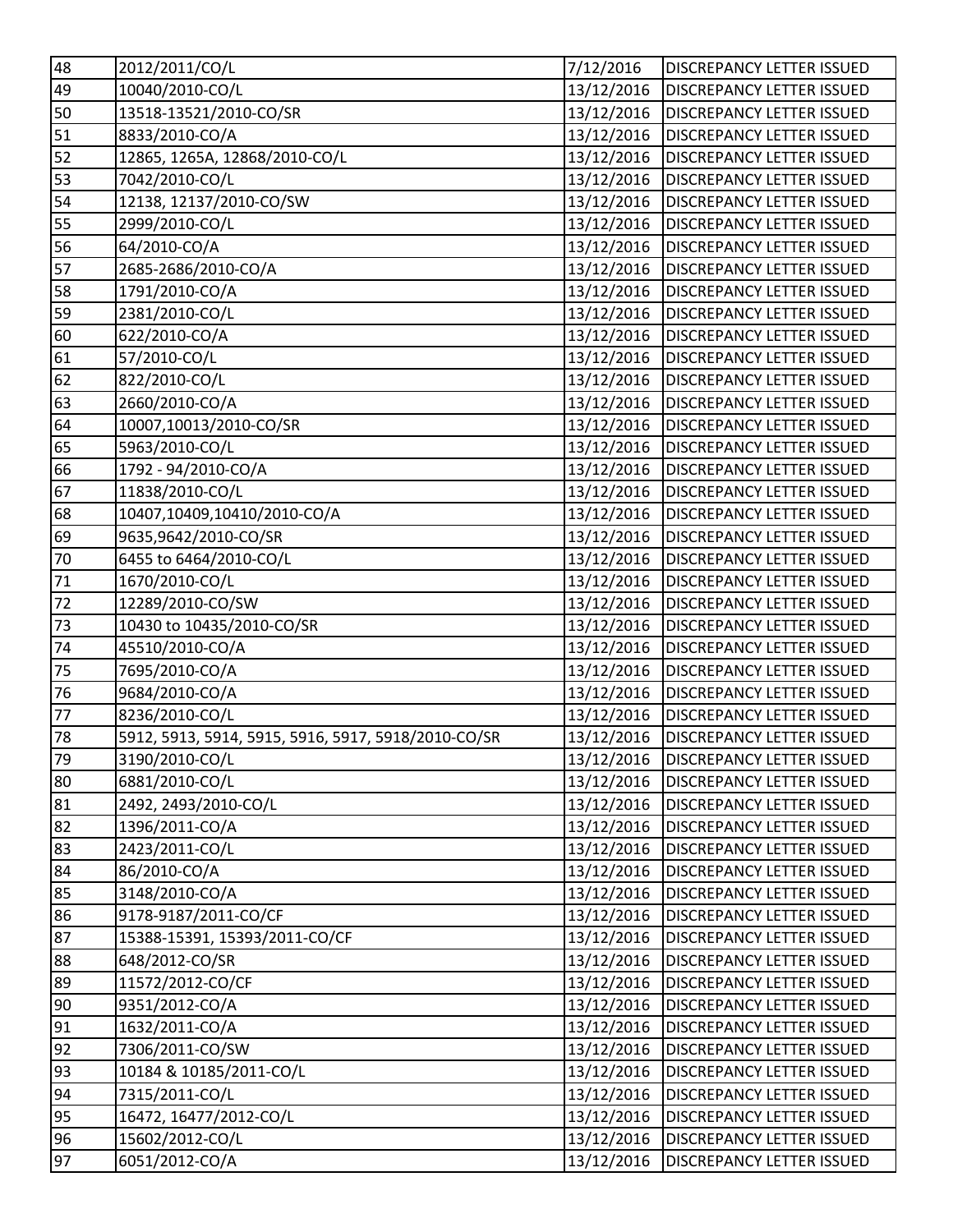| 98                     | 13085/2012-CO/L                         | 13/12/2016 | <b>DISCREPANCY LETTER ISSUED</b> |
|------------------------|-----------------------------------------|------------|----------------------------------|
| 99                     | 6960/2012-CO/L                          | 13/12/2016 | <b>DISCREPANCY LETTER ISSUED</b> |
| 100                    | 11633, 11631/2012-CO/A                  | 13/12/2016 | <b>DISCREPANCY LETTER ISSUED</b> |
| 101                    | 13437/2012-CO/A                         | 13/12/2016 | <b>DISCREPANCY LETTER ISSUED</b> |
| 102                    | 8016/2012-CO/A                          | 13/12/2016 | <b>DISCREPANCY LETTER ISSUED</b> |
| 103                    | 8020/2012-CO/A                          | 13/12/2016 | <b>DISCREPANCY LETTER ISSUED</b> |
| 104                    | 6073/2012-CO/L                          | 13/12/2016 | <b>DISCREPANCY LETTER ISSUED</b> |
| 105                    | 2245/2011-CO/A                          | 13/12/2016 | <b>DISCREPANCY LETTER ISSUED</b> |
| 106                    | 12007/2012-CO/SR                        | 13/12/2016 | <b>DISCREPANCY LETTER ISSUED</b> |
| 107                    | 6046/2012-CO/A                          | 13/12/2016 | <b>DISCREPANCY LETTER ISSUED</b> |
| 108                    | 16528/2012-CO/SW                        | 13/12/2016 | <b>DISCREPANCY LETTER ISSUED</b> |
| 109                    | 14976 - 14985/2012-CO/L                 | 13/12/2016 | <b>DISCREPANCY LETTER ISSUED</b> |
| $\overline{1}10$       | 14908 - 14917/2012-CO/A                 | 13/12/2016 | <b>DISCREPANCY LETTER ISSUED</b> |
| 111                    | 9213/2010-CO/L                          | 13/12/2016 | <b>DISCREPANCY LETTER ISSUED</b> |
| 112                    | 13824 - 13833/2012-CO/L                 | 13/12/2016 | <b>DISCREPANCY LETTER ISSUED</b> |
| $\overline{1}13$       | 7438, 7450/2010-CO/CF                   | 13/12/2016 | <b>DISCREPANCY LETTER ISSUED</b> |
| 114                    | 4382/2010-CO/L                          | 13/12/2016 | <b>DISCREPANCY LETTER ISSUED</b> |
| 115                    | 10484/2010-CO/L                         | 14/12/2016 | <b>DISCREPANCY LETTER ISSUED</b> |
| 116                    | 2461/2010-CO/L                          | 14/12/2016 | <b>DISCREPANCY LETTER ISSUED</b> |
| 117                    | 8848/2010-CO/A                          | 14/12/2016 | <b>DISCREPANCY LETTER ISSUED</b> |
| 118                    | 226/2010-CO/A                           | 14/12/2016 | <b>DISCREPANCY LETTER ISSUED</b> |
| 119                    | 1222/2010-CO/L                          | 14/12/2016 | <b>DISCREPANCY LETTER ISSUED</b> |
| 120                    | 12034/2010-CO/A                         | 14/12/2016 | <b>DISCREPANCY LETTER ISSUED</b> |
| $\overline{121}$       | 13507/2010-CO/A                         | 14/12/2016 | <b>DISCREPANCY LETTER ISSUED</b> |
| 122                    | 4438/2010-CO/L                          | 14/12/2016 | <b>DISCREPANCY LETTER ISSUED</b> |
|                        |                                         |            |                                  |
|                        | 3200/2010-CO/L                          | 14/12/2016 | <b>DISCREPANCY LETTER ISSUED</b> |
| 123<br>124             | 1210/2010-CO/L                          | 14/12/2016 | <b>DISCREPANCY LETTER ISSUED</b> |
| 125                    | 1624, 1625, 1626, 1627, 1628/2010-CO/SW | 14/12/2016 | <b>DISCREPANCY LETTER ISSUED</b> |
| 126                    | 6962/2010-CO/L                          | 14/12/2016 | <b>DISCREPANCY LETTER ISSUED</b> |
| 127                    | 3398/2010-CO/L                          | 14/12/2016 | <b>DISCREPANCY LETTER ISSUED</b> |
| 128                    | 4108/2010-CO/L                          | 14/12/2016 | <b>DISCREPANCY LETTER ISSUED</b> |
| 129                    | 8190/2010-CO/L                          | 14/12/2016 | <b>DISCREPANCY LETTER ISSUED</b> |
| 130                    | 8552/2010-CO/L                          | 14/12/2016 | <b>DISCREPANCY LETTER ISSUED</b> |
|                        | 8698/2010-CO/L                          | 14/12/2016 | <b>DISCREPANCY LETTER ISSUED</b> |
| 131<br>132             | 6023/2010-CO/SW                         | 14/12/2016 | <b>DISCREPANCY LETTER ISSUED</b> |
| 133                    | 995/2010-CO/L                           | 14/12/2016 | <b>DISCREPANCY LETTER ISSUED</b> |
| 134                    | 7874 to 7882, 7892/2011-CO/A            | 14/12/2016 | <b>DISCREPANCY LETTER ISSUED</b> |
| 135                    | 1889/2010-CO/L                          | 14/12/2016 | <b>DISCREPANCY LETTER ISSUED</b> |
| 136                    | 10988/2010-CO/A                         | 14/12/2016 | <b>DISCREPANCY LETTER ISSUED</b> |
|                        | 8850/2010-CO/L                          | 14/12/2016 | <b>DISCREPANCY LETTER ISSUED</b> |
| 137<br>138             | 5899/2010-CO/CF                         | 14/12/2016 | <b>DISCREPANCY LETTER ISSUED</b> |
|                        | 11052/2011-CO/A                         | 14/12/2016 | <b>DISCREPANCY LETTER ISSUED</b> |
| $\frac{139}{2}$<br>140 | 15384/2011-CO/SR                        | 14/12/2016 | <b>DISCREPANCY LETTER ISSUED</b> |
| 141                    | 6303, 6304, 6305/2011-CO/L              | 14/12/2016 | <b>DISCREPANCY LETTER ISSUED</b> |
| 142                    | 1371 TO 1380/2012-CO/CF                 | 14/12/2016 | <b>DISCREPANCY LETTER ISSUED</b> |
| 143                    | 9156/2012-CO/A                          | 14/12/2016 | <b>DISCREPANCY LETTER ISSUED</b> |
| $\sqrt{144}$           | 13870/2012-CO/L                         | 14/12/2016 | <b>DISCREPANCY LETTER ISSUED</b> |
| 145                    | 10912/2012-CO/A                         | 14/12/2016 | <b>DISCREPANCY LETTER ISSUED</b> |
| $\frac{146}{5}$        | 1464/2012-CO/SR                         | 14/12/2016 | <b>DISCREPANCY LETTER ISSUED</b> |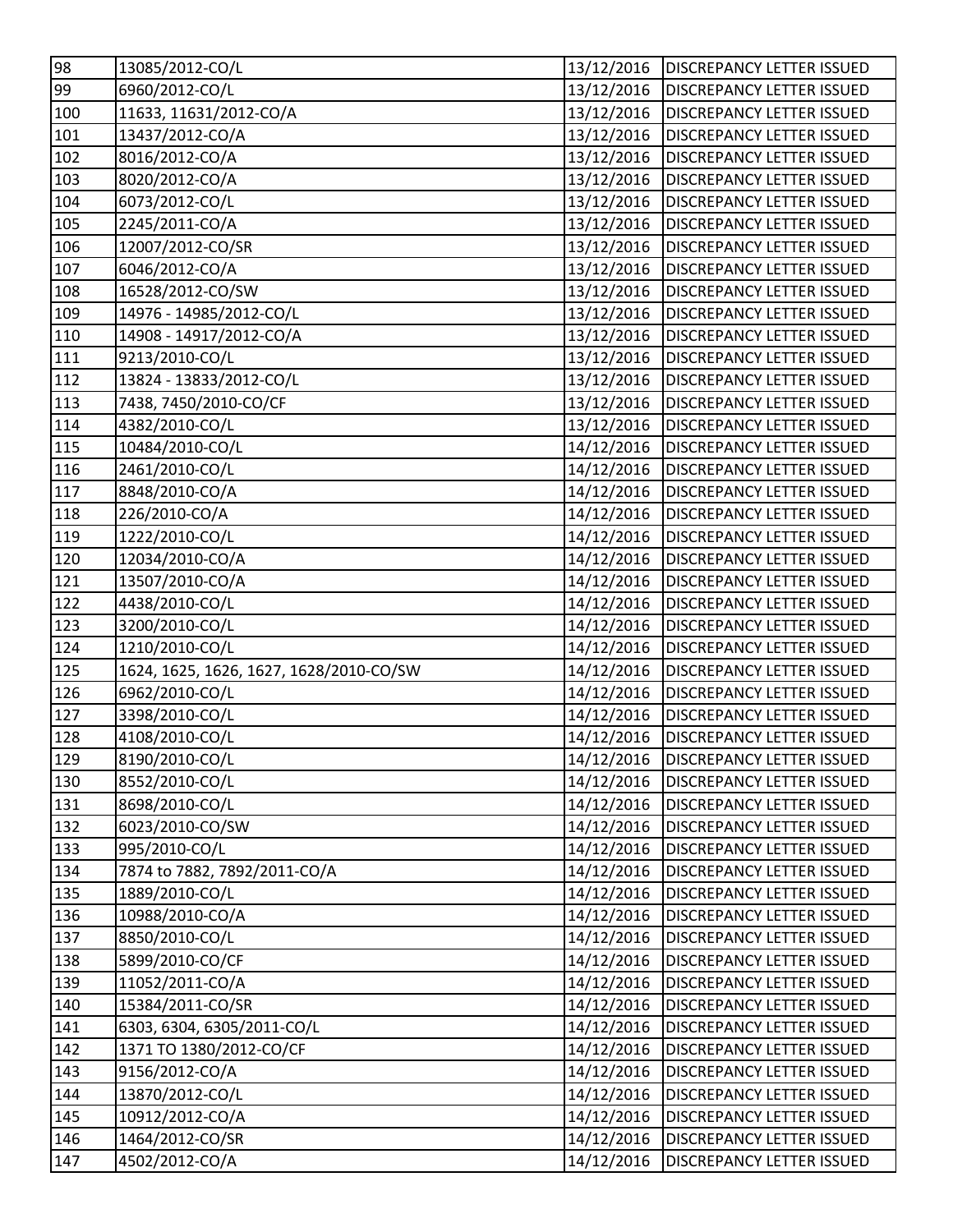| 148          | 3962/2012-CO/L                                        | 14/12/2016 | <b>DISCREPANCY LETTER ISSUED</b> |
|--------------|-------------------------------------------------------|------------|----------------------------------|
| 149          | 11665 TO 11674/2012-CO/A                              | 14/12/2016 | <b>DISCREPANCY LETTER ISSUED</b> |
| 150          | 16024/2012-CO/L                                       | 14/12/2016 | <b>DISCREPANCY LETTER ISSUED</b> |
| 151          | 9261 - 64/2012-CO/SR                                  | 14/12/2016 | <b>DISCREPANCY LETTER ISSUED</b> |
| 152          | 14574/2012-CO/A                                       | 14/12/2016 | <b>DISCREPANCY LETTER ISSUED</b> |
| 153          | 4548, 4549/2012-CO/A                                  | 14/12/2016 | <b>DISCREPANCY LETTER ISSUED</b> |
| 154          | 14011A/2012-CO/L                                      | 14/12/2016 | <b>DISCREPANCY LETTER ISSUED</b> |
| 155          | 16600/2012-CO/A                                       | 14/12/2016 | <b>DISCREPANCY LETTER ISSUED</b> |
| 156          | 9780/2012-CO/A                                        | 14/12/2016 | <b>DISCREPANCY LETTER ISSUED</b> |
| 157          | 16013/2012-CO/A                                       | 14/12/2016 | <b>DISCREPANCY LETTER ISSUED</b> |
| 158          | 1328/2012-CO/L                                        | 14/12/2016 | <b>DISCREPANCY LETTER ISSUED</b> |
| 159          | 15035/2012-CO/CF                                      | 14/12/2016 | <b>DISCREPANCY LETTER ISSUED</b> |
| 160          | 7252/2012-CO/L                                        | 14/12/2016 | <b>DISCREPANCY LETTER ISSUED</b> |
| 161          | 573/2012-CO/L                                         | 14/12/2016 | <b>DISCREPANCY LETTER ISSUED</b> |
| 162          | 5329/2012-CO/A                                        | 14/12/2016 | <b>DISCREPANCY LETTER ISSUED</b> |
| 163          | 8538/2012-CO/A                                        | 14/12/2016 | <b>DISCREPANCY LETTER ISSUED</b> |
| 164          | 2036/2012-CO/L                                        | 14/12/2016 | <b>DISCREPANCY LETTER ISSUED</b> |
| 165          | 3988/2012-CO/L                                        | 14/12/2016 | <b>DISCREPANCY LETTER ISSUED</b> |
| 166          | 15783/2012-CO/L                                       | 14/12/2016 | <b>DISCREPANCY LETTER ISSUED</b> |
| 167          | 14201/2012-CO/A                                       | 14/12/2016 | <b>DISCREPANCY LETTER ISSUED</b> |
| 168          | 14448 TO 14453/2012-CO/SR                             | 14/12/2016 | <b>DISCREPANCY LETTER ISSUED</b> |
| 169          | 15096/2012-CO/A                                       | 14/12/2016 | <b>DISCREPANCY LETTER ISSUED</b> |
| 170          | 9795/2012-CO/L                                        | 14/12/2016 | <b>DISCREPANCY LETTER ISSUED</b> |
| 171          | 14011/2012-CO/L                                       | 14/12/2016 | <b>DISCREPANCY LETTER ISSUED</b> |
| 172          | 14559/2012-CO/A                                       | 14/12/2016 | <b>DISCREPANCY LETTER ISSUED</b> |
| 173          | 13819/2012-CO/SR                                      | 14/12/2016 | <b>DISCREPANCY LETTER ISSUED</b> |
| 174          | 4260-4274/2012-CO/SR                                  | 14/12/2016 | <b>DISCREPANCY LETTER ISSUED</b> |
| 175          | 1690/1692/2012-CO/SR/CF                               | 14/12/2016 | <b>DISCREPANCY LETTER ISSUED</b> |
| 176          | 3640, 3641/2010-CO/L                                  | 14/12/2016 | <b>DISCREPANCY LETTER ISSUED</b> |
| 177          | 3145/2012-CO/A                                        | 14/12/2016 | <b>DISCREPANCY LETTER ISSUED</b> |
| 178          | 6121/2012-CO/L                                        | 14/12/2016 | <b>DISCREPANCY LETTER ISSUED</b> |
| 179          | 4400 TO, 4414, 4419 TO 4423, 4391 TO 4393, 4399/2012- | 14/12/2016 | <b>DISCREPANCY LETTER ISSUED</b> |
|              | CO/SR                                                 |            |                                  |
| 180          | 4484/2012-CO/M                                        | 14/12/2016 | <b>DISCREPANCY LETTER ISSUED</b> |
| 181          | 6166/2012-CO/L                                        | 14/12/2016 | <b>DISCREPANCY LETTER ISSUED</b> |
| 182          | 6872, 6873/2012-CO/A                                  | 14/12/2016 | <b>DISCREPANCY LETTER ISSUED</b> |
| 183          | 16004/2012-CO/A                                       | 14/12/2016 | <b>DISCREPANCY LETTER ISSUED</b> |
| 184          | 8814 TO 8823/2012-CO/L                                | 14/12/2016 | <b>DISCREPANCY LETTER ISSUED</b> |
| 185          | 10463, 10464/2012-CO/L                                | 14/12/2016 | <b>DISCREPANCY LETTER ISSUED</b> |
| 186          | 2062/2012-CO/A, 2063/2012-CO/L                        | 14/12/2016 | <b>DISCREPANCY LETTER ISSUED</b> |
| 187          | 16163/2012-CO/L                                       | 14/12/2016 | <b>DISCREPANCY LETTER ISSUED</b> |
| 188          | 11078 TO 11084/2012-CO/SR                             | 14/12/2016 | <b>DISCREPANCY LETTER ISSUED</b> |
| 189          | 9269 - 9272/2012-CO/A                                 | 14/12/2016 | DISCREPANCY LETTER ISSUED        |
| 190          | 10157/2012-CO/L                                       | 14/12/2016 | <b>DISCREPANCY LETTER ISSUED</b> |
| 191          | 7578 - 7588/2012-CO/SR                                | 14/12/2016 | <b>DISCREPANCY LETTER ISSUED</b> |
| 192          | 8580/2012-CO/A                                        | 14/12/2016 | <b>DISCREPANCY LETTER ISSUED</b> |
| $\sqrt{193}$ | 14646/2012-CO/L                                       | 14/12/2016 | <b>DISCREPANCY LETTER ISSUED</b> |
| 194          | 15436/2012-CO/A                                       | 14/12/2016 | <b>DISCREPANCY LETTER ISSUED</b> |
| 195          | 14645/2012-CO/SR                                      | 14/12/2016 | <b>DISCREPANCY LETTER ISSUED</b> |
| 196          | 4994/2012-CO/L                                        | 14/12/2016 | <b>DISCREPANCY LETTER ISSUED</b> |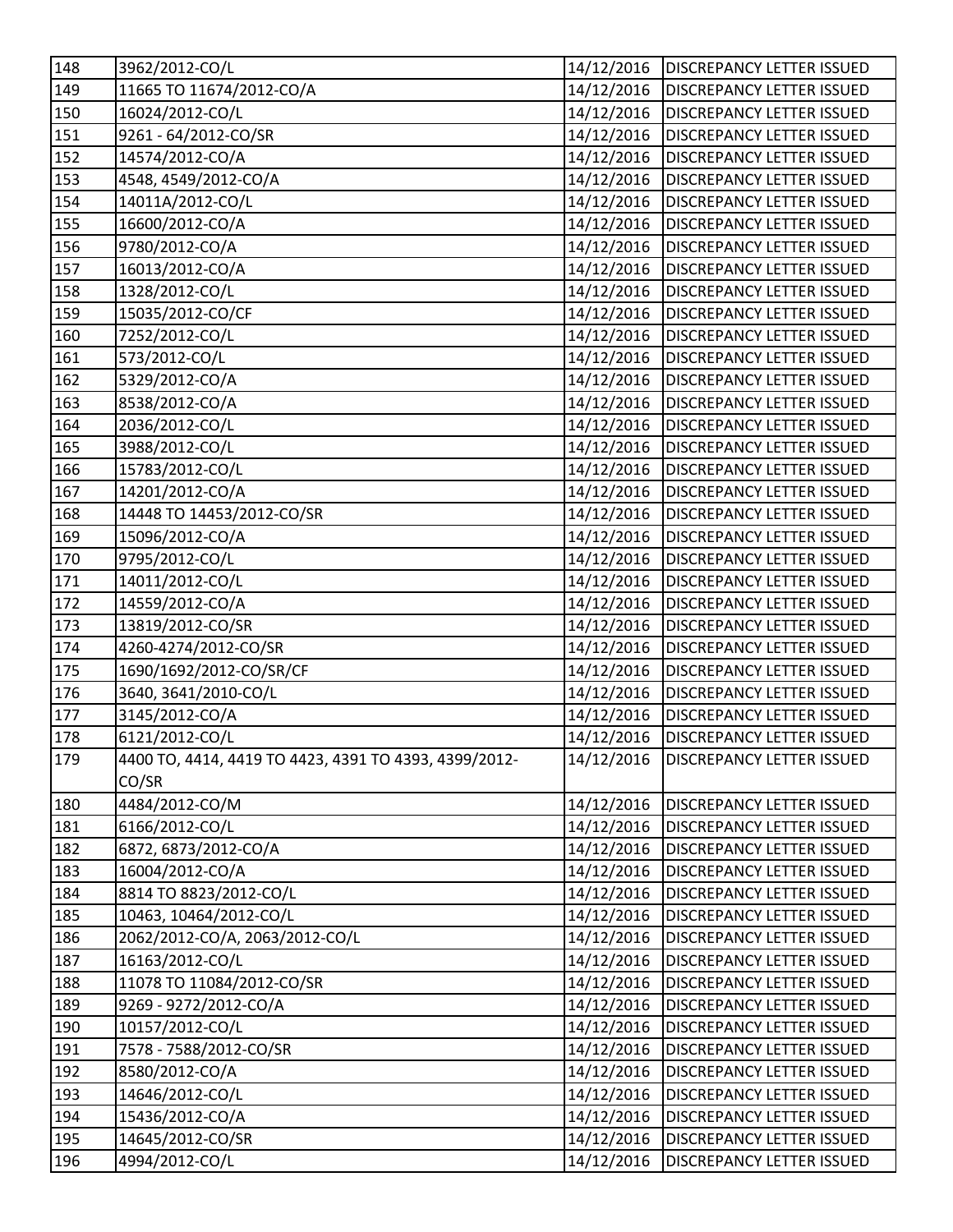| 197               | 1503/2012-CO/L                     | 14/12/2016 | <b>DISCREPANCY LETTER ISSUED</b>       |
|-------------------|------------------------------------|------------|----------------------------------------|
| 198               | 15165/2012-CO/L                    | 14/12/2016 | <b>DISCREPANCY LETTER ISSUED</b>       |
| 199               | 14432 & 14433/2012-CO/SR           | 14/12/2016 | <b>DISCREPANCY LETTER ISSUED</b>       |
| 200               | 16165/2012-CO/L                    | 14/12/2016 | <b>DISCREPANCY LETTER ISSUED</b>       |
| 201               | 5703/2012-CO/L                     | 15/12/2016 | <b>DISCREPANCY LETTER ISSUED</b>       |
| 202               | 11364/2012-CO/CF                   | 16/12/2016 | DISCREPANCY LETTER ISSUED              |
| 203               | 13046-13052/2010-CO/SR             | 19/12/2016 | <b>DISCREPANCY LETTER ISSUED</b>       |
| 204               | 7803/2010-CO/L                     | 19/12/2016 | <b>DISCREPANCY LETTER ISSUED</b>       |
| 205               | 12375/2010-CO/L                    | 19/12/2016 | <b>DISCREPANCY LETTER ISSUED</b>       |
| 206               | 1552, 1553/2010-CO/L               | 19/12/2016 | <b>DISCREPANCY LETTER ISSUED</b>       |
| 207               | 9937/2010-CO/A                     | 19/12/2016 | <b>DISCREPANCY LETTER ISSUED</b>       |
| 208               | 13551-13556/2010/-CO/A             | 19/12/2016 | <b>DISCREPANCY LETTER ISSUED</b>       |
| 209               | 15036/2011-CO/SR                   | 19/12/2016 | <b>DISCREPANCY LETTER ISSUED</b>       |
| $\frac{1}{210}$   | 12572/2011-CO/A                    | 19/12/2016 | <b>DISCREPANCY LETTER ISSUED</b>       |
| 211               | 13634/2011-CO/A                    | 19/12/2016 | <b>DISCREPANCY LETTER ISSUED</b>       |
| 212               | 5029/2011-CO/L                     | 19/12/2016 | <b>DISCREPANCY LETTER ISSUED</b>       |
| 213               | 9004/2010-CO/A                     | 19/12/2016 | <b>DISCREPANCY LETTER ISSUED</b>       |
| 214               | 1182/2011-CO/CF                    | 19/12/2016 | <b>DISCREPANCY LETTER ISSUED</b>       |
| $\sqrt{215}$      | 571/2011-CO/A                      | 19/12/2016 | <b>DISCREPANCY LETTER ISSUED</b>       |
| 216               | 672/2011-CO/A                      | 19/12/2016 | <b>DISCREPANCY LETTER ISSUED</b>       |
| 217               | 1913, 1914, 1915, 1916/2011-CO/A   | 19/12/2016 | <b>DISCREPANCY LETTER ISSUED</b>       |
| 218               | 6308/2011-CO/L                     | 19/12/2016 | <b>DISCREPANCY LETTER ISSUED</b>       |
| 219               | 1211/2010-CO/L                     | 19/12/2016 | <b>DISCREPANCY LETTER ISSUED</b>       |
| 220               | 8219/2011-CO/A                     | 19/12/2016 | <b>DISCREPANCY LETTER ISSUED</b>       |
| 221               | 10443/2011-CO/A                    | 19/12/2016 | <b>DISCREPANCY LETTER ISSUED</b>       |
| $\overline{2}$ 22 | 16537, 16538, 16540/2012-CO/L      | 19/12/2016 | <b>DISCREPANCY LETTER ISSUED</b>       |
| $\overline{223}$  | 9531/2012-CO/SR                    | 19/12/2016 | <b>DISCREPANCY LETTER ISSUED</b>       |
| 224               | 3778/2010-CO/L                     | 19/12/2016 | <b>DISCREPANCY LETTER ISSUED</b>       |
| 225               | 14940-14946/2012-CO/SR             | 19/12/2016 | <b>DISCREPANCY LETTER ISSUED</b>       |
| 226               | 11932/2012-CO/A                    | 19/12/2016 | <b>DISCREPANCY LETTER ISSUED</b>       |
| 227               | 8080/2012-CO/A                     | 19/12/2016 | <b>DISCREPANCY LETTER ISSUED</b>       |
| 228               | 8283/2012-CO/L                     |            | 19/12/2016   DISCREPANCY LETTER ISSUED |
| 229               | 7557/2012-CO/L                     | 19/12/2016 | <b>DISCREPANCY LETTER ISSUED</b>       |
| 230               | 14535-14542/2012-CO/A              | 19/12/2016 | <b>DISCREPANCY LETTER ISSUED</b>       |
| 231               | 16384/2012-CO/L                    | 19/12/2016 | DISCREPANCY LETTER ISSUED              |
| 232               | 15856-15858, 15885-15887/2012-CO/A | 19/12/2016 | <b>DISCREPANCY LETTER ISSUED</b>       |
| 233               | 11463/2012-CO/SR                   | 19/12/2016 | <b>DISCREPANCY LETTER ISSUED</b>       |
| 234               | 4051/2012-CO/SR                    | 19/12/2016 | DISCREPANCY LETTER ISSUED              |
| 235               | 11807/2012-CO/A                    | 19/12/2016 | <b>DISCREPANCY LETTER ISSUED</b>       |
| 236               | 7617/2012-CO/L                     | 19/12/2016 | DISCREPANCY LETTER ISSUED              |
| 237               | 14286/2012-CO/L                    | 19/12/2016 | <b>DISCREPANCY LETTER ISSUED</b>       |
| 238               | 11141/2012-CO/SR                   | 19/12/2016 | DISCREPANCY LETTER ISSUED              |
| 239               | 13496/2012-CO/A                    | 19/12/2016 | DISCREPANCY LETTER ISSUED              |
| 240               | 15609/2012-CO/L                    | 19/12/2016 | DISCREPANCY LETTER ISSUED              |
| 241               | 11941/2012-CO/A                    | 19/12/2016 | DISCREPANCY LETTER ISSUED              |
| 242               | 12066/2010-CO/A                    | 20/12/2016 | DISCREPANCY LETTER ISSUED              |
| 243               | 10551-10552/2010-CO/A              | 20/12/2016 | DISCREPANCY LETTER ISSUED              |
| 244               | 14065/2010-CO/A                    | 20/12/2016 | <b>DISCREPANCY LETTER ISSUED</b>       |
| 245               | 3228/2010-CO/A                     | 20/12/2016 | DISCREPANCY LETTER ISSUED              |
| 246               | 7884/2010-CO/L                     | 20/12/2016 | DISCREPANCY LETTER ISSUED              |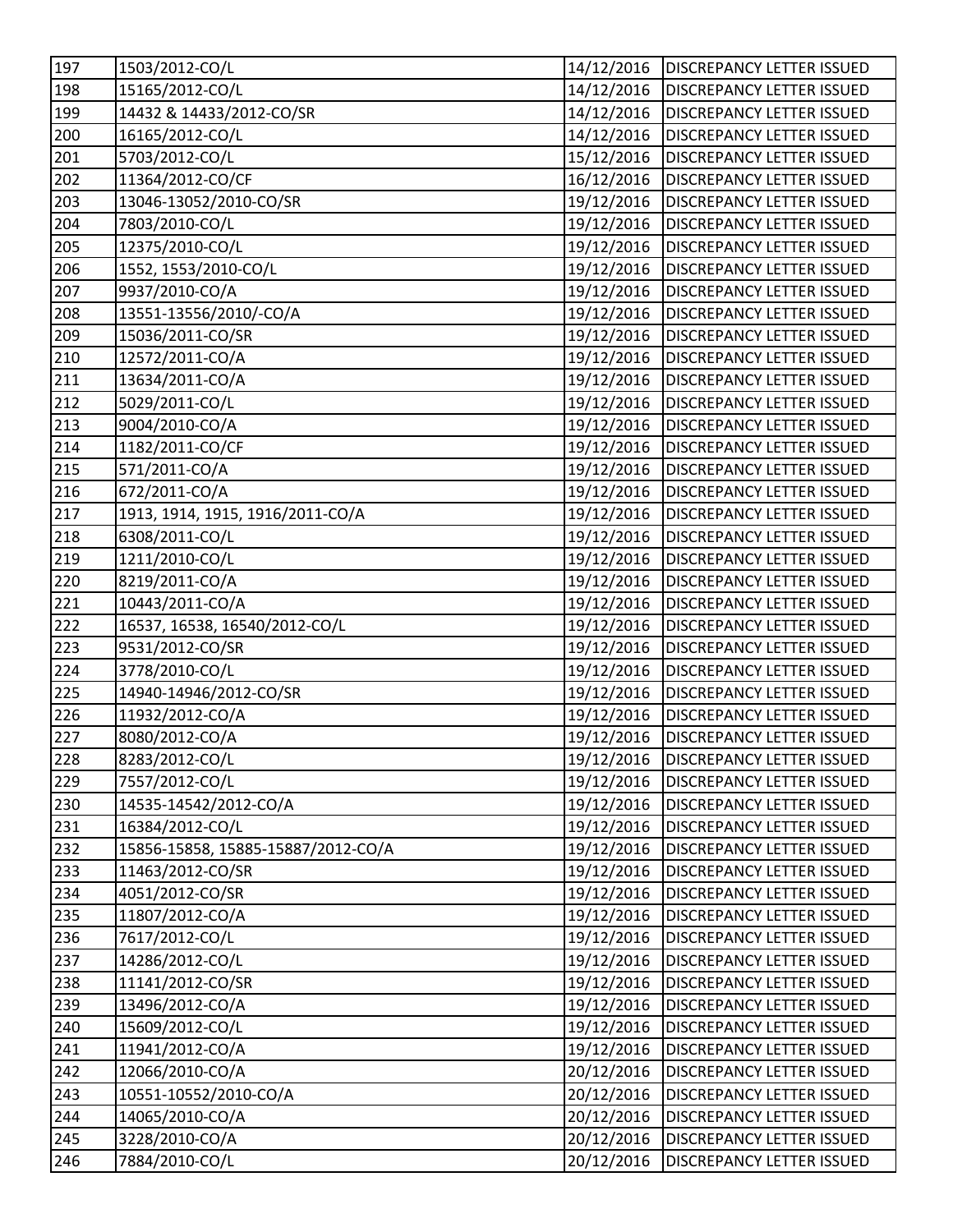| 247 | 8809/2010-CO/A                                      | 20/12/2016 | <b>DISCREPANCY LETTER ISSUED</b>       |
|-----|-----------------------------------------------------|------------|----------------------------------------|
| 248 | 12554/2010-CO/L                                     | 20/12/2016 | <b>DISCREPANCY LETTER ISSUED</b>       |
| 249 | 13093/2010-CO/L                                     | 20/12/2016 | <b>DISCREPANCY LETTER ISSUED</b>       |
| 250 | 9718/2010-CO/A                                      | 20/12/2016 | <b>DISCREPANCY LETTER ISSUED</b>       |
| 251 | 7970/2010-CO/L                                      | 20/12/2016 | <b>DISCREPANCY LETTER ISSUED</b>       |
| 252 | 11886/2010-CO/L                                     | 20/12/2016 | <b>DISCREPANCY LETTER ISSUED</b>       |
| 253 | 5964/2010-CO/L                                      | 20/12/2016 | <b>DISCREPANCY LETTER ISSUED</b>       |
| 254 | 10274/2010-CO/A                                     | 20/12/2016 | <b>DISCREPANCY LETTER ISSUED</b>       |
| 255 | 8922, 8923, 8924, 8925/2010-CO/A                    | 20/12/2016 | <b>DISCREPANCY LETTER ISSUED</b>       |
| 256 | 10385, 10386, 10387, 10388, 10389, 10390/2010-CO/SW | 20/12/2016 | <b>DISCREPANCY LETTER ISSUED</b>       |
| 257 | 13825/2010-CO/A                                     | 20/12/2016 | <b>DISCREPANCY LETTER ISSUED</b>       |
| 258 | 1119/2010-CO/L                                      | 20/12/2016 | <b>DISCREPANCY LETTER ISSUED</b>       |
| 259 | 4806/2010-CO/L                                      | 20/12/2016 | <b>DISCREPANCY LETTER ISSUED</b>       |
| 260 | 3282, 3283, 3287, 3288/2011-CO/L                    | 20/12/2016 | DISCREPANCY LETTER ISSUED              |
| 261 | 9379, 9380, 9381, 9386, 9387, 9388, 9389/2011-CO/A  | 20/12/2016 | <b>DISCREPANCY LETTER ISSUED</b>       |
| 262 | 11910/2011-CO/SW                                    | 20/12/2016 | <b>DISCREPANCY LETTER ISSUED</b>       |
| 263 | 1334, 1335/2011-CO/A                                | 20/12/2016 | <b>DISCREPANCY LETTER ISSUED</b>       |
| 264 | 1290/2011-CO/A                                      | 20/12/2016 | <b>DISCREPANCY LETTER ISSUED</b>       |
| 265 | 8266/2010-CO/L                                      | 20/12/2016 | DISCREPANCY LETTER ISSUED              |
| 266 | 12148/2010-CO/L                                     | 20/12/2016 | <b>DISCREPANCY LETTER ISSUED</b>       |
| 267 | 11044, 11045/2010-CO/L                              | 20/12/2016 | <b>DISCREPANCY LETTER ISSUED</b>       |
| 268 | 6031/2010-CO/A                                      | 20/12/2016 | <b>DISCREPANCY LETTER ISSUED</b>       |
| 269 | 1909, 1910, 1911/2011-CO/A                          | 20/12/2016 | <b>DISCREPANCY LETTER ISSUED</b>       |
| 270 | 15104-15105/2011-CO/L                               | 20/12/2016 | <b>DISCREPANCY LETTER ISSUED</b>       |
| 271 | 15104-15105/2011-CO/L                               | 20/12/2016 | <b>DISCREPANCY LETTER ISSUED</b>       |
| 272 | 1641/2011-CO/SR                                     | 20/12/2016 | <b>DISCREPANCY LETTER ISSUED</b>       |
| 273 | 3335-3344/2012-CO/CF                                | 20/12/2016 | <b>DISCREPANCY LETTER ISSUED</b>       |
| 274 | 192/2012-CO/L                                       | 20/12/2016 | <b>DISCREPANCY LETTER ISSUED</b>       |
| 275 | 13201/2012-CO/L                                     | 20/12/2016 | <b>DISCREPANCY LETTER ISSUED</b>       |
| 276 | 11842/2012-CO/A                                     | 20/12/2016 | <b>DISCREPANCY LETTER ISSUED</b>       |
| 277 | 10966/2012-CO/L                                     | 20/12/2016 | <b>DISCREPANCY LETTER ISSUED</b>       |
| 278 | 9849, 9850/2012-CO/A                                |            | 20/12/2016   DISCREPANCY LETTER ISSUED |
| 279 | 13497/2012-CO/L                                     | 20/12/2016 | <b>DISCREPANCY LETTER ISSUED</b>       |
| 280 | 13863/2012-CO/L                                     | 20/12/2016 | DISCREPANCY LETTER ISSUED              |
| 281 | 551-553/2012-CO/L/A/SW                              | 20/12/2016 | DISCREPANCY LETTER ISSUED              |
| 282 | 11489, 11490, 11492, 11493, 11622, 11617/2012-CO/A  | 20/12/2016 | <b>DISCREPANCY LETTER ISSUED</b>       |
| 283 | 15439/2012-CO/CF                                    | 20/12/2016 | DISCREPANCY LETTER ISSUED              |
| 284 | 5620-5625/2012-CO/A                                 | 20/12/2016 | DISCREPANCY LETTER ISSUED              |
| 285 | 15133, 15134/2012-CO/L                              | 20/12/2016 | DISCREPANCY LETTER ISSUED              |
| 286 | 9622/2012-CO/L                                      | 20/12/2016 | DISCREPANCY LETTER ISSUED              |
| 287 | 10763, 10770/2012-CO/A                              | 20/12/2016 | <b>DISCREPANCY LETTER ISSUED</b>       |
| 288 | 5178/2012-CO/A                                      | 20/12/2016 | DISCREPANCY LETTER ISSUED              |
| 289 | 4730/2012-CO/A                                      | 20/12/2016 | DISCREPANCY LETTER ISSUED              |
| 290 | 9841/2012-CO/SR                                     | 20/12/2016 | DISCREPANCY LETTER ISSUED              |
| 291 | 13909-13912/2012-CO/L                               | 20/12/2016 | DISCREPANCY LETTER ISSUED              |
| 292 | 316/2012-CO/A                                       | 20/12/2016 | DISCREPANCY LETTER ISSUED              |
| 293 | 2210/2012-CO/L                                      | 20/12/2016 | DISCREPANCY LETTER ISSUED              |
| 294 | 9122-9125/2012-CO/L                                 | 20/12/2016 | DISCREPANCY LETTER ISSUED              |
| 295 | 15135/2012-CO/L                                     | 20/12/2016 | DISCREPANCY LETTER ISSUED              |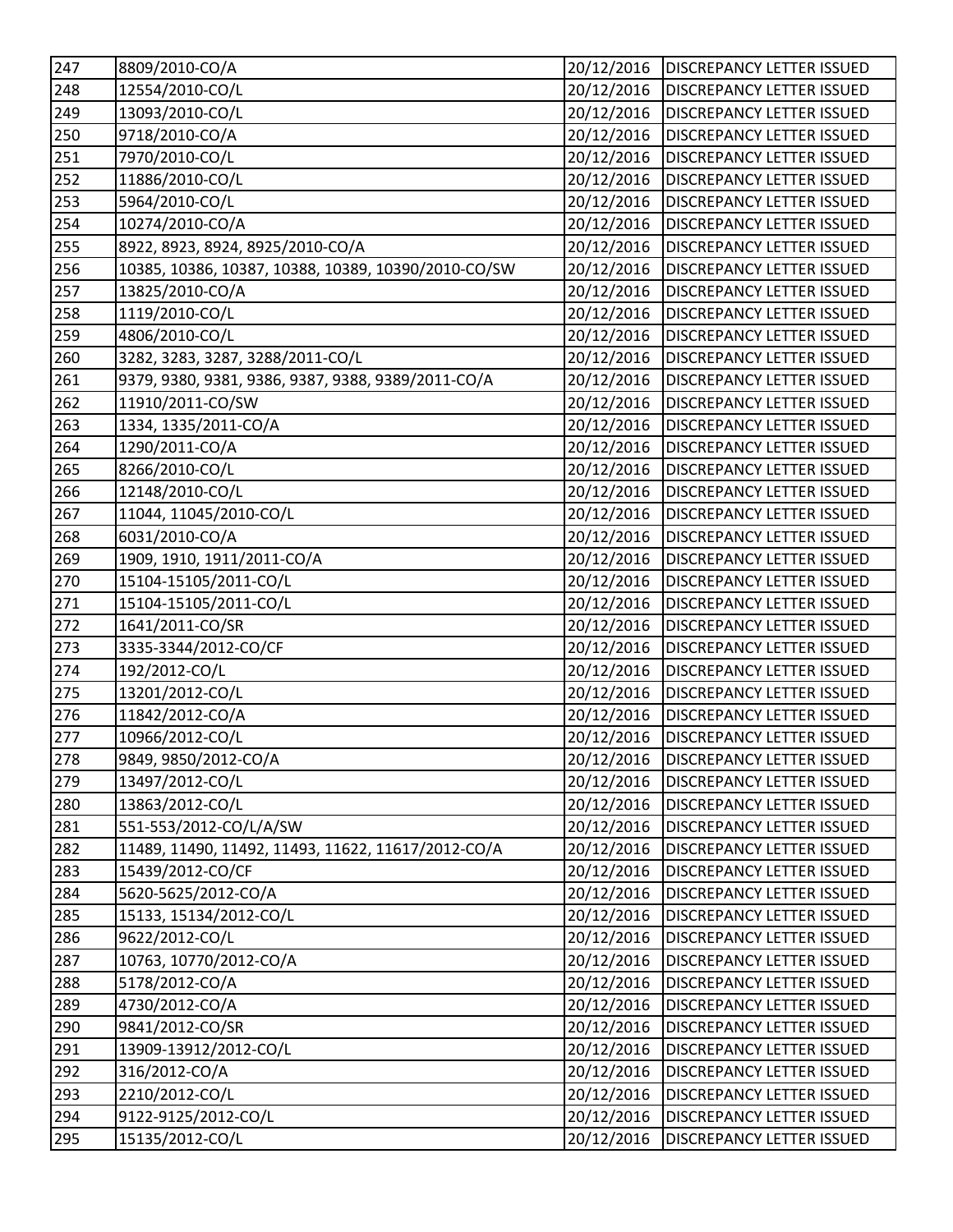| 296 | 16257, 16258, 16259, 16260, 12266, 12251, 16261/2012-     | 20/12/2016 | <b>DISCREPANCY LETTER ISSUED</b> |
|-----|-----------------------------------------------------------|------------|----------------------------------|
|     | CO/SR                                                     |            |                                  |
| 297 | 12068/2012-CO/L                                           | 20/12/2016 | <b>DISCREPANCY LETTER ISSUED</b> |
| 298 | 858/2012-CO/A                                             | 20/12/2016 | <b>DISCREPANCY LETTER ISSUED</b> |
| 299 | 688/2012-CO/L                                             | 20/12/2016 | <b>DISCREPANCY LETTER ISSUED</b> |
| 300 | 7849/2012-CO/A                                            | 20/12/2016 | <b>DISCREPANCY LETTER ISSUED</b> |
| 301 | 14026/2012-CO/L                                           | 20/12/2016 | <b>DISCREPANCY LETTER ISSUED</b> |
| 302 | 3496/2012-CO/SR                                           | 20/12/2016 | <b>DISCREPANCY LETTER ISSUED</b> |
| 303 | 9816/2012-CO/A                                            | 20/12/2016 | <b>DISCREPANCY LETTER ISSUED</b> |
| 304 | 16309/2012-CO/CF                                          | 20/12/2016 | <b>DISCREPANCY LETTER ISSUED</b> |
| 305 | 14168/2012-CO/A                                           | 20/12/2016 | <b>DISCREPANCY LETTER ISSUED</b> |
| 306 | 15984/2012-CO/A                                           | 20/12/2016 | <b>DISCREPANCY LETTER ISSUED</b> |
| 307 | 15702-15704/2012-CO/SR                                    | 20/12/2016 | <b>DISCREPANCY LETTER ISSUED</b> |
| 308 | 285/286/2012-CO/SW                                        | 20/12/2016 | <b>DISCREPANCY LETTER ISSUED</b> |
| 309 | 569/2012-CO/CF                                            | 20/12/2016 | <b>DISCREPANCY LETTER ISSUED</b> |
| 310 | 13809/2012-CO/L                                           | 20/12/2016 | <b>DISCREPANCY LETTER ISSUED</b> |
| 311 | 9063-9064/2012-CO/SR/L                                    | 20/12/2016 | <b>DISCREPANCY LETTER ISSUED</b> |
| 312 | 14875/2012-CO/L                                           | 20/12/2016 | DISCREPANCY LETTER ISSUED        |
| 313 | 13650/2011-CO/A                                           | 20/12/2016 | <b>DISCREPANCY LETTER ISSUED</b> |
| 314 | 341/2012-CO/L                                             | 20/12/2016 | <b>DISCREPANCY LETTER ISSUED</b> |
| 315 | 14112/2012-CO/CF                                          | 20/12/2016 | <b>DISCREPANCY LETTER ISSUED</b> |
| 316 | 12072/2012-CO/L                                           | 20/12/2016 | <b>DISCREPANCY LETTER ISSUED</b> |
| 317 | 13049/2012-CO/L                                           | 20/12/2016 | DISCREPANCY LETTER ISSUED        |
| 318 | 13986, 13987, 13988, 13989, 13990, 13992, 13995/2012-CO/L | 20/12/2016 | DISCREPANCY LETTER ISSUED        |
|     |                                                           |            |                                  |
| 319 | 2676/2012-CO/A                                            | 20/12/2016 | <b>DISCREPANCY LETTER ISSUED</b> |
| 320 | 15501-15505/2012-CO/A                                     | 20/12/2016 | <b>DISCREPANCY LETTER ISSUED</b> |
| 321 | 11616/2012-CO/L                                           | 20/12/2016 | <b>DISCREPANCY LETTER ISSUED</b> |
| 322 | 2087, 2089/2011-CO/A                                      | 20/12/2016 | <b>DISCREPANCY LETTER ISSUED</b> |
| 323 | 4978/2012-CO/A                                            | 20/12/2016 | <b>DISCREPANCY LETTER ISSUED</b> |
| 324 | 8762/2012-CO/L                                            | 20/12/2016 | DISCREPANCY LETTER ISSUED        |
| 325 | 4563, 4564/2012-CO/A                                      | 20/12/2016 | <b>DISCREPANCY LETTER ISSUED</b> |
| 326 | 9908/2012-CO/SR                                           | 20/12/2016 | <b>DISCREPANCY LETTER ISSUED</b> |
| 327 | 6814-6418/2011-CO/A                                       | 20/12/2016 | <b>DISCREPANCY LETTER ISSUED</b> |
| 328 | 9463/2011-CO/L                                            | 20/12/2016 | <b>DISCREPANCY LETTER ISSUED</b> |
| 329 | 14245/2012-CO/L                                           | 20/12/2016 | DISCREPANCY LETTER ISSUED        |
| 330 | 13748/2012-CO/SR                                          | 20/12/2016 | <b>DISCREPANCY LETTER ISSUED</b> |
| 331 | 611-620/2012-CO/SW                                        | 20/12/2016 | DISCREPANCY LETTER ISSUED        |
| 332 | 699, 700/2012-CO/SR                                       | 20/12/2016 | <b>DISCREPANCY LETTER ISSUED</b> |
| 333 | 5007-5009, 5011, 5012/2012-CO/A                           | 20/12/2016 | <b>DISCREPANCY LETTER ISSUED</b> |
| 334 | 3845-3849/2012-CO/L                                       | 20/12/2016 | DISCREPANCY LETTER ISSUED        |
| 335 | 15988/2012-CO/L                                           | 20/12/2016 | DISCREPANCY LETTER ISSUED        |
| 336 | 9429/2011-CO/L                                            | 20/12/2016 | DISCREPANCY LETTER ISSUED        |
| 337 | 13913-13915/2012-CO/L                                     | 20/12/2016 | DISCREPANCY LETTER ISSUED        |
| 338 | 9260/2012-CO/SR                                           | 20/12/2016 | <b>DISCREPANCY LETTER ISSUED</b> |
| 339 | 10453/2012-CO/SW                                          | 20/12/2016 | DISCREPANCY LETTER ISSUED        |
| 340 | 7254/2012-CO/M                                            | 20/12/2016 | DISCREPANCY LETTER ISSUED        |
| 341 | 6005/2012-CO/L                                            | 20/12/2016 | DISCREPANCY LETTER ISSUED        |
| 342 | 9770, 9771/2012-CO/A                                      | 20/12/2016 | DISCREPANCY LETTER ISSUED        |
| 343 | 1699/2012-CO/L                                            | 20/12/2016 | DISCREPANCY LETTER ISSUED        |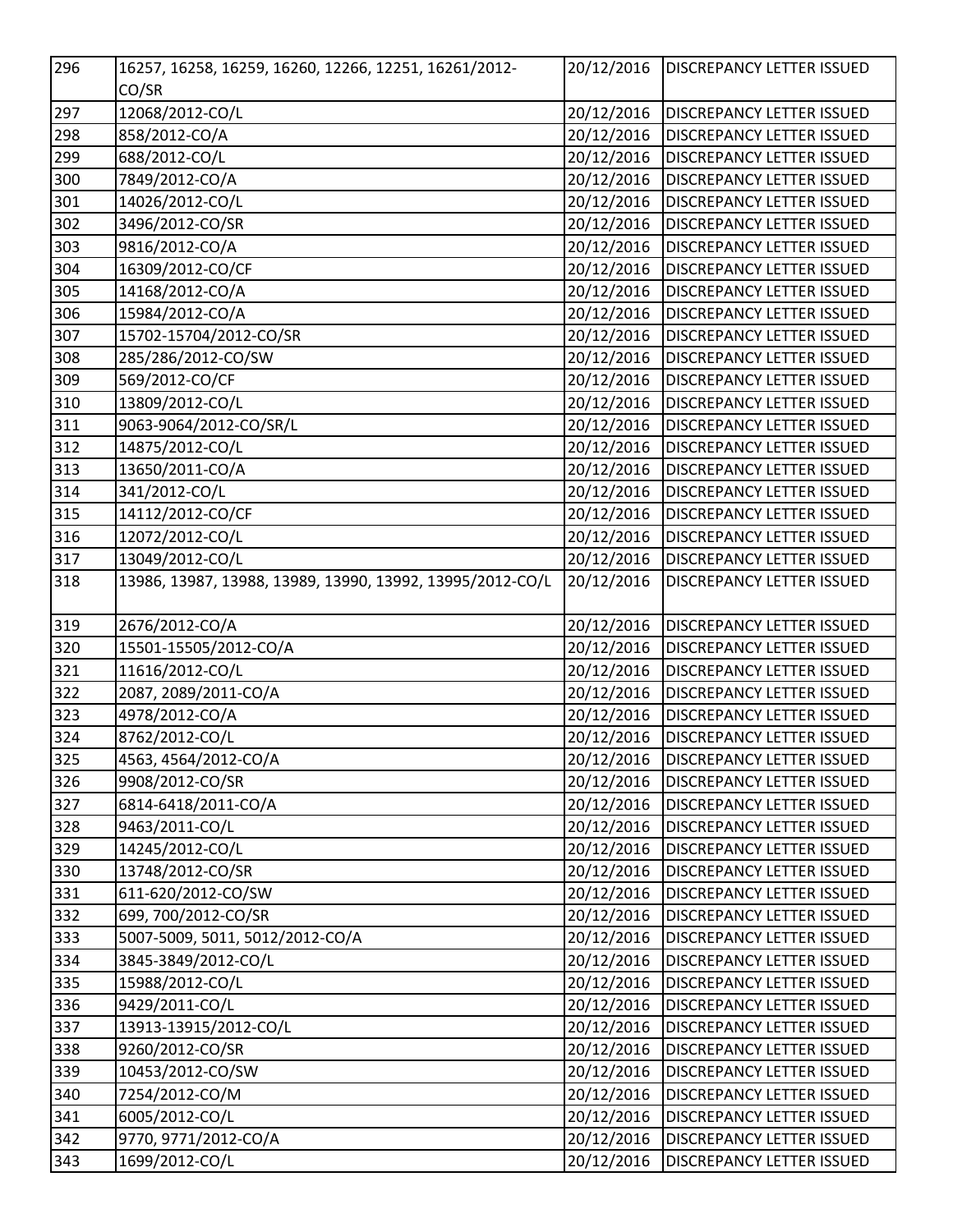| 344 | 9101/2012-CO/SR                                             | 20/12/2016 | <b>DISCREPANCY LETTER ISSUED</b>       |
|-----|-------------------------------------------------------------|------------|----------------------------------------|
| 345 | 5181, 5182/2012-CO/A                                        | 20/12/2016 | <b>DISCREPANCY LETTER ISSUED</b>       |
| 346 | 2166/2012-CO/L                                              | 20/12/2016 | <b>DISCREPANCY LETTER ISSUED</b>       |
| 347 | 915/2012-CO/L                                               | 20/12/2016 | <b>DISCREPANCY LETTER ISSUED</b>       |
| 348 | 2465, 2480/2012-CO/L                                        | 20/12/2016 | <b>DISCREPANCY LETTER ISSUED</b>       |
| 349 | 11806/2012-CO/A                                             | 20/12/2016 | <b>DISCREPANCY LETTER ISSUED</b>       |
| 350 | 9369, 9371/2011-CO/L                                        | 20/12/2016 | <b>DISCREPANCY LETTER ISSUED</b>       |
| 351 | 8315/2011-CO/A                                              | 20/12/2016 | <b>DISCREPANCY LETTER ISSUED</b>       |
| 352 | 7459/2011-CO/L                                              | 20/12/2016 | <b>DISCREPANCY LETTER ISSUED</b>       |
| 353 | 13532/2011-CO/A                                             | 20/12/2016 | <b>DISCREPANCY LETTER ISSUED</b>       |
| 354 | 16056/2012-CO/L                                             | 20/12/2016 | <b>DISCREPANCY LETTER ISSUED</b>       |
| 355 | 14123/2012-CO/A                                             | 20/12/2016 | <b>DISCREPANCY LETTER ISSUED</b>       |
| 356 | 13176/2012-CO/A                                             | 20/12/2016 | <b>DISCREPANCY LETTER ISSUED</b>       |
| 357 | 10673/2011-CO/SR                                            | 20/12/2016 | <b>DISCREPANCY LETTER ISSUED</b>       |
| 358 | 11036/2011-CO/A                                             | 20/12/2016 | <b>DISCREPANCY LETTER ISSUED</b>       |
| 359 | 12259/2011-CO/L                                             | 20/12/2016 | <b>DISCREPANCY LETTER ISSUED</b>       |
| 360 | 14144/2011-CO/L                                             | 20/12/2016 | <b>DISCREPANCY LETTER ISSUED</b>       |
| 361 | 304/2012-CO/A                                               | 20/12/2016 | <b>DISCREPANCY LETTER ISSUED</b>       |
| 362 | 875, 876/2012-CO/SW                                         | 20/12/2016 | <b>DISCREPANCY LETTER ISSUED</b>       |
| 363 | 4172/2012-CO/A                                              | 20/12/2016 | <b>DISCREPANCY LETTER ISSUED</b>       |
| 364 | 7855/2012-CO/A                                              | 20/12/2016 | <b>DISCREPANCY LETTER ISSUED</b>       |
| 365 | 11210-11217/2012-CO/SR                                      | 20/12/2016 | <b>DISCREPANCY LETTER ISSUED</b>       |
| 366 | 10405-10407/2011-CO/SR                                      | 20/12/2016 | <b>DISCREPANCY LETTER ISSUED</b>       |
| 367 | 14073-14075/2011-CO/A                                       | 20/12/2016 | <b>DISCREPANCY LETTER ISSUED</b>       |
| 368 | 9149-9150/2011-CO/L                                         | 20/12/2016 | <b>DISCREPANCY LETTER ISSUED</b>       |
| 369 | 3837/2012-CO/L                                              | 20/12/2016 | <b>DISCREPANCY LETTER ISSUED</b>       |
| 370 | 5611, 5612, 5627, 5629, 5628/2012-CO/A                      | 20/12/2016 | <b>DISCREPANCY LETTER ISSUED</b>       |
| 371 | 736/2012-CO/L                                               | 20/12/2016 | <b>DISCREPANCY LETTER ISSUED</b>       |
| 372 | 320/2012-CO/L                                               | 20/12/2016 | <b>DISCREPANCY LETTER ISSUED</b>       |
| 373 | 11832/2010-CO/L                                             | 21/12/2016 | <b>DISCREPANCY LETTER ISSUED</b>       |
| 374 | 11971/2010-CO/A                                             | 21/12/2016 | <b>DISCREPANCY LETTER ISSUED</b>       |
| 375 | 11531/2010-CO/SR                                            |            | 21/12/2016   DISCREPANCY LETTER ISSUED |
| 376 | 10484/2010-CO/L                                             | 21/12/2016 | <b>DISCREPANCY LETTER ISSUED</b>       |
| 377 | 11926/2010-CO/A                                             | 21/12/2016 | <b>DISCREPANCY LETTER ISSUED</b>       |
| 378 | 12877/2010-CO/L                                             | 21/12/2016 | <b>DISCREPANCY LETTER ISSUED</b>       |
| 379 | 2482/2010-CO/SW                                             | 21/12/2016 | <b>DISCREPANCY LETTER ISSUED</b>       |
| 380 | 1934, 1936, 1937, 1938, 1939, 1940, 1941, 1942, 1943/CO-A   | 21/12/2016 | <b>DISCREPANCY LETTER ISSUED</b>       |
| 381 | 5900/2010-CO/SW                                             | 21/12/2016 | <b>DISCREPANCY LETTER ISSUED</b>       |
| 382 | 2993/2010-CO/L                                              | 21/12/2016 | <b>DISCREPANCY LETTER ISSUED</b>       |
| 383 | 10046/2010-CO/A                                             | 21/12/2016 | <b>DISCREPANCY LETTER ISSUED</b>       |
| 384 | 10660/2010-CO/A                                             | 21/12/2016 | <b>DISCREPANCY LETTER ISSUED</b>       |
| 385 | 10696/2010-CO/SR                                            | 21/12/2016 | <b>DISCREPANCY LETTER ISSUED</b>       |
| 386 | 3431/2010-CO/A                                              | 21/12/2016 | <b>DISCREPANCY LETTER ISSUED</b>       |
| 387 | 4355, 4356/2010-CO/A                                        | 21/12/2016 | <b>DISCREPANCY LETTER ISSUED</b>       |
| 388 | 6344, 6345, 6346, 6347, 6348, 6349, 6350, 6351, 6352, 6353, | 21/12/2016 | <b>DISCREPANCY LETTER ISSUED</b>       |
|     | 6354, 6355, 6356, 6357, 6358, 6359, 6360, 6361, 6362/2010-  |            |                                        |
|     | CO/A                                                        |            |                                        |
| 389 | 12035/2010-CO/A                                             | 21/12/2016 | <b>DISCREPANCY LETTER ISSUED</b>       |
| 390 | 7944/2010-CO/SW                                             | 21/12/2016 | <b>DISCREPANCY LETTER ISSUED</b>       |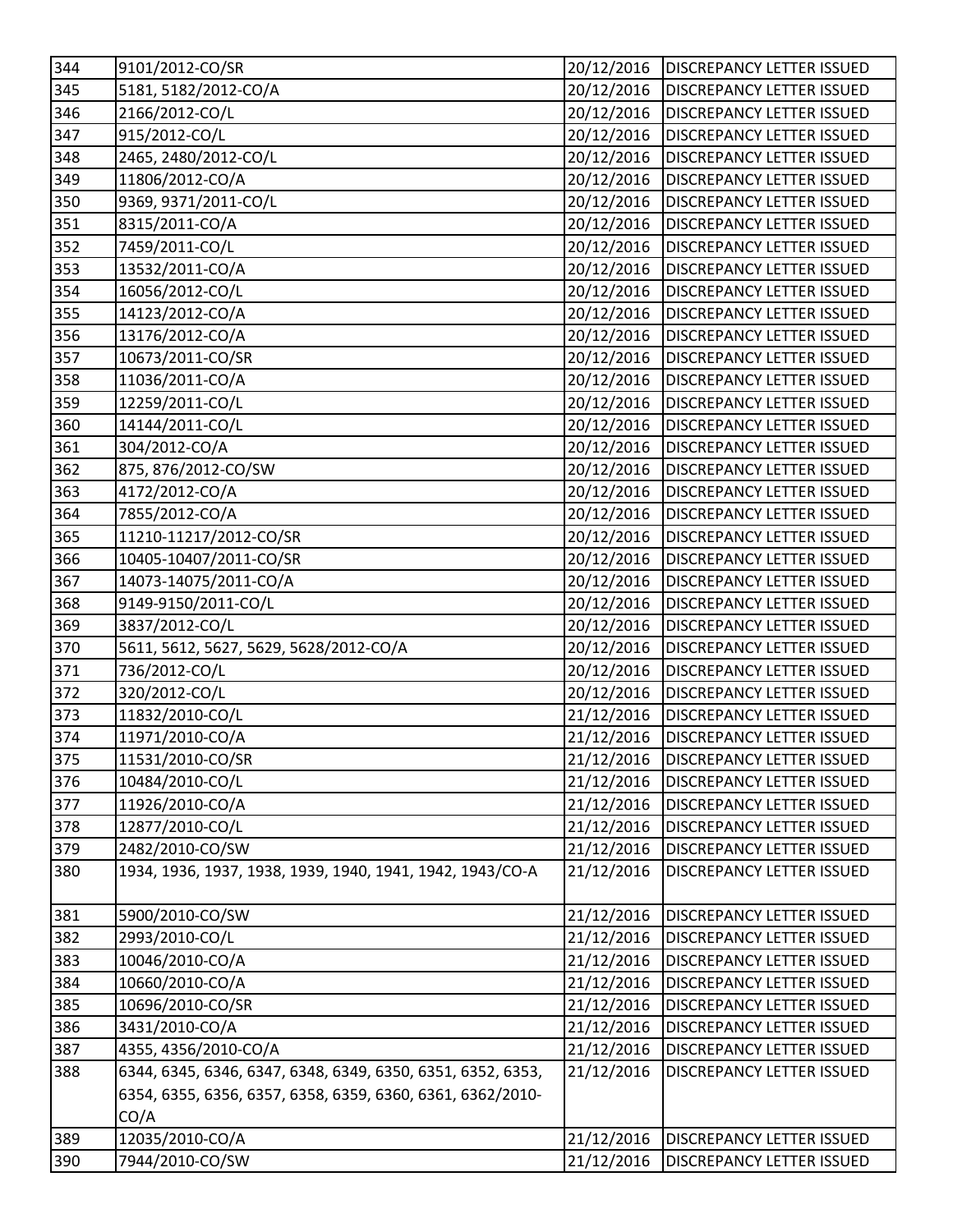| 391          | 6157, 6158, 6159, 6160/2010-CO/A                  | 21/12/2016 | <b>DISCREPANCY LETTER ISSUED</b> |
|--------------|---------------------------------------------------|------------|----------------------------------|
| 392          | 8367/2010-CO/A                                    | 21/12/2016 | <b>DISCREPANCY LETTER ISSUED</b> |
| 393          | 8667/2010-CO/L                                    | 21/12/2016 | <b>DISCREPANCY LETTER ISSUED</b> |
| 394          | 10477/2010-CO/L                                   | 21/12/2016 | DISCREPANCY LETTER ISSUED        |
| 395          | 9732/2010-CO/L                                    | 21/12/2016 | <b>DISCREPANCY LETTER ISSUED</b> |
| 396          | 9563/2010-CO/L                                    | 21/12/2016 | DISCREPANCY LETTER ISSUED        |
| 397          | 11865/2010-CO/A                                   | 21/12/2016 | <b>DISCREPANCY LETTER ISSUED</b> |
| 398          | 6363, 6364, 6365, 6366, 6367/2010-CO/A            | 21/12/2016 | <b>DISCREPANCY LETTER ISSUED</b> |
| 399          | 4788/2010-CO/A                                    | 21/12/2016 | DISCREPANCY LETTER ISSUED        |
| 400          | 1508/2010-CO/L                                    | 21/12/2016 | <b>DISCREPANCY LETTER ISSUED</b> |
| 401          | 8270, 8271/2010-CO/A                              | 21/12/2016 | <b>DISCREPANCY LETTER ISSUED</b> |
| 402          | 7336/2010-CO/L                                    | 21/12/2016 | <b>DISCREPANCY LETTER ISSUED</b> |
| 403          | 13492/2010-CO/L                                   | 21/12/2016 | <b>DISCREPANCY LETTER ISSUED</b> |
| 404          | 12570/2010-CO/L                                   | 21/12/2016 | <b>DISCREPANCY LETTER ISSUED</b> |
| 405          | 1736/2010-CO/A                                    | 21/12/2016 | <b>DISCREPANCY LETTER ISSUED</b> |
| 406          | 11832/2010-CO/A                                   | 21/12/2016 | <b>DISCREPANCY LETTER ISSUED</b> |
| 407          | 1765/2010-CO/L                                    | 21/12/2016 | <b>DISCREPANCY LETTER ISSUED</b> |
| 408          | 10469-10470/2010-CO/A                             | 21/12/2016 | <b>DISCREPANCY LETTER ISSUED</b> |
| 409          | 7568/2010-CO/L                                    | 21/12/2016 | DISCREPANCY LETTER ISSUED        |
| 410          | 6470/2010-CO/A                                    | 21/12/2016 | DISCREPANCY LETTER ISSUED        |
| $\sqrt{411}$ | 3000/2010-CO/L                                    | 21/12/2016 | <b>DISCREPANCY LETTER ISSUED</b> |
| 412          | 12481/2010-CO/L                                   | 21/12/2016 | <b>DISCREPANCY LETTER ISSUED</b> |
| 413          | 815/2010-CO/L                                     | 21/12/2016 | <b>DISCREPANCY LETTER ISSUED</b> |
| 414          | 1203/2010-CO/L                                    | 21/12/2016 | DISCREPANCY LETTER ISSUED        |
| 415          | 11318/2010-CO/A                                   | 21/12/2016 | <b>DISCREPANCY LETTER ISSUED</b> |
| 416          | 7382/2010-CO/L                                    | 21/12/2016 | <b>DISCREPANCY LETTER ISSUED</b> |
| 417          | 1022/2010-CO/L                                    | 21/12/2016 | DISCREPANCY LETTER ISSUED        |
| 418          | 10132/2010-CO/CF                                  | 21/12/2016 | <b>DISCREPANCY LETTER ISSUED</b> |
| 419          | 11889/2010-CO/M                                   | 21/12/2016 | DISCREPANCY LETTER ISSUED        |
| 420          | 8759/2010-CO/A                                    | 21/12/2016 | <b>DISCREPANCY LETTER ISSUED</b> |
| 421          | 12277,78,79,80,81,82,83,84,85,86,87,88/2010-CO/SR | 21/12/2016 | <b>DISCREPANCY LETTER ISSUED</b> |
| 422          | 6915/2010-CO/L                                    | 21/12/2016 | <b>DISCREPANCY LETTER ISSUED</b> |
| 423          | 11283/2010-CO/A                                   | 21/12/2016 | <b>DISCREPANCY LETTER ISSUED</b> |
| 424          | 12860/2010-CO/A                                   | 21/12/2016 | DISCREPANCY LETTER ISSUED        |
| 425          | 5768/2010-CO/A                                    | 21/12/2016 | <b>DISCREPANCY LETTER ISSUED</b> |
| 426          | 11890/2010-CO/SR                                  | 21/12/2016 | DISCREPANCY LETTER ISSUED        |
| 427          | 11549/2010-CO/A                                   | 21/12/2016 | DISCREPANCY LETTER ISSUED        |
| 428          | 12564, 12565, 12566, 12567/2010-CO/A              | 21/12/2016 | DISCREPANCY LETTER ISSUED        |
| 429          | 13989/2010-CO/L                                   | 21/12/2016 | DISCREPANCY LETTER ISSUED        |
| 430          | 12106/2010-CO/A                                   | 21/12/2016 | <b>DISCREPANCY LETTER ISSUED</b> |
| 431          | 10628/2010-CO/A                                   | 21/12/2016 | <b>DISCREPANCY LETTER ISSUED</b> |
| 432          | 6781/2010-CO/L                                    | 21/12/2016 | DISCREPANCY LETTER ISSUED        |
| 433          | 8080/2010-CO/A                                    | 21/12/2016 | DISCREPANCY LETTER ISSUED        |
| 434          | 2998/2011-CO/A                                    | 21/12/2016 | DISCREPANCY LETTER ISSUED        |
| 435          | 984/2011-CO/A                                     | 21/12/2016 | DISCREPANCY LETTER ISSUED        |
| 436          | 3584/2011-CO/A                                    | 21/12/2016 | <b>DISCREPANCY LETTER ISSUED</b> |
| 437          | 9174/2011-CO/A                                    | 21/12/2016 | DISCREPANCY LETTER ISSUED        |
| 438          | 9763/2011-CO/A                                    | 21/12/2016 | <b>DISCREPANCY LETTER ISSUED</b> |
| 439          | 7457/2011-CO/A                                    | 21/12/2016 | DISCREPANCY LETTER ISSUED        |
| 440          | 11467/2011-CO/A                                   | 21/12/2016 | DISCREPANCY LETTER ISSUED        |
|              |                                                   |            |                                  |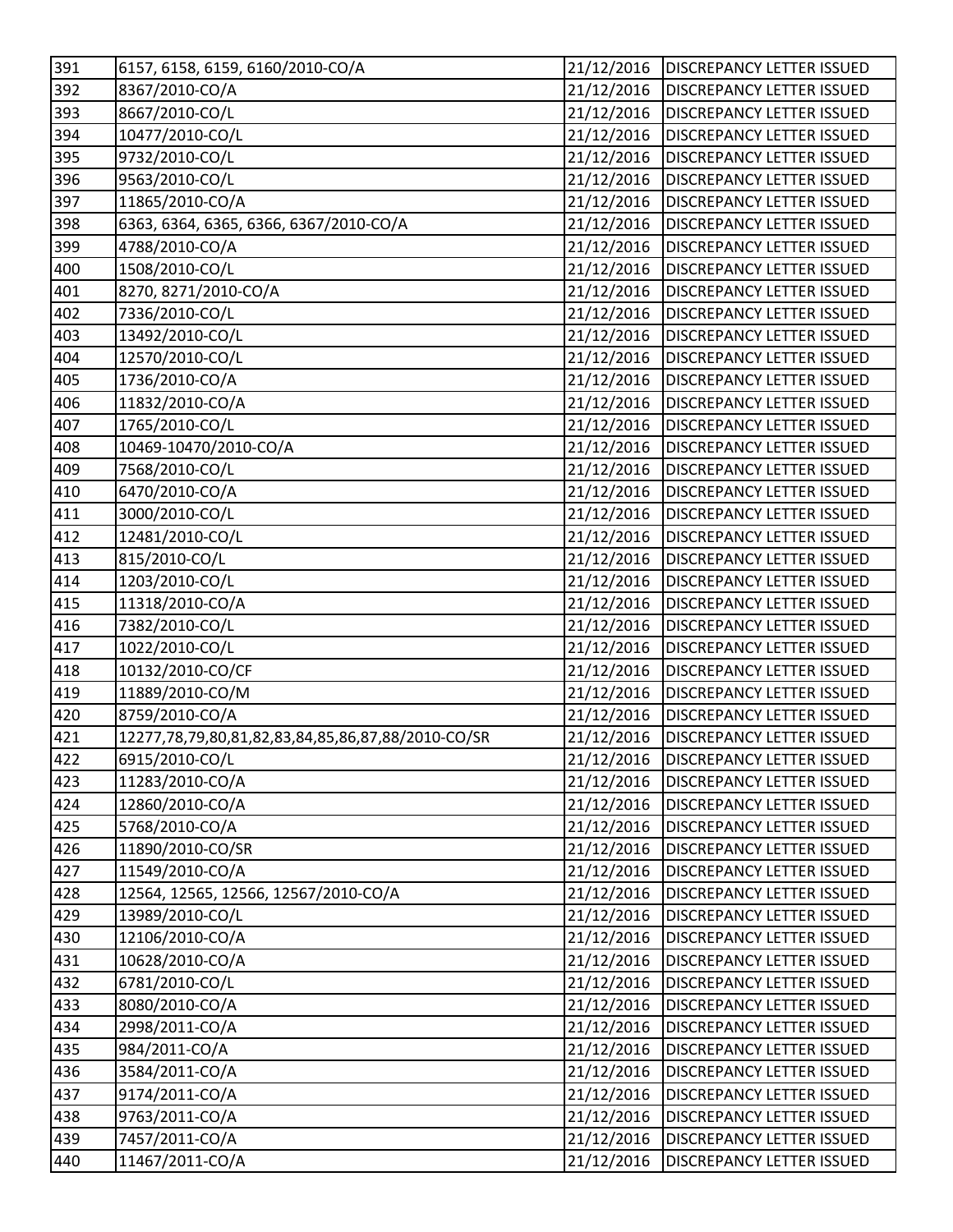| 441 | 15494, 15495/2011-CO/A                                      | 21/12/2016 | <b>DISCREPANCY LETTER ISSUED</b>  |
|-----|-------------------------------------------------------------|------------|-----------------------------------|
| 442 | 6966/2011-CO/L                                              | 21/12/2016 | <b>DISCREPANCY LETTER ISSUED</b>  |
| 443 | 10103/2011-CO/A                                             | 21/12/2016 | <b>DISCREPANCY LETTER ISSUED</b>  |
| 444 | 6142, 6143, 6144, 6145, 6146, 6147, 6148, 6149, 6150, 6151, | 21/12/2016 | <b>DISCREPANCY LETTER ISSUED</b>  |
|     | 6152, 6153, 6154, 6156, 6157, 6158, 6159, 6160, 6161, 6162, |            |                                   |
|     | 6163, 6164, 6165/2011-CO/A                                  |            |                                   |
| 445 | 14566/2011-CO/L                                             | 21/12/2016 | <b>DISCREPANCY LETTER ISSUED</b>  |
| 446 | 11649/2010-CO/L                                             | 21/12/2016 | <b>DISCREPANCY LETTER ISSUED</b>  |
| 447 | 2450/2010-CO/A                                              | 21/12/2016 | <b>DISCREPANCY LETTER ISSUED</b>  |
| 448 | 1841/2010-CO/A                                              | 21/12/2016 | <b>DISCREPANCY LETTER ISSUED</b>  |
| 449 | 11888/2010-CO/A                                             | 21/12/2016 | <b>DISCREPANCY LETTER ISSUED</b>  |
| 450 | 1579/2010-CO/L                                              | 21/12/2016 | <b>DISCREPANCY LETTER ISSUED</b>  |
| 451 | 11891, 11892/2010-CO/M                                      | 21/12/2016 | <b>DISCREPANCY LETTER ISSUED</b>  |
| 452 | 11863/2010-CO/L                                             | 21/12/2016 | <b>DISCREPANCY LETTER ISSUED</b>  |
| 453 | 11887/2010-CO/L                                             | 21/12/2016 | <b>DISCREPANCY LETTER ISSUED</b>  |
| 454 | 6206/2010-CO/A                                              | 21/12/2016 | <b>DISCREPANCY LETTER ISSUED</b>  |
| 455 | 9685/2010-CO/L                                              | 21/12/2016 | <b>DISCREPANCY LETTER ISSUED</b>  |
| 456 | 12062 & 12064/2010-CO/L                                     | 21/12/2016 | <b>DISCREPANCY LETTER ISSUED</b>  |
| 457 | 14101/2010-CO/L                                             | 21/12/2016 | <b>DISCREPANCY LETTER ISSUED</b>  |
| 458 | 8985/2010-CO/L                                              | 21/12/2016 | <b>DISCREPANCY LETTER ISSUED</b>  |
| 459 | 13560/2010-CO/L                                             | 21/12/2016 | <b>DISCREPANCY LETTER ISSUED</b>  |
| 460 | 253, 254, 255, 256/2010-CO/L                                | 21/12/2016 | <b>DISCREPANCY LETTER ISSUED</b>  |
| 461 | 12770/2010-CO/SR                                            | 21/12/2016 | <b>DISCREPANCY LETTER ISSUED</b>  |
| 462 | 4110/2010-CO/L                                              | 21/12/2016 | <b>DISCREPANCY LETTER ISSUED</b>  |
| 463 | 3396/2010-CO/L                                              | 21/12/2016 | <b>DISCREPANCY LETTER ISSUED</b>  |
| 464 | 12218/2010-CO/A                                             | 21/12/2016 | <b>DISCREPANCY LETTER ISSUED</b>  |
| 465 | 11529/2010-CO/SR                                            | 21/12/2016 | <b>DISCREPANCY LETTER ISSUED</b>  |
| 466 | 10656/2010-CO/A                                             | 21/12/2016 | <b>DISCREPANCY LETTER ISSUED</b>  |
| 467 | 9274, 9275/2010-CO/CF                                       | 21/12/2016 | <b>DISCREPANCY LETTER ISSUED</b>  |
| 468 | 2383/2010-CO/A                                              | 21/12/2016 | <b>DISCREPANCY LETTER ISSUED</b>  |
| 469 | 1538/2010-CO/L                                              | 21/12/2016 | <b>DISCREPANCY LETTER ISSUED</b>  |
| 470 | 10213/2010-CO/L                                             | 21/12/2016 | <b>IDISCREPANCY LETTER ISSUED</b> |
| 471 | 13517/2010-CO/SR                                            | 21/12/2016 | <b>DISCREPANCY LETTER ISSUED</b>  |
| 472 | 6594A/2010-CO/L                                             | 21/12/2016 | DISCREPANCY LETTER ISSUED         |
| 473 | 2268, 2269, 2270, 2271, 2272, 2273, 2274, 2275, 2276,       | 21/12/2016 | DISCREPANCY LETTER ISSUED         |
|     | 27764/2010-CO/L                                             |            |                                   |
| 474 | 6669/2010-CO/L                                              | 21/12/2016 | <b>DISCREPANCY LETTER ISSUED</b>  |
| 475 | 10916/2010-CO/A                                             | 21/12/2016 | <b>DISCREPANCY LETTER ISSUED</b>  |
| 476 | 12935/2010-CO/L                                             | 21/12/2016 | DISCREPANCY LETTER ISSUED         |
| 477 | 13575/2010-CO/L                                             | 21/12/2016 | <b>DISCREPANCY LETTER ISSUED</b>  |
| 478 | 3434, 3436, 3441/2010-CO/L                                  | 21/12/2016 | DISCREPANCY LETTER ISSUED         |
| 479 | 8952/2010-CO/A                                              | 21/12/2016 | DISCREPANCY LETTER ISSUED         |
| 480 | 11662, 11663, 11664, 11665, 11666, 11667, 11668, 11669,     | 21/12/2016 | DISCREPANCY LETTER ISSUED         |
|     | 11670, 11671, 11672, 11673, 11642/2010-CO/A                 |            |                                   |
| 481 | 7785, 7786, 7787, 7788, 7789, 7790/2011-CO/SR               | 21/12/2016 | DISCREPANCY LETTER ISSUED         |
| 482 | 14015/2011-CO/A                                             | 21/12/2016 | DISCREPANCY LETTER ISSUED         |
| 483 | 6205/2011-CO/L                                              | 21/12/2016 | DISCREPANCY LETTER ISSUED         |
| 484 | 15140/2011-CO/L                                             | 21/12/2016 | DISCREPANCY LETTER ISSUED         |
| 485 | 10447, 10442, 10443, 10444, 10445/2012-CO/CF                | 21/12/2016 | DISCREPANCY LETTER ISSUED         |
| 486 | 5361/2012-CO/L                                              | 21/12/2016 | DISCREPANCY LETTER ISSUED         |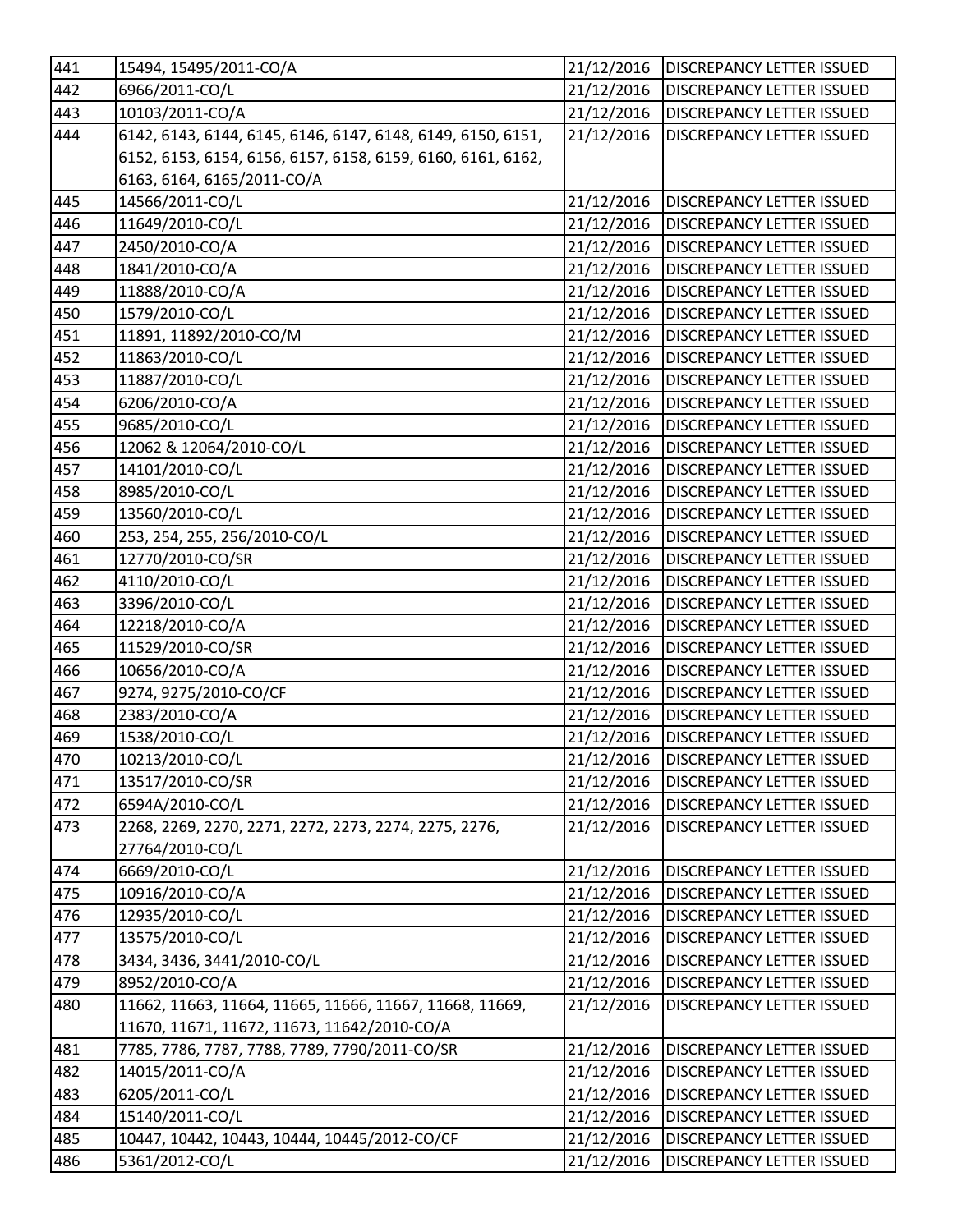| 488<br>2681/2012-CO/A<br>21/12/2016<br><b>DISCREPANCY LETTER ISSUED</b><br>489<br>13168/2011-CO/A<br>21/12/2016<br><b>DISCREPANCY LETTER ISSUED</b><br>490<br>8956/2011-CO/A<br>21/12/2016<br><b>DISCREPANCY LETTER ISSUED</b><br>491<br>21/12/2016<br>7965/2011-CO/SR<br><b>DISCREPANCY LETTER ISSUED</b><br>21/12/2016<br>492<br>9315/2011-CO/A<br><b>DISCREPANCY LETTER ISSUED</b><br>493<br>7561/2011-CO/A<br>21/12/2016<br><b>DISCREPANCY LETTER ISSUED</b><br>494<br>4164/2012-CO/SR<br>21/12/2016<br><b>DISCREPANCY LETTER ISSUED</b><br>495<br>8211/2011-CO/L<br>21/12/2016<br><b>DISCREPANCY LETTER ISSUED</b><br>10660, 10661/2011-CO/A<br>21/12/2016<br>496<br><b>DISCREPANCY LETTER ISSUED</b><br>497<br>7155/2011-CO/L<br>21/12/2016<br><b>DISCREPANCY LETTER ISSUED</b><br>498<br>1535/2011-CO/SR<br>21/12/2016<br><b>DISCREPANCY LETTER ISSUED</b><br>499<br>6594/2011-CO/L<br>21/12/2016<br><b>DISCREPANCY LETTER ISSUED</b><br>500<br>8615, 8616/2011-CO/A<br>21/12/2016<br><b>DISCREPANCY LETTER ISSUED</b><br>501<br>10665/2011-CO/A<br>21/12/2016<br><b>DISCREPANCY LETTER ISSUED</b><br>502<br>9051/2011-CO/CF<br>21/12/2016<br><b>DISCREPANCY LETTER ISSUED</b><br>503<br>1001, 1002/2011-CO/A<br>21/12/2016<br><b>DISCREPANCY LETTER ISSUED</b><br>504<br>562, 563, 564, 565, 566, 567, 568/2011-CO/SR<br>21/12/2016<br><b>DISCREPANCY LETTER ISSUED</b><br>505<br>3335/2011-CO/A<br>21/12/2016<br><b>DISCREPANCY LETTER ISSUED</b><br>506<br>2710/2011-CO/L<br>21/12/2016<br><b>DISCREPANCY LETTER ISSUED</b><br>21/12/2016<br>507<br>8867/2011-CO/L<br><b>DISCREPANCY LETTER ISSUED</b><br>508<br>7526/2010-CO/SW<br>21/12/2016<br><b>DISCREPANCY LETTER ISSUED</b><br>509<br>5038, 5039, 5040, 5041/2011-CO/A<br>21/12/2016<br><b>DISCREPANCY LETTER ISSUED</b><br>510<br>3262, 3263/2011-CO/L<br>21/12/2016<br><b>DISCREPANCY LETTER ISSUED</b><br>511<br>14018/2011-CO/A<br>21/12/2016<br><b>DISCREPANCY LETTER ISSUED</b><br>512<br>13886/2011-CO/A<br>21/12/2016<br><b>DISCREPANCY LETTER ISSUED</b><br>513<br>21/12/2016<br>13433, 13434, 13435, 13436, 13437, 13438, 13439/2011-CO/A<br><b>DISCREPANCY LETTER ISSUED</b><br>514<br>21/12/2016<br>2443/2011-CO/L<br><b>DISCREPANCY LETTER ISSUED</b><br>515<br>21/12/2016<br>9501/2011-CO/L<br><b>DISCREPANCY LETTER ISSUED</b><br>516<br>2464/2011-CO/A<br>21/12/2016<br><b>DISCREPANCY LETTER ISSUED</b><br>517<br>10892/2011-CO/A<br>21/12/2016   DISCREPANCY LETTER ISSUED<br>518<br>21/12/2016<br>4408/2010-CO/A<br><b>DISCREPANCY LETTER ISSUED</b><br>519<br>5329/2011-CO/A<br>21/12/2016<br><b>DISCREPANCY LETTER ISSUED</b><br>13596/2011-CO/L<br>520<br>21/12/2016<br><b>DISCREPANCY LETTER ISSUED</b><br>521<br>13567/2011-CO/A<br>21/12/2016<br><b>DISCREPANCY LETTER ISSUED</b><br>522<br>5664/2011-CO/A<br>21/12/2016<br><b>DISCREPANCY LETTER ISSUED</b><br>523<br>21/12/2016<br>10217/2011-CO/SW<br><b>DISCREPANCY LETTER ISSUED</b><br>21/12/2016<br>524<br>13865/2011-CO/A<br><b>DISCREPANCY LETTER ISSUED</b><br>525<br>2572/2011-CO/A<br>21/12/2016<br>DISCREPANCY LETTER ISSUED<br>526<br>15387/2011-CO/SR<br>21/12/2016<br><b>DISCREPANCY LETTER ISSUED</b><br>527<br>21/12/2016<br>15385/2011-CO/SR<br><b>DISCREPANCY LETTER ISSUED</b><br>528<br>15377/2011-CO/L<br>21/12/2016<br><b>DISCREPANCY LETTER ISSUED</b><br>529<br>3634, 3637/2011-CO/L<br>21/12/2016<br><b>DISCREPANCY LETTER ISSUED</b> | 487 | 5292/2012-CO/M | 21/12/2016 | <b>DISCREPANCY LETTER ISSUED</b> |
|------------------------------------------------------------------------------------------------------------------------------------------------------------------------------------------------------------------------------------------------------------------------------------------------------------------------------------------------------------------------------------------------------------------------------------------------------------------------------------------------------------------------------------------------------------------------------------------------------------------------------------------------------------------------------------------------------------------------------------------------------------------------------------------------------------------------------------------------------------------------------------------------------------------------------------------------------------------------------------------------------------------------------------------------------------------------------------------------------------------------------------------------------------------------------------------------------------------------------------------------------------------------------------------------------------------------------------------------------------------------------------------------------------------------------------------------------------------------------------------------------------------------------------------------------------------------------------------------------------------------------------------------------------------------------------------------------------------------------------------------------------------------------------------------------------------------------------------------------------------------------------------------------------------------------------------------------------------------------------------------------------------------------------------------------------------------------------------------------------------------------------------------------------------------------------------------------------------------------------------------------------------------------------------------------------------------------------------------------------------------------------------------------------------------------------------------------------------------------------------------------------------------------------------------------------------------------------------------------------------------------------------------------------------------------------------------------------------------------------------------------------------------------------------------------------------------------------------------------------------------------------------------------------------------------------------------------------------------------------------------------------------------------------------------------------------------------------------------------------------------------------------------------------------------------------------------------------------------------------------------------------------------------------------------------------------------------------------------------------------------------------------------------------|-----|----------------|------------|----------------------------------|
|                                                                                                                                                                                                                                                                                                                                                                                                                                                                                                                                                                                                                                                                                                                                                                                                                                                                                                                                                                                                                                                                                                                                                                                                                                                                                                                                                                                                                                                                                                                                                                                                                                                                                                                                                                                                                                                                                                                                                                                                                                                                                                                                                                                                                                                                                                                                                                                                                                                                                                                                                                                                                                                                                                                                                                                                                                                                                                                                                                                                                                                                                                                                                                                                                                                                                                                                                                                                            |     |                |            |                                  |
|                                                                                                                                                                                                                                                                                                                                                                                                                                                                                                                                                                                                                                                                                                                                                                                                                                                                                                                                                                                                                                                                                                                                                                                                                                                                                                                                                                                                                                                                                                                                                                                                                                                                                                                                                                                                                                                                                                                                                                                                                                                                                                                                                                                                                                                                                                                                                                                                                                                                                                                                                                                                                                                                                                                                                                                                                                                                                                                                                                                                                                                                                                                                                                                                                                                                                                                                                                                                            |     |                |            |                                  |
|                                                                                                                                                                                                                                                                                                                                                                                                                                                                                                                                                                                                                                                                                                                                                                                                                                                                                                                                                                                                                                                                                                                                                                                                                                                                                                                                                                                                                                                                                                                                                                                                                                                                                                                                                                                                                                                                                                                                                                                                                                                                                                                                                                                                                                                                                                                                                                                                                                                                                                                                                                                                                                                                                                                                                                                                                                                                                                                                                                                                                                                                                                                                                                                                                                                                                                                                                                                                            |     |                |            |                                  |
|                                                                                                                                                                                                                                                                                                                                                                                                                                                                                                                                                                                                                                                                                                                                                                                                                                                                                                                                                                                                                                                                                                                                                                                                                                                                                                                                                                                                                                                                                                                                                                                                                                                                                                                                                                                                                                                                                                                                                                                                                                                                                                                                                                                                                                                                                                                                                                                                                                                                                                                                                                                                                                                                                                                                                                                                                                                                                                                                                                                                                                                                                                                                                                                                                                                                                                                                                                                                            |     |                |            |                                  |
|                                                                                                                                                                                                                                                                                                                                                                                                                                                                                                                                                                                                                                                                                                                                                                                                                                                                                                                                                                                                                                                                                                                                                                                                                                                                                                                                                                                                                                                                                                                                                                                                                                                                                                                                                                                                                                                                                                                                                                                                                                                                                                                                                                                                                                                                                                                                                                                                                                                                                                                                                                                                                                                                                                                                                                                                                                                                                                                                                                                                                                                                                                                                                                                                                                                                                                                                                                                                            |     |                |            |                                  |
|                                                                                                                                                                                                                                                                                                                                                                                                                                                                                                                                                                                                                                                                                                                                                                                                                                                                                                                                                                                                                                                                                                                                                                                                                                                                                                                                                                                                                                                                                                                                                                                                                                                                                                                                                                                                                                                                                                                                                                                                                                                                                                                                                                                                                                                                                                                                                                                                                                                                                                                                                                                                                                                                                                                                                                                                                                                                                                                                                                                                                                                                                                                                                                                                                                                                                                                                                                                                            |     |                |            |                                  |
|                                                                                                                                                                                                                                                                                                                                                                                                                                                                                                                                                                                                                                                                                                                                                                                                                                                                                                                                                                                                                                                                                                                                                                                                                                                                                                                                                                                                                                                                                                                                                                                                                                                                                                                                                                                                                                                                                                                                                                                                                                                                                                                                                                                                                                                                                                                                                                                                                                                                                                                                                                                                                                                                                                                                                                                                                                                                                                                                                                                                                                                                                                                                                                                                                                                                                                                                                                                                            |     |                |            |                                  |
|                                                                                                                                                                                                                                                                                                                                                                                                                                                                                                                                                                                                                                                                                                                                                                                                                                                                                                                                                                                                                                                                                                                                                                                                                                                                                                                                                                                                                                                                                                                                                                                                                                                                                                                                                                                                                                                                                                                                                                                                                                                                                                                                                                                                                                                                                                                                                                                                                                                                                                                                                                                                                                                                                                                                                                                                                                                                                                                                                                                                                                                                                                                                                                                                                                                                                                                                                                                                            |     |                |            |                                  |
|                                                                                                                                                                                                                                                                                                                                                                                                                                                                                                                                                                                                                                                                                                                                                                                                                                                                                                                                                                                                                                                                                                                                                                                                                                                                                                                                                                                                                                                                                                                                                                                                                                                                                                                                                                                                                                                                                                                                                                                                                                                                                                                                                                                                                                                                                                                                                                                                                                                                                                                                                                                                                                                                                                                                                                                                                                                                                                                                                                                                                                                                                                                                                                                                                                                                                                                                                                                                            |     |                |            |                                  |
|                                                                                                                                                                                                                                                                                                                                                                                                                                                                                                                                                                                                                                                                                                                                                                                                                                                                                                                                                                                                                                                                                                                                                                                                                                                                                                                                                                                                                                                                                                                                                                                                                                                                                                                                                                                                                                                                                                                                                                                                                                                                                                                                                                                                                                                                                                                                                                                                                                                                                                                                                                                                                                                                                                                                                                                                                                                                                                                                                                                                                                                                                                                                                                                                                                                                                                                                                                                                            |     |                |            |                                  |
|                                                                                                                                                                                                                                                                                                                                                                                                                                                                                                                                                                                                                                                                                                                                                                                                                                                                                                                                                                                                                                                                                                                                                                                                                                                                                                                                                                                                                                                                                                                                                                                                                                                                                                                                                                                                                                                                                                                                                                                                                                                                                                                                                                                                                                                                                                                                                                                                                                                                                                                                                                                                                                                                                                                                                                                                                                                                                                                                                                                                                                                                                                                                                                                                                                                                                                                                                                                                            |     |                |            |                                  |
|                                                                                                                                                                                                                                                                                                                                                                                                                                                                                                                                                                                                                                                                                                                                                                                                                                                                                                                                                                                                                                                                                                                                                                                                                                                                                                                                                                                                                                                                                                                                                                                                                                                                                                                                                                                                                                                                                                                                                                                                                                                                                                                                                                                                                                                                                                                                                                                                                                                                                                                                                                                                                                                                                                                                                                                                                                                                                                                                                                                                                                                                                                                                                                                                                                                                                                                                                                                                            |     |                |            |                                  |
|                                                                                                                                                                                                                                                                                                                                                                                                                                                                                                                                                                                                                                                                                                                                                                                                                                                                                                                                                                                                                                                                                                                                                                                                                                                                                                                                                                                                                                                                                                                                                                                                                                                                                                                                                                                                                                                                                                                                                                                                                                                                                                                                                                                                                                                                                                                                                                                                                                                                                                                                                                                                                                                                                                                                                                                                                                                                                                                                                                                                                                                                                                                                                                                                                                                                                                                                                                                                            |     |                |            |                                  |
|                                                                                                                                                                                                                                                                                                                                                                                                                                                                                                                                                                                                                                                                                                                                                                                                                                                                                                                                                                                                                                                                                                                                                                                                                                                                                                                                                                                                                                                                                                                                                                                                                                                                                                                                                                                                                                                                                                                                                                                                                                                                                                                                                                                                                                                                                                                                                                                                                                                                                                                                                                                                                                                                                                                                                                                                                                                                                                                                                                                                                                                                                                                                                                                                                                                                                                                                                                                                            |     |                |            |                                  |
|                                                                                                                                                                                                                                                                                                                                                                                                                                                                                                                                                                                                                                                                                                                                                                                                                                                                                                                                                                                                                                                                                                                                                                                                                                                                                                                                                                                                                                                                                                                                                                                                                                                                                                                                                                                                                                                                                                                                                                                                                                                                                                                                                                                                                                                                                                                                                                                                                                                                                                                                                                                                                                                                                                                                                                                                                                                                                                                                                                                                                                                                                                                                                                                                                                                                                                                                                                                                            |     |                |            |                                  |
|                                                                                                                                                                                                                                                                                                                                                                                                                                                                                                                                                                                                                                                                                                                                                                                                                                                                                                                                                                                                                                                                                                                                                                                                                                                                                                                                                                                                                                                                                                                                                                                                                                                                                                                                                                                                                                                                                                                                                                                                                                                                                                                                                                                                                                                                                                                                                                                                                                                                                                                                                                                                                                                                                                                                                                                                                                                                                                                                                                                                                                                                                                                                                                                                                                                                                                                                                                                                            |     |                |            |                                  |
|                                                                                                                                                                                                                                                                                                                                                                                                                                                                                                                                                                                                                                                                                                                                                                                                                                                                                                                                                                                                                                                                                                                                                                                                                                                                                                                                                                                                                                                                                                                                                                                                                                                                                                                                                                                                                                                                                                                                                                                                                                                                                                                                                                                                                                                                                                                                                                                                                                                                                                                                                                                                                                                                                                                                                                                                                                                                                                                                                                                                                                                                                                                                                                                                                                                                                                                                                                                                            |     |                |            |                                  |
|                                                                                                                                                                                                                                                                                                                                                                                                                                                                                                                                                                                                                                                                                                                                                                                                                                                                                                                                                                                                                                                                                                                                                                                                                                                                                                                                                                                                                                                                                                                                                                                                                                                                                                                                                                                                                                                                                                                                                                                                                                                                                                                                                                                                                                                                                                                                                                                                                                                                                                                                                                                                                                                                                                                                                                                                                                                                                                                                                                                                                                                                                                                                                                                                                                                                                                                                                                                                            |     |                |            |                                  |
|                                                                                                                                                                                                                                                                                                                                                                                                                                                                                                                                                                                                                                                                                                                                                                                                                                                                                                                                                                                                                                                                                                                                                                                                                                                                                                                                                                                                                                                                                                                                                                                                                                                                                                                                                                                                                                                                                                                                                                                                                                                                                                                                                                                                                                                                                                                                                                                                                                                                                                                                                                                                                                                                                                                                                                                                                                                                                                                                                                                                                                                                                                                                                                                                                                                                                                                                                                                                            |     |                |            |                                  |
|                                                                                                                                                                                                                                                                                                                                                                                                                                                                                                                                                                                                                                                                                                                                                                                                                                                                                                                                                                                                                                                                                                                                                                                                                                                                                                                                                                                                                                                                                                                                                                                                                                                                                                                                                                                                                                                                                                                                                                                                                                                                                                                                                                                                                                                                                                                                                                                                                                                                                                                                                                                                                                                                                                                                                                                                                                                                                                                                                                                                                                                                                                                                                                                                                                                                                                                                                                                                            |     |                |            |                                  |
|                                                                                                                                                                                                                                                                                                                                                                                                                                                                                                                                                                                                                                                                                                                                                                                                                                                                                                                                                                                                                                                                                                                                                                                                                                                                                                                                                                                                                                                                                                                                                                                                                                                                                                                                                                                                                                                                                                                                                                                                                                                                                                                                                                                                                                                                                                                                                                                                                                                                                                                                                                                                                                                                                                                                                                                                                                                                                                                                                                                                                                                                                                                                                                                                                                                                                                                                                                                                            |     |                |            |                                  |
|                                                                                                                                                                                                                                                                                                                                                                                                                                                                                                                                                                                                                                                                                                                                                                                                                                                                                                                                                                                                                                                                                                                                                                                                                                                                                                                                                                                                                                                                                                                                                                                                                                                                                                                                                                                                                                                                                                                                                                                                                                                                                                                                                                                                                                                                                                                                                                                                                                                                                                                                                                                                                                                                                                                                                                                                                                                                                                                                                                                                                                                                                                                                                                                                                                                                                                                                                                                                            |     |                |            |                                  |
|                                                                                                                                                                                                                                                                                                                                                                                                                                                                                                                                                                                                                                                                                                                                                                                                                                                                                                                                                                                                                                                                                                                                                                                                                                                                                                                                                                                                                                                                                                                                                                                                                                                                                                                                                                                                                                                                                                                                                                                                                                                                                                                                                                                                                                                                                                                                                                                                                                                                                                                                                                                                                                                                                                                                                                                                                                                                                                                                                                                                                                                                                                                                                                                                                                                                                                                                                                                                            |     |                |            |                                  |
|                                                                                                                                                                                                                                                                                                                                                                                                                                                                                                                                                                                                                                                                                                                                                                                                                                                                                                                                                                                                                                                                                                                                                                                                                                                                                                                                                                                                                                                                                                                                                                                                                                                                                                                                                                                                                                                                                                                                                                                                                                                                                                                                                                                                                                                                                                                                                                                                                                                                                                                                                                                                                                                                                                                                                                                                                                                                                                                                                                                                                                                                                                                                                                                                                                                                                                                                                                                                            |     |                |            |                                  |
|                                                                                                                                                                                                                                                                                                                                                                                                                                                                                                                                                                                                                                                                                                                                                                                                                                                                                                                                                                                                                                                                                                                                                                                                                                                                                                                                                                                                                                                                                                                                                                                                                                                                                                                                                                                                                                                                                                                                                                                                                                                                                                                                                                                                                                                                                                                                                                                                                                                                                                                                                                                                                                                                                                                                                                                                                                                                                                                                                                                                                                                                                                                                                                                                                                                                                                                                                                                                            |     |                |            |                                  |
|                                                                                                                                                                                                                                                                                                                                                                                                                                                                                                                                                                                                                                                                                                                                                                                                                                                                                                                                                                                                                                                                                                                                                                                                                                                                                                                                                                                                                                                                                                                                                                                                                                                                                                                                                                                                                                                                                                                                                                                                                                                                                                                                                                                                                                                                                                                                                                                                                                                                                                                                                                                                                                                                                                                                                                                                                                                                                                                                                                                                                                                                                                                                                                                                                                                                                                                                                                                                            |     |                |            |                                  |
|                                                                                                                                                                                                                                                                                                                                                                                                                                                                                                                                                                                                                                                                                                                                                                                                                                                                                                                                                                                                                                                                                                                                                                                                                                                                                                                                                                                                                                                                                                                                                                                                                                                                                                                                                                                                                                                                                                                                                                                                                                                                                                                                                                                                                                                                                                                                                                                                                                                                                                                                                                                                                                                                                                                                                                                                                                                                                                                                                                                                                                                                                                                                                                                                                                                                                                                                                                                                            |     |                |            |                                  |
|                                                                                                                                                                                                                                                                                                                                                                                                                                                                                                                                                                                                                                                                                                                                                                                                                                                                                                                                                                                                                                                                                                                                                                                                                                                                                                                                                                                                                                                                                                                                                                                                                                                                                                                                                                                                                                                                                                                                                                                                                                                                                                                                                                                                                                                                                                                                                                                                                                                                                                                                                                                                                                                                                                                                                                                                                                                                                                                                                                                                                                                                                                                                                                                                                                                                                                                                                                                                            |     |                |            |                                  |
|                                                                                                                                                                                                                                                                                                                                                                                                                                                                                                                                                                                                                                                                                                                                                                                                                                                                                                                                                                                                                                                                                                                                                                                                                                                                                                                                                                                                                                                                                                                                                                                                                                                                                                                                                                                                                                                                                                                                                                                                                                                                                                                                                                                                                                                                                                                                                                                                                                                                                                                                                                                                                                                                                                                                                                                                                                                                                                                                                                                                                                                                                                                                                                                                                                                                                                                                                                                                            |     |                |            |                                  |
|                                                                                                                                                                                                                                                                                                                                                                                                                                                                                                                                                                                                                                                                                                                                                                                                                                                                                                                                                                                                                                                                                                                                                                                                                                                                                                                                                                                                                                                                                                                                                                                                                                                                                                                                                                                                                                                                                                                                                                                                                                                                                                                                                                                                                                                                                                                                                                                                                                                                                                                                                                                                                                                                                                                                                                                                                                                                                                                                                                                                                                                                                                                                                                                                                                                                                                                                                                                                            |     |                |            |                                  |
|                                                                                                                                                                                                                                                                                                                                                                                                                                                                                                                                                                                                                                                                                                                                                                                                                                                                                                                                                                                                                                                                                                                                                                                                                                                                                                                                                                                                                                                                                                                                                                                                                                                                                                                                                                                                                                                                                                                                                                                                                                                                                                                                                                                                                                                                                                                                                                                                                                                                                                                                                                                                                                                                                                                                                                                                                                                                                                                                                                                                                                                                                                                                                                                                                                                                                                                                                                                                            |     |                |            |                                  |
|                                                                                                                                                                                                                                                                                                                                                                                                                                                                                                                                                                                                                                                                                                                                                                                                                                                                                                                                                                                                                                                                                                                                                                                                                                                                                                                                                                                                                                                                                                                                                                                                                                                                                                                                                                                                                                                                                                                                                                                                                                                                                                                                                                                                                                                                                                                                                                                                                                                                                                                                                                                                                                                                                                                                                                                                                                                                                                                                                                                                                                                                                                                                                                                                                                                                                                                                                                                                            |     |                |            |                                  |
|                                                                                                                                                                                                                                                                                                                                                                                                                                                                                                                                                                                                                                                                                                                                                                                                                                                                                                                                                                                                                                                                                                                                                                                                                                                                                                                                                                                                                                                                                                                                                                                                                                                                                                                                                                                                                                                                                                                                                                                                                                                                                                                                                                                                                                                                                                                                                                                                                                                                                                                                                                                                                                                                                                                                                                                                                                                                                                                                                                                                                                                                                                                                                                                                                                                                                                                                                                                                            |     |                |            |                                  |
|                                                                                                                                                                                                                                                                                                                                                                                                                                                                                                                                                                                                                                                                                                                                                                                                                                                                                                                                                                                                                                                                                                                                                                                                                                                                                                                                                                                                                                                                                                                                                                                                                                                                                                                                                                                                                                                                                                                                                                                                                                                                                                                                                                                                                                                                                                                                                                                                                                                                                                                                                                                                                                                                                                                                                                                                                                                                                                                                                                                                                                                                                                                                                                                                                                                                                                                                                                                                            |     |                |            |                                  |
|                                                                                                                                                                                                                                                                                                                                                                                                                                                                                                                                                                                                                                                                                                                                                                                                                                                                                                                                                                                                                                                                                                                                                                                                                                                                                                                                                                                                                                                                                                                                                                                                                                                                                                                                                                                                                                                                                                                                                                                                                                                                                                                                                                                                                                                                                                                                                                                                                                                                                                                                                                                                                                                                                                                                                                                                                                                                                                                                                                                                                                                                                                                                                                                                                                                                                                                                                                                                            |     |                |            |                                  |
|                                                                                                                                                                                                                                                                                                                                                                                                                                                                                                                                                                                                                                                                                                                                                                                                                                                                                                                                                                                                                                                                                                                                                                                                                                                                                                                                                                                                                                                                                                                                                                                                                                                                                                                                                                                                                                                                                                                                                                                                                                                                                                                                                                                                                                                                                                                                                                                                                                                                                                                                                                                                                                                                                                                                                                                                                                                                                                                                                                                                                                                                                                                                                                                                                                                                                                                                                                                                            |     |                |            |                                  |
|                                                                                                                                                                                                                                                                                                                                                                                                                                                                                                                                                                                                                                                                                                                                                                                                                                                                                                                                                                                                                                                                                                                                                                                                                                                                                                                                                                                                                                                                                                                                                                                                                                                                                                                                                                                                                                                                                                                                                                                                                                                                                                                                                                                                                                                                                                                                                                                                                                                                                                                                                                                                                                                                                                                                                                                                                                                                                                                                                                                                                                                                                                                                                                                                                                                                                                                                                                                                            |     |                |            |                                  |
|                                                                                                                                                                                                                                                                                                                                                                                                                                                                                                                                                                                                                                                                                                                                                                                                                                                                                                                                                                                                                                                                                                                                                                                                                                                                                                                                                                                                                                                                                                                                                                                                                                                                                                                                                                                                                                                                                                                                                                                                                                                                                                                                                                                                                                                                                                                                                                                                                                                                                                                                                                                                                                                                                                                                                                                                                                                                                                                                                                                                                                                                                                                                                                                                                                                                                                                                                                                                            |     |                |            |                                  |
|                                                                                                                                                                                                                                                                                                                                                                                                                                                                                                                                                                                                                                                                                                                                                                                                                                                                                                                                                                                                                                                                                                                                                                                                                                                                                                                                                                                                                                                                                                                                                                                                                                                                                                                                                                                                                                                                                                                                                                                                                                                                                                                                                                                                                                                                                                                                                                                                                                                                                                                                                                                                                                                                                                                                                                                                                                                                                                                                                                                                                                                                                                                                                                                                                                                                                                                                                                                                            |     |                |            |                                  |
|                                                                                                                                                                                                                                                                                                                                                                                                                                                                                                                                                                                                                                                                                                                                                                                                                                                                                                                                                                                                                                                                                                                                                                                                                                                                                                                                                                                                                                                                                                                                                                                                                                                                                                                                                                                                                                                                                                                                                                                                                                                                                                                                                                                                                                                                                                                                                                                                                                                                                                                                                                                                                                                                                                                                                                                                                                                                                                                                                                                                                                                                                                                                                                                                                                                                                                                                                                                                            |     |                |            |                                  |
|                                                                                                                                                                                                                                                                                                                                                                                                                                                                                                                                                                                                                                                                                                                                                                                                                                                                                                                                                                                                                                                                                                                                                                                                                                                                                                                                                                                                                                                                                                                                                                                                                                                                                                                                                                                                                                                                                                                                                                                                                                                                                                                                                                                                                                                                                                                                                                                                                                                                                                                                                                                                                                                                                                                                                                                                                                                                                                                                                                                                                                                                                                                                                                                                                                                                                                                                                                                                            |     |                |            |                                  |
|                                                                                                                                                                                                                                                                                                                                                                                                                                                                                                                                                                                                                                                                                                                                                                                                                                                                                                                                                                                                                                                                                                                                                                                                                                                                                                                                                                                                                                                                                                                                                                                                                                                                                                                                                                                                                                                                                                                                                                                                                                                                                                                                                                                                                                                                                                                                                                                                                                                                                                                                                                                                                                                                                                                                                                                                                                                                                                                                                                                                                                                                                                                                                                                                                                                                                                                                                                                                            |     |                |            |                                  |
|                                                                                                                                                                                                                                                                                                                                                                                                                                                                                                                                                                                                                                                                                                                                                                                                                                                                                                                                                                                                                                                                                                                                                                                                                                                                                                                                                                                                                                                                                                                                                                                                                                                                                                                                                                                                                                                                                                                                                                                                                                                                                                                                                                                                                                                                                                                                                                                                                                                                                                                                                                                                                                                                                                                                                                                                                                                                                                                                                                                                                                                                                                                                                                                                                                                                                                                                                                                                            |     |                |            |                                  |
| 530<br>12705/2011-CO/A<br>21/12/2016<br><b>DISCREPANCY LETTER ISSUED</b>                                                                                                                                                                                                                                                                                                                                                                                                                                                                                                                                                                                                                                                                                                                                                                                                                                                                                                                                                                                                                                                                                                                                                                                                                                                                                                                                                                                                                                                                                                                                                                                                                                                                                                                                                                                                                                                                                                                                                                                                                                                                                                                                                                                                                                                                                                                                                                                                                                                                                                                                                                                                                                                                                                                                                                                                                                                                                                                                                                                                                                                                                                                                                                                                                                                                                                                                   |     |                |            |                                  |
| 531<br>12707/2011-CO/A<br>21/12/2016<br><b>DISCREPANCY LETTER ISSUED</b>                                                                                                                                                                                                                                                                                                                                                                                                                                                                                                                                                                                                                                                                                                                                                                                                                                                                                                                                                                                                                                                                                                                                                                                                                                                                                                                                                                                                                                                                                                                                                                                                                                                                                                                                                                                                                                                                                                                                                                                                                                                                                                                                                                                                                                                                                                                                                                                                                                                                                                                                                                                                                                                                                                                                                                                                                                                                                                                                                                                                                                                                                                                                                                                                                                                                                                                                   |     |                |            |                                  |
| 532<br>1483, 1484, 1485, 1486, 1487, 1488, 1489, 1490/2011-CO/A<br>21/12/2016<br><b>DISCREPANCY LETTER ISSUED</b>                                                                                                                                                                                                                                                                                                                                                                                                                                                                                                                                                                                                                                                                                                                                                                                                                                                                                                                                                                                                                                                                                                                                                                                                                                                                                                                                                                                                                                                                                                                                                                                                                                                                                                                                                                                                                                                                                                                                                                                                                                                                                                                                                                                                                                                                                                                                                                                                                                                                                                                                                                                                                                                                                                                                                                                                                                                                                                                                                                                                                                                                                                                                                                                                                                                                                          |     |                |            |                                  |
| 15298, 15300, 15301/2011-CO/SR<br>21/12/2016<br>533<br><b>DISCREPANCY LETTER ISSUED</b>                                                                                                                                                                                                                                                                                                                                                                                                                                                                                                                                                                                                                                                                                                                                                                                                                                                                                                                                                                                                                                                                                                                                                                                                                                                                                                                                                                                                                                                                                                                                                                                                                                                                                                                                                                                                                                                                                                                                                                                                                                                                                                                                                                                                                                                                                                                                                                                                                                                                                                                                                                                                                                                                                                                                                                                                                                                                                                                                                                                                                                                                                                                                                                                                                                                                                                                    |     |                |            |                                  |
| 534<br>15419/2011-CO/A<br>21/12/2016<br>DISCREPANCY LETTER ISSUED                                                                                                                                                                                                                                                                                                                                                                                                                                                                                                                                                                                                                                                                                                                                                                                                                                                                                                                                                                                                                                                                                                                                                                                                                                                                                                                                                                                                                                                                                                                                                                                                                                                                                                                                                                                                                                                                                                                                                                                                                                                                                                                                                                                                                                                                                                                                                                                                                                                                                                                                                                                                                                                                                                                                                                                                                                                                                                                                                                                                                                                                                                                                                                                                                                                                                                                                          |     |                |            |                                  |
| 535<br>6172, 6154/2011-CO/A<br>21/12/2016<br>DISCREPANCY LETTER ISSUED                                                                                                                                                                                                                                                                                                                                                                                                                                                                                                                                                                                                                                                                                                                                                                                                                                                                                                                                                                                                                                                                                                                                                                                                                                                                                                                                                                                                                                                                                                                                                                                                                                                                                                                                                                                                                                                                                                                                                                                                                                                                                                                                                                                                                                                                                                                                                                                                                                                                                                                                                                                                                                                                                                                                                                                                                                                                                                                                                                                                                                                                                                                                                                                                                                                                                                                                     |     |                |            |                                  |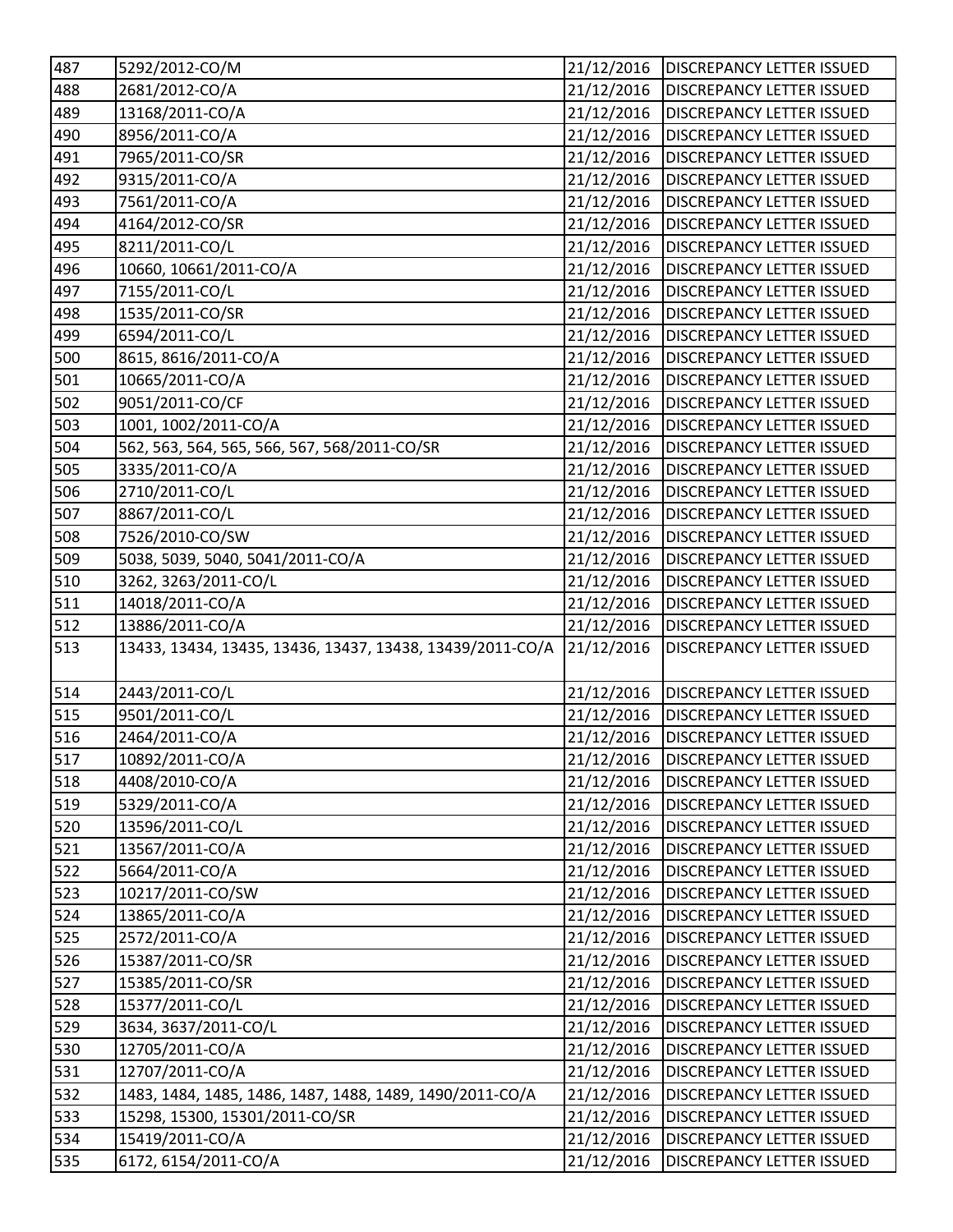| 536        | 12062/2011-CO/SR                                            | 21/12/2016               | <b>DISCREPANCY LETTER ISSUED</b>       |
|------------|-------------------------------------------------------------|--------------------------|----------------------------------------|
| 537        | 1641-1649/2011-CO/SR                                        | 21/12/2016               | <b>DISCREPANCY LETTER ISSUED</b>       |
| 538        | 15126/2011-CO/A                                             | 21/12/2016               | <b>DISCREPANCY LETTER ISSUED</b>       |
| 539        | 10762, 10763, 10764, 10765/2011-CO/L                        | 21/12/2016               | <b>DISCREPANCY LETTER ISSUED</b>       |
| 540        | 2090/2011-CO/L                                              | 21/12/2016               | <b>DISCREPANCY LETTER ISSUED</b>       |
| 541        | 13461, 13727/2011-CO/SW                                     | 21/12/2016               | DISCREPANCY LETTER ISSUED              |
| 542        | 13606A/2011-CO/L                                            | 21/12/2016               | <b>DISCREPANCY LETTER ISSUED</b>       |
| 543        | 14537/2011-CO/A                                             | 21/12/2016               | <b>DISCREPANCY LETTER ISSUED</b>       |
| 544        | 7084, 7085, 7086/2011-CO/L                                  | 21/12/2016               | <b>DISCREPANCY LETTER ISSUED</b>       |
| 545        | 15118/2011-CO/A                                             | 21/12/2016               | <b>DISCREPANCY LETTER ISSUED</b>       |
| 546        | 6962/2011-CO/A                                              | 21/12/2016               | <b>DISCREPANCY LETTER ISSUED</b>       |
| 547        | 13494/2011-CO/L                                             | 21/12/2016               | <b>DISCREPANCY LETTER ISSUED</b>       |
| 548        | 8591/2011-CO/L                                              | 21/12/2016               | <b>DISCREPANCY LETTER ISSUED</b>       |
| 549        | 8590/2011-CO/L                                              | 21/12/2016               | <b>DISCREPANCY LETTER ISSUED</b>       |
| 550        | 8056/2011-CO/SW                                             | 21/12/2016               | <b>DISCREPANCY LETTER ISSUED</b>       |
| 551        | 5478/2011-CO/A                                              | 21/12/2016               | <b>DISCREPANCY LETTER ISSUED</b>       |
| 552        | 6020/2011-CO/L                                              | 21/12/2016               | <b>DISCREPANCY LETTER ISSUED</b>       |
| 553        | 9349, 9350, 9351, 9352, 9353, 9354, 9355, 9356, 9357,       | 21/12/2016               | <b>DISCREPANCY LETTER ISSUED</b>       |
|            | 9358/2011-CO/CF                                             |                          |                                        |
| 554        | 260/2011-CO/A                                               | 21/12/2016               | <b>DISCREPANCY LETTER ISSUED</b>       |
| 555        | 6715/2011-CO/L                                              | 21/12/2016               | <b>DISCREPANCY LETTER ISSUED</b>       |
| 556        | 6469/2011-CO/SR                                             | 21/12/2016               | <b>DISCREPANCY LETTER ISSUED</b>       |
| 557        | 6481/2011-CO/A                                              | 21/12/2016               | <b>DISCREPANCY LETTER ISSUED</b>       |
| 558        | 12292/2011-CO/A                                             | 21/12/2016               | DISCREPANCY LETTER ISSUED              |
| 559        | 14453/2011-CO/L                                             | 21/12/2016               | <b>DISCREPANCY LETTER ISSUED</b>       |
| 560        | 11995/2011-CO/A                                             | 21/12/2016               | <b>DISCREPANCY LETTER ISSUED</b>       |
| 561        | 6061, 6062, 6063, 6064, 6065, 6066, 6067, 6068, 6069, 6070, | 21/12/2016               | DISCREPANCY LETTER ISSUED              |
|            | 6071, 6072, 6073, 6074, 6075, 6076, 6077/2011-CO/A          |                          |                                        |
| 562        | 10329, 10330, 10331, 10332, 10333, 10334, 10335,            | 21/12/2016               | <b>DISCREPANCY LETTER ISSUED</b>       |
|            | 10336/2011-CO/SR                                            |                          |                                        |
| 563        | 2761, 2762/2011-CO/A                                        | 21/12/2016               | <b>DISCREPANCY LETTER ISSUED</b>       |
| 564        | 9342, 9343, 9344/2011-CO/L                                  |                          | 21/12/2016   DISCREPANCY LETTER ISSUED |
| 565        | 702/2011-CO/L                                               | 21/12/2016               | <b>DISCREPANCY LETTER ISSUED</b>       |
| 566        | 6259/2011-CO/A                                              | 21/12/2016               | <b>DISCREPANCY LETTER ISSUED</b>       |
| 567        | 15114/2011-CO/SR                                            | 21/12/2016               | DISCREPANCY LETTER ISSUED              |
| 568        | 8555/2011-CO/L                                              | 21/12/2016               | <b>DISCREPANCY LETTER ISSUED</b>       |
| 569        | 11094/2011-CO/L                                             | 21/12/2016               | DISCREPANCY LETTER ISSUED              |
| 570        | 10244/2011-CO/SW                                            | 21/12/2016               | DISCREPANCY LETTER ISSUED              |
| 571        |                                                             |                          |                                        |
|            |                                                             | 21/12/2016               | DISCREPANCY LETTER ISSUED              |
| 572        | 14540/2011-CO/A<br>904/2011-CO/SR                           | 21/12/2016               | DISCREPANCY LETTER ISSUED              |
| 573        | 8494, 8496, 88497/2011-CO/A                                 | 21/12/2016               | <b>DISCREPANCY LETTER ISSUED</b>       |
|            | 12099/2011-CO/A                                             |                          | DISCREPANCY LETTER ISSUED              |
| 574<br>575 | 11446/2011-CO/L                                             | 21/12/2016<br>21/12/2016 | DISCREPANCY LETTER ISSUED              |
|            | 14412-14418/2011-CO/A                                       | 21/12/2016               | DISCREPANCY LETTER ISSUED              |
| 576<br>577 | 7199/2011-CO/L                                              | 21/12/2016               | DISCREPANCY LETTER ISSUED              |
| 578        | 7903, 7909-7915/2011-CO/L                                   | 21/12/2016               | DISCREPANCY LETTER ISSUED              |
| 579        | 14169-14175/2011-CO/SR                                      | 21/12/2016               | DISCREPANCY LETTER ISSUED              |
| 580        | 12549/2011-CO/L                                             | 21/12/2016               | DISCREPANCY LETTER ISSUED              |
| 581        | 15029/2011-CO/L                                             | 21/12/2016               | DISCREPANCY LETTER ISSUED              |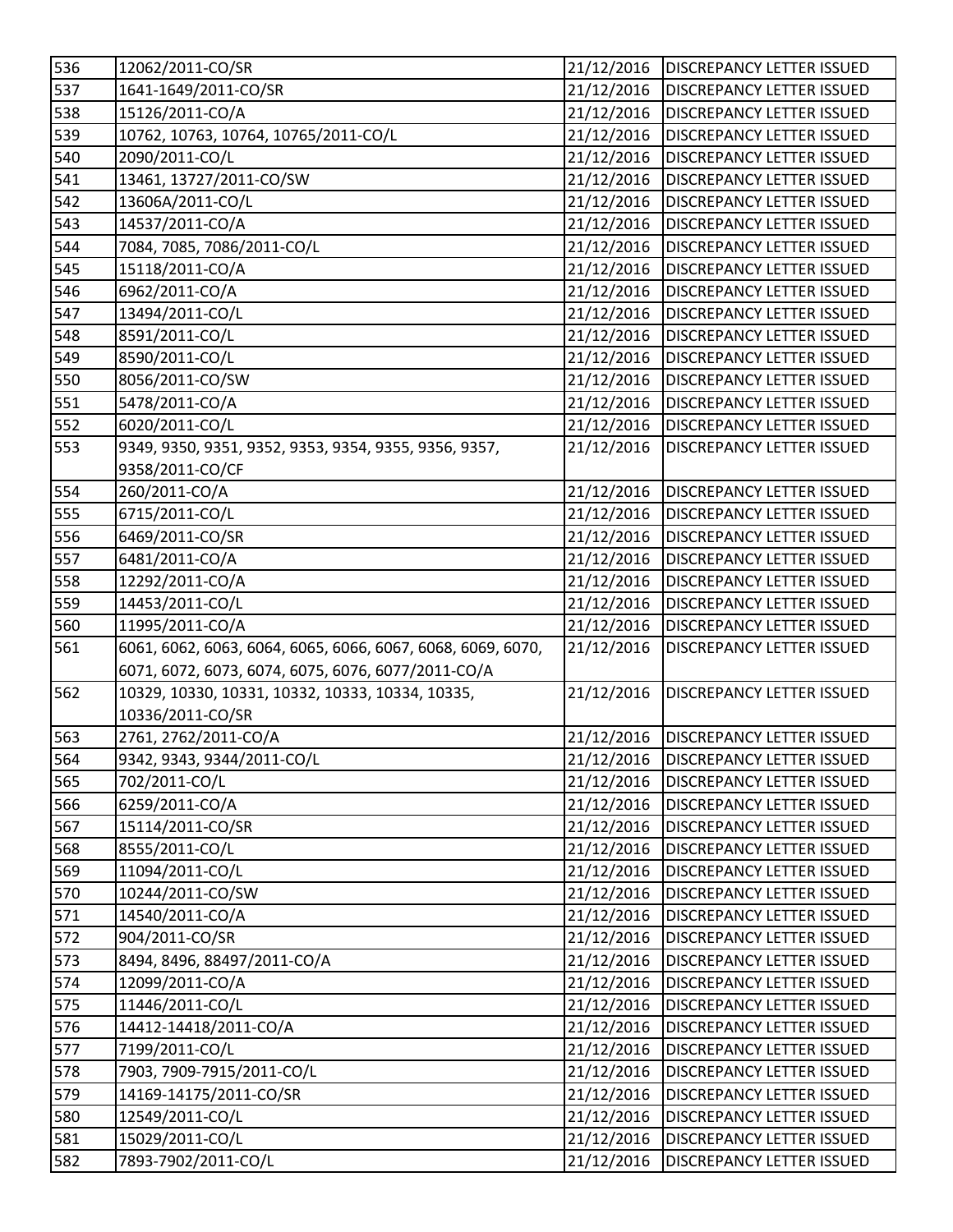| 583 | 11938/2011-CO/L                                             | 21/12/2016 | <b>DISCREPANCY LETTER ISSUED</b> |
|-----|-------------------------------------------------------------|------------|----------------------------------|
| 584 | 10294/2011-CO/L                                             | 21/12/2016 | <b>DISCREPANCY LETTER ISSUED</b> |
| 585 | 2717/2011-CO/A                                              | 21/12/2016 | <b>DISCREPANCY LETTER ISSUED</b> |
| 586 | 9655/2012-CO/A                                              | 21/12/2016 | <b>DISCREPANCY LETTER ISSUED</b> |
| 587 | 9791, 9792, 9793, 9794, 9798/2012-CO/L                      | 21/12/2016 | <b>DISCREPANCY LETTER ISSUED</b> |
| 588 | 8997 - 9011/2012-CO/L                                       | 21/12/2016 | <b>DISCREPANCY LETTER ISSUED</b> |
| 589 | 8796/2012-CO/L                                              | 21/12/2016 | <b>DISCREPANCY LETTER ISSUED</b> |
| 590 | 14877 - 14886/2012-CO/SW                                    | 21/12/2016 | <b>DISCREPANCY LETTER ISSUED</b> |
| 591 | 10655/2012-CO/A                                             | 21/12/2016 | <b>DISCREPANCY LETTER ISSUED</b> |
| 592 | 3862 - 3864/2012-CO/L                                       | 21/12/2016 | <b>DISCREPANCY LETTER ISSUED</b> |
| 593 | 9757/2011-CO/A                                              | 21/12/2016 | <b>DISCREPANCY LETTER ISSUED</b> |
| 594 | 9676/2011-CO/SR                                             | 21/12/2016 | <b>DISCREPANCY LETTER ISSUED</b> |
| 595 | 266/2012-CO/A                                               | 21/12/2016 | <b>DISCREPANCY LETTER ISSUED</b> |
| 596 | 7484/2012-CO/A                                              | 21/12/2016 | <b>DISCREPANCY LETTER ISSUED</b> |
| 597 | 8396/2012-CO/A                                              | 21/12/2016 | <b>DISCREPANCY LETTER ISSUED</b> |
| 598 | 3184/2011-CO/L                                              | 21/12/2016 | <b>DISCREPANCY LETTER ISSUED</b> |
| 599 | 999/2011-CO/A                                               | 21/12/2016 | <b>DISCREPANCY LETTER ISSUED</b> |
| 600 | 1455-1457/2012-CO/A                                         | 21/12/2016 | <b>DISCREPANCY LETTER ISSUED</b> |
| 601 | 11114/2012-CO/L                                             | 21/12/2016 | <b>DISCREPANCY LETTER ISSUED</b> |
| 602 | 9209/2012-CO/L                                              | 21/12/2016 | <b>DISCREPANCY LETTER ISSUED</b> |
| 603 | 13775/2012-CO/A                                             | 21/12/2016 | <b>DISCREPANCY LETTER ISSUED</b> |
| 604 | 9620, 9621/2012-CO/A                                        | 21/12/2016 | <b>DISCREPANCY LETTER ISSUED</b> |
| 605 | 15444, 15445/2012-CO/L                                      | 21/12/2016 | <b>DISCREPANCY LETTER ISSUED</b> |
| 606 | 14532/2012-CO/A                                             | 21/12/2016 | <b>DISCREPANCY LETTER ISSUED</b> |
| 607 | 13868/2012-CO/L                                             | 21/12/2016 | <b>DISCREPANCY LETTER ISSUED</b> |
| 608 | 11832/2010-CO/L                                             | 21/12/2016 | <b>DISCREPANCY LETTER ISSUED</b> |
| 609 | 11971/2010-CO/A                                             | 21/12/2016 | <b>DISCREPANCY LETTER ISSUED</b> |
| 610 | 11531/2010-CO/SR                                            | 21/12/2016 | <b>DISCREPANCY LETTER ISSUED</b> |
| 611 | 10484/2010-CO/L                                             | 21/12/2016 | <b>DISCREPANCY LETTER ISSUED</b> |
| 612 | 11926/2010-CO/A                                             | 21/12/2016 | <b>DISCREPANCY LETTER ISSUED</b> |
| 613 | 12877/2010-CO/L                                             | 21/12/2016 | <b>DISCREPANCY LETTER ISSUED</b> |
| 614 | 2482/2010-CO/SW                                             | 21/12/2016 | <b>DISCREPANCY LETTER ISSUED</b> |
| 615 | 1934, 1936, 1937, 1938, 1939, 1940, 1941, 1942, 1943/CO-A   | 21/12/2016 | <b>DISCREPANCY LETTER ISSUED</b> |
| 616 | 5900/2010-CO/SW                                             | 21/12/2016 | <b>DISCREPANCY LETTER ISSUED</b> |
| 617 | 2993/2010-CO/L                                              | 21/12/2016 | DISCREPANCY LETTER ISSUED        |
| 618 | 10046/2010-CO/A                                             | 21/12/2016 | DISCREPANCY LETTER ISSUED        |
| 619 | 10660/2010-CO/A                                             | 21/12/2016 | <b>DISCREPANCY LETTER ISSUED</b> |
| 620 | 10696/2010-CO/SR                                            | 21/12/2016 | <b>DISCREPANCY LETTER ISSUED</b> |
| 621 | 6344, 6345, 6346, 6347, 6348, 6349, 6350, 6351, 6352, 6353, | 21/12/2016 | <b>DISCREPANCY LETTER ISSUED</b> |
|     | 6354, 6355, 6356, 6357, 6358, 6359, 6360, 6361, 6362/2010-  |            |                                  |
|     | CO/A                                                        |            |                                  |
| 622 | 7944/2010-CO/SW                                             | 21/12/2016 | <b>DISCREPANCY LETTER ISSUED</b> |
| 623 | 8367/2010-CO/A                                              | 21/12/2016 | DISCREPANCY LETTER ISSUED        |
| 624 | 8667/2010-CO/L                                              | 21/12/2016 | <b>DISCREPANCY LETTER ISSUED</b> |
| 625 | 10477/2010-CO/L                                             | 21/12/2016 | <b>DISCREPANCY LETTER ISSUED</b> |
| 626 | 9732/2010-CO/L                                              | 21/12/2016 | DISCREPANCY LETTER ISSUED        |
| 627 | 9563/2010-CO/L                                              | 21/12/2016 | <b>DISCREPANCY LETTER ISSUED</b> |
| 628 | 11865/2010-CO/A                                             | 21/12/2016 | DISCREPANCY LETTER ISSUED        |
| 629 | 6363, 6364, 6365, 6366, 6367/2010-CO/A                      | 21/12/2016 | DISCREPANCY LETTER ISSUED        |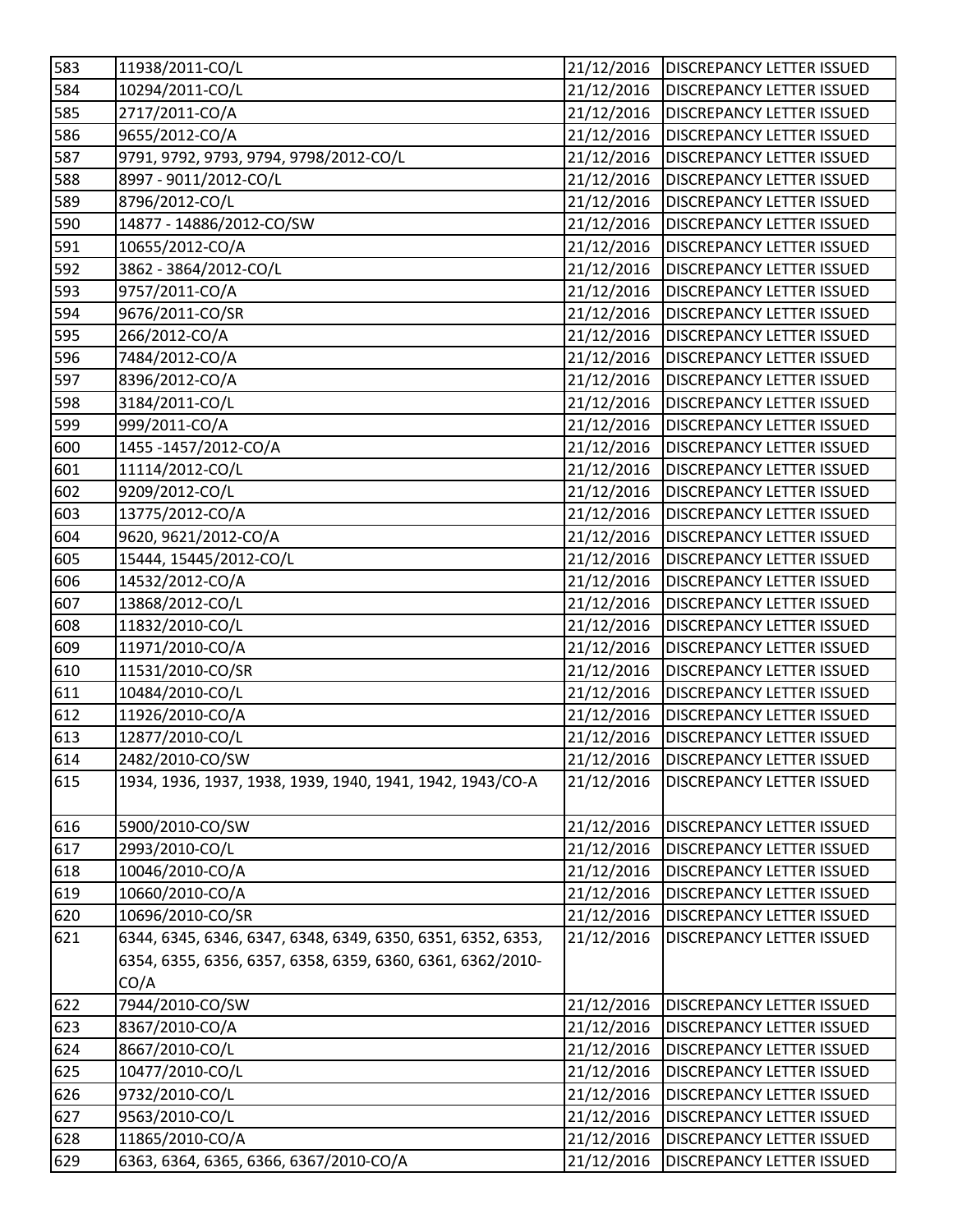| 630               | 4788/2010-CO/A                                              | 21/12/2016              | <b>DISCREPANCY LETTER ISSUED</b> |
|-------------------|-------------------------------------------------------------|-------------------------|----------------------------------|
| 631               | 1508/2010-CO/L                                              | 21/12/2016              | <b>DISCREPANCY LETTER ISSUED</b> |
| 632               | 8270, 8271/2010-CO/A                                        | 21/12/2016              | <b>DISCREPANCY LETTER ISSUED</b> |
| 633               | 7336/2010-CO/L                                              | 21/12/2016              | <b>DISCREPANCY LETTER ISSUED</b> |
| 634               | 13492/2010-CO/L                                             | 21/12/2016              | <b>DISCREPANCY LETTER ISSUED</b> |
| 635               | 12570/2010-CO/L                                             | 21/12/2016              | <b>DISCREPANCY LETTER ISSUED</b> |
| 636               | 1736/2010-CO/A                                              | 21/12/2016              | <b>DISCREPANCY LETTER ISSUED</b> |
| 637               | 1765/2010-CO/L                                              | 21/12/2016              | <b>DISCREPANCY LETTER ISSUED</b> |
| 638               | 10469-10470/2010-CO/A                                       | 21/12/2016              | <b>DISCREPANCY LETTER ISSUED</b> |
| 639               | 7568/2010-CO/L                                              | 21/12/2016              | <b>DISCREPANCY LETTER ISSUED</b> |
| 640               | 6470/2010-CO/A                                              | 21/12/2016              | <b>DISCREPANCY LETTER ISSUED</b> |
| 641               | 3000/2010-CO/L                                              | 21/12/2016              | <b>DISCREPANCY LETTER ISSUED</b> |
| 642               | 12481/2010-CO/L                                             | 21/12/2016              | <b>DISCREPANCY LETTER ISSUED</b> |
| 643               | 815/2010-CO/L                                               | 21/12/2016              | <b>DISCREPANCY LETTER ISSUED</b> |
| 644               | 1203/2010-CO/L                                              | 21/12/2016              | <b>DISCREPANCY LETTER ISSUED</b> |
| $\overline{6}$ 45 | 11318/2010-CO/A                                             | 21/12/2016              | <b>DISCREPANCY LETTER ISSUED</b> |
| 646               | 7382/2010-CO/L                                              | 21/12/2016              | <b>DISCREPANCY LETTER ISSUED</b> |
| 647               | 1022/2010-CO/L                                              | 21/12/2016              | <b>DISCREPANCY LETTER ISSUED</b> |
| 648               | 10132/2010-CO/CF                                            | 21/12/2016              | <b>DISCREPANCY LETTER ISSUED</b> |
| 649               | 11889/2010-CO/M                                             | 21/12/2016              | <b>DISCREPANCY LETTER ISSUED</b> |
| $\overline{6}50$  | 8759/2010-CO/A                                              | 21/12/2016              | <b>DISCREPANCY LETTER ISSUED</b> |
| 651               | 12277,78,79,80,81,82,83,84,85,86,87,88/2010-CO/SR           | 21/12/2016              | <b>DISCREPANCY LETTER ISSUED</b> |
| 652               | 12564, 12565, 12566, 12567/2010-CO/A                        | 21/12/2016              | <b>DISCREPANCY LETTER ISSUED</b> |
| 653               | 13989/2010-CO/L                                             | 21/12/2016              | <b>DISCREPANCY LETTER ISSUED</b> |
| 654               | 12106/2010-CO/A                                             | 21/12/2016              | <b>DISCREPANCY LETTER ISSUED</b> |
| 655               | 10628/2010-CO/A                                             | 21/12/2016              | <b>DISCREPANCY LETTER ISSUED</b> |
| 656               | 6781/2010-CO/L                                              | 21/12/2016              | <b>DISCREPANCY LETTER ISSUED</b> |
| 657               | 8080/2010-CO/A                                              | 21/12/2016              | <b>DISCREPANCY LETTER ISSUED</b> |
| 658               | 1712/2011-CO/A                                              | 21/12/2016              | <b>DISCREPANCY LETTER ISSUED</b> |
| 659               | 2998/2011-CO/A                                              | 21/12/2016              | <b>DISCREPANCY LETTER ISSUED</b> |
| 660               | 984/2011-CO/A                                               | 21/12/2016              | <b>DISCREPANCY LETTER ISSUED</b> |
| 661               | 9763/2011-CO/A                                              | $\overline{21/12/2016}$ | <b>DISCREPANCY LETTER ISSUED</b> |
| 662               | 7457/2011-CO/A                                              | 21/12/2016              | <b>DISCREPANCY LETTER ISSUED</b> |
| 663               | 11467/2011-CO/A                                             | 21/12/2016              | <b>DISCREPANCY LETTER ISSUED</b> |
| 664               | 15494, 15495/2011-CO/A                                      | 21/12/2016              | <b>DISCREPANCY LETTER ISSUED</b> |
| 665               | 6966/2011-CO/L                                              | 21/12/2016              | <b>DISCREPANCY LETTER ISSUED</b> |
| 666               | 6693/2011-CO/L                                              | 21/12/2016              | DISCREPANCY LETTER ISSUED        |
| 667               | 10103/2011-CO/A                                             | 21/12/2016              | <b>DISCREPANCY LETTER ISSUED</b> |
| 668               | 6142, 6143, 6144, 6145, 6146, 6147, 6148, 6149, 6150, 6151, | 21/12/2016              | <b>DISCREPANCY LETTER ISSUED</b> |
|                   | 6152, 6153, 6154, 6156, 6157, 6158, 6159, 6160, 6161, 6162, |                         |                                  |
|                   | 6163, 6164, 6165/2011-CO/A                                  |                         |                                  |
| 669               | 14566/2011-CO/L                                             | 21/12/2016              | <b>DISCREPANCY LETTER ISSUED</b> |
| 670               | 11649/2010-CO/L                                             | 21/12/2016              | <b>DISCREPANCY LETTER ISSUED</b> |
| 671               | 2450/2010-CO/A                                              | 21/12/2016              | DISCREPANCY LETTER ISSUED        |
| 672               | 1841/2010-CO/A                                              | 21/12/2016              | DISCREPANCY LETTER ISSUED        |
| 673               | 11888/2010-CO/A                                             | 21/12/2016              | <b>DISCREPANCY LETTER ISSUED</b> |
| 674               | 1579/2010-CO/L                                              | 21/12/2016              | DISCREPANCY LETTER ISSUED        |
| 675               | 11891, 11892/2010-CO/M                                      | 21/12/2016              | DISCREPANCY LETTER ISSUED        |
| 676               | 11863/2010-CO/L                                             | 21/12/2016              | DISCREPANCY LETTER ISSUED        |
| 677               | 11887/2010-CO/L                                             | 21/12/2016              | DISCREPANCY LETTER ISSUED        |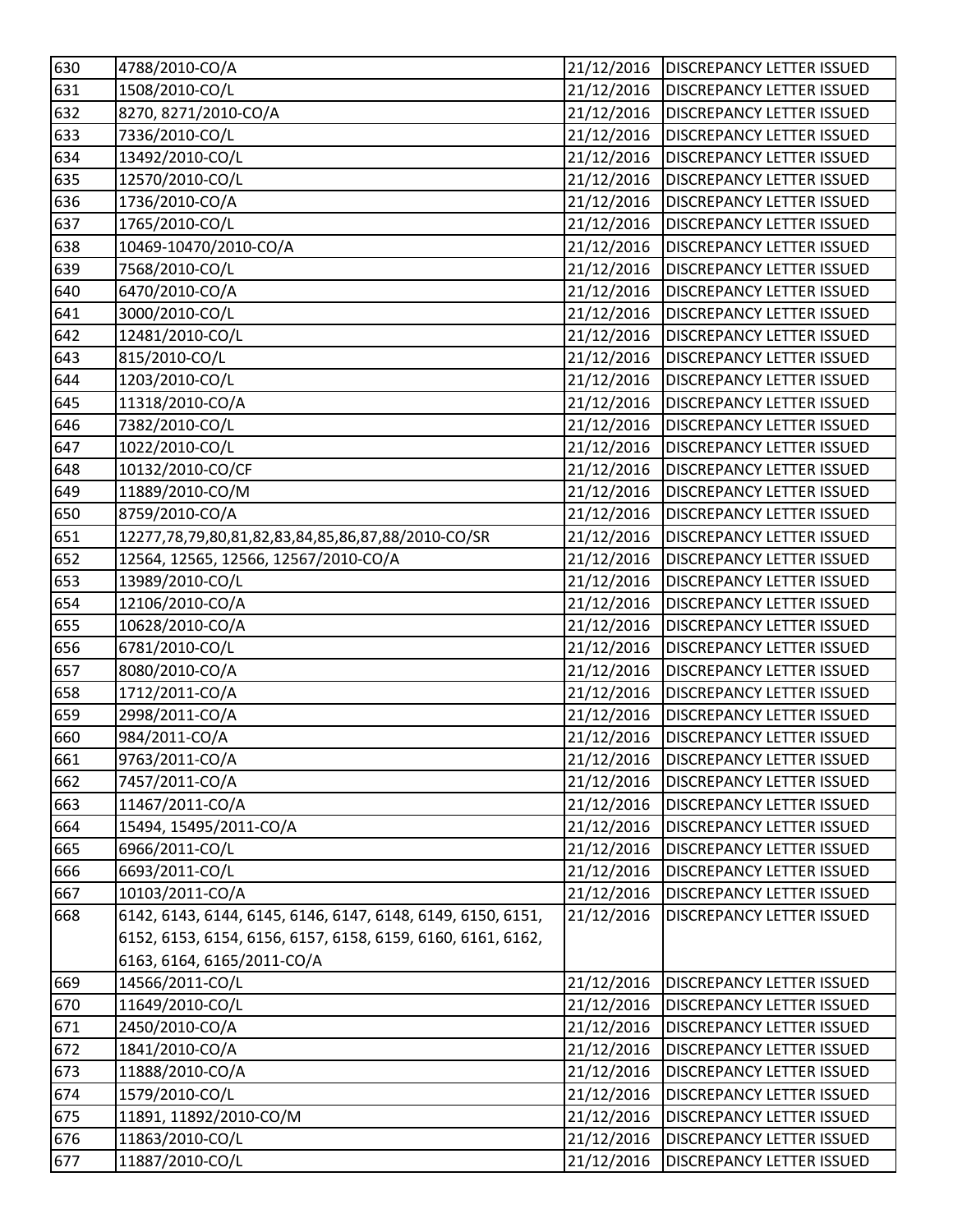| 678   | 6206/2010-CO/A                                          | 21/12/2016 | <b>DISCREPANCY LETTER ISSUED</b>       |
|-------|---------------------------------------------------------|------------|----------------------------------------|
| 679   | 9685/2010-CO/L                                          | 21/12/2016 | <b>DISCREPANCY LETTER ISSUED</b>       |
| 680   | 12062 & 12064/2010-CO/L                                 | 21/12/2016 | <b>DISCREPANCY LETTER ISSUED</b>       |
| 681   | 14101/2010-CO/L                                         | 21/12/2016 | <b>DISCREPANCY LETTER ISSUED</b>       |
| 682   | 8985/2010-CO/L                                          | 21/12/2016 | <b>DISCREPANCY LETTER ISSUED</b>       |
| 683   | 253, 254, 255, 256/2010-CO/L                            | 21/12/2016 | <b>DISCREPANCY LETTER ISSUED</b>       |
| 684   | 12770/2010-CO/SR                                        | 21/12/2016 | <b>DISCREPANCY LETTER ISSUED</b>       |
| 685   | 4110/2010-CO/L                                          | 21/12/2016 | <b>DISCREPANCY LETTER ISSUED</b>       |
| 686   | 3983/2010-CO/A                                          | 21/12/2016 | <b>DISCREPANCY LETTER ISSUED</b>       |
| 687   | 3396/2010-CO/L                                          | 21/12/2016 | <b>DISCREPANCY LETTER ISSUED</b>       |
| 688   | 12218/2010-CO/A                                         | 21/12/2016 | <b>DISCREPANCY LETTER ISSUED</b>       |
| 689   | 11529/2010-CO/SR                                        | 21/12/2016 | <b>DISCREPANCY LETTER ISSUED</b>       |
| 690   | 10656/2010-CO/A                                         | 21/12/2016 | <b>DISCREPANCY LETTER ISSUED</b>       |
| 691   | 9274, 9275/2010-CO/CF                                   | 21/12/2016 | <b>DISCREPANCY LETTER ISSUED</b>       |
| 692   | 2383/2010-CO/A                                          | 21/12/2016 | <b>DISCREPANCY LETTER ISSUED</b>       |
| 693   | 1538/2010-CO/L                                          | 21/12/2016 | <b>DISCREPANCY LETTER ISSUED</b>       |
| 694   | 10213/2010-CO/L                                         | 21/12/2016 | <b>DISCREPANCY LETTER ISSUED</b>       |
| 695   | 13517/2010-CO/SR                                        | 21/12/2016 | <b>DISCREPANCY LETTER ISSUED</b>       |
| 696   | 6594A/2010-CO/L                                         | 21/12/2016 | <b>DISCREPANCY LETTER ISSUED</b>       |
| 697   | 6669/2010-CO/L                                          | 21/12/2016 | <b>DISCREPANCY LETTER ISSUED</b>       |
| 698   | 10916/2010-CO/A                                         | 21/12/2016 | <b>DISCREPANCY LETTER ISSUED</b>       |
| 699   | 12935/2010-CO/L                                         | 21/12/2016 | <b>DISCREPANCY LETTER ISSUED</b>       |
| 700   | 13575/2010-CO/L                                         | 21/12/2016 | <b>DISCREPANCY LETTER ISSUED</b>       |
| 701   | 3434, 3436, 3441/2010-CO/L                              | 21/12/2016 | <b>DISCREPANCY LETTER ISSUED</b>       |
| 702   | 8952/2010-CO/A                                          | 21/12/2016 | <b>DISCREPANCY LETTER ISSUED</b>       |
| 703   | 11662, 11663, 11664, 11665, 11666, 11667, 11668, 11669, | 21/12/2016 | <b>DISCREPANCY LETTER ISSUED</b>       |
|       | 11670, 11671, 11672, 11673, 11642/2010-CO/A             |            |                                        |
| 704   | 14015/2011-CO/A                                         | 21/12/2016 | <b>DISCREPANCY LETTER ISSUED</b>       |
| 705   | 15140/2011-CO/L                                         | 21/12/2016 | <b>DISCREPANCY LETTER ISSUED</b>       |
| 706   | 10447, 10442, 10443, 10444, 10445/2012-CO/CF            | 21/12/2016 | <b>DISCREPANCY LETTER ISSUED</b>       |
| 707   | 5361/2012-CO/L                                          | 21/12/2016 | <b>DISCREPANCY LETTER ISSUED</b>       |
| 708   | 5292/2012-CO/M                                          |            | 21/12/2016   DISCREPANCY LETTER ISSUED |
| 709   | 2681/2012-CO/A                                          | 21/12/2016 | <b>DISCREPANCY LETTER ISSUED</b>       |
| 710   | 13168/2011-CO/A                                         | 21/12/2016 | <b>DISCREPANCY LETTER ISSUED</b>       |
| 711   | 8956/2011-CO/A                                          | 21/12/2016 | <b>DISCREPANCY LETTER ISSUED</b>       |
| 712   | 7965/2011-CO/SR                                         | 21/12/2016 | <b>DISCREPANCY LETTER ISSUED</b>       |
| 713   | 9315/2011-CO/A                                          | 21/12/2016 | <b>DISCREPANCY LETTER ISSUED</b>       |
| 714   | 7561/2011-CO/A                                          | 21/12/2016 | <b>DISCREPANCY LETTER ISSUED</b>       |
| 715   | 4164/2012-CO/SR                                         | 21/12/2016 | <b>DISCREPANCY LETTER ISSUED</b>       |
| 716   | 8211/2011-CO/L                                          | 21/12/2016 | <b>DISCREPANCY LETTER ISSUED</b>       |
| 717   | 10660, 10661/2011-CO/A                                  | 21/12/2016 | <b>DISCREPANCY LETTER ISSUED</b>       |
| 718   | 7155/2011-CO/L                                          | 21/12/2016 | DISCREPANCY LETTER ISSUED              |
| 719   | 1535/2011-CO/SR                                         | 21/12/2016 | <b>DISCREPANCY LETTER ISSUED</b>       |
| 720   | 6594/2011-CO/L                                          | 21/12/2016 | DISCREPANCY LETTER ISSUED              |
| 721   | 8615, 8616/2011-CO/A                                    | 21/12/2016 | DISCREPANCY LETTER ISSUED              |
| 722   | 10665/2011-CO/A                                         | 21/12/2016 | <b>DISCREPANCY LETTER ISSUED</b>       |
| 723   | 9051/2011-CO/CF                                         | 21/12/2016 | DISCREPANCY LETTER ISSUED              |
| 724   | 1001, 1002/2011-CO/A                                    | 21/12/2016 | <b>DISCREPANCY LETTER ISSUED</b>       |
| 725   | 562, 563, 564, 565, 566, 567, 568/2011-CO/SR            | 21/12/2016 | DISCREPANCY LETTER ISSUED              |
| $726$ | 3335/2011-CO/A                                          | 21/12/2016 | DISCREPANCY LETTER ISSUED              |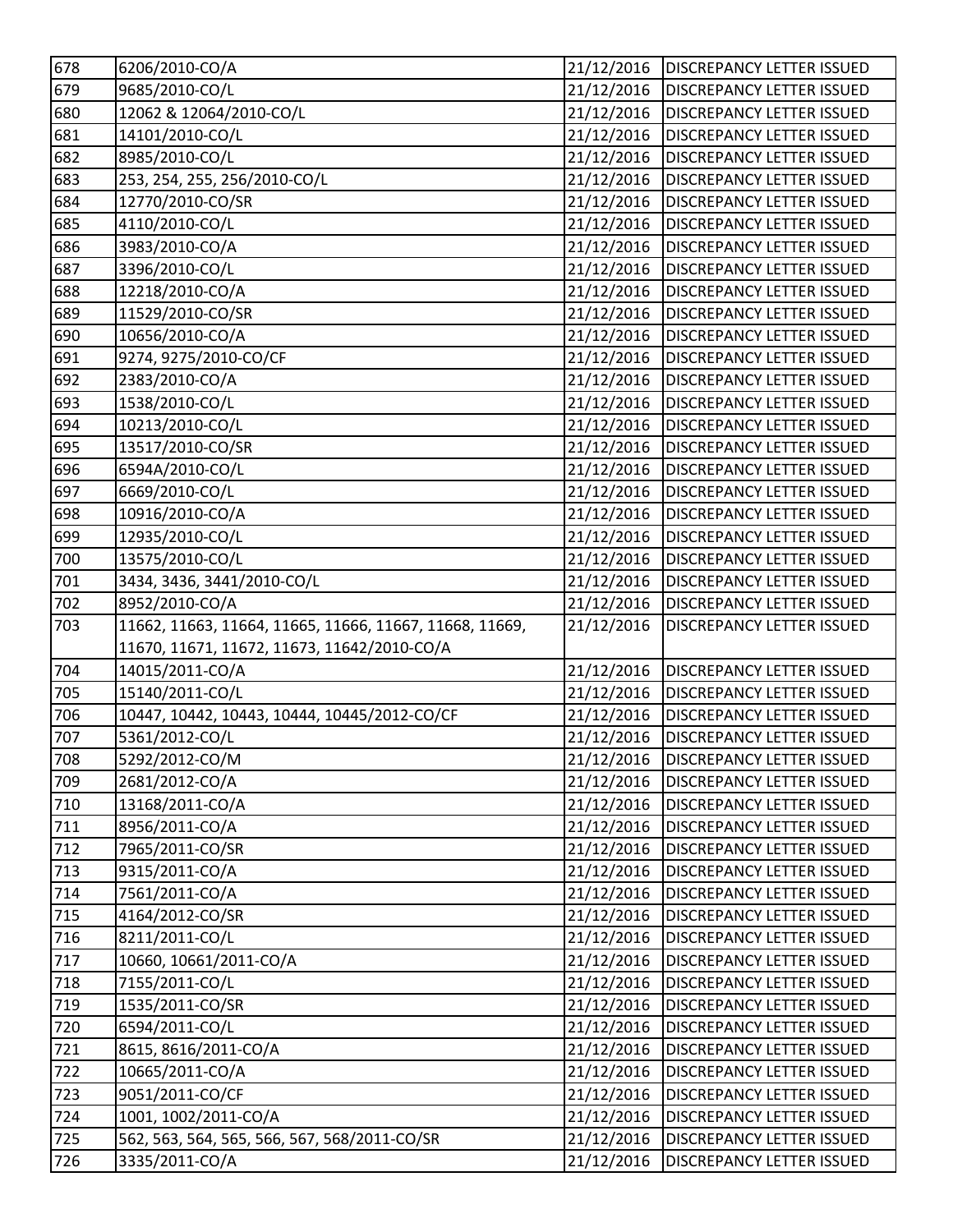| 727 | 2710/2011-CO/L                                              | 21/12/2016 | <b>DISCREPANCY LETTER ISSUED</b>  |
|-----|-------------------------------------------------------------|------------|-----------------------------------|
| 728 | 8867/2011-CO/L                                              | 21/12/2016 | <b>DISCREPANCY LETTER ISSUED</b>  |
| 729 | 7526/2010-CO/SW                                             | 21/12/2016 | <b>DISCREPANCY LETTER ISSUED</b>  |
| 730 | 5038, 5039, 5040, 5041/2011-CO/A                            | 21/12/2016 | <b>DISCREPANCY LETTER ISSUED</b>  |
| 731 | 3262, 3263/2011-CO/L                                        | 21/12/2016 | <b>DISCREPANCY LETTER ISSUED</b>  |
| 732 | 14018/2011-CO/A                                             | 21/12/2016 | <b>DISCREPANCY LETTER ISSUED</b>  |
| 733 | 13433, 13434, 13435, 13436, 13437, 13438, 13439/2011-CO/A   | 21/12/2016 | DISCREPANCY LETTER ISSUED         |
|     |                                                             |            |                                   |
| 734 | 2443/2011-CO/L                                              | 21/12/2016 | <b>DISCREPANCY LETTER ISSUED</b>  |
| 735 | 9501/2011-CO/L                                              | 21/12/2016 | <b>DISCREPANCY LETTER ISSUED</b>  |
| 736 | 2464/2011-CO/A                                              | 21/12/2016 | <b>DISCREPANCY LETTER ISSUED</b>  |
| 737 | 12383/2011-CO/A                                             | 21/12/2016 | <b>DISCREPANCY LETTER ISSUED</b>  |
| 738 | 4408/2010-CO/A                                              | 21/12/2016 | <b>DISCREPANCY LETTER ISSUED</b>  |
| 739 | 5329/2011-CO/A                                              | 21/12/2016 | <b>DISCREPANCY LETTER ISSUED</b>  |
| 740 | 13596/2011-CO/L                                             | 21/12/2016 | <b>DISCREPANCY LETTER ISSUED</b>  |
| 741 | 13567/2011-CO/A                                             | 21/12/2016 | <b>DISCREPANCY LETTER ISSUED</b>  |
| 742 | 5664/2011-CO/A                                              | 21/12/2016 | <b>DISCREPANCY LETTER ISSUED</b>  |
| 743 | 10217/2011-CO/SW                                            | 21/12/2016 | <b>DISCREPANCY LETTER ISSUED</b>  |
| 744 | 13865/2011-CO/A                                             | 21/12/2016 | <b>DISCREPANCY LETTER ISSUED</b>  |
| 745 | 2572/2011-CO/A                                              | 21/12/2016 | <b>DISCREPANCY LETTER ISSUED</b>  |
| 746 | 15387/2011-CO/SR                                            | 21/12/2016 | <b>DISCREPANCY LETTER ISSUED</b>  |
| 747 | 15385/2011-CO/SR                                            | 21/12/2016 | <b>DISCREPANCY LETTER ISSUED</b>  |
| 748 | 15377/2011-CO/L                                             | 21/12/2016 | <b>DISCREPANCY LETTER ISSUED</b>  |
| 749 | 3634, 3637/2011-CO/L                                        | 21/12/2016 | <b>DISCREPANCY LETTER ISSUED</b>  |
| 750 | 12705/2011-CO/A                                             | 21/12/2016 | <b>DISCREPANCY LETTER ISSUED</b>  |
| 751 | 12707/2011-CO/A                                             | 21/12/2016 | <b>DISCREPANCY LETTER ISSUED</b>  |
| 752 | 1483, 1484, 1485, 1486, 1487, 1488, 1489, 1490/2011-CO/A    | 21/12/2016 | <b>DISCREPANCY LETTER ISSUED</b>  |
| 753 | 15298, 15300, 15301/2011-CO/SR                              | 21/12/2016 | <b>DISCREPANCY LETTER ISSUED</b>  |
| 754 | 15419/2011-CO/A                                             | 21/12/2016 | <b>DISCREPANCY LETTER ISSUED</b>  |
| 755 | 6172, 6154/2011-CO/A                                        | 21/12/2016 | <b>DISCREPANCY LETTER ISSUED</b>  |
| 756 | 12062/2011-CO/SR                                            | 21/12/2016 | <b>DISCREPANCY LETTER ISSUED</b>  |
| 757 | 1641-1649/2011-CO/SR                                        | 21/12/2016 | <b>IDISCREPANCY LETTER ISSUED</b> |
| 758 | 15126/2011-CO/A                                             | 21/12/2016 | <b>DISCREPANCY LETTER ISSUED</b>  |
| 759 | 10762, 10763, 10764, 10765/2011-CO/L                        | 21/12/2016 | DISCREPANCY LETTER ISSUED         |
| 760 | 2090/2011-CO/L                                              | 21/12/2016 | <b>DISCREPANCY LETTER ISSUED</b>  |
| 761 | 13461, 13727/2011-CO/SW                                     | 21/12/2016 | DISCREPANCY LETTER ISSUED         |
| 762 | 13606A/2011-CO/L                                            | 21/12/2016 | <b>DISCREPANCY LETTER ISSUED</b>  |
| 763 | 14537/2011-CO/A                                             | 21/12/2016 | DISCREPANCY LETTER ISSUED         |
| 764 | 7084, 7085, 7086/2011-CO/L                                  | 21/12/2016 | DISCREPANCY LETTER ISSUED         |
| 765 | 15118/2011-CO/A                                             | 21/12/2016 | <b>DISCREPANCY LETTER ISSUED</b>  |
| 766 | 6962/2011-CO/A                                              | 21/12/2016 | DISCREPANCY LETTER ISSUED         |
| 767 | 13494/2011-CO/L                                             | 21/12/2016 | DISCREPANCY LETTER ISSUED         |
| 768 | 8591/2011-CO/L                                              | 21/12/2016 | DISCREPANCY LETTER ISSUED         |
| 769 | 8590/2011-CO/L                                              | 21/12/2016 | DISCREPANCY LETTER ISSUED         |
| 770 | 8056/2011-CO/SW                                             | 21/12/2016 | DISCREPANCY LETTER ISSUED         |
| 771 | 5478/2011-CO/A                                              | 21/12/2016 | DISCREPANCY LETTER ISSUED         |
| 772 | 6020/2011-CO/L                                              | 21/12/2016 | DISCREPANCY LETTER ISSUED         |
| 773 | 6061, 6062, 6063, 6064, 6065, 6066, 6067, 6068, 6069, 6070, | 21/12/2016 | DISCREPANCY LETTER ISSUED         |
|     | 6071, 6072, 6073, 6074, 6075, 6076, 6077/2011-CO/A          |            |                                   |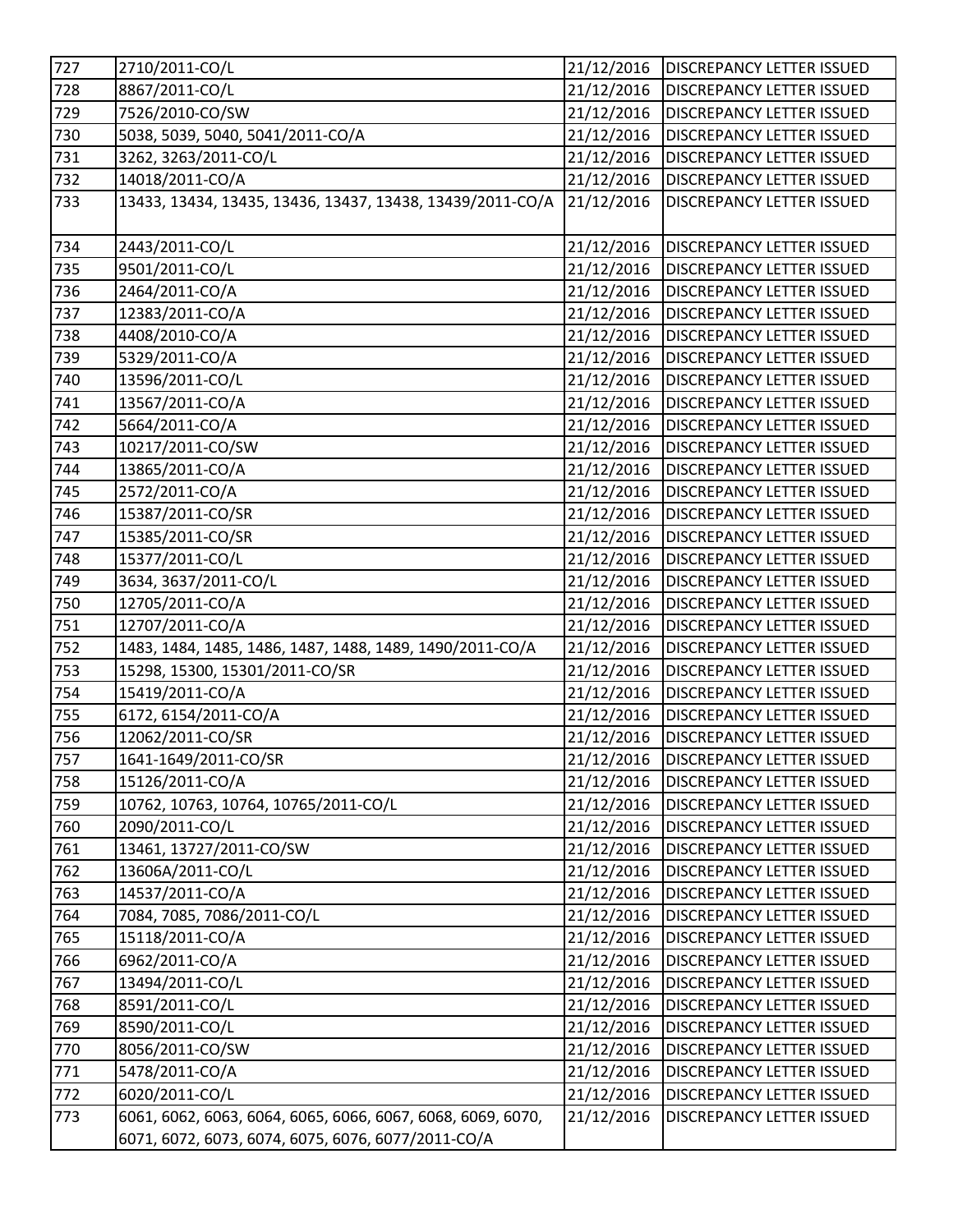| 774              | 10329, 10330, 10331, 10332, 10333, 10334, 10335,      | 21/12/2016 | <b>DISCREPANCY LETTER ISSUED</b> |
|------------------|-------------------------------------------------------|------------|----------------------------------|
|                  | 10336/2011-CO/SR                                      |            |                                  |
| 775              | 2761, 2762/2011-CO/A                                  | 21/12/2016 | <b>DISCREPANCY LETTER ISSUED</b> |
| 776              | 9342, 9343, 9344/2011-CO/L                            | 21/12/2016 | <b>DISCREPANCY LETTER ISSUED</b> |
| $\overline{7}77$ | 702/2011-CO/L                                         | 21/12/2016 | <b>DISCREPANCY LETTER ISSUED</b> |
| 778              | 6259/2011-CO/A                                        | 21/12/2016 | <b>DISCREPANCY LETTER ISSUED</b> |
| $\overline{779}$ | 8555/2011-CO/L                                        | 21/12/2016 | <b>DISCREPANCY LETTER ISSUED</b> |
| 780              | 11094/2011-CO/L                                       | 21/12/2016 | DISCREPANCY LETTER ISSUED        |
| 781              | 10244/2011-CO/SW                                      | 21/12/2016 | DISCREPANCY LETTER ISSUED        |
| 782              | 14540/2011-CO/A                                       | 21/12/2016 | <b>DISCREPANCY LETTER ISSUED</b> |
| 783              | 904/2011-CO/SR                                        | 21/12/2016 | DISCREPANCY LETTER ISSUED        |
| 784              | 8494, 8496, 88497/2011-CO/A                           | 21/12/2016 | <b>DISCREPANCY LETTER ISSUED</b> |
| 785              | 12099/2011-CO/A                                       | 21/12/2016 | DISCREPANCY LETTER ISSUED        |
| 786              | 11446/2011-CO/L                                       | 21/12/2016 | <b>DISCREPANCY LETTER ISSUED</b> |
| 787              | 14412-14418/2011-CO/A                                 | 21/12/2016 | <b>DISCREPANCY LETTER ISSUED</b> |
| 788              | 7199/2011-CO/L                                        | 21/12/2016 | <b>DISCREPANCY LETTER ISSUED</b> |
| 789              | 7903, 7909-7915/2011-CO/L                             | 21/12/2016 | <b>DISCREPANCY LETTER ISSUED</b> |
| 790              | 14169-14175/2011-CO/SR                                | 21/12/2016 | <b>DISCREPANCY LETTER ISSUED</b> |
| 791              | 12549/2011-CO/L                                       | 21/12/2016 | <b>DISCREPANCY LETTER ISSUED</b> |
| 792              | 15029/2011-CO/L                                       | 21/12/2016 | <b>DISCREPANCY LETTER ISSUED</b> |
| 793              | 5746, 5747/2011-CO/A                                  | 21/12/2016 | <b>DISCREPANCY LETTER ISSUED</b> |
| 794              | 7893-7902/2011-CO/L                                   | 21/12/2016 | <b>DISCREPANCY LETTER ISSUED</b> |
| 795              | 5883/2011-CO/A                                        | 21/12/2016 | <b>DISCREPANCY LETTER ISSUED</b> |
| 796              | 11938/2011-CO/L                                       | 21/12/2016 | DISCREPANCY LETTER ISSUED        |
| 797              | 10294/2011-CO/L                                       | 21/12/2016 | <b>DISCREPANCY LETTER ISSUED</b> |
| 798              | 2717/2011-CO/A                                        | 21/12/2016 | DISCREPANCY LETTER ISSUED        |
| 799              | 4660/2012-CO/SR                                       | 21/12/2016 | DISCREPANCY LETTER ISSUED        |
| 800              | 6753/2010-CO/SW                                       | 21/12/2016 | <b>DISCREPANCY LETTER ISSUED</b> |
| 801              | 11046/2010-CO/A                                       | 21/12/2016 | DISCREPANCY LETTER ISSUED        |
| 802              | 14409, 14411, 14413/2012-CO/A                         | 21/12/2016 | <b>DISCREPANCY LETTER ISSUED</b> |
| 803              | 14517/2012-CO/SW                                      | 21/12/2016 | DISCREPANCY LETTER ISSUED        |
| 804              | 11755-11757/2012-CO/A                                 | 21/12/2016 | <b>DISCREPANCY LETTER ISSUED</b> |
| 805              | 13232/2011-CO/A                                       | 21/12/2016 | DISCREPANCY LETTER ISSUED        |
| 806              | 6513-6515/2011-CO/SW                                  | 21/12/2016 | <b>DISCREPANCY LETTER ISSUED</b> |
| 807              | 7364/2011-CO/A                                        | 21/12/2016 | <b>DISCREPANCY LETTER ISSUED</b> |
| 808              | 10133/2010-CO/SR                                      | 22/12/2016 | DISCREPANCY LETTER ISSUED        |
| 809              | 11014/2010-CO/A                                       | 22/12/2016 | DISCREPANCY LETTER ISSUED        |
| 810              | 13744-13746/2010-CO/SR                                | 22/12/2016 | DISCREPANCY LETTER ISSUED        |
| 811              | 12559/2010-CO/L                                       | 22/12/2016 | DISCREPANCY LETTER ISSUED        |
| 812              | 10303/2010-CO/L                                       | 22/12/2016 | DISCREPANCY LETTER ISSUED        |
| 813              | 5872/2010-CO/SW                                       | 22/12/2016 | DISCREPANCY LETTER ISSUED        |
| 814              | 11638/2010-CO/L                                       | 22/12/2016 | DISCREPANCY LETTER ISSUED        |
| 815              | 1944, 1945, 1946, 1947, 1948, 1949, 1950, 1951, 1952, | 22/12/2016 | DISCREPANCY LETTER ISSUED        |
|                  | 1953/2010-CO/A                                        |            |                                  |
| 816              | 3652/2010-CO/SW                                       | 22/12/2016 | DISCREPANCY LETTER ISSUED        |
| 817              | 11762-11763/2010-CO/SR                                | 22/12/2016 | DISCREPANCY LETTER ISSUED        |
| 818              | 320/2010-CO/L                                         | 22/12/2016 | DISCREPANCY LETTER ISSUED        |
| 819              | 8648/2010-CO/SW                                       | 22/12/2016 | DISCREPANCY LETTER ISSUED        |
| 820              | 8672/2010-CO/L                                        | 22/12/2016 | DISCREPANCY LETTER ISSUED        |
| 821              | 6156/2010-CO/A                                        | 22/12/2016 | DISCREPANCY LETTER ISSUED        |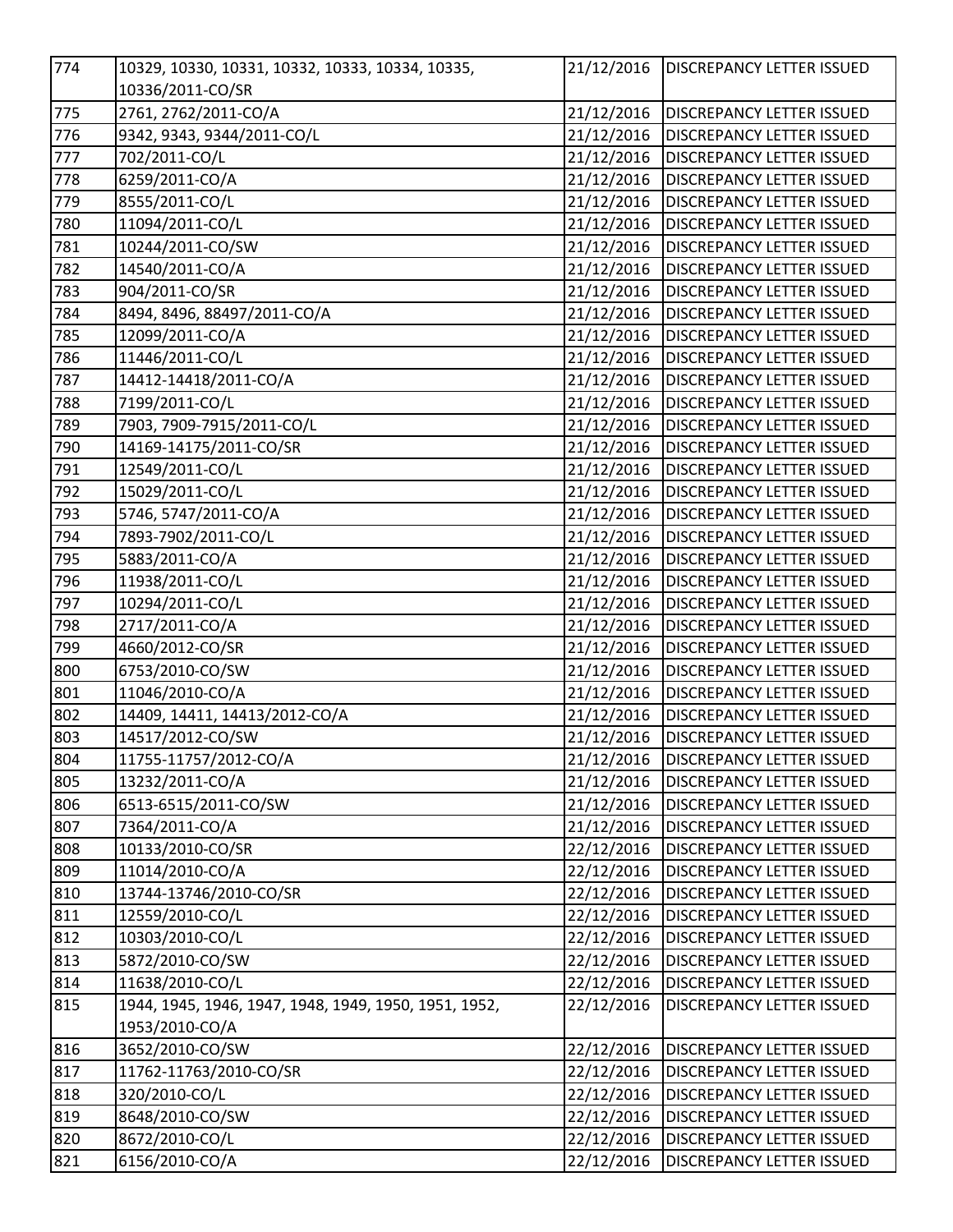| 822 | 12573 & 12574/2010-CO/A                                     | 22/12/2016 | <b>DISCREPANCY LETTER ISSUED</b>  |
|-----|-------------------------------------------------------------|------------|-----------------------------------|
| 823 | 588/2010-CO/L                                               | 22/12/2016 | <b>DISCREPANCY LETTER ISSUED</b>  |
| 824 | 3225/2010-CO/L                                              | 22/12/2016 | <b>DISCREPANCY LETTER ISSUED</b>  |
| 825 | 3007, 3008, 3009, 3010, 3011, 3012/2010-CO/SW               | 22/12/2016 | <b>DISCREPANCY LETTER ISSUED</b>  |
| 826 | 4620/2010-CO/SW                                             | 22/12/2016 | <b>DISCREPANCY LETTER ISSUED</b>  |
| 827 | 4163/2012-CO/SR                                             | 22/12/2016 | DISCREPANCY LETTER ISSUED         |
| 828 | 8620/2010-CO/A                                              | 22/12/2016 | <b>DISCREPANCY LETTER ISSUED</b>  |
| 829 | 8617/2010-CO/SR                                             | 22/12/2016 | <b>DISCREPANCY LETTER ISSUED</b>  |
| 830 | 7488/2010-CO/A                                              | 22/12/2016 | DISCREPANCY LETTER ISSUED         |
| 831 | 8401/2010-CO/A                                              | 22/12/2016 | <b>DISCREPANCY LETTER ISSUED</b>  |
| 832 | 8060/2012-CO/A                                              | 22/12/2016 | DISCREPANCY LETTER ISSUED         |
| 833 | 2626/2010-CO/A                                              | 22/12/2016 | <b>DISCREPANCY LETTER ISSUED</b>  |
| 834 | 11969/2011-CO/L                                             | 22/12/2016 | <b>DISCREPANCY LETTER ISSUED</b>  |
| 835 | 12946/2011-CO/A                                             | 22/12/2016 | DISCREPANCY LETTER ISSUED         |
| 836 | 1683/2012-CO/CF                                             | 22/12/2016 | <b>DISCREPANCY LETTER ISSUED</b>  |
| 837 | 5356, 5361/2011-CO/SR                                       | 22/12/2016 | DISCREPANCY LETTER ISSUED         |
| 838 | 13885/2011-CO/L                                             | 22/12/2016 | <b>DISCREPANCY LETTER ISSUED</b>  |
| 839 | 10213/2011-CO/L                                             | 22/12/2016 | <b>DISCREPANCY LETTER ISSUED</b>  |
| 840 | 12607/2011-CO/L                                             | 22/12/2016 | <b>DISCREPANCY LETTER ISSUED</b>  |
| 841 | 8434/2011-CO/A                                              | 22/12/2016 | <b>DISCREPANCY LETTER ISSUED</b>  |
| 842 | 5246/2011-CO/A                                              | 22/12/2016 | <b>DISCREPANCY LETTER ISSUED</b>  |
| 843 | 11902, 11903, 11904, 11905/2011-CO/SR                       | 22/12/2016 | <b>DISCREPANCY LETTER ISSUED</b>  |
| 844 | 5977/2011-CO/A                                              | 22/12/2016 | DISCREPANCY LETTER ISSUED         |
| 845 | 3146/2011-CO/L                                              | 22/12/2016 | DISCREPANCY LETTER ISSUED         |
| 846 | 10206/2010/CO/L                                             | 22/12/2016 | DISCREPANCY LETTER ISSUED         |
| 847 | 11883/2010-CO/M                                             | 22/12/2016 | <b>DISCREPANCY LETTER ISSUED</b>  |
| 848 | 6236/2010-CO/A                                              | 22/12/2016 | <b>DISCREPANCY LETTER ISSUED</b>  |
| 849 | 296xx/2011-CO/A                                             | 22/12/2016 | <b>DISCREPANCY LETTER ISSUED</b>  |
| 850 | 991, 985, 986/2011-CO/A                                     | 22/12/2016 | DISCREPANCY LETTER ISSUED         |
| 851 | 1780/2011-CO/L                                              | 22/12/2016 | <b>DISCREPANCY LETTER ISSUED</b>  |
| 852 | 2080/2011-CO/L                                              | 22/12/2016 | <b>DISCREPANCY LETTER ISSUED</b>  |
| 853 | 3341/2011-CO/A                                              | 22/12/2016 | <b>IDISCREPANCY LETTER ISSUED</b> |
| 854 | 3490/2011-CO/L                                              | 22/12/2016 | <b>DISCREPANCY LETTER ISSUED</b>  |
| 855 | 15522/2011-CO/SR                                            | 22/12/2016 | DISCREPANCY LETTER ISSUED         |
| 856 | 2946/2011-CO/L                                              | 22/12/2016 | <b>DISCREPANCY LETTER ISSUED</b>  |
| 857 | 7001/2011-CO/L                                              | 22/12/2016 | DISCREPANCY LETTER ISSUED         |
| 858 | 12322/2011-CO/A                                             | 22/12/2016 | DISCREPANCY LETTER ISSUED         |
| 859 | 9248/2011-CO/A                                              | 22/12/2016 | DISCREPANCY LETTER ISSUED         |
| 860 | 14869/2011-CO/SW                                            | 22/12/2016 | <b>DISCREPANCY LETTER ISSUED</b>  |
| 861 | 5074/2011-CO/A                                              | 22/12/2016 | <b>DISCREPANCY LETTER ISSUED</b>  |
| 862 | 8489/2011-CO/A                                              | 22/12/2016 | DISCREPANCY LETTER ISSUED         |
| 863 | 14563/2011-CO/SR                                            | 22/12/2016 | DISCREPANCY LETTER ISSUED         |
| 864 | 4082/2011-CO/A                                              | 22/12/2016 | DISCREPANCY LETTER ISSUED         |
| 865 | 7846 to 7870/2011-CO/A                                      | 22/12/2016 | DISCREPANCY LETTER ISSUED         |
| 866 | 7424, 7425, 7426/CO-A                                       | 22/12/2016 | DISCREPANCY LETTER ISSUED         |
| 867 | 14541/2011-CO/A                                             | 22/12/2016 | DISCREPANCY LETTER ISSUED         |
| 868 | 6857-6865/2011-CO/L                                         | 22/12/2016 | DISCREPANCY LETTER ISSUED         |
| 869 | 848/2011-CO/SW                                              | 22/12/2016 | <b>DISCREPANCY LETTER ISSUED</b>  |
| 870 | 9929, 9930, 9931, 9932, 9933, 9934, 9935, 9936, 9938, 9946, | 22/12/2016 | DISCREPANCY LETTER ISSUED         |
|     | 9947, 9950, 9830/2011-CO/CF                                 |            |                                   |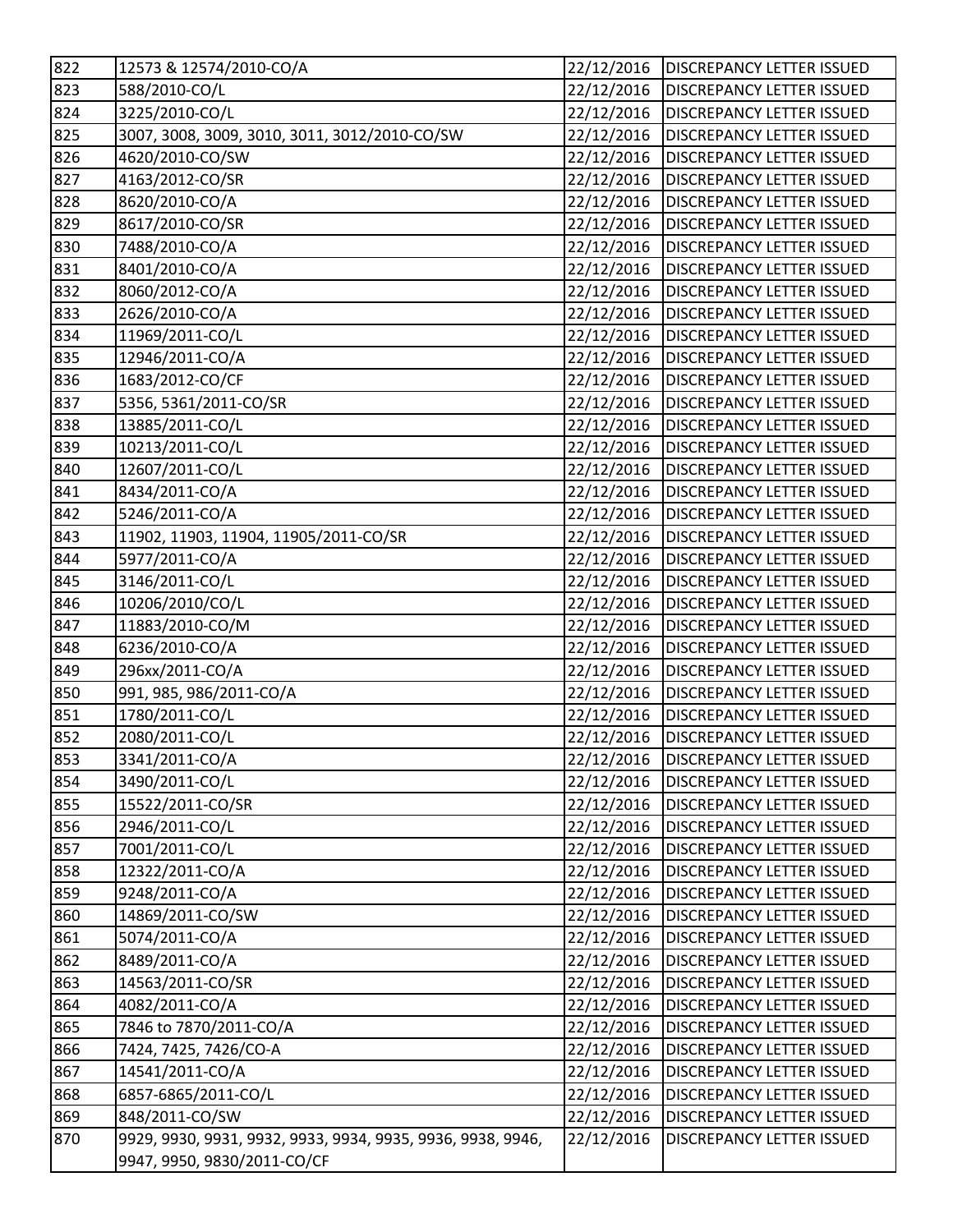| 871              | 990/2011-CO/A                                 | 22/12/2016 | <b>DISCREPANCY LETTER ISSUED</b> |
|------------------|-----------------------------------------------|------------|----------------------------------|
| 872              | 3082/2011-CO/SR                               | 22/12/2016 | <b>DISCREPANCY LETTER ISSUED</b> |
| 873              | 12312/2010-CO/A                               | 22/12/2016 | <b>DISCREPANCY LETTER ISSUED</b> |
| 874              | 2488/2010-CO/CF                               | 22/12/2016 | <b>DISCREPANCY LETTER ISSUED</b> |
| $\overline{87}$  | 12479/2011-CO/CF                              | 22/12/2016 | <b>DISCREPANCY LETTER ISSUED</b> |
| 876              | 10591-10593/2011-CO/L                         | 22/12/2016 | <b>DISCREPANCY LETTER ISSUED</b> |
| 877              | 11400/2011-CO/A                               | 22/12/2016 | <b>DISCREPANCY LETTER ISSUED</b> |
| 878              | 12574-12582/2011-CO/SR                        | 22/12/2016 | <b>DISCREPANCY LETTER ISSUED</b> |
| 879              | 13595/2011-CO/L                               | 22/12/2016 | <b>DISCREPANCY LETTER ISSUED</b> |
| 880              | 11728/2011-CO/L                               | 22/12/2016 | <b>DISCREPANCY LETTER ISSUED</b> |
| 881              | 14703/2011-CO/A                               | 22/12/2016 | <b>DISCREPANCY LETTER ISSUED</b> |
| 882              | 7194/2011-CO/A                                | 22/12/2016 | <b>DISCREPANCY LETTER ISSUED</b> |
| 883              | 7192/2011-CO/A                                | 22/12/2016 | <b>DISCREPANCY LETTER ISSUED</b> |
| 884              | 10608/2011-CO/A                               | 22/12/2016 | <b>DISCREPANCY LETTER ISSUED</b> |
| 885              | 13130/2011-CO/L                               | 22/12/2016 | <b>DISCREPANCY LETTER ISSUED</b> |
| 886              | 5121/2011-CO/A                                | 22/12/2016 | <b>DISCREPANCY LETTER ISSUED</b> |
| 887              | 1455/2011-CO/A                                | 22/12/2016 | <b>DISCREPANCY LETTER ISSUED</b> |
| 888              | 5801-5820/2011-CO/A                           | 22/12/2016 | <b>DISCREPANCY LETTER ISSUED</b> |
| 889              | 9294/2011-CO/A                                | 22/12/2016 | <b>DISCREPANCY LETTER ISSUED</b> |
| 890              | 2141, 2142/2012-CO/L                          | 22/12/2016 | <b>DISCREPANCY LETTER ISSUED</b> |
| $\overline{891}$ | 14504 - 14510/2012-CO/CF                      | 22/12/2016 | <b>DISCREPANCY LETTER ISSUED</b> |
| 892              | 9218 - 9228/2012-CO/SR                        | 22/12/2016 | <b>DISCREPANCY LETTER ISSUED</b> |
| 893              | 3737/2012-CO/L                                | 22/12/2016 | <b>DISCREPANCY LETTER ISSUED</b> |
| 894              | 16514/2012-CO/L                               | 22/12/2016 | <b>DISCREPANCY LETTER ISSUED</b> |
| 895              | 3580 - 3583/2012-CO/L                         | 22/12/2016 | <b>DISCREPANCY LETTER ISSUED</b> |
| 896              | 7910 - 7317/2012-CO/M                         | 22/12/2016 | <b>DISCREPANCY LETTER ISSUED</b> |
| 897              | 15688 - 15696, 15746, 15749 - 15754/2012-CO/L | 22/12/2016 | <b>DISCREPANCY LETTER ISSUED</b> |
| 898              | 5463, 5458/2012-CO/A                          | 22/12/2016 | <b>DISCREPANCY LETTER ISSUED</b> |
|                  |                                               |            |                                  |
| 899              | 16154, 16155/2012-CO/L                        | 22/12/2016 | <b>DISCREPANCY LETTER ISSUED</b> |
| 900              | 8544/2012-CO/A                                | 22/12/2016 | <b>DISCREPANCY LETTER ISSUED</b> |
| 901              | 14951 - 14963/2012-CO/SR                      | 22/12/2016 | <b>DISCREPANCY LETTER ISSUED</b> |
| 902              | 14626/2012-CO/L                               | 22/12/2016 | <b>DISCREPANCY LETTER ISSUED</b> |
| 903              | 14747/2012-CO/L                               | 22/12/2016 | <b>DISCREPANCY LETTER ISSUED</b> |
| 904              | 9195/2012-CO/A                                | 22/12/2016 | <b>DISCREPANCY LETTER ISSUED</b> |
| 905              | 8496/2010-CO/A                                | 22/12/2016 | <b>DISCREPANCY LETTER ISSUED</b> |
| 906              | 13055, 13056, 13057, 13058, 13059/2010-CO/A   | 22/12/2016 | <b>DISCREPANCY LETTER ISSUED</b> |
| 907              | 10773-10774/2010-CO/L                         | 22/12/2016 | <b>DISCREPANCY LETTER ISSUED</b> |
| 908              | 6543/2010-CO/L                                | 22/12/2016 | <b>DISCREPANCY LETTER ISSUED</b> |
| 909              | 12665-12666/2010-CO/A                         | 22/12/2016 | <b>DISCREPANCY LETTER ISSUED</b> |
| 910              | 4728/2010-CO/A                                | 22/12/2016 | <b>DISCREPANCY LETTER ISSUED</b> |
| 911              | 826/2010-CO/A                                 | 22/12/2016 | <b>DISCREPANCY LETTER ISSUED</b> |
| 912              | 14213/2012-CO/L                               | 22/12/2016 | <b>DISCREPANCY LETTER ISSUED</b> |
| 913              | 13483/2010-CO/L                               | 22/12/2016 | DISCREPANCY LETTER ISSUED        |
| 914              | 8822/2010-CO/L                                | 22/12/2016 | DISCREPANCY LETTER ISSUED        |
| 915              | 13927/2010-CO/L                               | 22/12/2016 | <b>DISCREPANCY LETTER ISSUED</b> |
| 916              | 13639/2010-CO/L                               | 23/12/2016 | <b>DISCREPANCY LETTER ISSUED</b> |
| 917              | 12555/2010-CO/L                               | 23/12/2016 | <b>DISCREPANCY LETTER ISSUED</b> |
| 918              | 6050/2011-CO/SR                               | 23/12/2016 | <b>DISCREPANCY LETTER ISSUED</b> |
| 919              | 6415/2011-CO/SW<br>6643/2011-CO/A             | 23/12/2016 | <b>DISCREPANCY LETTER ISSUED</b> |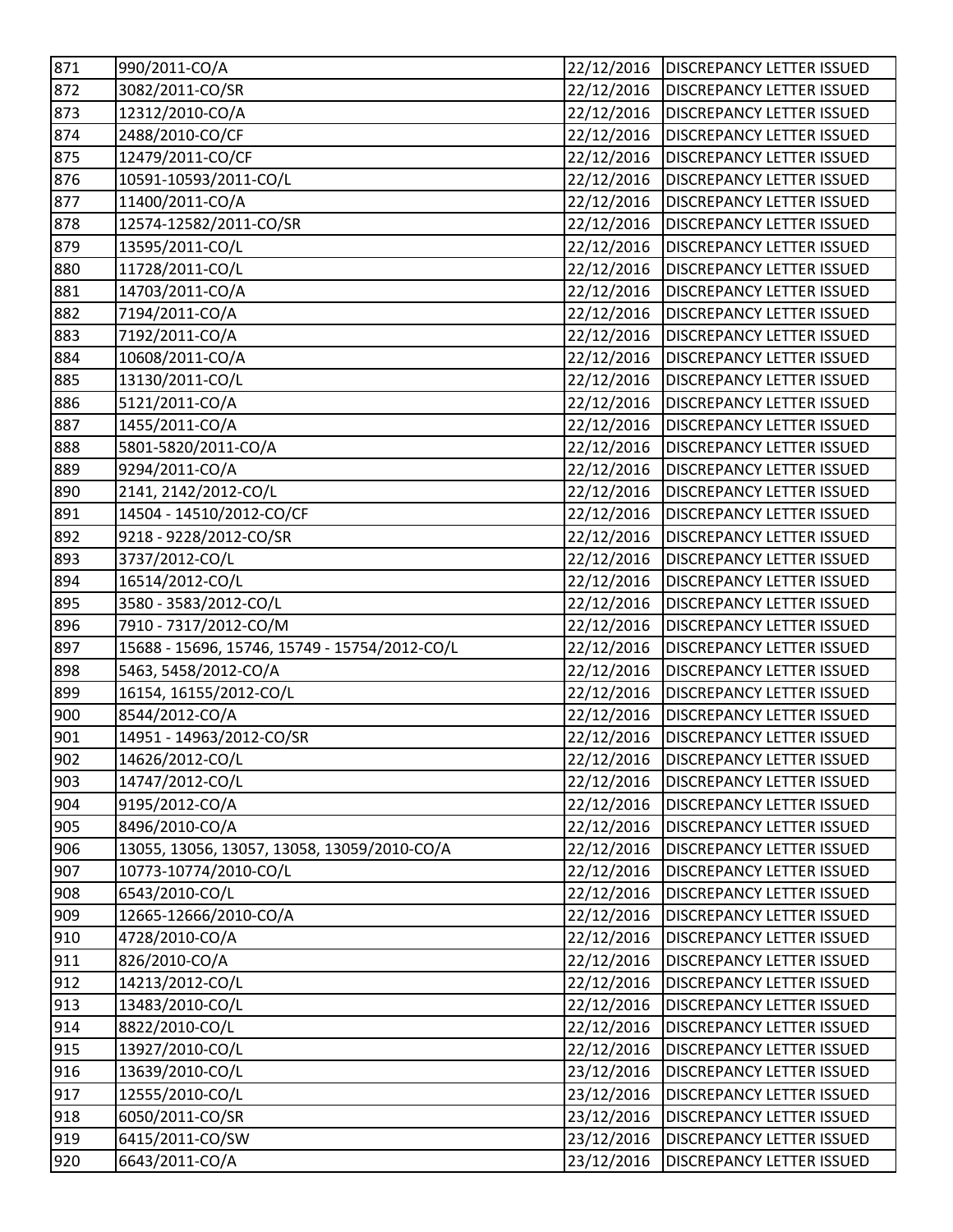| 921 | 8443/2011-CO/L                                     | 23/12/2016 | <b>DISCREPANCY LETTER ISSUED</b>       |
|-----|----------------------------------------------------|------------|----------------------------------------|
| 922 | 194/2011-CO/A                                      | 23/12/2016 | <b>DISCREPANCY LETTER ISSUED</b>       |
| 923 | 6036/2011-CO/A                                     | 23/12/2016 | <b>DISCREPANCY LETTER ISSUED</b>       |
| 924 | 6584/2011-CO/A                                     | 23/12/2016 | <b>DISCREPANCY LETTER ISSUED</b>       |
| 925 | 6294/2011-CO/A                                     | 23/12/2016 | <b>DISCREPANCY LETTER ISSUED</b>       |
| 926 | 6413/2011-CO/M                                     | 23/12/2016 | <b>DISCREPANCY LETTER ISSUED</b>       |
| 927 | 10448, 10449, 10450, 10451, 10452, 10453/2011-CO/L | 23/12/2016 | <b>DISCREPANCY LETTER ISSUED</b>       |
| 928 | 15386/2011-CO/SR                                   | 23/12/2016 | <b>DISCREPANCY LETTER ISSUED</b>       |
| 929 | 2302/2011-CO/A                                     | 23/12/2016 | <b>DISCREPANCY LETTER ISSUED</b>       |
| 930 | 2962/2011-CO/L                                     | 23/12/2016 | <b>DISCREPANCY LETTER ISSUED</b>       |
| 931 | 2896-2900/2012-CO/SR                               | 23/12/2016 | <b>DISCREPANCY LETTER ISSUED</b>       |
| 932 | 7429, 7432, 7489/2012-CO/CF                        | 23/12/2016 | <b>DISCREPANCY LETTER ISSUED</b>       |
| 933 | 8330/2012-CO/SR                                    | 23/12/2016 | <b>DISCREPANCY LETTER ISSUED</b>       |
| 934 | 2774, 2775/2012-CO/L                               | 23/12/2016 | <b>DISCREPANCY LETTER ISSUED</b>       |
| 935 | 3516 - 3520/2012-CO/L                              | 23/12/2016 | <b>DISCREPANCY LETTER ISSUED</b>       |
| 936 | 14625/2012-CO/A                                    | 23/12/2016 | <b>DISCREPANCY LETTER ISSUED</b>       |
| 937 | 2041/2012-CO/A                                     | 23/12/2016 | <b>DISCREPANCY LETTER ISSUED</b>       |
| 938 | 16566/2012-CO/A                                    | 23/12/2016 | <b>DISCREPANCY LETTER ISSUED</b>       |
| 939 | 9560 - 9567/2012-CO/SR                             | 23/12/2016 | <b>DISCREPANCY LETTER ISSUED</b>       |
| 940 | 2094/2012-CO/L                                     | 23/12/2016 | <b>DISCREPANCY LETTER ISSUED</b>       |
| 941 | 7477/2012-CO/A                                     | 23/12/2016 | <b>DISCREPANCY LETTER ISSUED</b>       |
| 942 | 3626/2012-CO/L                                     | 23/12/2016 | <b>DISCREPANCY LETTER ISSUED</b>       |
| 943 | 14334/2012-CO/L                                    | 23/12/2016 | <b>DISCREPANCY LETTER ISSUED</b>       |
| 944 | 10161/2012-CO/L                                    | 23/12/2016 | <b>DISCREPANCY LETTER ISSUED</b>       |
| 945 | 15625 - 15632/2012-CO/SR                           | 23/12/2016 | <b>DISCREPANCY LETTER ISSUED</b>       |
| 946 | 13576 - 13580/2012-CO/A                            | 23/12/2016 | <b>DISCREPANCY LETTER ISSUED</b>       |
| 947 | 6083/2010-CO/L                                     | 23/12/2016 | <b>DISCREPANCY LETTER ISSUED</b>       |
| 948 | 13781 TO 13790/2012-CO/L                           | 23/12/2016 | <b>DISCREPANCY LETTER ISSUED</b>       |
| 949 | 16020/2012-CO/A                                    | 23/12/2016 | <b>DISCREPANCY LETTER ISSUED</b>       |
| 950 | 1684/2012-CO/CF                                    | 23/12/2016 | <b>DISCREPANCY LETTER ISSUED</b>       |
| 951 | 348/2012-CO/A                                      | 23/12/2016 | <b>DISCREPANCY LETTER ISSUED</b>       |
| 952 | 280/2012-CO/A                                      |            | 23/12/2016   DISCREPANCY LETTER ISSUED |
| 953 | 14633/2012-CO/A                                    | 23/12/2016 | <b>DISCREPANCY LETTER ISSUED</b>       |
| 954 | 169/2012-CO/A                                      | 23/12/2016 | <b>DISCREPANCY LETTER ISSUED</b>       |
| 955 | 1094, 1095/2012-CO/A                               | 23/12/2016 | <b>DISCREPANCY LETTER ISSUED</b>       |
| 956 | 88/2011-CO/A                                       | 23/12/2016 | <b>DISCREPANCY LETTER ISSUED</b>       |
| 957 | 15021/2011-CO/A                                    | 23/12/2016 | <b>DISCREPANCY LETTER ISSUED</b>       |
| 958 | 6010/2011-CO/CF                                    | 23/12/2016 | <b>DISCREPANCY LETTER ISSUED</b>       |
| 959 | 6131/2011-CO/SR                                    | 23/12/2016 | DISCREPANCY LETTER ISSUED              |
| 960 | 129-135/2011-CO/SR                                 | 23/12/2016 | <b>DISCREPANCY LETTER ISSUED</b>       |
| 961 | 1210/2011-CO/SR                                    | 23/12/2016 | <b>DISCREPANCY LETTER ISSUED</b>       |
| 962 | 10132/2012-CO/A                                    | 23/12/2016 | <b>DISCREPANCY LETTER ISSUED</b>       |
| 963 | 16017/2012-CO/L                                    | 23/12/2016 | <b>DISCREPANCY LETTER ISSUED</b>       |
| 964 | 1194/2012-CO/SR                                    | 23/12/2016 | <b>DISCREPANCY LETTER ISSUED</b>       |
| 965 | 2179/2012-CO/L                                     | 23/12/2016 | <b>DISCREPANCY LETTER ISSUED</b>       |
| 966 | 2176/2012-CO/A                                     | 23/12/2016 | <b>DISCREPANCY LETTER ISSUED</b>       |
| 967 | 9258/2012-CO/SR                                    | 23/12/2016 | DISCREPANCY LETTER ISSUED              |
| 968 | 13700/2012-CO/SR                                   | 23/12/2016 | <b>DISCREPANCY LETTER ISSUED</b>       |
| 969 | 1797/2012-CO/L                                     | 23/12/2016 | <b>DISCREPANCY LETTER ISSUED</b>       |
| 970 | 14381 TO 14388/2012-CO/A                           | 23/12/2016 | DISCREPANCY LETTER ISSUED              |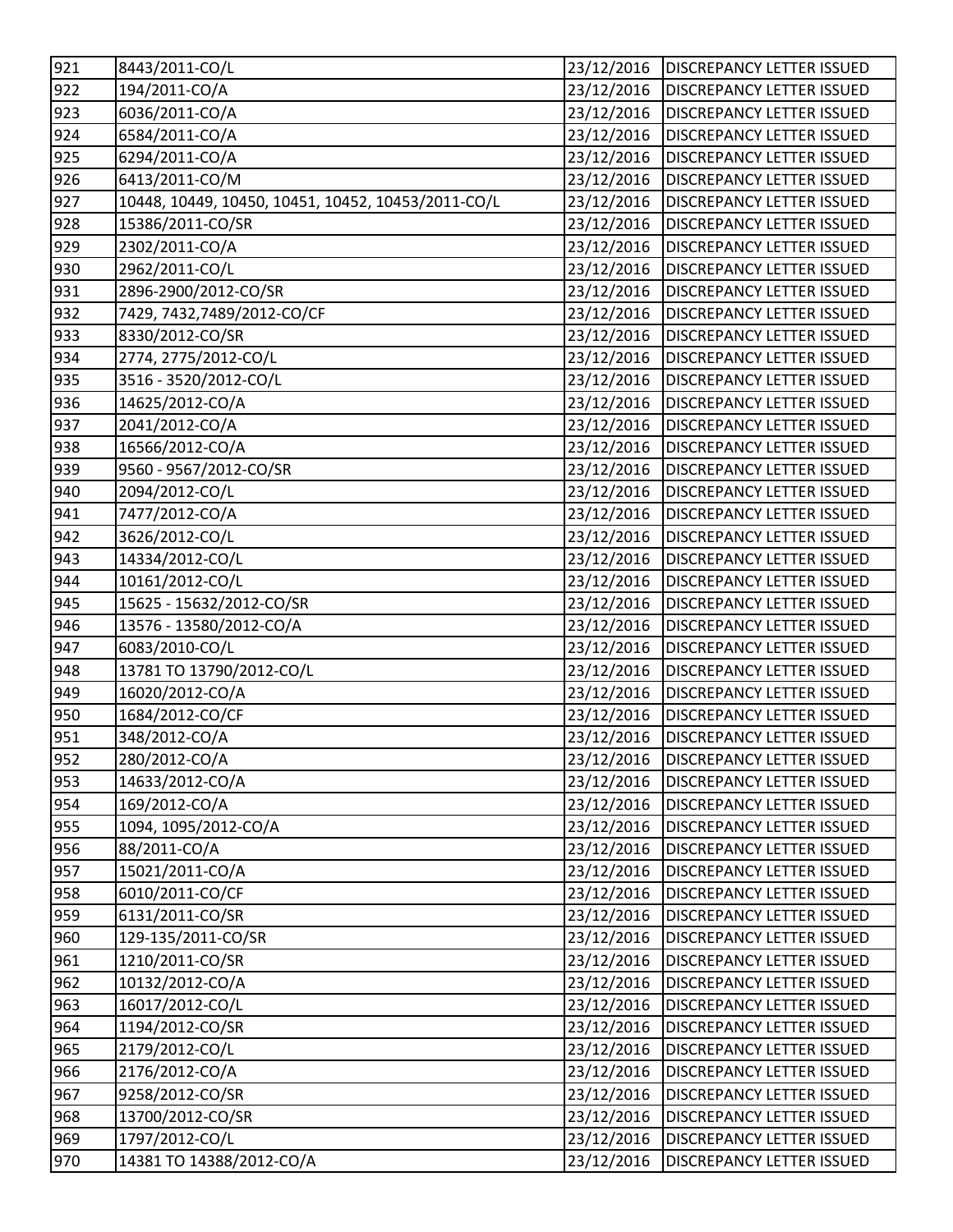| 971  | 2134/2012-CO/A                                      | 23/12/2016 | <b>DISCREPANCY LETTER ISSUED</b>       |
|------|-----------------------------------------------------|------------|----------------------------------------|
| 972  | 9682/2011-CO/SR                                     | 23/12/2016 | <b>DISCREPANCY LETTER ISSUED</b>       |
| 973  | 14300/2012-CO/L                                     | 23/12/2016 | <b>DISCREPANCY LETTER ISSUED</b>       |
| 974  | 15686/2012-CO/A                                     | 23/12/2016 | <b>DISCREPANCY LETTER ISSUED</b>       |
| 975  | 14756/2012-CO/A                                     | 23/12/2016 | <b>DISCREPANCY LETTER ISSUED</b>       |
| 976  | 15744/2012-CO/CF                                    | 23/12/2016 | DISCREPANCY LETTER ISSUED              |
| 977  | 946/2012-CO/A                                       | 23/12/2016 | <b>DISCREPANCY LETTER ISSUED</b>       |
| 978  | 11426/2012-CO/A                                     | 23/12/2016 | <b>DISCREPANCY LETTER ISSUED</b>       |
| 979  | 14947 TO 14956/2012-CO/SR                           | 23/12/2016 | <b>DISCREPANCY LETTER ISSUED</b>       |
| 980  | 13189/2012-CO/L                                     | 23/12/2016 | <b>DISCREPANCY LETTER ISSUED</b>       |
| 981  | 16248 & 16252/2012-CO/SR                            | 23/12/2016 | <b>DISCREPANCY LETTER ISSUED</b>       |
| 982  | 3379/2012-CO/L                                      | 23/12/2016 | <b>DISCREPANCY LETTER ISSUED</b>       |
| 983  | 16117 TO 16119/2012-CO/L                            | 23/12/2016 | <b>DISCREPANCY LETTER ISSUED</b>       |
| 984  | 8648/2012-CO/L                                      | 23/12/2016 | <b>DISCREPANCY LETTER ISSUED</b>       |
| 985  | 4222, 4223/2012-CO/L                                | 23/12/2016 | <b>DISCREPANCY LETTER ISSUED</b>       |
| 986  | 15559/2012-CO/CF                                    | 23/12/2016 | <b>DISCREPANCY LETTER ISSUED</b>       |
| 987  | 11594 - 11597/2012-CO/A                             | 26/12/2016 | <b>DISCREPANCY LETTER ISSUED</b>       |
| 988  | 11137 - 11140/2012-CO/A                             | 26/12/2016 | <b>DISCREPANCY LETTER ISSUED</b>       |
| 989  | 11135/2012-CO/CF                                    | 26/12/2016 | <b>DISCREPANCY LETTER ISSUED</b>       |
| 990  | 11151 - 11155/2012-CO/SR                            | 26/12/2016 | <b>DISCREPANCY LETTER ISSUED</b>       |
| 991  | 13845 to 13847/2012-CO/L                            | 27/12/2016 | <b>DISCREPANCY LETTER ISSUED</b>       |
| 992  | 8831 TO 8840/2012-CO/L                              | 27/12/2016 | <b>DISCREPANCY LETTER ISSUED</b>       |
| 993  | 7466,7453,7445,7458,7430, 7436,7449,7441,7463/2012- | 27/12/2016 | <b>DISCREPANCY LETTER ISSUED</b>       |
|      | CO/CF                                               |            |                                        |
| 994  | 5446/2012-CO/A                                      | 27/12/2016 | <b>DISCREPANCY LETTER ISSUED</b>       |
| 995  | 5807/05/2012-CO/A                                   | 27/12/2016 | <b>DISCREPANCY LETTER ISSUED</b>       |
| 996  | 9643 to 9470/2012-CO/L                              | 27/12/2016 | <b>DISCREPANCY LETTER ISSUED</b>       |
| 997  | 1487/2012-CO/L                                      | 27/12/2016 | <b>DISCREPANCY LETTER ISSUED</b>       |
| 998  | 15236/2012-CO/L                                     | 27/12/2016 | <b>DISCREPANCY LETTER ISSUED</b>       |
| 999  | 10021/2012-CO/A                                     | 27/12/2016 | <b>DISCREPANCY LETTER ISSUED</b>       |
| 1000 | 15476, 15478, 15480/2012-CO/A                       | 27/12/2016 | <b>DISCREPANCY LETTER ISSUED</b>       |
| 1001 | 1972/2011-CO/A                                      |            | 27/12/2016   DISCREPANCY LETTER ISSUED |
| 1002 | 14797/2012-CO/L                                     | 27/12/2016 | <b>DISCREPANCY LETTER ISSUED</b>       |
| 1003 | 13940/2010-CO/A                                     | 28/12/2016 | <b>DISCREPANCY LETTER ISSUED</b>       |
| 1004 | 12268/2010-CO/SW                                    | 28/12/2016 | DISCREPANCY LETTER ISSUED              |
| 1005 | 11697/2010/CO/A                                     | 28/12/2016 | <b>DISCREPANCY LETTER ISSUED</b>       |
| 1006 | 14447/2011-CO/A                                     | 28/12/2016 | DISCREPANCY LETTER ISSUED              |
| 1007 | 14524/2011-CO/A                                     | 28/12/2016 | DISCREPANCY LETTER ISSUED              |
| 1008 | 3947/2011-CO/L                                      | 28/12/2016 | <b>DISCREPANCY LETTER ISSUED</b>       |
| 1009 | 10747/2012-CO/A                                     | 28/12/2016 | DISCREPANCY LETTER ISSUED              |
| 1010 | 12589/2010-CO/SR                                    | 29/12/2016 | <b>DISCREPANCY LETTER ISSUED</b>       |
| 1011 | 12081/2010-CO/SR                                    | 29/12/2016 | DISCREPANCY LETTER ISSUED              |
| 1012 | 2036,2037/2011-CO/SR                                | 29/12/2016 | DISCREPANCY LETTER ISSUED              |
| 1013 | 7642/2010-CO/SR                                     | 29/12/2016 | DISCREPANCY LETTER ISSUED              |
| 1014 | 3741/2010-CO/L                                      | 29/12/2016 | <b>DISCREPANCY LETTER ISSUED</b>       |
| 1015 | 13501/2010-CO/L                                     | 29/12/2016 | DISCREPANCY LETTER ISSUED              |
| 1016 | 13764/2010-CO/SW                                    | 29/12/2016 | DISCREPANCY LETTER ISSUED              |
| 1017 | 11530/2010-CO/SR                                    | 29/12/2016 | DISCREPANCY LETTER ISSUED              |
| 1018 | 11528/2010-CO/SR                                    | 29/12/2016 | DISCREPANCY LETTER ISSUED              |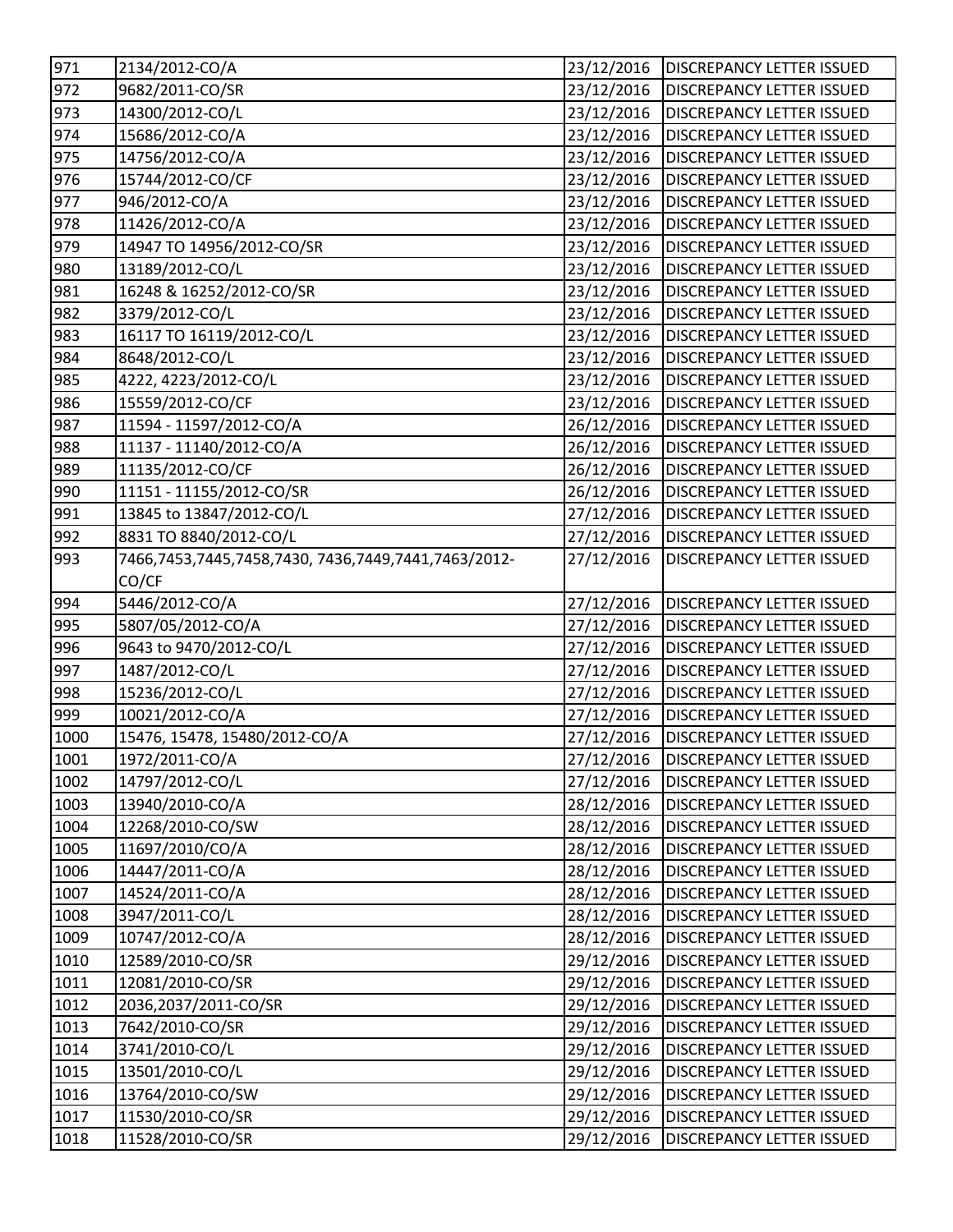| 1019 | 12604, 12605, 12606, 12607, 12608, 12609, 12610, 12611, | 29/12/2016 | <b>DISCREPANCY LETTER ISSUED</b> |
|------|---------------------------------------------------------|------------|----------------------------------|
|      | 12612, 12613, 12614, 12615, 12616, 12617/2010-CO/L      |            |                                  |
| 1020 | 9557/2010-CO/L                                          | 29/12/2016 | <b>DISCREPANCY LETTER ISSUED</b> |
| 1021 | 5998/2010-CO/L                                          | 29/12/2016 | <b>DISCREPANCY LETTER ISSUED</b> |
| 1022 | 7569/2010-CO/A                                          | 29/12/2016 | <b>DISCREPANCY LETTER ISSUED</b> |
| 1023 | 13813/2010-CO/SW                                        | 29/12/2016 | <b>DISCREPANCY LETTER ISSUED</b> |
| 1024 | 14119/2010-CO/A                                         | 29/12/2016 | <b>DISCREPANCY LETTER ISSUED</b> |
| 1025 | 12580/2010-CO/A                                         | 29/12/2016 | DISCREPANCY LETTER ISSUED        |
| 1026 | 13652/2010-CO/L                                         | 29/12/2016 | <b>DISCREPANCY LETTER ISSUED</b> |
| 1027 | 11816,17,18,19,20,21/2010-CO/A                          | 29/12/2016 | <b>DISCREPANCY LETTER ISSUED</b> |
| 1028 | 3836/2010-CO/L                                          | 29/12/2016 | <b>DISCREPANCY LETTER ISSUED</b> |
| 1029 | 6718/2010-CO/L                                          | 29/12/2016 | <b>DISCREPANCY LETTER ISSUED</b> |
| 1030 | 11633/2010-CO/A                                         | 29/12/2016 | <b>DISCREPANCY LETTER ISSUED</b> |
| 1031 | 14722/2011-CO/A                                         | 29/12/2016 | <b>DISCREPANCY LETTER ISSUED</b> |
| 1032 | 7744/2011-CO/L                                          | 29/12/2016 | <b>DISCREPANCY LETTER ISSUED</b> |
| 1033 | 4457/2011-CO/L                                          | 29/12/2016 | <b>DISCREPANCY LETTER ISSUED</b> |
| 1034 | 2224/2011-CO/A                                          | 29/12/2016 | <b>DISCREPANCY LETTER ISSUED</b> |
| 1035 | 309/2011-CO/L                                           | 29/12/2016 | <b>DISCREPANCY LETTER ISSUED</b> |
| 1036 | 1270/2011-CO/L                                          | 29/12/2016 | <b>DISCREPANCY LETTER ISSUED</b> |
| 1037 | 4005-4020/2011-CO/L                                     | 29/12/2016 | <b>DISCREPANCY LETTER ISSUED</b> |
| 1038 | 12467/2011-CO/CF                                        | 29/12/2016 | <b>DISCREPANCY LETTER ISSUED</b> |
| 1039 | 2425/2011-CO/A                                          | 29/12/2016 | <b>DISCREPANCY LETTER ISSUED</b> |
| 1040 | 11654/2011-CO/L                                         | 29/12/2016 | <b>DISCREPANCY LETTER ISSUED</b> |
| 1041 | 6884/2010-CO/L                                          | 29/12/2016 | DISCREPANCY LETTER ISSUED        |
| 1042 | 11412/2010-CO/L                                         | 29/12/2016 | <b>DISCREPANCY LETTER ISSUED</b> |
| 1043 | 5991/2012-CO/L                                          | 29/12/2016 | DISCREPANCY LETTER ISSUED        |
| 1044 | 1547/2009-CO/L                                          | 29/12/2016 | <b>DISCREPANCY LETTER ISSUED</b> |
| 1045 | 9002-9010/2009-CO/L                                     | 29/12/2016 | <b>DISCREPANCY LETTER ISSUED</b> |
| 1046 | 15745, 15748, 15747, 15687/2012-CO/L                    | 29/12/2016 | DISCREPANCY LETTER ISSUED        |
| 1047 | 9653/2012-CO/L                                          | 29/12/2016 | <b>DISCREPANCY LETTER ISSUED</b> |
| 1048 | 9757/2012-CO/L                                          | 29/12/2016 | DISCREPANCY LETTER ISSUED        |
| 1049 | 6887/2012-CO/L                                          | 29/12/2016 | <b>DISCREPANCY LETTER ISSUED</b> |
| 1050 | 10028/2012-CO/A                                         | 29/12/2016 | <b>DISCREPANCY LETTER ISSUED</b> |
| 1051 | 7236/2010-CO/A                                          | 29/12/2016 | <b>DISCREPANCY LETTER ISSUED</b> |
| 1052 | 6001/2012-CO/L                                          | 29/12/2016 | <b>DISCREPANCY LETTER ISSUED</b> |
| 1053 | 5239/2012-CO/A                                          | 29/12/2016 | DISCREPANCY LETTER ISSUED        |
| 1054 | 6875/2012-CO/A                                          | 29/12/2016 | <b>DISCREPANCY LETTER ISSUED</b> |
| 1055 | 14371/2012-CO/L                                         | 29/12/2016 | DISCREPANCY LETTER ISSUED        |
| 1056 | 5204/2011-CO/A                                          | 29/12/2016 | <b>DISCREPANCY LETTER ISSUED</b> |
| 1057 | 5125/2011-CO/A                                          | 29/12/2016 | DISCREPANCY LETTER ISSUED        |
| 1058 | 5308/2012-CO/A                                          | 29/12/2016 | DISCREPANCY LETTER ISSUED        |
| 1059 | 2534/2012-CO/L                                          | 29/12/2016 | DISCREPANCY LETTER ISSUED        |
| 1060 | 2754, 2755/2012-CO/SR                                   | 29/12/2016 | <b>DISCREPANCY LETTER ISSUED</b> |
| 1061 | 4463/2012-CO/A                                          | 29/12/2016 | DISCREPANCY LETTER ISSUED        |
| 1062 | 9868/2012-CO/L                                          | 29/12/2016 | DISCREPANCY LETTER ISSUED        |
| 1063 | 9995 - 9996/2012-CO/A                                   | 29/12/2016 | DISCREPANCY LETTER ISSUED        |
| 1064 | 10819/2012-CO/SR                                        | 29/12/2016 | DISCREPANCY LETTER ISSUED        |
| 1065 | 13355/2012-CO/L                                         | 29/12/2016 | <b>DISCREPANCY LETTER ISSUED</b> |
| 1066 | 9725 - 9728/2012-CO/L                                   | 29/12/2016 | DISCREPANCY LETTER ISSUED        |
| 1067 | 1270/2011-CO/L                                          | 29/12/2016 | DISCREPANCY LETTER ISSUED        |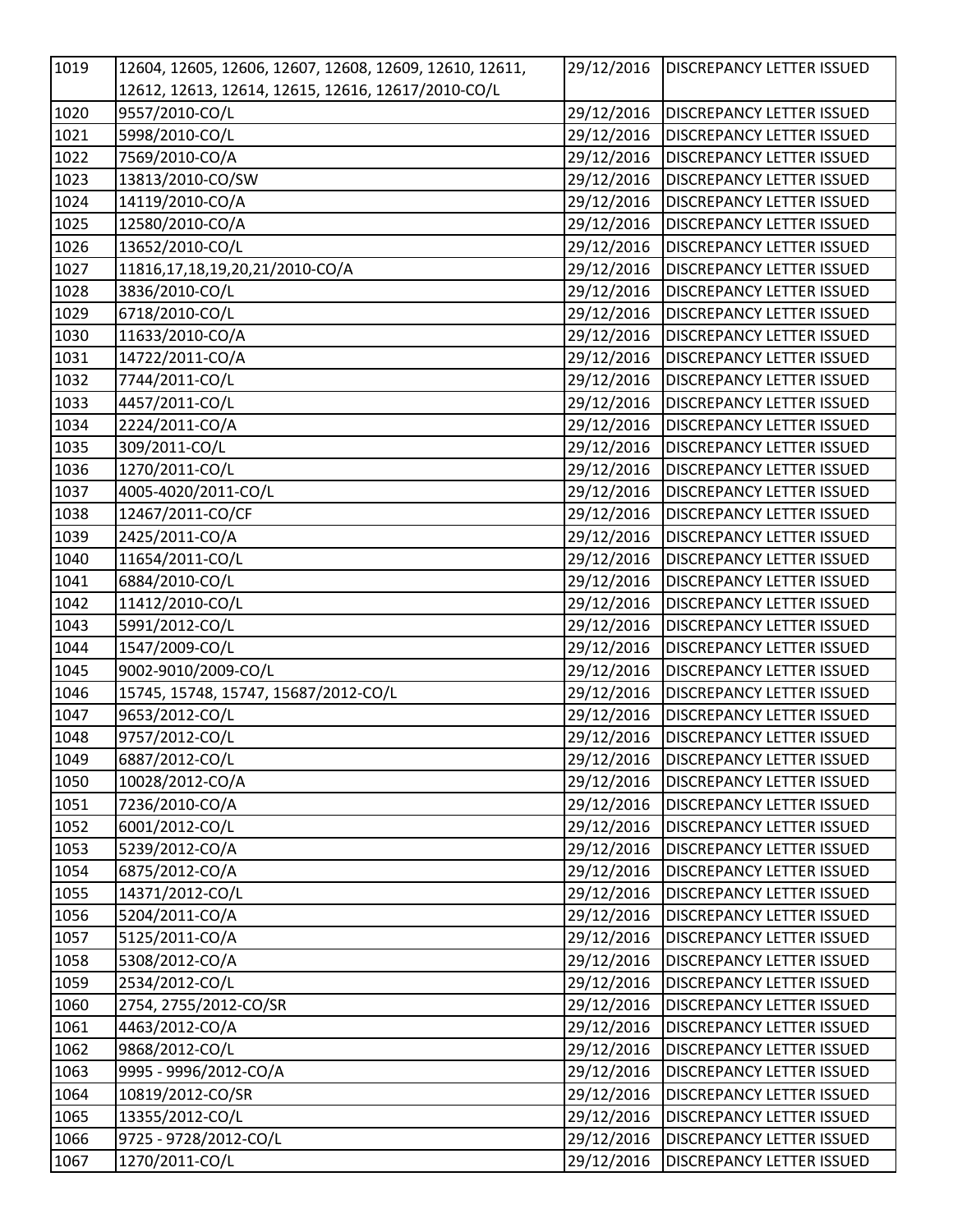| 1068             | 2967,2968/2012-CO/L                       | 29/12/2016 | <b>DISCREPANCY LETTER ISSUED</b>       |
|------------------|-------------------------------------------|------------|----------------------------------------|
| 1069             | 942/2012-CO/A                             | 29/12/2016 | <b>DISCREPANCY LETTER ISSUED</b>       |
| 1070             | 7508/2012-CO/L                            | 29/12/2016 | <b>DISCREPANCY LETTER ISSUED</b>       |
| 1071             | 15376/2012-CO/L                           | 29/12/2016 | <b>DISCREPANCY LETTER ISSUED</b>       |
| 1072             | 4309 TO 4318/2012-CO/SW                   | 29/12/2016 | <b>DISCREPANCY LETTER ISSUED</b>       |
| 1073             | 8067/2012-CO/L                            | 29/12/2016 | <b>DISCREPANCY LETTER ISSUED</b>       |
| 1074             | 1061-1074/2012-CO/L                       | 29/12/2016 | <b>DISCREPANCY LETTER ISSUED</b>       |
| 1075             | 14889/2012-CO/A                           | 29/12/2016 | <b>DISCREPANCY LETTER ISSUED</b>       |
| 1076             | 11166/2012-CO/A                           | 29/12/2016 | <b>DISCREPANCY LETTER ISSUED</b>       |
| 1077             | 15650/2012-CO/A                           | 29/12/2016 | <b>DISCREPANCY LETTER ISSUED</b>       |
| 1078             | 9105/2012-CO/SR                           | 29/12/2016 | <b>DISCREPANCY LETTER ISSUED</b>       |
| 1079             | 3234, 3235/2012-CO/M                      | 29/12/2016 | <b>DISCREPANCY LETTER ISSUED</b>       |
| 1080             | 11613/2012-CO/L                           | 29/12/2016 | <b>DISCREPANCY LETTER ISSUED</b>       |
| 1081             | 10740, 10741, 10742, 10743, 10744-CO/A    | 29/12/2016 | <b>DISCREPANCY LETTER ISSUED</b>       |
| 1082             | 14542/2011-CO/L                           | 29/12/2016 | <b>DISCREPANCY LETTER ISSUED</b>       |
| 1083             | 7721/2011-CO/A                            | 29/12/2016 | <b>DISCREPANCY LETTER ISSUED</b>       |
| 1084             | 1482/2011-CO/A                            | 29/12/2016 | <b>DISCREPANCY LETTER ISSUED</b>       |
| 1085             | 8233-8235/2011-CO/A                       | 29/12/2016 | <b>DISCREPANCY LETTER ISSUED</b>       |
| 1086             | 11206/2012-CO/L                           | 29/12/2016 | <b>DISCREPANCY LETTER ISSUED</b>       |
| 1087             | 15211/2012-CO/L                           | 29/12/2016 | <b>DISCREPANCY LETTER ISSUED</b>       |
| 1088             | 105/2011-CO/L                             | 29/12/2016 | <b>DISCREPANCY LETTER ISSUED</b>       |
| 1089             | 11094-97/2012-CO/A, 11099-11100/2012-CO/A | 29/12/2016 | <b>DISCREPANCY LETTER ISSUED</b>       |
| 1090             | 9151, 9777/2012-CO/A                      | 29/12/2016 | <b>DISCREPANCY LETTER ISSUED</b>       |
| 1091             | 5922/2012-CO/A                            | 29/12/2016 | <b>DISCREPANCY LETTER ISSUED</b>       |
| 1092             | 16490/2012-CO/SW                          | 29/12/2016 | <b>DISCREPANCY LETTER ISSUED</b>       |
| 1093             | 10925/2011-CO/A                           | 29/12/2016 | <b>DISCREPANCY LETTER ISSUED</b>       |
| 1094             | 5077-5078/2011-CO/A                       | 29/12/2016 | <b>DISCREPANCY LETTER ISSUED</b>       |
| 1095             | 10665/2012-CO/L                           | 29/12/2016 | <b>DISCREPANCY LETTER ISSUED</b>       |
| 1096             | 2832/2012-co/l                            | 29/12/2016 | <b>DISCREPANCY LETTER ISSUED</b>       |
| 1097             | 12075-76/2012-CO/SR                       | 29/12/2016 | <b>DISCREPANCY LETTER ISSUED</b>       |
| 1098             | 14928-14934/2012-CO/SR                    | 29/12/2016 | <b>DISCREPANCY LETTER ISSUED</b>       |
| 1099             | 9632/2012-CO/A                            |            | 29/12/2016   DISCREPANCY LETTER ISSUED |
| 1100             | 14149/2011-CO/A                           | 29/12/2016 | <b>DISCREPANCY LETTER ISSUED</b>       |
| 1101             | 14215-14218/2012-CO/A                     | 29/12/2016 | <b>DISCREPANCY LETTER ISSUED</b>       |
| 1102             | 13972-13974/2012-CO/L                     | 29/12/2016 | <b>DISCREPANCY LETTER ISSUED</b>       |
| 1103             | 13746/2012-CO/A                           | 29/12/2016 | <b>DISCREPANCY LETTER ISSUED</b>       |
| 1104             | 4561/2012-CO/A                            | 29/12/2016 | <b>DISCREPANCY LETTER ISSUED</b>       |
| 1105             | 8611/2012-CO/SR                           | 29/12/2016 | <b>DISCREPANCY LETTER ISSUED</b>       |
| 1106             | 11103/2012-CO/L                           | 29/12/2016 | <b>DISCREPANCY LETTER ISSUED</b>       |
| 1107             | 11002/2012-CO/SR                          | 29/12/2016 | <b>DISCREPANCY LETTER ISSUED</b>       |
| 1108             | 13499/2012-CO/A                           | 29/12/2016 | <b>DISCREPANCY LETTER ISSUED</b>       |
| $\frac{1109}{2}$ | 14082/2011-CO/A                           | 29/12/2016 | <b>DISCREPANCY LETTER ISSUED</b>       |
| 1110             | 170/2011-CO/A                             | 29/12/2016 | <b>DISCREPANCY LETTER ISSUED</b>       |
| 1111             | 11677/11635-CO/L                          | 29/12/2016 | <b>DISCREPANCY LETTER ISSUED</b>       |
| 1112             | 2031/2011-CO/A                            | 29/12/2016 | <b>DISCREPANCY LETTER ISSUED</b>       |
| 1113             | 7031/2010-CO/A                            | 29/12/2016 | <b>DISCREPANCY LETTER ISSUED</b>       |
| 1114             | 319/2010-CO/L                             | 29/12/2016 | DISCREPANCY LETTER ISSUED              |
| 1115             | 6294-6294/2010-CO/A                       | 29/12/2016 | <b>DISCREPANCY LETTER ISSUED</b>       |
| 1116             | 14161-14163/2010-CO/A                     | 29/12/2016 | <b>DISCREPANCY LETTER ISSUED</b>       |
| 1117             | 1660/2012-CO/A                            | 29/12/2016 | DISCREPANCY LETTER ISSUED              |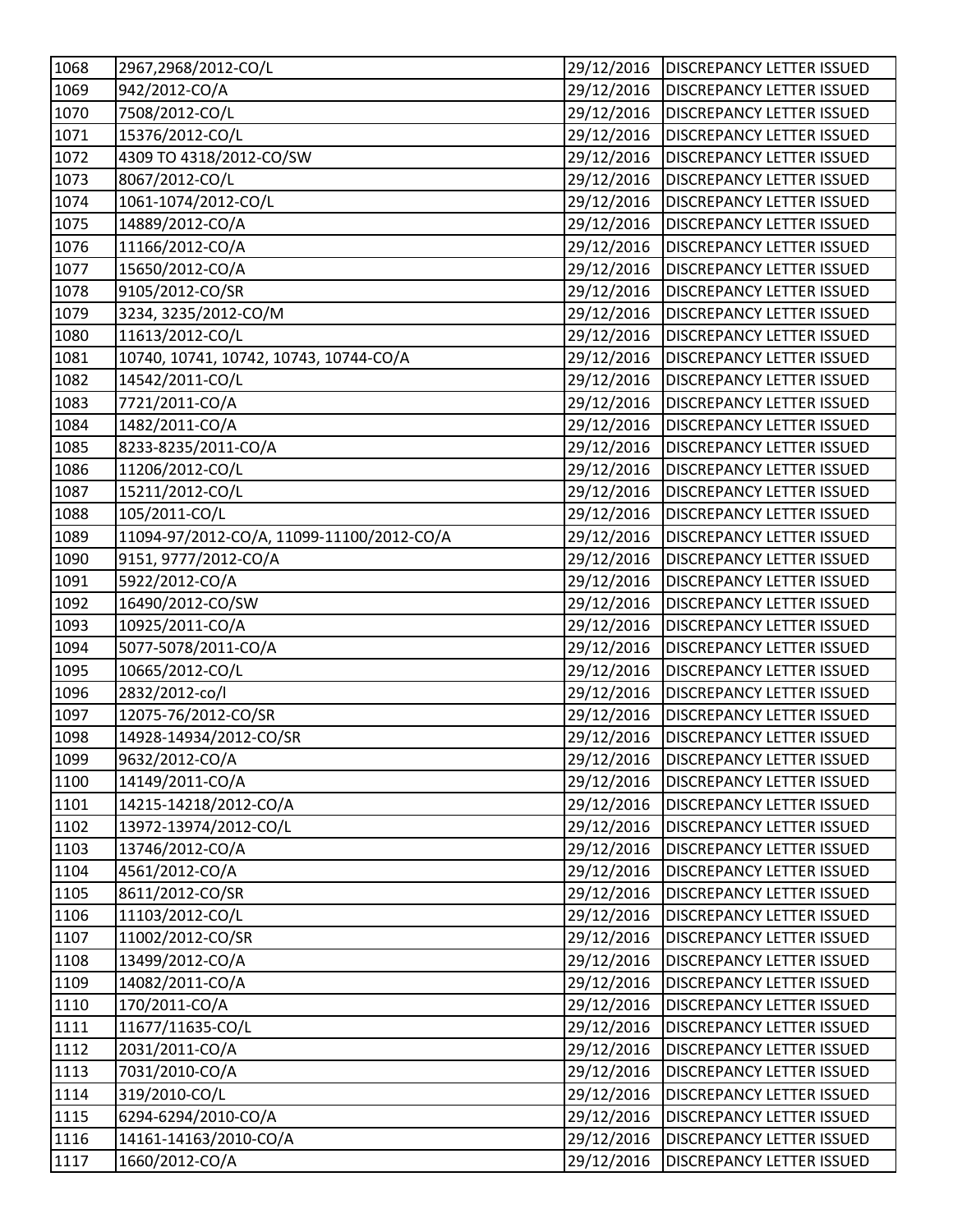| 1118              | 9855-9862/2010-CO/A                     | 29/12/2016 | <b>DISCREPANCY LETTER ISSUED</b> |
|-------------------|-----------------------------------------|------------|----------------------------------|
| 1119              | 5004/2011-CO/L                          | 29/12/2016 | <b>DISCREPANCY LETTER ISSUED</b> |
| 1120              | 7698/2012/CO/A                          | 29/12/2016 | <b>DISCREPANCY LETTER ISSUED</b> |
| 1121              | 8847/2010-CO/L                          | 29/12/2016 | <b>DISCREPANCY LETTER ISSUED</b> |
| 1122              | 9651/201-CO/SW                          | 29/12/2016 | <b>DISCREPANCY LETTER ISSUED</b> |
| 1123              | 11395/2012-CO/L                         | 29/12/2016 | <b>DISCREPANCY LETTER ISSUED</b> |
| 1124              | 11920/2012-CO/L                         | 29/12/2016 | <b>DISCREPANCY LETTER ISSUED</b> |
| 1125              | 13577/2011-CO/L                         | 29/12/2016 | <b>DISCREPANCY LETTER ISSUED</b> |
| 1126              | 7387/2010-CO/L                          | 29/12/2016 | <b>DISCREPANCY LETTER ISSUED</b> |
| 1127              | 10942/2010-CO/L                         | 29/12/2016 | <b>DISCREPANCY LETTER ISSUED</b> |
| 1128              | 7991/2010/CO/SW                         | 29/12/2016 | <b>DISCREPANCY LETTER ISSUED</b> |
| 1129              | 8550/2011-CO/L                          | 29/12/2016 | <b>DISCREPANCY LETTER ISSUED</b> |
| 1130              | 6119/2012-CO/L                          | 29/12/2016 | <b>DISCREPANCY LETTER ISSUED</b> |
| 1131              | 165/2012-CO/A                           | 29/12/2016 | <b>DISCREPANCY LETTER ISSUED</b> |
| 1132              | 12293-12294-2010/CO/SW                  | 29/12/2016 | <b>DISCREPANCY LETTER ISSUED</b> |
| $\frac{1}{1}$ 133 | 7322/7333/2012-CO/A                     | 29/12/2016 | <b>DISCREPANCY LETTER ISSUED</b> |
| 1134              | 12042-12048/2012-CO/L                   | 29/12/2016 | <b>DISCREPANCY LETTER ISSUED</b> |
| 1135              | 11322-11323/2009-CO/A                   | 29/12/2016 | <b>DISCREPANCY LETTER ISSUED</b> |
| 1136              | 8823/2010-CO/L                          | 29/12/2016 | <b>DISCREPANCY LETTER ISSUED</b> |
| 1137              | 10469/2012-CO/A                         | 29/12/2016 | <b>DISCREPANCY LETTER ISSUED</b> |
| $\overline{1138}$ | 16536/2012-CO/SR                        | 29/12/2016 | <b>DISCREPANCY LETTER ISSUED</b> |
| 1139              | 10913-10918/2012-CO/A                   | 29/12/2016 | <b>DISCREPANCY LETTER ISSUED</b> |
| 1140              | 3404/2012-CO/L                          | 29/12/2016 | <b>DISCREPANCY LETTER ISSUED</b> |
| $\frac{1141}{1}$  | 4044-4050/2012-CO/SR                    | 29/12/2016 | <b>DISCREPANCY LETTER ISSUED</b> |
| 1142              | 10596/2012-CO/L                         | 29/12/2016 | <b>DISCREPANCY LETTER ISSUED</b> |
| 1143              | 11735-11742/2012-CO/SR                  | 29/12/2016 | <b>DISCREPANCY LETTER ISSUED</b> |
| 1144              | 11020/2012-CO/L                         | 29/12/2016 | <b>DISCREPANCY LETTER ISSUED</b> |
| 1145              | 6020/2012-CO/SR                         | 29/12/2016 | <b>DISCREPANCY LETTER ISSUED</b> |
| 1146              | 52/2012-CO/L                            | 29/12/2016 | <b>DISCREPANCY LETTER ISSUED</b> |
| 1147              | 1635/2012-CO/A                          | 29/12/2016 | <b>DISCREPANCY LETTER ISSUED</b> |
| 1148              | 11573/2012-CO/L                         | 29/12/2016 | <b>DISCREPANCY LETTER ISSUED</b> |
| 1149              | 165/2012/CO/L                           | 29/12/2016 | <b>DISCREPANCY LETTER ISSUED</b> |
| 1150              | 2966/2012-CO/A                          | 29/12/2016 | <b>DISCREPANCY LETTER ISSUED</b> |
| 1151              | 1659/2012-CO/A                          | 29/12/2016 | <b>DISCREPANCY LETTER ISSUED</b> |
| 1152              | 7716/2012-CO/A                          | 29/12/2016 | <b>DISCREPANCY LETTER ISSUED</b> |
| 1153              | 10933/2012-CO/SR                        | 29/12/2016 | <b>DISCREPANCY LETTER ISSUED</b> |
| 1154              | 9187/2012-CO/SR                         | 29/12/2016 | DISCREPANCY LETTER ISSUED        |
| 1155              | 9361/2012-CO/A                          | 29/12/2016 | <b>DISCREPANCY LETTER ISSUED</b> |
| 1156              | 12485/2010-CO/A                         | 29/12/2016 | DISCREPANCY LETTER ISSUED        |
| 1157              | 3742/2012-CO/L                          | 29/12/2016 | <b>DISCREPANCY LETTER ISSUED</b> |
| 1158              | 3369-3370/2012-CO/A                     | 29/12/2016 | <b>DISCREPANCY LETTER ISSUED</b> |
| 1159              | 16670-16671/2012-CO/L                   | 29/12/2016 | <b>DISCREPANCY LETTER ISSUED</b> |
| 1160              | 3446/2012-CO/A                          | 29/12/2016 | DISCREPANCY LETTER ISSUED        |
| 1161              | 3442/2012-CO/A                          | 29/12/2016 | <b>DISCREPANCY LETTER ISSUED</b> |
| 1162              | 6116/2010-CO/A                          | 30/12/2016 | DISCREPANCY LETTER ISSUED        |
| 1163              | 12828/2010-CO/L                         | 30/12/2016 | <b>DISCREPANCY LETTER ISSUED</b> |
| 1164              | 9607/2010-CO/A                          | 30/12/2016 | DISCREPANCY LETTER ISSUED        |
| 1165              | 9030, 9031, 9032, 9033, 9034/2010-CO/SR | 30/12/2016 | <b>DISCREPANCY LETTER ISSUED</b> |
| 1166              | 9185/2010-CO/A                          | 30/12/2016 | DISCREPANCY LETTER ISSUED        |
| 1167              | 5901/2010-CO/A                          | 30/12/2016 | DISCREPANCY LETTER ISSUED        |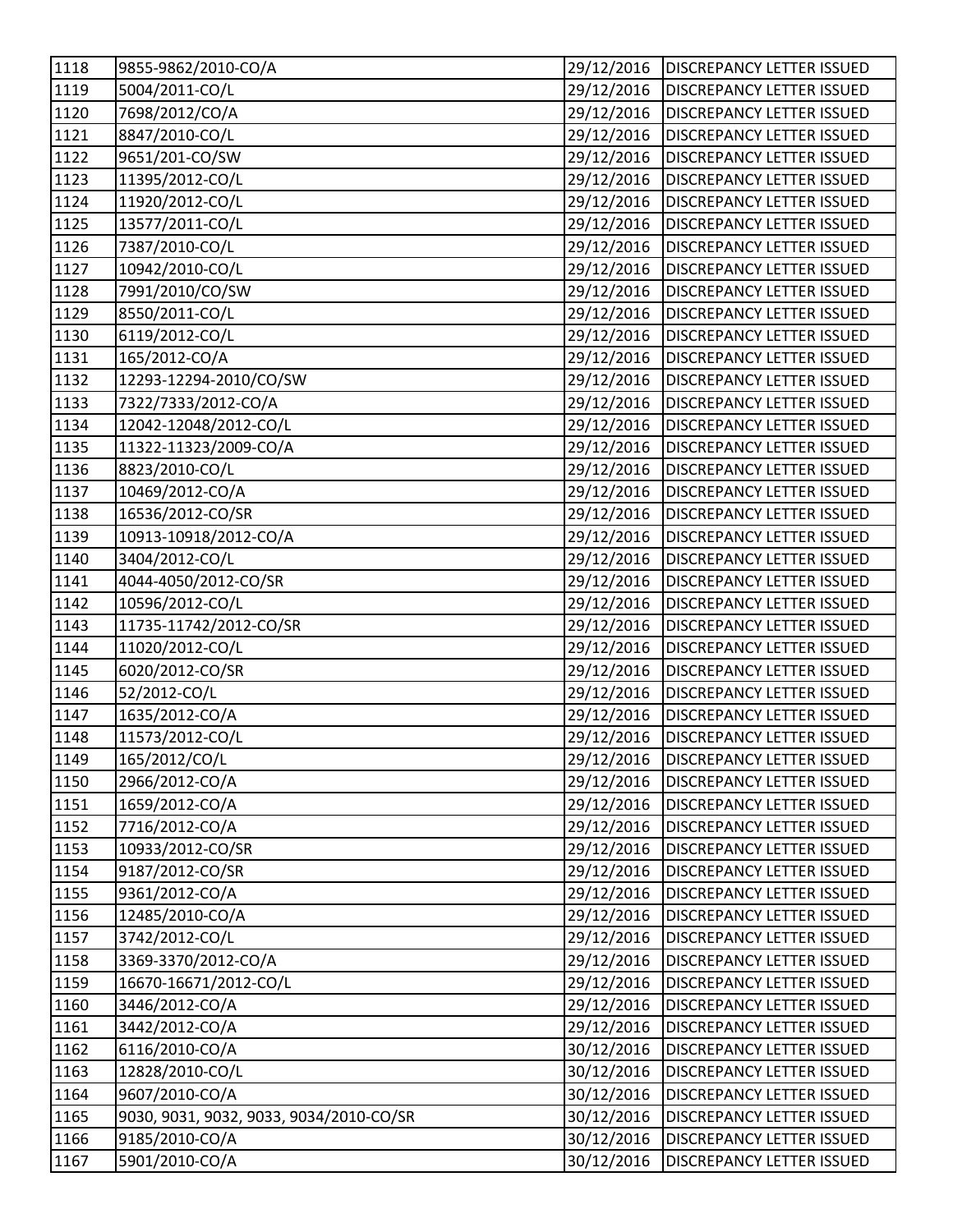| 1168              | 10693 & 10694/2010-CO/SR                                | 30/12/2016 | <b>DISCREPANCY LETTER ISSUED</b> |
|-------------------|---------------------------------------------------------|------------|----------------------------------|
| 1169              | 6581/2010-CO/SR                                         | 30/12/2016 | <b>DISCREPANCY LETTER ISSUED</b> |
| 1170              | 6582/2010-CO/A                                          | 30/12/2016 | <b>DISCREPANCY LETTER ISSUED</b> |
| 1171              | 7565, 7566/2010-CO/L                                    | 30/12/2016 | <b>DISCREPANCY LETTER ISSUED</b> |
| 1172              | 2489, 2490/2011-CO/L                                    | 30/12/2016 | <b>DISCREPANCY LETTER ISSUED</b> |
| 1173              | 7979/2011-CO/L                                          | 30/12/2016 | <b>DISCREPANCY LETTER ISSUED</b> |
| 1174              | 13494/2010-CO/L                                         | 30/12/2016 | <b>DISCREPANCY LETTER ISSUED</b> |
| 1175              | 7407, 7408, 7409/2012-CO/SR                             | 30/12/2016 | <b>DISCREPANCY LETTER ISSUED</b> |
| 1176              | 8142 - 8155/2012-CO/L                                   | 30/12/2016 | <b>DISCREPANCY LETTER ISSUED</b> |
| 1177              | 14681/2012-CO/SW                                        | 30/12/2016 | <b>DISCREPANCY LETTER ISSUED</b> |
| 1178              | 8837/2010-CO/L                                          | 30/12/2016 | <b>DISCREPANCY LETTER ISSUED</b> |
| 1179              | 6393/2010-CO/SR                                         | 30/12/2016 | <b>DISCREPANCY LETTER ISSUED</b> |
| 1180              | 2490/2010-CO/M                                          | 30/12/2016 | <b>DISCREPANCY LETTER ISSUED</b> |
| 1181              | 6016/2010-CO/SR                                         | 30/12/2016 | <b>DISCREPANCY LETTER ISSUED</b> |
| 1182              | 8994/2010-CO/SR                                         | 30/12/2016 | <b>DISCREPANCY LETTER ISSUED</b> |
| 1183              | 3769/2010-CO/L                                          | 30/12/2016 | <b>DISCREPANCY LETTER ISSUED</b> |
| 1184              | 6867 - 6874/2010-CO/A                                   | 30/12/2016 | <b>DISCREPANCY LETTER ISSUED</b> |
| 1185              | 11336-11339/2010-CO/A                                   | 30/12/2016 | <b>DISCREPANCY LETTER ISSUED</b> |
| 1186              | 943/2011-CO/A                                           | 30/12/2016 | <b>DISCREPANCY LETTER ISSUED</b> |
| 1187              | 15496/2011-CO/L                                         | 30/12/2016 | <b>DISCREPANCY LETTER ISSUED</b> |
| $\overline{1188}$ | 10358/2011-CO/A                                         | 30/12/2016 | <b>DISCREPANCY LETTER ISSUED</b> |
| 1189              | 697/2011-CO/L                                           | 30/12/2016 | <b>DISCREPANCY LETTER ISSUED</b> |
| 1190              | 15254/2011-CO/L                                         | 30/12/2016 | <b>DISCREPANCY LETTER ISSUED</b> |
| $\overline{1191}$ | 9648/2011-CO/A                                          | 30/12/2016 | <b>DISCREPANCY LETTER ISSUED</b> |
| 1192              | 5876/2011-CO/L                                          | 30/12/2016 | <b>DISCREPANCY LETTER ISSUED</b> |
| 1193              | 14151/2011-CO/A                                         | 30/12/2016 | <b>DISCREPANCY LETTER ISSUED</b> |
| 1194              | 6064, 6067/2011-CO/A                                    | 30/12/2016 | <b>DISCREPANCY LETTER ISSUED</b> |
| 1195              | 3605/2011-CO/L                                          | 30/12/2016 | <b>DISCREPANCY LETTER ISSUED</b> |
| 1196              | 827/2011-CO/A                                           | 30/12/2016 | <b>DISCREPANCY LETTER ISSUED</b> |
| 1197              | 10446/2012-CO/CF                                        | 30/12/2016 | <b>DISCREPANCY LETTER ISSUED</b> |
| 1198              | 7302/2011-CO/L                                          | 30/12/2016 | <b>DISCREPANCY LETTER ISSUED</b> |
| 1199              | 8641/2011-CO/A                                          | 30/12/2016 | <b>DISCREPANCY LETTER ISSUED</b> |
| 1200              | 9857/2011-CO/A                                          | 30/12/2016 | <b>DISCREPANCY LETTER ISSUED</b> |
| 1201              | 2421/2011-CO/L                                          | 30/12/2016 | <b>DISCREPANCY LETTER ISSUED</b> |
| 1202              | 12314/2011-CO/A                                         | 30/12/2016 | <b>DISCREPANCY LETTER ISSUED</b> |
| 1203              | 6495/2011-CO/A                                          | 30/12/2016 | <b>DISCREPANCY LETTER ISSUED</b> |
| 1204              | 2769/2012-CO/A                                          | 30/12/2016 | DISCREPANCY LETTER ISSUED        |
| 1205              | 11615, 11618, 11620, 11854, 11486, 11487, 11614, 11488, | 30/12/2016 | <b>DISCREPANCY LETTER ISSUED</b> |
|                   | 11491, 11494/2012-CO/L                                  |            |                                  |
| 1206              | 5068/2012-CO/A                                          | 30/12/2016 | DISCREPANCY LETTER ISSUED        |
| 1207              | 3483/2012-CO/L                                          | 30/12/2016 | <b>DISCREPANCY LETTER ISSUED</b> |
| 1208              | 13324/2012-CO/A                                         | 30/12/2016 | <b>DISCREPANCY LETTER ISSUED</b> |
| 1209              | 3271/2012-CO/SW                                         | 30/12/2016 | DISCREPANCY LETTER ISSUED        |
| 1210              | 2068/2012-CO/L                                          | 30/12/2016 | <b>DISCREPANCY LETTER ISSUED</b> |
| 1211              | 15192/2012-CO/A                                         | 30/12/2016 | <b>DISCREPANCY LETTER ISSUED</b> |
| 1212              | 10032/2012-CO/A                                         | 30/12/2016 | <b>DISCREPANCY LETTER ISSUED</b> |
| 1213              | 9633/2012-CO/L                                          | 30/12/2016 | DISCREPANCY LETTER ISSUED        |
| 1214              | 10402/2012-CO/A                                         | 30/12/2016 | <b>DISCREPANCY LETTER ISSUED</b> |
| 1215              | 15673 - 15675/2012-CO/L                                 | 30/12/2016 | DISCREPANCY LETTER ISSUED        |
| 1216              | 3169/2012-CO/A                                          | 30/12/2016 | DISCREPANCY LETTER ISSUED        |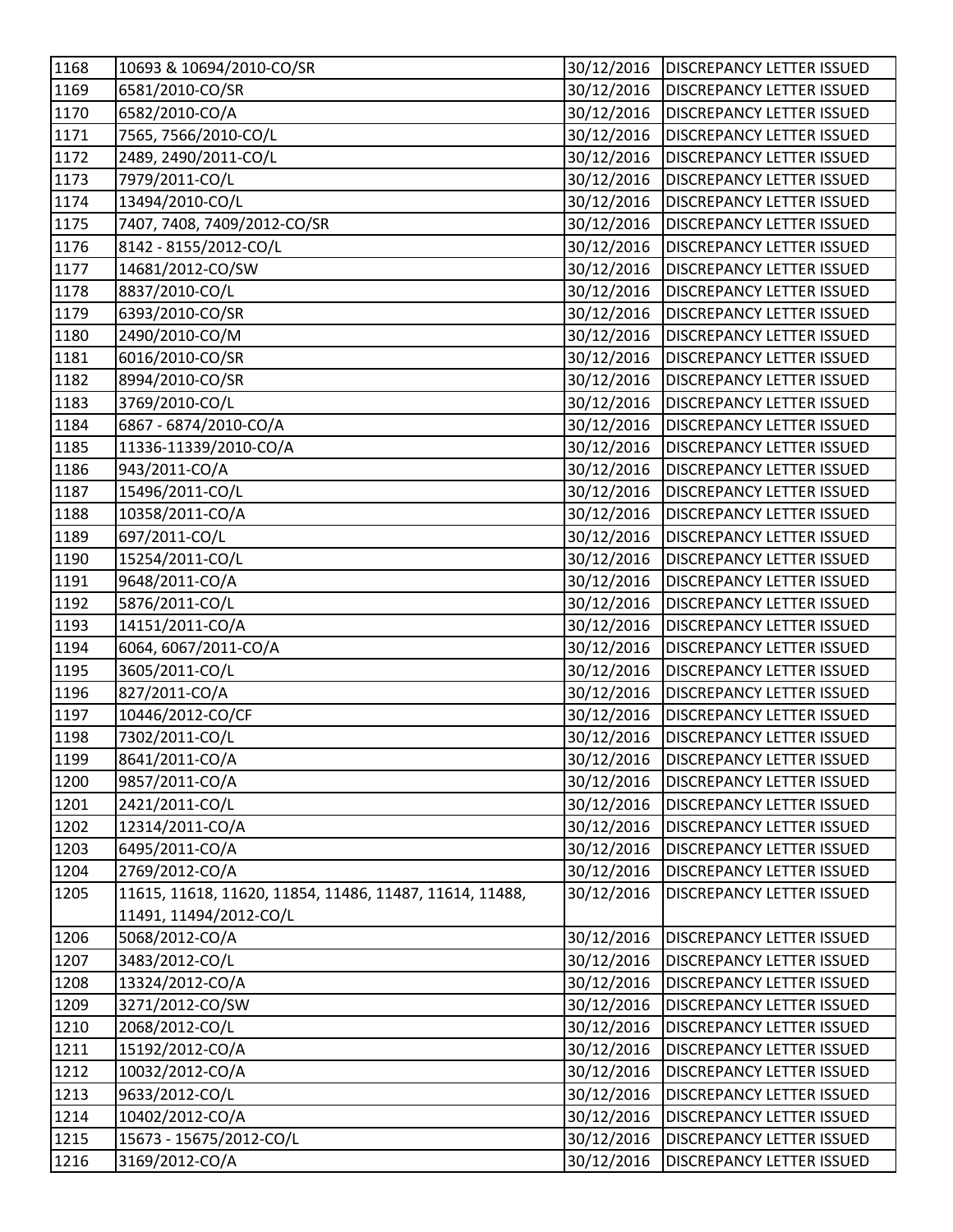| 1217               | 13776 - 13778/2012-CO/M                                   | 30/12/2016 | <b>DISCREPANCY LETTER ISSUED</b> |
|--------------------|-----------------------------------------------------------|------------|----------------------------------|
| 1218               | 16605/2012-CO/L                                           | 30/12/2016 | <b>DISCREPANCY LETTER ISSUED</b> |
| 1219               | 14161/2012-CO/L                                           | 30/12/2016 | <b>DISCREPANCY LETTER ISSUED</b> |
| 1220               | 11630/2012-CO/A                                           | 30/12/2016 | <b>DISCREPANCY LETTER ISSUED</b> |
| 1221               | 4139 - 4142/2012-CO/CF                                    | 30/12/2016 | <b>DISCREPANCY LETTER ISSUED</b> |
| $1222$             | 1346/2011-CO/A                                            | 30/12/2016 | <b>DISCREPANCY LETTER ISSUED</b> |
| 1223               | 5655/2011-CO/A                                            | 30/12/2016 | <b>DISCREPANCY LETTER ISSUED</b> |
| 1224               | 16448/2012-CO/L                                           | 30/12/2016 | <b>DISCREPANCY LETTER ISSUED</b> |
| 1225               | 2164/2012-CO/SR                                           | 30/12/2016 | <b>DISCREPANCY LETTER ISSUED</b> |
| 1226               | 14597/2012-CO/L                                           | 30/12/2016 | <b>DISCREPANCY LETTER ISSUED</b> |
| 1227               | 6416/2011-CO/A                                            | 30/12/2016 | <b>DISCREPANCY LETTER ISSUED</b> |
| 1228               | 14007/2012-CO/A                                           | 30/12/2016 | <b>DISCREPANCY LETTER ISSUED</b> |
| 1229               | 8268, 8269, 8270/2012-CO/A                                | 30/12/2016 | <b>DISCREPANCY LETTER ISSUED</b> |
| 1230               | 4761, 4763/2012-CO/A                                      | 30/12/2016 | <b>DISCREPANCY LETTER ISSUED</b> |
| 1231               | 1633 - 1640/2011-CO/SR                                    | 30/12/2016 | <b>DISCREPANCY LETTER ISSUED</b> |
| $1232$             | 4218/2012-CO/A                                            | 30/12/2016 | <b>DISCREPANCY LETTER ISSUED</b> |
| 1233               | 6417A, 6419/2011-CO/A                                     | 30/12/2016 | <b>DISCREPANCY LETTER ISSUED</b> |
| 1234               | 4319/2012-CO/A                                            | 30/12/2016 | <b>DISCREPANCY LETTER ISSUED</b> |
| 1235               | 8294/2011-CO/A                                            | 30/12/2016 | <b>DISCREPANCY LETTER ISSUED</b> |
| 1236               | 15585/2012-CO/A                                           | 30/12/2016 | <b>DISCREPANCY LETTER ISSUED</b> |
| $\overline{1}$ 237 | 1459/2012-CO/A                                            | 30/12/2016 | <b>DISCREPANCY LETTER ISSUED</b> |
| 1238               | 15867/2012-CO/L                                           | 30/12/2016 | <b>DISCREPANCY LETTER ISSUED</b> |
| 1239               | 7042/2012-CO/A                                            | 30/12/2016 | <b>DISCREPANCY LETTER ISSUED</b> |
| 1240               | 8229/2012-CO/A                                            | 30/12/2016 | <b>DISCREPANCY LETTER ISSUED</b> |
| 1241               | 5564 - 5565/2011-CO/SR                                    | 30/12/2016 | <b>DISCREPANCY LETTER ISSUED</b> |
| 1242               | 7694/2011-CO/A                                            | 30/12/2016 | <b>DISCREPANCY LETTER ISSUED</b> |
| 1243               | 7683/2011-CO/L                                            | 30/12/2016 | <b>DISCREPANCY LETTER ISSUED</b> |
| 1244               | 2655-2656/2011-CO/SR                                      | 30/12/2016 | <b>DISCREPANCY LETTER ISSUED</b> |
| 1245               | 8405/2010-CO/L                                            | 2/1/2017   | DISCREPANCY LETTER ISSUED        |
| 1246               | 6763/2010-CO/A                                            | 2/1/2017   | DISCREPANCY LETTER ISSUED        |
| 1247               | 9000/2010-CO/A                                            | 2/1/2017   | DISCREPANCY LETTER ISSUED        |
| 1248               | 6079-6080/2010-CO/L                                       | 2/1/2017   | DISCREPANCY LETTER ISSUED        |
| 1249               | 1697/2010-CO/SW                                           | 2/1/2017   | <b>DISCREPANCY LETTER ISSUED</b> |
| 1250               | 7287/2010-CO/L                                            | 2/1/2017   | DISCREPANCY LETTER ISSUED        |
| 1251               | 1894/2010-CO/A                                            | 2/1/2017   | DISCREPANCY LETTER ISSUED        |
| 1252               | 4859, 4860, 4861, 4862, 4863, 4864, 4865, 4866/2010-CO/CF | 2/1/2017   | <b>DISCREPANCY LETTER ISSUED</b> |
|                    |                                                           |            |                                  |
| 1253               | 5502, 5503, 5504, 5505/2011-CO/L                          | 2/1/2017   | <b>DISCREPANCY LETTER ISSUED</b> |
| 1254               | 8249/2011-CO/SR                                           | 2/1/2017   | <b>DISCREPANCY LETTER ISSUED</b> |
| 1255               | 8378/2011-CO/A                                            | 2/1/2017   | DISCREPANCY LETTER ISSUED        |
| 1256               | 10080/2011-CO/L                                           | 2/1/2017   | DISCREPANCY LETTER ISSUED        |
| 1257               | 814, 815/2011-CO/L                                        | 2/1/2017   | DISCREPANCY LETTER ISSUED        |
| 1258               | 8265/2011-CO/A                                            | 2/1/2017   | DISCREPANCY LETTER ISSUED        |
| 1259               | 5980/2010-CO/A                                            | 2/1/2017   | DISCREPANCY LETTER ISSUED        |
| 1260               | 7371, 7372/2010-CO/A                                      | 2/1/2017   | DISCREPANCY LETTER ISSUED        |
| 1261               | 5239-5248/2012-CO/A                                       | 2/1/2017   | DISCREPANCY LETTER ISSUED        |
| 1262               | 9129, 9130, 9131, 9132, 9133, 9134, 9135, 9136, 9137,     | 2/1/2017   | DISCREPANCY LETTER ISSUED        |
|                    | 9138/2011-CO/SR                                           |            |                                  |
| 1263               | 13362, 13363/2011-CO/L                                    | 2/1/2017   | DISCREPANCY LETTER ISSUED        |
| 1264               | 3475/2011-CO/A                                            | 2/1/2017   | DISCREPANCY LETTER ISSUED        |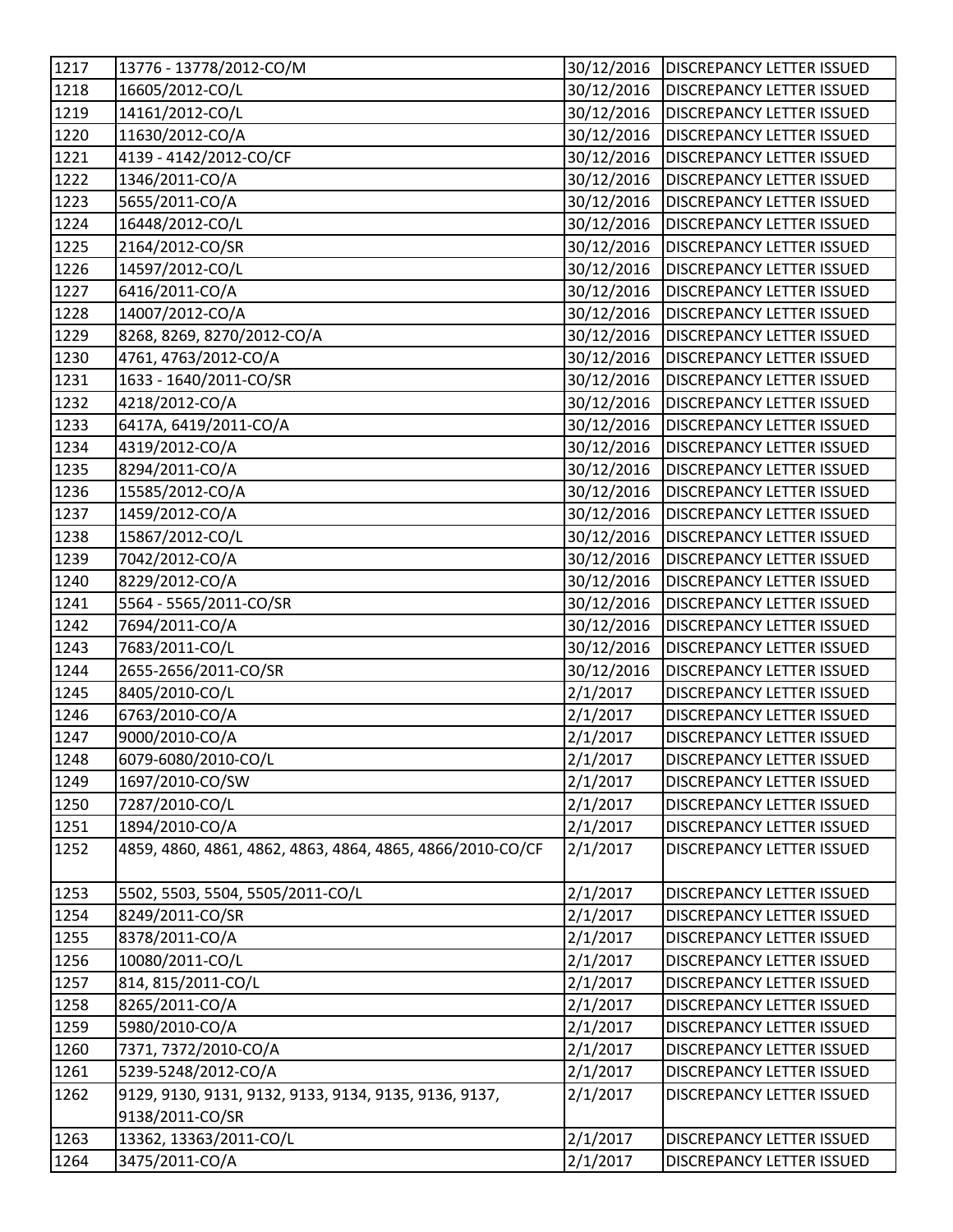| 1265 | 8236/2011-CO/L                 | 2/1/2017 | DISCREPANCY LETTER ISSUED        |
|------|--------------------------------|----------|----------------------------------|
| 1266 | 4104/2010-CO/L                 | 2/1/2017 | <b>DISCREPANCY LETTER ISSUED</b> |
| 1267 | 13577/2012-CO/A                | 2/1/2017 | <b>DISCREPANCY LETTER ISSUED</b> |
| 1268 | 3149/201-CO/                   | 2/1/2017 | DISCREPANCY LETTER ISSUED        |
| 1269 | 16116,16120 TO 16123/2012-CO/L | 2/1/2017 | DISCREPANCY LETTER ISSUED        |
| 1270 | 16488/2012-CO/L                | 2/1/2017 | DISCREPANCY LETTER ISSUED        |
| 1271 | 10424/2009-CO/L                | 2/1/2017 | DISCREPANCY LETTER ISSUED        |
| 1272 | 5168/2012-CO/CF                | 2/1/2017 | DISCREPANCY LETTER ISSUED        |
| 1273 | 6571/2011-CO/L                 | 2/1/2017 | DISCREPANCY LETTER ISSUED        |
| 1274 | 8295 TO 8296/2011-CO/A         | 2/1/2017 | <b>DISCREPANCY LETTER ISSUED</b> |
| 1275 | 2763/2012-CO/A                 | 2/1/2017 | <b>DISCREPANCY LETTER ISSUED</b> |
| 1276 | 194 TO 196/2012-CO/A           | 2/1/2017 | DISCREPANCY LETTER ISSUED        |
| 1277 | 902/2012-CO/A                  | 2/1/2017 | DISCREPANCY LETTER ISSUED        |
| 1278 | 9815/2009-CO/L                 | 2/1/2017 | <b>DISCREPANCY LETTER ISSUED</b> |
| 1279 | 2578/2009-CO/A                 | 2/1/2017 | DISCREPANCY LETTER ISSUED        |
| 1280 | 2040/2012-CO/A                 | 2/1/2017 | <b>DISCREPANCY LETTER ISSUED</b> |
| 1281 | 9766/2012-CO/A                 | 2/1/2017 | DISCREPANCY LETTER ISSUED        |
| 1282 | 8613/2011-CO/A                 | 2/1/2017 | DISCREPANCY LETTER ISSUED        |
| 1283 | 11376-82/2011-CO/L             | 2/1/2017 | DISCREPANCY LETTER ISSUED        |
| 1284 | 10770/2009-CO/L                | 2/1/2017 | <b>DISCREPANCY LETTER ISSUED</b> |
| 1285 | 15594/2012-CO/L                | 2/1/2017 | <b>DISCREPANCY LETTER ISSUED</b> |
| 1286 | 11802/2009-CO/A                | 2/1/2017 | DISCREPANCY LETTER ISSUED        |
| 1287 | 8915/2009-C0/A                 | 2/1/2017 | DISCREPANCY LETTER ISSUED        |
| 1288 | 1481/2011-CO/A                 | 2/1/2017 | DISCREPANCY LETTER ISSUED        |
| 1289 | 3342/2011-CO/A                 | 2/1/2017 | <b>DISCREPANCY LETTER ISSUED</b> |
| 1290 | 10563/2012-CO/L                | 2/1/2017 | <b>DISCREPANCY LETTER ISSUED</b> |
| 1291 | 13753/2012-CO/L                | 2/1/2017 | <b>DISCREPANCY LETTER ISSUED</b> |
| 1292 | 7811/2010-CO/A                 | 2/1/2017 | DISCREPANCY LETTER ISSUED        |
| 1293 | 6143/2009-CO/L                 | 2/1/2017 | DISCREPANCY LETTER ISSUED        |
| 1294 | 11111/2012-CO/A                | 2/1/2017 | <b>DISCREPANCY LETTER ISSUED</b> |
| 1295 | 7818/2012-CO/A                 | 2/1/2017 | <b>DISCREPANCY LETTER ISSUED</b> |
| 1296 | 1323/2012-CO/L                 | 2/1/2017 | <b>DISCREPANCY LETTER ISSUED</b> |
| 1297 | 8551/2012-CO/A                 | 2/1/2017 | <b>DISCREPANCY LETTER ISSUED</b> |
| 1298 | 11044/2012-CO/SR               | 2/1/2017 | <b>DISCREPANCY LETTER ISSUED</b> |
| 1299 | 3851/2009-CO/L                 | 2/1/2017 | <b>DISCREPANCY LETTER ISSUED</b> |
| 1300 | 4436/2012-CO/SW                | 2/1/2017 | DISCREPANCY LETTER ISSUED        |
| 1301 | 9567-9568/2009-CO/L            | 2/1/2017 | DISCREPANCY LETTER ISSUED        |
| 1302 | 5271/2012-CO/M                 | 2/1/2017 | DISCREPANCY LETTER ISSUED        |
| 1303 | 13565 TO 13573/2012-CO/A       | 2/1/2017 | <b>DISCREPANCY LETTER ISSUED</b> |
| 1304 | 14807 - 14809/2011-CO/L        | 2/1/2017 | DISCREPANCY LETTER ISSUED        |
| 1305 | 7721/2012-CO/A                 | 2/1/2017 | DISCREPANCY LETTER ISSUED        |
| 1306 | 8306/2012-CO/A                 | 2/1/2017 | DISCREPANCY LETTER ISSUED        |
| 1307 | 5176, 5177/2011-CO/A           | 2/1/2017 | <b>DISCREPANCY LETTER ISSUED</b> |
| 1308 | 2961/2009-CO/L                 | 2/1/2017 | <b>DISCREPANCY LETTER ISSUED</b> |
| 1309 | 126/2009-CO/L                  | 2/1/2017 | <b>DISCREPANCY LETTER ISSUED</b> |
| 1310 | 13632/2010-CO/L                | 2/1/2017 | DISCREPANCY LETTER ISSUED        |
| 1311 | 9029/2010-CO/A                 | 2/1/2017 | DISCREPANCY LETTER ISSUED        |
| 1312 | 15284/2012-CO/A                | 2/1/2017 | <b>DISCREPANCY LETTER ISSUED</b> |
| 1313 | 16548/2012-CO/CF               | 2/1/2017 | <b>DISCREPANCY LETTER ISSUED</b> |
| 1314 | 13626/2011-CO/L                | 2/1/2017 | DISCREPANCY LETTER ISSUED        |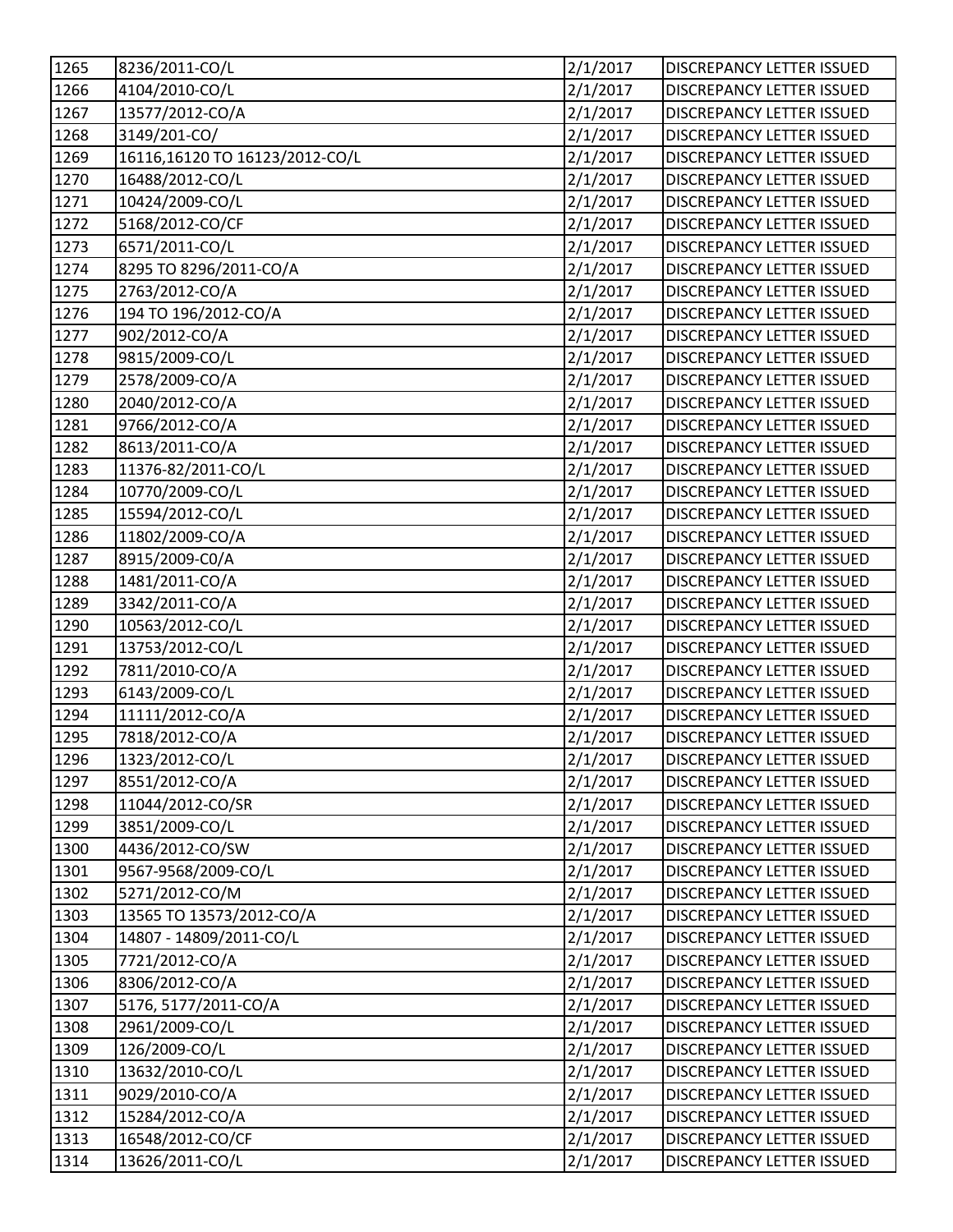| 1315 | 460/2012-CO/A                         | 2/1/2017 | <b>DISCREPANCY LETTER ISSUED</b> |
|------|---------------------------------------|----------|----------------------------------|
| 1316 | 792-800/2012-CO/L                     | 2/1/2017 | <b>DISCREPANCY LETTER ISSUED</b> |
| 1317 | 952/2011-CO/L                         | 2/1/2017 | <b>DISCREPANCY LETTER ISSUED</b> |
| 1318 | 1014/2010-CO/L                        | 2/1/2017 | DISCREPANCY LETTER ISSUED        |
| 1319 | 1013/2010-C0/L                        | 2/1/2017 | DISCREPANCY LETTER ISSUED        |
| 1320 | 10223 - 10225/2010-CO/L               | 3/1/2017 | DISCREPANCY LETTER ISSUED        |
| 1321 | 2850, 2851, 2852, 2853/2010-CO/SW     | 3/1/2017 | DISCREPANCY LETTER ISSUED        |
| 1322 | 2528/2010-CO/SR                       | 3/1/2017 | DISCREPANCY LETTER ISSUED        |
| 1323 | 15394, 15395/2011-CO/A                | 3/1/2017 | <b>DISCREPANCY LETTER ISSUED</b> |
| 1324 | 6921,6922/2011-CO/A                   | 3/1/2017 | <b>DISCREPANCY LETTER ISSUED</b> |
| 1325 | 5086/2011-CO/L                        | 3/1/2017 | <b>DISCREPANCY LETTER ISSUED</b> |
| 1326 | 2999/2011-CO/A                        | 3/1/2017 | DISCREPANCY LETTER ISSUED        |
| 1327 | 8613/2011-CO/L                        | 3/1/2017 | DISCREPANCY LETTER ISSUED        |
| 1328 | 2185-2186/2011-CO/L                   | 3/1/2017 | <b>DISCREPANCY LETTER ISSUED</b> |
| 1329 | 15386/2012-CO/L                       | 3/1/2017 | <b>DISCREPANCY LETTER ISSUED</b> |
| 1330 | 1424/2010-CO/L                        | 3/1/2017 | DISCREPANCY LETTER ISSUED        |
| 1331 | 9958 TO 9965/2011-CO/A                | 3/1/2017 | DISCREPANCY LETTER ISSUED        |
| 1332 | 1109/2010-CO/L                        | 3/1/2017 | DISCREPANCY LETTER ISSUED        |
| 1333 | 412/2012-CO/SR                        | 3/1/2017 | DISCREPANCY LETTER ISSUED        |
| 1334 | 3560/2012-CO/L                        | 3/1/2017 | <b>DISCREPANCY LETTER ISSUED</b> |
| 1335 | 4104-07/2012-CO/SR                    | 3/1/2017 | <b>DISCREPANCY LETTER ISSUED</b> |
| 1336 | 441/2010-CO/A                         | 4/1/2017 | DISCREPANCY LETTER ISSUED        |
| 1337 | 4867/2010-CO/A                        | 4/1/2017 | DISCREPANCY LETTER ISSUED        |
| 1338 | 2030/2011-CO/A                        | 4/1/2017 | DISCREPANCY LETTER ISSUED        |
| 1339 | 8149/2011-CO/L                        | 4/1/2017 | <b>DISCREPANCY LETTER ISSUED</b> |
| 1340 | 343/2011-CO/L                         | 4/1/2017 | DISCREPANCY LETTER ISSUED        |
| 1341 | 1480/2011-CO/A                        | 4/1/2017 | <b>DISCREPANCY LETTER ISSUED</b> |
| 1342 | 202/2011-CO/L                         | 4/1/2017 | DISCREPANCY LETTER ISSUED        |
| 1343 | 10208, 10209, 10210, 10211/2010-CO/SR | 4/1/2017 | DISCREPANCY LETTER ISSUED        |
| 1344 | 3129/2011-CO/A                        | 4/1/2017 | <b>DISCREPANCY LETTER ISSUED</b> |
| 1345 | 216A/2010-CO/L                        | 4/1/2017 | <b>DISCREPANCY LETTER ISSUED</b> |
| 1346 | 5780/10-CO/A                          | 4/1/2017 | DISCREPANCY LETTER ISSUED        |
| 1347 | 2487/2010-CO/L                        | 4/1/2017 | DISCREPANCY LETTER ISSUED        |
| 1348 | 9033/2010-CO/A                        | 4/1/2017 | <b>DISCREPANCY LETTER ISSUED</b> |
| 1349 | 11377/2010-CO/L                       | 4/1/2017 | <b>DISCREPANCY LETTER ISSUED</b> |
| 1350 | 12145/2010-CO/L                       | 4/1/2017 | DISCREPANCY LETTER ISSUED        |
| 1351 | 315, 316/2010-CO/L                    | 4/1/2017 | <b>DISCREPANCY LETTER ISSUED</b> |
| 1352 | 9061/2010-CO/L                        | 4/1/2017 | DISCREPANCY LETTER ISSUED        |
| 1353 | 11427/2010-CO/A                       | 4/1/2017 | <b>DISCREPANCY LETTER ISSUED</b> |
| 1354 | 3830/2010-CO/L                        | 4/1/2017 | DISCREPANCY LETTER ISSUED        |
| 1355 | 12295, 12297, 12292/2010-CO/SW/L      | 4/1/2017 | DISCREPANCY LETTER ISSUED        |
| 1356 | 9253/2010-CO/L                        | 4/1/2017 | DISCREPANCY LETTER ISSUED        |
| 1357 | 7993/2010-CO/L                        | 4/1/2017 | <b>DISCREPANCY LETTER ISSUED</b> |
| 1358 | 10083/2010-CO/A                       | 4/1/2017 | <b>DISCREPANCY LETTER ISSUED</b> |
| 1359 | 13498/2010-CO/L                       | 4/1/2017 | <b>DISCREPANCY LETTER ISSUED</b> |
| 1360 | 3159/2011-CO/L                        | 4/1/2017 | DISCREPANCY LETTER ISSUED        |
| 1361 | 9783/2011-CO/L                        | 4/1/2017 | DISCREPANCY LETTER ISSUED        |
| 1362 | 14503/2011-CO/A                       | 4/1/2017 | <b>DISCREPANCY LETTER ISSUED</b> |
| 1363 | 7423/2011-CO/A                        | 4/1/2017 | DISCREPANCY LETTER ISSUED        |
| 1364 | 10712/2011-CO/L                       | 4/1/2017 | DISCREPANCY LETTER ISSUED        |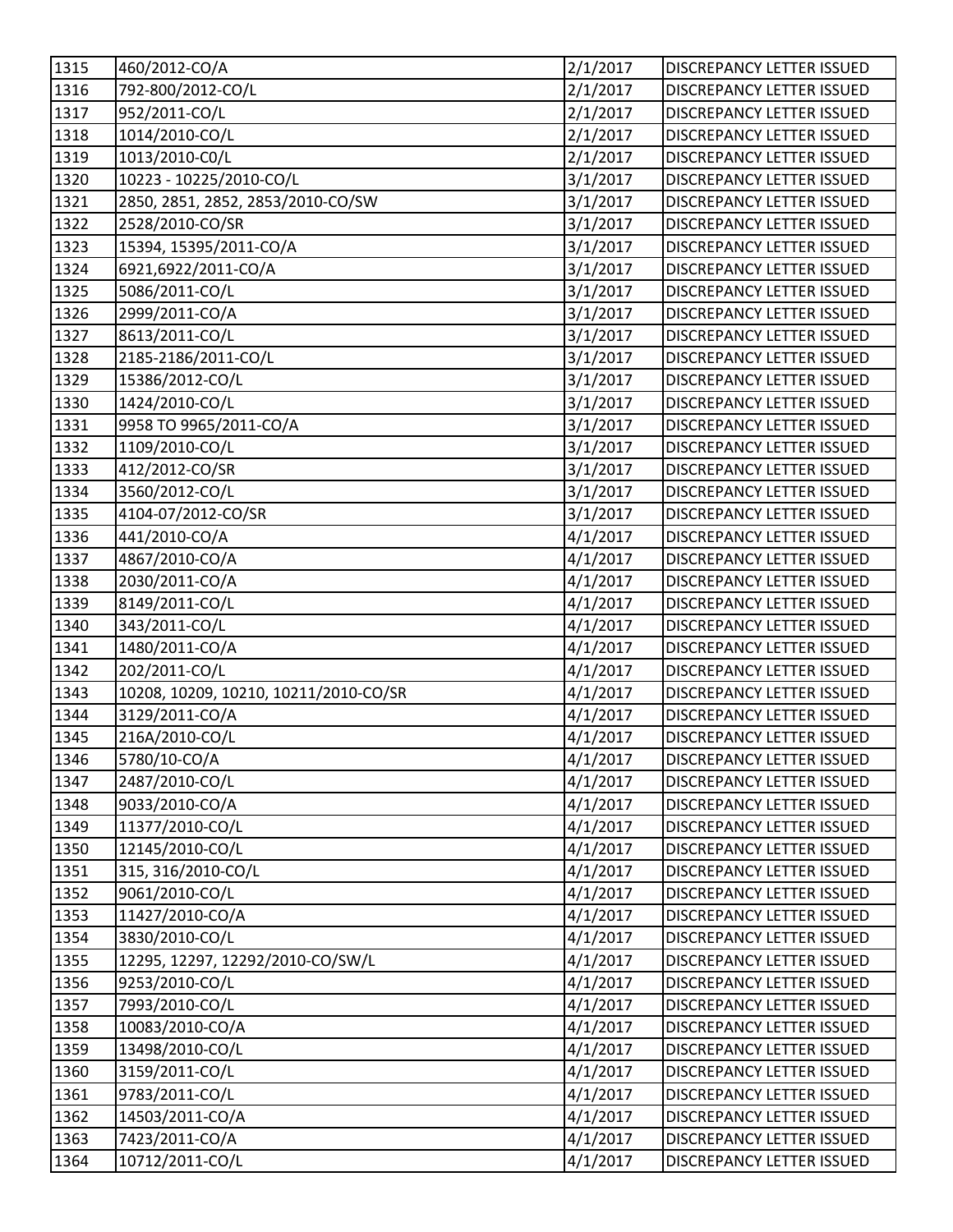| 1365   | 10469/2011-CO/A                                         | 4/1/2017 | <b>DISCREPANCY LETTER ISSUED</b> |
|--------|---------------------------------------------------------|----------|----------------------------------|
| 1366   | 7394/2011-CO/L                                          | 4/1/2017 | <b>DISCREPANCY LETTER ISSUED</b> |
| $1367$ | 2534/2011-CO/L                                          | 4/1/2017 | DISCREPANCY LETTER ISSUED        |
| 1368   | 344/2011-CO/A                                           | 4/1/2017 | DISCREPANCY LETTER ISSUED        |
| 1369   | 2693, 2694, 2695, 2696, 2697, 2698, 2699/2011-CO/SR     | 4/1/2017 | <b>DISCREPANCY LETTER ISSUED</b> |
| 1370   | 6449, 6457/2011-CO/A                                    | 4/1/2017 | <b>DISCREPANCY LETTER ISSUED</b> |
| 1371   | 2253/2011-CO/A                                          | 4/1/2017 | <b>DISCREPANCY LETTER ISSUED</b> |
| 1372   | 895/2011-CO/L                                           | 4/1/2017 | DISCREPANCY LETTER ISSUED        |
| 1373   | 15485, 15486/2011-CO/A                                  | 4/1/2017 | DISCREPANCY LETTER ISSUED        |
| 1374   | 12219, 12220, 12221/2011-CO/SW                          | 4/1/2017 | <b>DISCREPANCY LETTER ISSUED</b> |
| 1375   | 2386/2010-CO/SW                                         | 4/1/2017 | <b>DISCREPANCY LETTER ISSUED</b> |
| 1376   | 9060/2010-CO/L                                          | 4/1/2017 | DISCREPANCY LETTER ISSUED        |
| 1377   | 8937/2010-CO/CF                                         | 4/1/2017 | DISCREPANCY LETTER ISSUED        |
| 1378   | 13497/2010-CO/L                                         | 4/1/2017 | DISCREPANCY LETTER ISSUED        |
| 1379   | 13499/2010-CO/L                                         | 4/1/2017 | <b>DISCREPANCY LETTER ISSUED</b> |
| 1380   | 10284,10285, 10286/2010-CO/L                            | 4/1/2017 | DISCREPANCY LETTER ISSUED        |
| 1381   | 10444/2010-CO/L                                         | 4/1/2017 | DISCREPANCY LETTER ISSUED        |
| 1382   | 13487/2010-CO/L                                         | 4/1/2017 | <b>DISCREPANCY LETTER ISSUED</b> |
| 1383   | 10891/2010-CO/A                                         | 4/1/2017 | DISCREPANCY LETTER ISSUED        |
| 1384   | 5977/2010-CO/CF                                         | 4/1/2017 | <b>DISCREPANCY LETTER ISSUED</b> |
| 1385   | 4037/2010-CO/A                                          | 4/1/2017 | DISCREPANCY LETTER ISSUED        |
| 1386   | 8948/2010-CO/A                                          | 4/1/2017 | <b>DISCREPANCY LETTER ISSUED</b> |
| 1387   | 7881,7883/2010-CO/L                                     | 4/1/2017 | DISCREPANCY LETTER ISSUED        |
| 1388   | 1418/2010-CO/A                                          | 4/1/2017 | DISCREPANCY LETTER ISSUED        |
| 1389   | 7685/2010-CO/L                                          | 4/1/2017 | <b>DISCREPANCY LETTER ISSUED</b> |
| 1390   | 2657/2010-CO/L                                          | 4/1/2017 | <b>DISCREPANCY LETTER ISSUED</b> |
| 1391   | 7331/2010-CO/SW                                         | 4/1/2017 | <b>DISCREPANCY LETTER ISSUED</b> |
| 1392   | 535, 536/2011-CO/L                                      | 4/1/2017 | DISCREPANCY LETTER ISSUED        |
| 1393   | 1680/2011-CO/A                                          | 4/1/2017 | <b>DISCREPANCY LETTER ISSUED</b> |
| 1394   | 6256/2011-CO/A                                          | 4/1/2017 | DISCREPANCY LETTER ISSUED        |
| 1395   | 9638/2011-CO/CF                                         | 4/1/2017 | <b>DISCREPANCY LETTER ISSUED</b> |
| 1396   | 9743, 9744, 9745, 9746, 9747, 9748, 9749/2011-CO/L      | 4/1/2017 | DISCREPANCY LETTER ISSUED        |
| 1397   | 1123, 1124/2011-CO/L                                    | 4/1/2017 | <b>DISCREPANCY LETTER ISSUED</b> |
| 1398   | 9833, 9836, 9837, 9838/2011-CO/CF                       | 4/1/2017 | <b>DISCREPANCY LETTER ISSUED</b> |
| 1399   | 14392/2011-CO/L                                         | 4/1/2017 | DISCREPANCY LETTER ISSUED        |
| 1400   | 2876/2011-CO/A                                          | 4/1/2017 | <b>DISCREPANCY LETTER ISSUED</b> |
| 1401   | 1210/2011-CO/L                                          | 4/1/2017 | DISCREPANCY LETTER ISSUED        |
| 1402   | 12048/2011-CO/L                                         | 4/1/2017 | <b>DISCREPANCY LETTER ISSUED</b> |
| 1403   | 9654/2011-CO/A                                          | 4/1/2017 | DISCREPANCY LETTER ISSUED        |
| 1404   | 12225/2011-CO/CF                                        | 4/1/2017 | DISCREPANCY LETTER ISSUED        |
| 1405   | 13952/2011-CO/A                                         | 4/1/2017 | DISCREPANCY LETTER ISSUED        |
| 1406   | 10413, 10414, 10415, 10416, 10417, 10418, 10419, 10420, | 4/1/2017 | DISCREPANCY LETTER ISSUED        |
|        | 10421, 10422, 10423, 10424/2011-CO/SR                   |          |                                  |
| 1407   | 3376/2011-CO/A                                          | 4/1/2017 | DISCREPANCY LETTER ISSUED        |
| 1408   | 456, 457/2011-CO/L                                      | 4/1/2017 | <b>DISCREPANCY LETTER ISSUED</b> |
| 1409   | 12685/2011-CO/SR                                        | 4/1/2017 | DISCREPANCY LETTER ISSUED        |
| 1410   | 9966/2011-CO/A                                          | 4/1/2017 | <b>DISCREPANCY LETTER ISSUED</b> |
| 1411   | 14303/2011-CO/L                                         | 4/1/2017 | <b>DISCREPANCY LETTER ISSUED</b> |
| 1412   | 13510, 13511, 13512, 13513/2011-CO/A                    | 4/1/2017 | DISCREPANCY LETTER ISSUED        |
| 1413   | 1016, 1017, 1018, 1019, 1020/2011-CO/SW                 | 4/1/2017 | DISCREPANCY LETTER ISSUED        |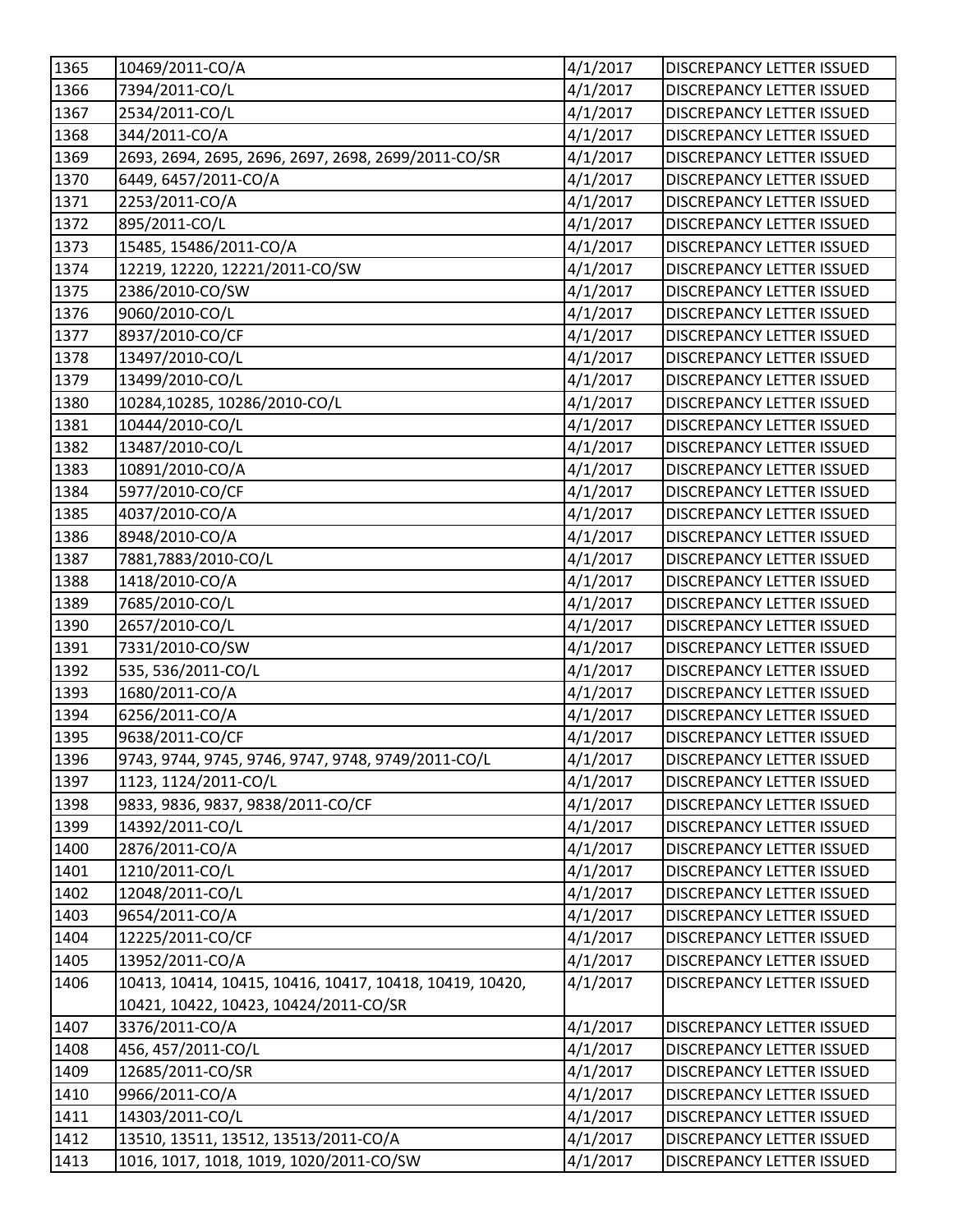| 1414 | 3326/2011-CO/A                                             | 4/1/2017 | <b>DISCREPANCY LETTER ISSUED</b> |
|------|------------------------------------------------------------|----------|----------------------------------|
| 1415 | 9684/2011-CO/SW                                            | 4/1/2017 | <b>DISCREPANCY LETTER ISSUED</b> |
| 1416 | 8759/2011-CO/SR                                            | 4/1/2017 | DISCREPANCY LETTER ISSUED        |
| 1417 | 5686, 5687/2011-CO/A                                       | 4/1/2017 | <b>DISCREPANCY LETTER ISSUED</b> |
| 1418 | 10658/2011-CO/A                                            | 4/1/2017 | DISCREPANCY LETTER ISSUED        |
| 1419 | 5355/2011-CO/L                                             | 4/1/2017 | <b>DISCREPANCY LETTER ISSUED</b> |
| 1420 | 2303/2011-CO/A                                             | 4/1/2017 | <b>DISCREPANCY LETTER ISSUED</b> |
| 1421 | 12545/2011-CO/A                                            | 4/1/2017 | DISCREPANCY LETTER ISSUED        |
| 1422 | 14022/2011-CO/A                                            | 4/1/2017 | DISCREPANCY LETTER ISSUED        |
| 1423 | 13314/2011-CO/A                                            | 4/1/2017 | <b>DISCREPANCY LETTER ISSUED</b> |
| 1424 | 13360/2011-CO/L                                            | 4/1/2017 | <b>DISCREPANCY LETTER ISSUED</b> |
| 1425 | 3090/2011-CO/SR                                            | 4/1/2017 | DISCREPANCY LETTER ISSUED        |
| 1426 | 13692, 13691/2011-CO/L                                     | 4/1/2017 | DISCREPANCY LETTER ISSUED        |
| 1427 | 5590, 5591, 5592, 5600, 5601/2011-CO/L                     | 4/1/2017 | DISCREPANCY LETTER ISSUED        |
| 1428 | 9553/2011-CO/A                                             | 4/1/2017 | <b>DISCREPANCY LETTER ISSUED</b> |
| 1429 | 8495/2011-CO/A                                             | 4/1/2017 | DISCREPANCY LETTER ISSUED        |
| 1430 | 882/2011-CO/A                                              | 4/1/2017 | DISCREPANCY LETTER ISSUED        |
| 1431 | 6961/2011-CO/L                                             | 4/1/2017 | <b>DISCREPANCY LETTER ISSUED</b> |
| 1432 | 15502/2011-CO/L                                            | 4/1/2017 | <b>DISCREPANCY LETTER ISSUED</b> |
| 1433 | 1710/2011-CO/L                                             | 4/1/2017 | <b>DISCREPANCY LETTER ISSUED</b> |
| 1434 | 5247/2011-CO/CF                                            | 4/1/2017 | DISCREPANCY LETTER ISSUED        |
| 1435 | 15053/2011-CO/A                                            | 4/1/2017 | <b>DISCREPANCY LETTER ISSUED</b> |
| 1436 | 12101/2011-CO/A                                            | 4/1/2017 | DISCREPANCY LETTER ISSUED        |
| 1437 | 1681/2011-CO/A                                             | 4/1/2017 | <b>DISCREPANCY LETTER ISSUED</b> |
| 1438 | 7602/2011-CO/L                                             | 4/1/2017 | <b>DISCREPANCY LETTER ISSUED</b> |
| 1439 | 6770/2011-CO/A                                             | 4/1/2017 | <b>DISCREPANCY LETTER ISSUED</b> |
| 1440 | 8145/2011-CO/A                                             | 4/1/2017 | <b>DISCREPANCY LETTER ISSUED</b> |
| 1441 | 6291/2011-CO/SW                                            | 4/1/2017 | <b>DISCREPANCY LETTER ISSUED</b> |
| 1442 | 5450, 5451/2011-CO/SW                                      | 4/1/2017 | DISCREPANCY LETTER ISSUED        |
| 1443 | 9510, 9511, 9513, 9514, 9523, 9524/2011-CO/A               | 4/1/2017 | <b>DISCREPANCY LETTER ISSUED</b> |
| 1444 | 9105, 9107, 9108, 9109, 9110, 9111, 9112, 9113, 9114/2011- | 4/1/2017 | <b>DISCREPANCY LETTER ISSUED</b> |
|      | CO/L                                                       |          |                                  |
| 1445 | 3035, 3036, 3037, 3038, 3039/2011-CO/L                     | 4/1/2017 | <b>DISCREPANCY LETTER ISSUED</b> |
| 1446 | 5576, 5577, 5579, 5580/2011-CO/SW                          | 4/1/2017 | <b>DISCREPANCY LETTER ISSUED</b> |
| 1447 | 230/2011-CO/L                                              | 4/1/2017 | <b>DISCREPANCY LETTER ISSUED</b> |
| 1448 | 8918/2011-CO/L                                             | 4/1/2017 | <b>DISCREPANCY LETTER ISSUED</b> |
| 1449 | 14871/2011-CO/A                                            | 4/1/2017 | DISCREPANCY LETTER ISSUED        |
| 1450 | 6263, 6264/2011-CO/SW                                      | 4/1/2017 | DISCREPANCY LETTER ISSUED        |
| 1451 | 12647, 12648, 12649, 12650, 12651, 12653/2011-CO/L         | 4/1/2017 | DISCREPANCY LETTER ISSUED        |
| 1452 | 6573/2011-CO/A                                             | 4/1/2017 | <b>DISCREPANCY LETTER ISSUED</b> |
| 1453 | 5166/2011-CO/A                                             | 4/1/2017 | <b>DISCREPANCY LETTER ISSUED</b> |
| 1454 | 1172/2011-CO/A                                             | 4/1/2017 | DISCREPANCY LETTER ISSUED        |
| 1455 | 9301/2011-CO/A                                             | 4/1/2017 | <b>DISCREPANCY LETTER ISSUED</b> |
| 1456 | 14261, 14262, 14264, 14268/2011-CO/CF                      | 4/1/2017 | <b>DISCREPANCY LETTER ISSUED</b> |
| 1457 | 2428/2011-CO/L                                             | 4/1/2017 | <b>DISCREPANCY LETTER ISSUED</b> |
| 1458 | 3899, 3900/2011-CO/A                                       | 4/1/2017 | DISCREPANCY LETTER ISSUED        |
| 1459 | 13669/2011-CO/L                                            | 4/1/2017 | DISCREPANCY LETTER ISSUED        |
| 1460 | 7099/2011-CO/A                                             | 4/1/2017 | <b>DISCREPANCY LETTER ISSUED</b> |
| 1461 | 3517/2011-CO/L                                             | 4/1/2017 | <b>DISCREPANCY LETTER ISSUED</b> |
| 1462 | 12117/2011-CO/A                                            | 4/1/2017 | DISCREPANCY LETTER ISSUED        |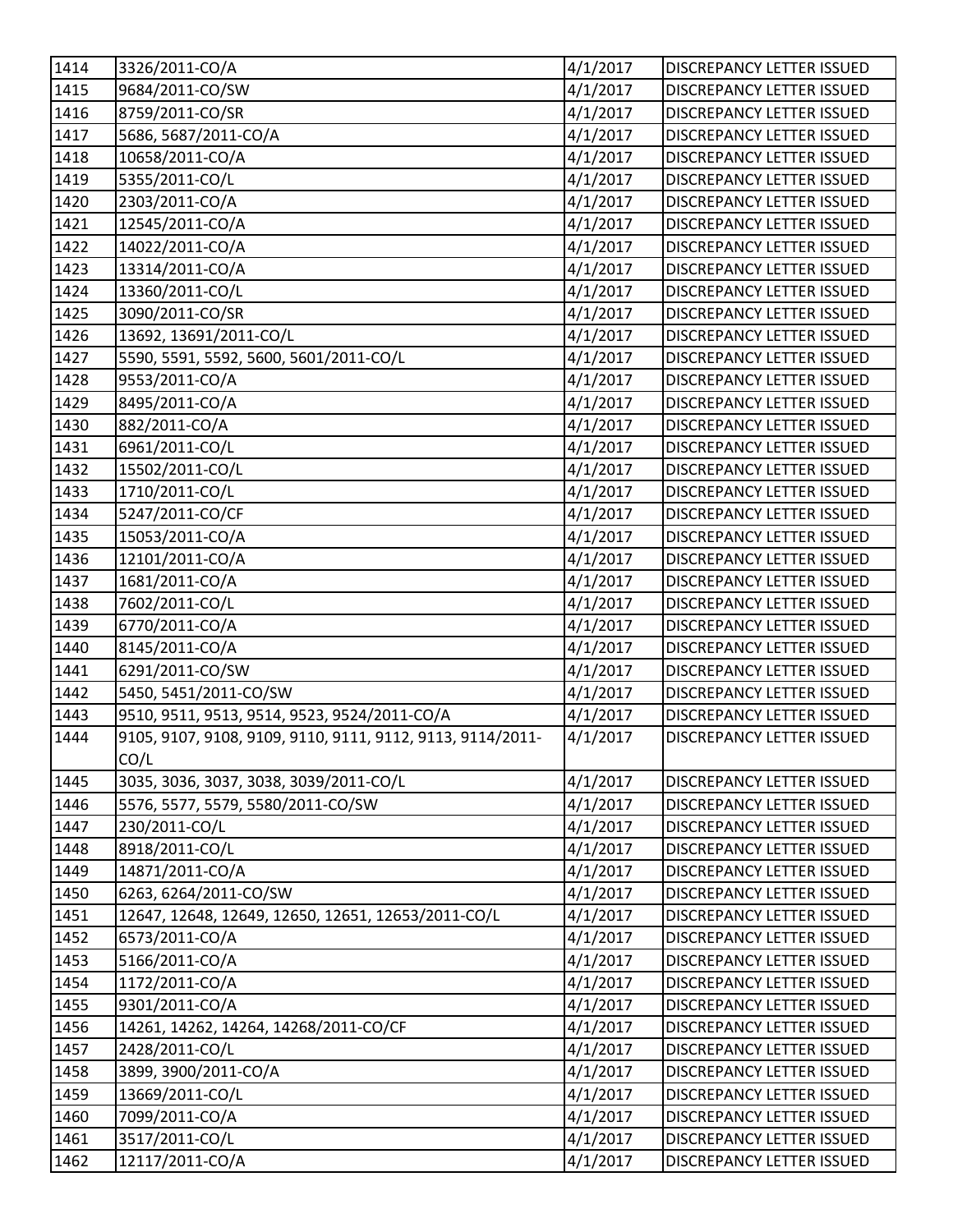| 1463              | 5140/2011-CO/A          | 4/1/2017 | DISCREPANCY LETTER ISSUED        |
|-------------------|-------------------------|----------|----------------------------------|
| 1464              | 9201/2011-CO/L          | 4/1/2017 | <b>DISCREPANCY LETTER ISSUED</b> |
| 1465              | 3749/2011-CO/A          | 4/1/2017 | <b>DISCREPANCY LETTER ISSUED</b> |
| 1466              | 5282/2011-CO/L          | 4/1/2017 | DISCREPANCY LETTER ISSUED        |
| 1467              | 12285/2011-CO/A         | 4/1/2017 | DISCREPANCY LETTER ISSUED        |
| 1468              | 15028/2011-CO/L         | 4/1/2017 | DISCREPANCY LETTER ISSUED        |
| 1469              | 524-2011-CO/SW          | 4/1/2017 | DISCREPANCY LETTER ISSUED        |
| $1470$            | 159/2011-CO/A           | 4/1/2017 | DISCREPANCY LETTER ISSUED        |
| 1471              | 239/2011-CO/L           | 4/1/2017 | DISCREPANCY LETTER ISSUED        |
| 1472              | 12466/2010-CO/L         | 4/1/2017 | <b>DISCREPANCY LETTER ISSUED</b> |
| 1473              | 867/2011-CO/L           | 4/1/2017 | <b>DISCREPANCY LETTER ISSUED</b> |
| 1474              | 5667/2011-CO/A          | 4/1/2017 | DISCREPANCY LETTER ISSUED        |
| 1475              | 8618-8620/2012-CO/SR    | 4/1/2017 | DISCREPANCY LETTER ISSUED        |
| 1476              | 12207/2011-CO/CF        | 4/1/2017 | <b>DISCREPANCY LETTER ISSUED</b> |
| 1477              | 12206/2011-CO/A         | 4/1/2017 | DISCREPANCY LETTER ISSUED        |
| 1478              | 5200-5201/2011-CO/A     | 4/1/2017 | <b>DISCREPANCY LETTER ISSUED</b> |
| 1479              | 15156/2011-CO/A         | 4/1/2017 | <b>DISCREPANCY LETTER ISSUED</b> |
| 1480              | 13364/2011-CO/L         | 4/1/2017 | DISCREPANCY LETTER ISSUED        |
| 1481              | 5325/2011-CO/L          | 4/1/2017 | DISCREPANCY LETTER ISSUED        |
| 1482              | 3522/2011-CO/A          | 4/1/2017 | <b>DISCREPANCY LETTER ISSUED</b> |
| $\overline{1483}$ | 6918/2011-CO/A          | 4/1/2017 | <b>DISCREPANCY LETTER ISSUED</b> |
| 1484              | 13281/2011-CO/A         | 4/1/2017 | DISCREPANCY LETTER ISSUED        |
| 1485              | 9473A-9498A/2011-CO/A   | 4/1/2017 | DISCREPANCY LETTER ISSUED        |
| 1486              | 6102/2011-CO/L          | 4/1/2017 | DISCREPANCY LETTER ISSUED        |
| 1487              | 5174/2012-CO/CF         | 4/1/2017 | <b>DISCREPANCY LETTER ISSUED</b> |
| 1488              | 12090/2012-CO/A         | 4/1/2017 | <b>DISCREPANCY LETTER ISSUED</b> |
| 1489              | 8958/2012-CO/SR         | 4/1/2017 | <b>DISCREPANCY LETTER ISSUED</b> |
| 1490              | 14583/2012-CO/SR        | 4/1/2017 | DISCREPANCY LETTER ISSUED        |
| 1491              | 3226 TO 3232/2012-CO/SR | 4/1/2017 | DISCREPANCY LETTER ISSUED        |
| 1492              | 14533/2012-CO/SR        | 4/1/2017 | <b>DISCREPANCY LETTER ISSUED</b> |
| 1493              | 13434/2010-CO/L         | 4/1/2017 | <b>DISCREPANCY LETTER ISSUED</b> |
| 1494              | 110001/2012-CO/SR       | 4/1/2017 | <b>DISCREPANCY LETTER ISSUED</b> |
| 1495              | 6126/2012-CO/A          | 4/1/2017 | DISCREPANCY LETTER ISSUED        |
| 1496              | 14525/2012-CO/A         | 4/1/2017 | <b>DISCREPANCY LETTER ISSUED</b> |
| 1497              | 8066,8067/2011-CO/L     | 4/1/2017 | <b>DISCREPANCY LETTER ISSUED</b> |
| 1498              | 4680/2012-CO/A          | 4/1/2017 | DISCREPANCY LETTER ISSUED        |
| 1499              | 566/2012-CO/CF          | 4/1/2017 | DISCREPANCY LETTER ISSUED        |
| 1500              | 564-565/2012-CO/A       | 4/1/2017 | DISCREPANCY LETTER ISSUED        |
| 1501              | 888-889/2012-CO/L       | 4/1/2017 | <b>DISCREPANCY LETTER ISSUED</b> |
| 1502              | 11834/2012-CO/L         | 4/1/2017 | <b>DISCREPANCY LETTER ISSUED</b> |
| 1503              | 16509/2012-CO/CF        | 4/1/2017 | DISCREPANCY LETTER ISSUED        |
| 1504              | 1204/2011-CO/A          | 4/1/2017 | DISCREPANCY LETTER ISSUED        |
| 1505              | 7197/2011-CO/L          | 4/1/2017 | <b>DISCREPANCY LETTER ISSUED</b> |
| 1506              | 62/2011-CO/SW           | 4/1/2017 | <b>DISCREPANCY LETTER ISSUED</b> |
| 1507              | 11336/2012-CO/SW        | 4/1/2017 | <b>DISCREPANCY LETTER ISSUED</b> |
| 1508              | 16034/2012-CO/SR        | 4/1/2017 | DISCREPANCY LETTER ISSUED        |
| 1509              | 1873/2012-CO/L          | 4/1/2017 | DISCREPANCY LETTER ISSUED        |
| 1510              | 14014/2012-CO/A         | 4/1/2017 | <b>DISCREPANCY LETTER ISSUED</b> |
| 1511              | 13505/2012-CO/L         | 4/1/2017 | <b>DISCREPANCY LETTER ISSUED</b> |
| 1512              | 456/2012-CO/L           | 4/1/2017 | DISCREPANCY LETTER ISSUED        |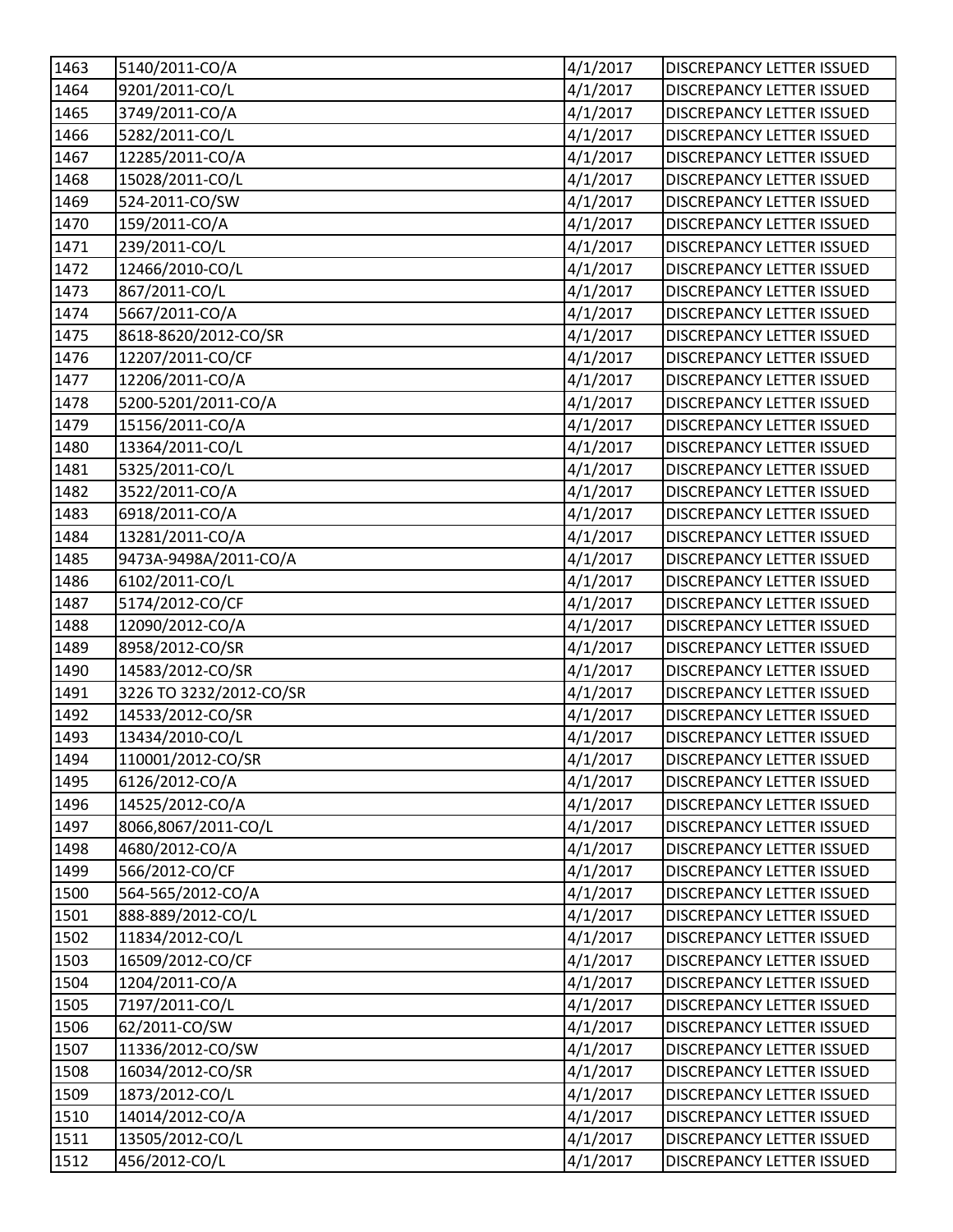| 1513               | 15705-15710/2012-CO/A       | 4/1/2017 | <b>DISCREPANCY LETTER ISSUED</b> |
|--------------------|-----------------------------|----------|----------------------------------|
| 1514               | 3874/2011-CO/L              | 4/1/2017 | <b>DISCREPANCY LETTER ISSUED</b> |
| 1515               | 11678/2010-CO/L             | 4/1/2017 | <b>DISCREPANCY LETTER ISSUED</b> |
| 1516               | 10450/2010-CO/L             | 4/1/2017 | DISCREPANCY LETTER ISSUED        |
| 1517               | 5743, 5745/2010-CO/L        | 4/1/2017 | DISCREPANCY LETTER ISSUED        |
| 1518               | 8588 - 8589/2010-CO/A       | 4/1/2017 | DISCREPANCY LETTER ISSUED        |
| 1519               | 2426/2012-CO/SW             | 4/1/2017 | DISCREPANCY LETTER ISSUED        |
| 1520               | 11761/2010-CO/SR            | 4/1/2017 | DISCREPANCY LETTER ISSUED        |
| 1521               | 11632/2010-CO/L             | 4/1/2017 | DISCREPANCY LETTER ISSUED        |
| 1522               | 11419/2010-CO/L             | 4/1/2017 | <b>DISCREPANCY LETTER ISSUED</b> |
| 1523               | 6487/2010-CO/L              | 4/1/2017 | <b>DISCREPANCY LETTER ISSUED</b> |
| 1524               | 15327&15328/2012-CO/A       | 4/1/2017 | DISCREPANCY LETTER ISSUED        |
| 1525               | 11788/2010-CO/L             | 4/1/2017 | DISCREPANCY LETTER ISSUED        |
| 1526               | 14267/2011-CO/CF            | 4/1/2017 | <b>DISCREPANCY LETTER ISSUED</b> |
| 1527               | 13159,13161&13162/2012-CO/A | 4/1/2017 | DISCREPANCY LETTER ISSUED        |
| 1528               | 11069 & 11070/2012-CO/A     | 4/1/2017 | <b>DISCREPANCY LETTER ISSUED</b> |
| 1529               | 6845/2012-CO/L              | 4/1/2017 | DISCREPANCY LETTER ISSUED        |
| 1530               | 15484/2012-CO/SR            | 4/1/2017 | DISCREPANCY LETTER ISSUED        |
| 1531               | 9059/2012-CO/A              | 4/1/2017 | DISCREPANCY LETTER ISSUED        |
| 1532               | 15648/2012-CO/A             | 4/1/2017 | <b>DISCREPANCY LETTER ISSUED</b> |
| $\overline{1}$ 533 | 3537/2012-CO/L              | 4/1/2017 | <b>DISCREPANCY LETTER ISSUED</b> |
| 1534               | 8792 TO 8794/2012-CO/SR/CF  | 4/1/2017 | DISCREPANCY LETTER ISSUED        |
| 1535               | 16051/2012-CO/A             | 4/1/2017 | DISCREPANCY LETTER ISSUED        |
| 1536               | 6777 & 6778/2011-CO/A       | 4/1/2017 | DISCREPANCY LETTER ISSUED        |
| 1537               | 2556/2011-CO/A              | 4/1/2017 | DISCREPANCY LETTER ISSUED        |
| 1538               | 14146/2011-CO/A             | 4/1/2017 | <b>DISCREPANCY LETTER ISSUED</b> |
| 1539               | 1127/2011-CO/L              | 4/1/2017 | <b>DISCREPANCY LETTER ISSUED</b> |
| 1540               | 13728/2011-CO/SW            | 4/1/2017 | DISCREPANCY LETTER ISSUED        |
| 1541               | 1080/2011-CO/L              | 4/1/2017 | DISCREPANCY LETTER ISSUED        |
| 1542               | 13455/2011-CO/A             | 4/1/2017 | <b>DISCREPANCY LETTER ISSUED</b> |
| 1543               | 10575/2011-CO/A             | 4/1/2017 | DISCREPANCY LETTER ISSUED        |
| 1544               | 15946/2012-CO/L             | 4/1/2017 | DISCREPANCY LETTER ISSUED        |
| 1545               | 9100/2012-CO/SW             | 4/1/2017 | <b>DISCREPANCY LETTER ISSUED</b> |
| 1546               | 5527/2012-CO/A              | 4/1/2017 | <b>DISCREPANCY LETTER ISSUED</b> |
| 1547               | 554/2012-CO/A               | 4/1/2017 | <b>DISCREPANCY LETTER ISSUED</b> |
| 1548               | 9646/2012-CO/A              | 4/1/2017 | DISCREPANCY LETTER ISSUED        |
| 1549               | 5884/2011-CO/A              | 4/1/2017 | <b>DISCREPANCY LETTER ISSUED</b> |
| 1550               | 10583/2012-CO/A             | 4/1/2017 | <b>DISCREPANCY LETTER ISSUED</b> |
| 1551               | 7594 TO 7600/2012-CO/SR     | 4/1/2017 | <b>DISCREPANCY LETTER ISSUED</b> |
| 1552               | 11927/2012-CO/L             | 4/1/2017 | <b>DISCREPANCY LETTER ISSUED</b> |
| 1553               | 12059-12060/2010-CO/A       | 4/1/2017 | DISCREPANCY LETTER ISSUED        |
| 1554               | 948/2012-CO/L               | 4/1/2017 | DISCREPANCY LETTER ISSUED        |
| 1555               | 11218/2012-CO/L             | 4/1/2017 | <b>DISCREPANCY LETTER ISSUED</b> |
| 1556               | 544/2012-CO/L               | 4/1/2017 | DISCREPANCY LETTER ISSUED        |
| 1557               | 1647/2012-CO/L              | 4/1/2017 | <b>DISCREPANCY LETTER ISSUED</b> |
| 1558               | 3656 TO 3665/2010-CO/SW     | 4/1/2017 | DISCREPANCY LETTER ISSUED        |
| 1559               | 4539 TO 4546/2012-CO/SR     | 4/1/2017 | DISCREPANCY LETTER ISSUED        |
| 1560               | 5400&5402/2012-CO/L         | 4/1/2017 | <b>DISCREPANCY LETTER ISSUED</b> |
| 1561               | 2007/2012/CO/A              | 4/1/2017 | <b>DISCREPANCY LETTER ISSUED</b> |
| 1562               | 11366/2012-CO/A             | 4/1/2017 | DISCREPANCY LETTER ISSUED        |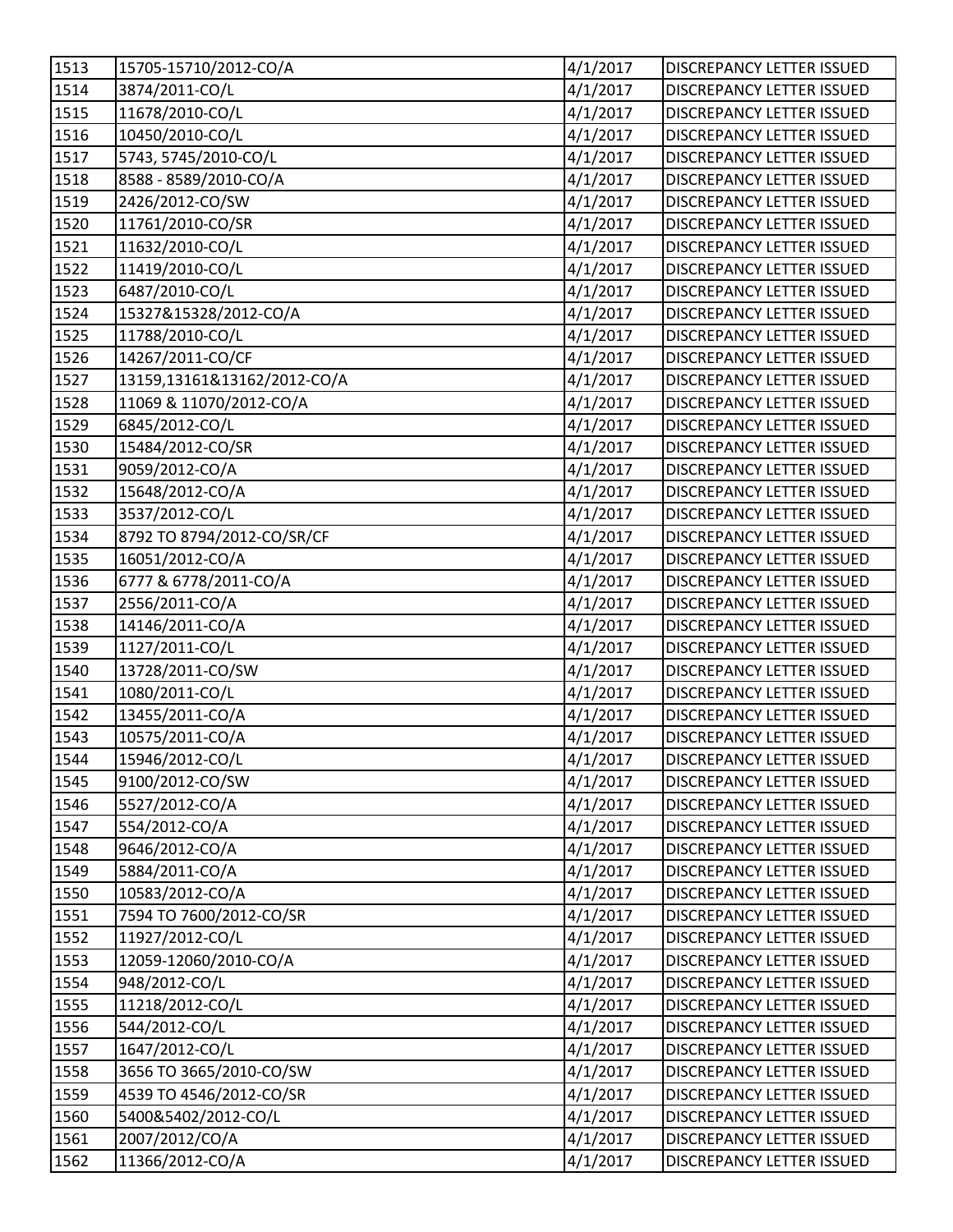| 1563 | 16012/2012-CO/L             | 4/1/2017 | <b>DISCREPANCY LETTER ISSUED</b> |
|------|-----------------------------|----------|----------------------------------|
| 1564 | 12052/2011-CO/L             | 4/1/2017 | <b>DISCREPANCY LETTER ISSUED</b> |
| 1565 | 7090/2012-CO/A              | 4/1/2017 | DISCREPANCY LETTER ISSUED        |
| 1566 | 6070/2012-CO/A              | 4/1/2017 | DISCREPANCY LETTER ISSUED        |
| 1567 | 5596 TO 5559/2011-CO/SW     | 4/1/2017 | <b>DISCREPANCY LETTER ISSUED</b> |
| 1568 | 1413-1414/2012-CO/L         | 4/1/2017 | <b>DISCREPANCY LETTER ISSUED</b> |
| 1569 | 2080/2011-CO/L              | 4/1/2017 | <b>DISCREPANCY LETTER ISSUED</b> |
| 1570 | 11869/2010-CO/A             | 4/1/2017 | <b>DISCREPANCY LETTER ISSUED</b> |
| 1571 | 15825/2012-CO/A             | 4/1/2017 | DISCREPANCY LETTER ISSUED        |
| 1572 | 8259/2011-CO/A              | 4/1/2017 | <b>DISCREPANCY LETTER ISSUED</b> |
| 1573 | 11208/2012-CO/A             | 4/1/2017 | <b>DISCREPANCY LETTER ISSUED</b> |
| 1574 | 7037&7038/2012-CO/L         | 4/1/2017 | DISCREPANCY LETTER ISSUED        |
| 1575 | 11856,11857/2011-CO/SR      | 4/1/2017 | DISCREPANCY LETTER ISSUED        |
| 1576 | 9536 TO 9545/2011-CO/A      | 4/1/2017 | DISCREPANCY LETTER ISSUED        |
| 1577 | 5821 TO 5840/2011-CO/A      | 4/1/2017 | <b>DISCREPANCY LETTER ISSUED</b> |
| 1578 | 8246/2011-CO/SR             | 4/1/2017 | DISCREPANCY LETTER ISSUED        |
| 1579 | 3651/2011-CO/A              | 4/1/2017 | <b>DISCREPANCY LETTER ISSUED</b> |
| 1580 | 11973/2011-CO/A             | 4/1/2017 | <b>DISCREPANCY LETTER ISSUED</b> |
| 1581 | 11649/2011-CO/A             | 4/1/2017 | DISCREPANCY LETTER ISSUED        |
| 1582 | 16322 TO 16330/2012-CO/A    | 4/1/2017 | <b>DISCREPANCY LETTER ISSUED</b> |
| 1583 | 5754/2011-CO/A              | 4/1/2017 | DISCREPANCY LETTER ISSUED        |
| 1584 | 9022-9025/2011-CO/A         | 4/1/2017 | <b>DISCREPANCY LETTER ISSUED</b> |
| 1585 | 5327/2011-CO/A              | 4/1/2017 | DISCREPANCY LETTER ISSUED        |
| 1586 | 13558,13559,13560/2011-CO/L | 4/1/2017 | <b>DISCREPANCY LETTER ISSUED</b> |
| 1587 | 11044/2011-CO/A             | 4/1/2017 | DISCREPANCY LETTER ISSUED        |
| 1588 | 13546/2011-CO/L             | 4/1/2017 | <b>DISCREPANCY LETTER ISSUED</b> |
| 1589 | 3594 TO 3597/2010-CO/A      | 4/1/2017 | <b>DISCREPANCY LETTER ISSUED</b> |
| 1590 | 9211/2010-CO/SR             | 4/1/2017 | <b>DISCREPANCY LETTER ISSUED</b> |
| 1591 | 7700, 7702/2010-CO/A        | 4/1/2017 | DISCREPANCY LETTER ISSUED        |
| 1592 | 5703/2010-CO/SW             | 4/1/2017 | DISCREPANCY LETTER ISSUED        |
| 1593 | 8914/2011-CO/L              | 4/1/2017 | <b>DISCREPANCY LETTER ISSUED</b> |
| 1594 | 7679/2011-CO/L              | 4/1/2017 | DISCREPANCY LETTER ISSUED        |
| 1595 | 9941/2011-CO/L              | 4/1/2017 | <b>DISCREPANCY LETTER ISSUED</b> |
| 1596 | 12051-12052/2010-CO/A       | 4/1/2017 | <b>DISCREPANCY LETTER ISSUED</b> |
| 1597 | 010064/2010-CO/L            | 4/1/2017 | DISCREPANCY LETTER ISSUED        |
| 1598 | 13331/2011-CO/M             | 4/1/2017 | <b>DISCREPANCY LETTER ISSUED</b> |
| 1599 | 15285/2011-CO/A             | 4/1/2017 | DISCREPANCY LETTER ISSUED        |
| 1600 | 911/2011-CO/A               | 4/1/2017 | <b>DISCREPANCY LETTER ISSUED</b> |
| 1601 | 110/2011-CO/L               | 4/1/2017 | <b>DISCREPANCY LETTER ISSUED</b> |
| 1602 | 10191/2011-CO/SW            | 4/1/2017 | <b>DISCREPANCY LETTER ISSUED</b> |
| 1603 | 8187 & 8183/2010-CO/L       | 4/1/2017 | DISCREPANCY LETTER ISSUED        |
| 1604 | 8269/2010-CO/A              | 4/1/2017 | DISCREPANCY LETTER ISSUED        |
| 1605 | 12352/2010-CO/L             | 4/1/2017 | <b>DISCREPANCY LETTER ISSUED</b> |
| 1606 | 12587/2010-CO/A             | 4/1/2017 | <b>DISCREPANCY LETTER ISSUED</b> |
| 1607 | 6769/2010-CO/A              | 4/1/2017 | <b>DISCREPANCY LETTER ISSUED</b> |
| 1608 | 8846/2010-CO/L              | 4/1/2017 | DISCREPANCY LETTER ISSUED        |
| 1609 | 9237/2010-CO/L              | 4/1/2017 | <b>DISCREPANCY LETTER ISSUED</b> |
| 1610 | 2985/2010-CO/L              | 4/1/2017 | <b>DISCREPANCY LETTER ISSUED</b> |
| 1611 | 15610,15611/2012-CO/SR      | 4/1/2017 | <b>DISCREPANCY LETTER ISSUED</b> |
| 1612 | 7625/2012-CO/A              | 4/1/2017 | DISCREPANCY LETTER ISSUED        |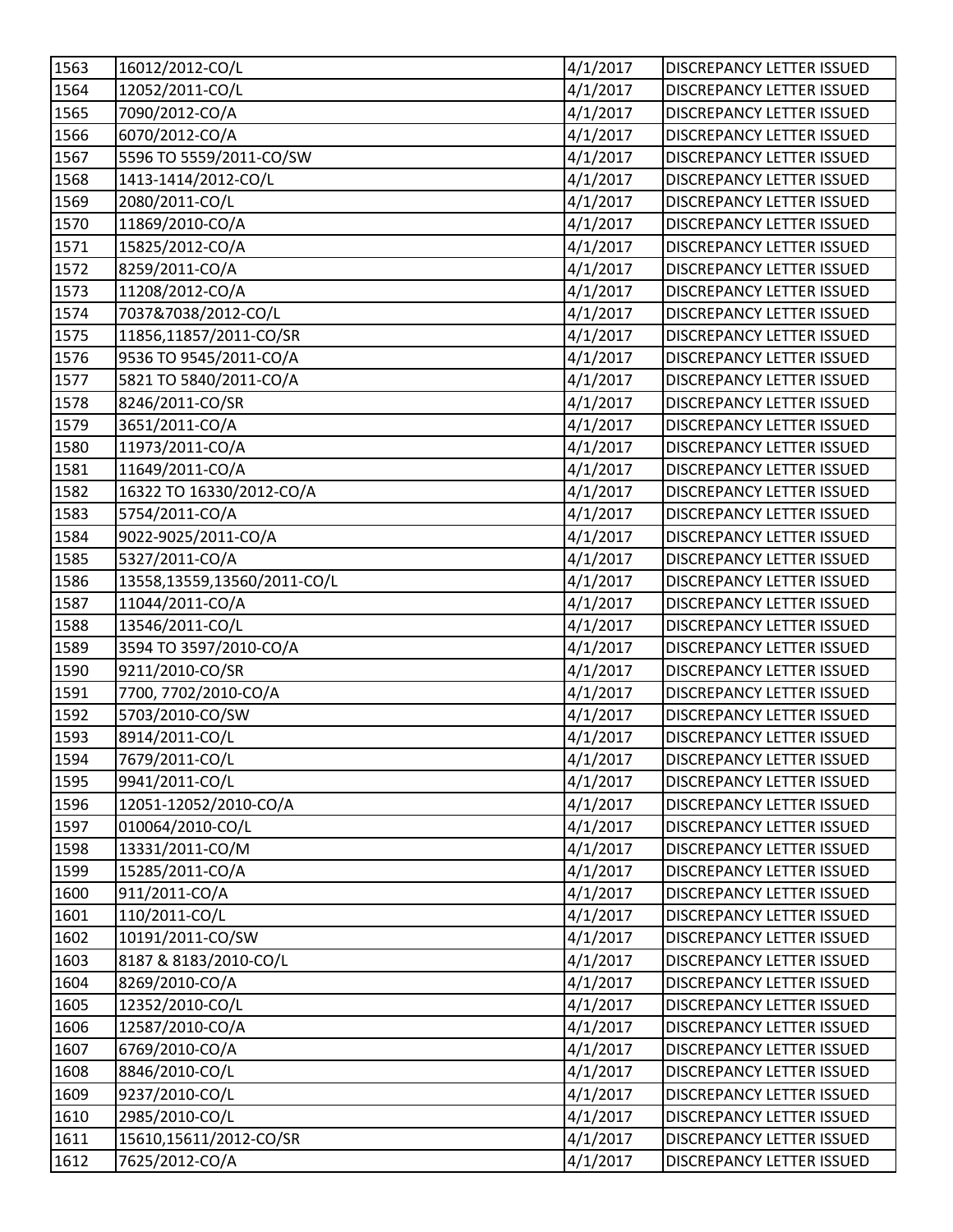| 1613              | 16450, 16451/2012-CO/A  | 4/1/2017 | DISCREPANCY LETTER ISSUED        |
|-------------------|-------------------------|----------|----------------------------------|
| 1614              | 13664/2010-CO/L         | 4/1/2017 | <b>DISCREPANCY LETTER ISSUED</b> |
| 1615              | 1559/2010-CO/L          | 4/1/2017 | DISCREPANCY LETTER ISSUED        |
| 1616              | 6378-6388/2010-CO/A     | 4/1/2017 | DISCREPANCY LETTER ISSUED        |
| 1617              | 11645/2010-CO/L         | 4/1/2017 | <b>DISCREPANCY LETTER ISSUED</b> |
| 1618              | 1084/2010-CO/L          | 4/1/2017 | <b>DISCREPANCY LETTER ISSUED</b> |
| 1619              | 9816/2011-CO/CF         | 4/1/2017 | <b>DISCREPANCY LETTER ISSUED</b> |
| 1620              | 5011-5012/2011-CO/A     | 4/1/2017 | DISCREPANCY LETTER ISSUED        |
| $\overline{1621}$ | 5014/2011-CO/A          | 4/1/2017 | DISCREPANCY LETTER ISSUED        |
| 1622              | 10470-10474/2011-CO/SR  | 4/1/2017 | <b>DISCREPANCY LETTER ISSUED</b> |
| 1623              | 8959/2011-CO/L          | 4/1/2017 | <b>DISCREPANCY LETTER ISSUED</b> |
| 1624              | 13922 & 13923/2010-CO/A | 4/1/2017 | DISCREPANCY LETTER ISSUED        |
| 1625              | 6788/2010-CO/L          | 4/1/2017 | DISCREPANCY LETTER ISSUED        |
| 1626              | 948/2012-CO/L           | 4/1/2017 | DISCREPANCY LETTER ISSUED        |
| 1627              | 7036/2012-CO/A          | 4/1/2017 | <b>DISCREPANCY LETTER ISSUED</b> |
| 1628              | 6261,6262/2012-CO/L     | 4/1/2017 | <b>DISCREPANCY LETTER ISSUED</b> |
| 1629              | 498/2012-CO/L           | 4/1/2017 | <b>DISCREPANCY LETTER ISSUED</b> |
| 1630              | 4235-4242/2012-CO/SR    | 4/1/2017 | DISCREPANCY LETTER ISSUED        |
| 1631              | 2781/2012-CO/A          | 4/1/2017 | DISCREPANCY LETTER ISSUED        |
| 1632              | 13308/2012-CO/L         | 4/1/2017 | <b>DISCREPANCY LETTER ISSUED</b> |
| 1633              | 10173/2012-CO/L         | 4/1/2017 | DISCREPANCY LETTER ISSUED        |
| 1634              | 16139/2012-CO/SR        | 4/1/2017 | <b>DISCREPANCY LETTER ISSUED</b> |
| 1635              | 8621 TO 8624/2012-CO/SR | 4/1/2017 | DISCREPANCY LETTER ISSUED        |
| 1636              | 14129/2012-CO/L         | 4/1/2017 | <b>DISCREPANCY LETTER ISSUED</b> |
| 1637              | 14430,14431/2012-CO/SR  | 4/1/2017 | <b>DISCREPANCY LETTER ISSUED</b> |
| 1638              | 2533/2012-CO/L          | 4/1/2017 | <b>DISCREPANCY LETTER ISSUED</b> |
| 1639              | 11315/2012-CO/A         | 4/1/2017 | <b>DISCREPANCY LETTER ISSUED</b> |
| 1640              | 14314/2012-CO/L         | 4/1/2017 | <b>DISCREPANCY LETTER ISSUED</b> |
| 1641              | 7854/2012-CO/A          | 4/1/2017 | <b>DISCREPANCY LETTER ISSUED</b> |
| 1642              | 15446/2012-CO/L         | 4/1/2017 | DISCREPANCY LETTER ISSUED        |
| 1643              | 7315/2012-CO/A          | 4/1/2017 | <b>DISCREPANCY LETTER ISSUED</b> |
| 1644              | 14414-14424/2012-CO/L   | 4/1/2017 | DISCREPANCY LETTER ISSUED        |
| 1645              | 1833/2010-CO/L          | 4/1/2017 | <b>DISCREPANCY LETTER ISSUED</b> |
| 1646              | 382/2010-CO/L           | 4/1/2017 | DISCREPANCY LETTER ISSUED        |
| 1647              | 14556/2012-CO/L         | 4/1/2017 | <b>DISCREPANCY LETTER ISSUED</b> |
| 1648              | 4368/2010-CO/L          | 4/1/2017 | <b>DISCREPANCY LETTER ISSUED</b> |
| 1649              | 1162/21010-CO/SW        | 4/1/2017 | DISCREPANCY LETTER ISSUED        |
| 1650              | 901/2011-CO/L           | 4/1/2017 | <b>DISCREPANCY LETTER ISSUED</b> |
| 1651              | 7303/2012/CO/L          | 4/1/2017 | <b>DISCREPANCY LETTER ISSUED</b> |
| 1652              | 8788-8790/2012-CO/A     | 4/1/2017 | <b>DISCREPANCY LETTER ISSUED</b> |
| 1653              | 11553-11554/2011-CO/A/L | 4/1/2017 | <b>DISCREPANCY LETTER ISSUED</b> |
| 1654              | 5566/2012-CO/A          | 4/1/2017 | DISCREPANCY LETTER ISSUED        |
| 1655              | 11307/2009-CO/L         | 4/1/2017 | <b>DISCREPANCY LETTER ISSUED</b> |
| 1656              | 8435/2010-CO/L          | 4/1/2017 | <b>DISCREPANCY LETTER ISSUED</b> |
| 1657              | 8777 - 8786/2012-CO/L   | 4/1/2017 | <b>DISCREPANCY LETTER ISSUED</b> |
| 1658              | 283/2012-CO/A           | 4/1/2017 | DISCREPANCY LETTER ISSUED        |
| 1659              | 3423/2012-CO/A          | 4/1/2017 | DISCREPANCY LETTER ISSUED        |
| 1660              | 4076, 4072/2012-CO/SR   | 4/1/2017 | <b>DISCREPANCY LETTER ISSUED</b> |
| 1661              | 14232/2012-CO/CF        | 4/1/2017 | <b>DISCREPANCY LETTER ISSUED</b> |
| 1662              | 6021/2011-CO/L          | 4/1/2017 | DISCREPANCY LETTER ISSUED        |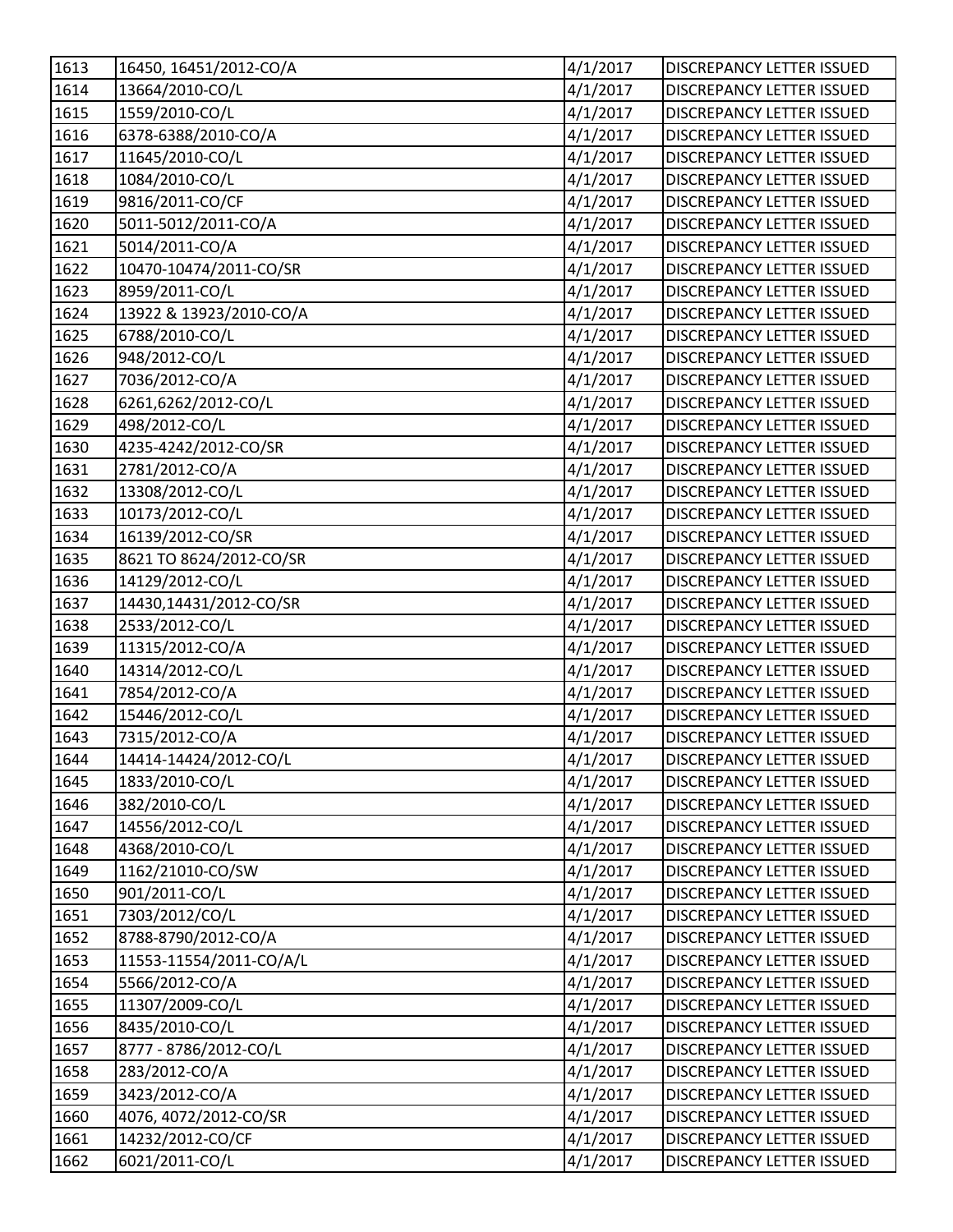| 1663 | 5818/2012-CO/SW                                             | 4/1/2017             | <b>DISCREPANCY LETTER ISSUED</b> |
|------|-------------------------------------------------------------|----------------------|----------------------------------|
| 1664 | 8034-8041/2011-CO/SR                                        | 4/1/2017             | <b>DISCREPANCY LETTER ISSUED</b> |
| 1665 | 1013-1015/2012-CO/SR                                        | 4/1/2017             | DISCREPANCY LETTER ISSUED        |
| 1666 | 4220/2012-CO/A                                              | 4/1/2017             | DISCREPANCY LETTER ISSUED        |
| 1667 | 5934/2012-CO/L                                              | 4/1/2017             | DISCREPANCY LETTER ISSUED        |
| 1668 | 13267, 13272/2012-CO/L                                      | 4/1/2017             | <b>DISCREPANCY LETTER ISSUED</b> |
| 1669 | 817/2012-CO/L                                               | 4/1/2017             | DISCREPANCY LETTER ISSUED        |
| 1670 | 928-929/2012-CO/A                                           | 4/1/2017             | DISCREPANCY LETTER ISSUED        |
| 1671 | 7250/2012-CO/A                                              | 4/1/2017             | DISCREPANCY LETTER ISSUED        |
| 1672 | 7795/2012-CO/A                                              | 4/1/2017             | <b>DISCREPANCY LETTER ISSUED</b> |
| 1673 | 1696/2012-CO/A                                              | 4/1/2017             | DISCREPANCY LETTER ISSUED        |
| 1674 | 6213/2010-CO/A                                              | 4/1/2017             | DISCREPANCY LETTER ISSUED        |
| 1675 | 8797 - 8801/2012-CO/A                                       | 4/1/2017             | DISCREPANCY LETTER ISSUED        |
| 1676 | 11864/2010-CO/L                                             | 4/1/2017             | DISCREPANCY LETTER ISSUED        |
| 1677 | 1243 - 1267/2012-CO/SR                                      | 4/1/2017             | <b>DISCREPANCY LETTER ISSUED</b> |
| 1678 | 1674/2012-CO/L                                              | 4/1/2017             | DISCREPANCY LETTER ISSUED        |
| 1679 | 10432-10435/2012-CO/A                                       | 4/1/2017             | <b>DISCREPANCY LETTER ISSUED</b> |
| 1680 | 15026/2012-CO/A                                             | 4/1/2017             | DISCREPANCY LETTER ISSUED        |
| 1681 | 16027/2012-CO/A                                             | 4/1/2017             | <b>DISCREPANCY LETTER ISSUED</b> |
| 1682 | 65, 83, 101/2012-CO/CF                                      | 4/1/2017             | <b>DISCREPANCY LETTER ISSUED</b> |
| 1683 | 4389/2010-CO/L                                              | 5/1/2017             | <b>DISCREPANCY LETTER ISSUED</b> |
| 1684 | 13385/2010-CO/L                                             | 5/1/2017             | DISCREPANCY LETTER ISSUED        |
| 1685 | 701/2011-CO/L                                               | 5/1/2017             | DISCREPANCY LETTER ISSUED        |
| 1686 | 12898, 12899, 12900, 12901, 12902, 12903, 12904,            | 5/1/2017             | DISCREPANCY LETTER ISSUED        |
|      | 12905/2010-CO/SW                                            |                      |                                  |
| 1687 | 1025/2010-CO/SW                                             | 5/1/2017             | <b>DISCREPANCY LETTER ISSUED</b> |
| 1688 | 1207/2010-CO/SR                                             | 5/1/2017             | DISCREPANCY LETTER ISSUED        |
| 1689 | 13821/2010-CO/L                                             | 5/1/2017             | <b>DISCREPANCY LETTER ISSUED</b> |
| 1690 | 10616/2010-CO/L                                             | 5/1/2017             | <b>DISCREPANCY LETTER ISSUED</b> |
| 1691 | 7275/2010-CO/L                                              | 5/1/2017             | DISCREPANCY LETTER ISSUED        |
| 1692 | 6986, 6987, 6988, 6989/2010-CO/L                            | 5/1/2017             | <b>DISCREPANCY LETTER ISSUED</b> |
| 1693 | 11965, 11966, 11967, 11968/2010-CO/A                        | $\frac{1}{5}/1/2017$ | DISCREPANCY LETTER ISSUED        |
| 1694 | 317, 318/2010-CO/L                                          | 5/1/2017             | DISCREPANCY LETTER ISSUED        |
| 1695 | 5195/2010-CO/A                                              | 5/1/2017             | <b>DISCREPANCY LETTER ISSUED</b> |
| 1696 | 6902/2011-CO/A                                              | 5/1/2017             | DISCREPANCY LETTER ISSUED        |
| 1697 | 5506, 5507, 5499, 5500, 5501/2011-CO/L                      | 5/1/2017             | <b>DISCREPANCY LETTER ISSUED</b> |
| 1698 | 6027/2011-CO/CF                                             | 5/1/2017             | DISCREPANCY LETTER ISSUED        |
| 1699 | 11445/2011-CO/L                                             | 5/1/2017             | DISCREPANCY LETTER ISSUED        |
| 1700 | 7300/2011-CO/L                                              | 5/1/2017             | <b>DISCREPANCY LETTER ISSUED</b> |
| 1701 | 2742/2011-CO/A                                              | 5/1/2017             | DISCREPANCY LETTER ISSUED        |
| 1702 | 1475, 1476/2011-CO/A                                        | 5/1/2017             | DISCREPANCY LETTER ISSUED        |
| 1703 | 9468/2011-CO/CF                                             | 5/1/2017             | DISCREPANCY LETTER ISSUED        |
| 1704 | 5365/2011-CO/A                                              | 5/1/2017             | DISCREPANCY LETTER ISSUED        |
| 1705 | 8411/2011-CO/L                                              | 5/1/2017             | DISCREPANCY LETTER ISSUED        |
| 1706 | 3081, 3087, 3088, 3091, 3092, 3093, 3094, 3095, 3096, 3097, | 5/1/2017             | DISCREPANCY LETTER ISSUED        |
|      | 3098, 3099, 3100, 3101/2011-CO/SR                           |                      |                                  |
| 1707 | 9656, 9657, 9658, 9659, 9660, 9661, 9662, 9663, 9664,       | 5/1/2017             | DISCREPANCY LETTER ISSUED        |
|      | 9665/2011-CO/CF                                             |                      |                                  |
| 1708 | 10526/2011-CO/A                                             | 5/1/2017             | DISCREPANCY LETTER ISSUED        |
| 1709 | 4145/2011-CO/SR                                             | 5/1/2017             | DISCREPANCY LETTER ISSUED        |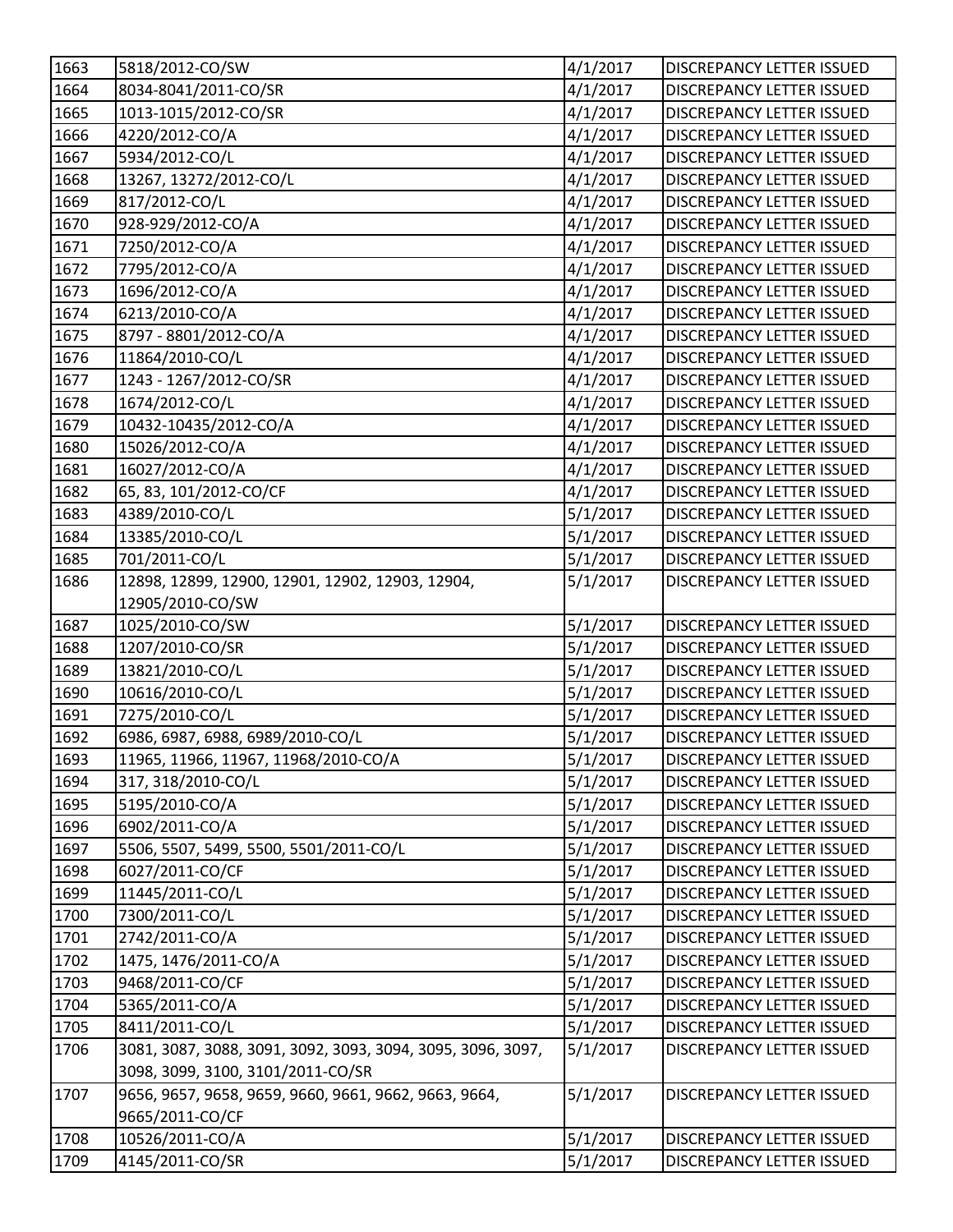| 1710 | 5841 to 5850/2011-CO/A                                           | 5/1/2017 | <b>DISCREPANCY LETTER ISSUED</b> |
|------|------------------------------------------------------------------|----------|----------------------------------|
| 1711 | 1631/2011-CO/A                                                   | 5/1/2017 | <b>DISCREPANCY LETTER ISSUED</b> |
| 1712 | 14040/2011-CO/L                                                  | 5/1/2017 | <b>DISCREPANCY LETTER ISSUED</b> |
| 1713 | 11310/2012-CO/A                                                  | 5/1/2017 | DISCREPANCY LETTER ISSUED        |
| 1714 | 3417-3418/2012-CO/L                                              | 5/1/2017 | DISCREPANCY LETTER ISSUED        |
| 1715 | 473/2012-CO/SR                                                   | 5/1/2017 | DISCREPANCY LETTER ISSUED        |
| 1716 | 4732/2012-CO/L                                                   | 5/1/2017 | <b>DISCREPANCY LETTER ISSUED</b> |
| 1717 | 5374/2012-CO/L                                                   | 5/1/2017 | DISCREPANCY LETTER ISSUED        |
| 1718 | 3248/2012-CO/L                                                   | 5/1/2017 | DISCREPANCY LETTER ISSUED        |
| 1719 | 3743/2012-CO/L                                                   | 5/1/2017 | <b>DISCREPANCY LETTER ISSUED</b> |
| 1720 | 2957-2959/2012-CO/SR                                             | 5/1/2017 | <b>DISCREPANCY LETTER ISSUED</b> |
| 1721 | 4433/2012-CO/A                                                   | 5/1/2017 | DISCREPANCY LETTER ISSUED        |
| 1722 | 5179/2012-CO/A                                                   | 5/1/2017 | DISCREPANCY LETTER ISSUED        |
| 1723 | 7638/2012-CO/A                                                   | 5/1/2017 | <b>DISCREPANCY LETTER ISSUED</b> |
| 1724 | 4681/2012-CO/A                                                   | 5/1/2017 | <b>DISCREPANCY LETTER ISSUED</b> |
| 1725 | 7284/2012-CO/A                                                   | 5/1/2017 | DISCREPANCY LETTER ISSUED        |
| 1726 | 4668/2012-CO/A                                                   | 5/1/2017 | DISCREPANCY LETTER ISSUED        |
| 1727 | 9650/2012-CO/SW                                                  | 5/1/2017 | DISCREPANCY LETTER ISSUED        |
| 1728 | 15016/2012-CO/A                                                  | 5/1/2017 | DISCREPANCY LETTER ISSUED        |
| 1729 | 3454/2012-CO/L                                                   | 5/1/2017 | <b>DISCREPANCY LETTER ISSUED</b> |
| 1730 | 10100/2012-CO/SR                                                 | 5/1/2017 | <b>DISCREPANCY LETTER ISSUED</b> |
| 1731 | 10466/2012-CO/A                                                  | 5/1/2017 | DISCREPANCY LETTER ISSUED        |
| 1732 | 15579/2012-CO/A                                                  | 5/1/2017 | DISCREPANCY LETTER ISSUED        |
| 1733 | 16255/2012-CO/SR                                                 | 5/1/2017 | DISCREPANCY LETTER ISSUED        |
| 1734 | 16015/2012-CO/L                                                  | 5/1/2017 | <b>DISCREPANCY LETTER ISSUED</b> |
| 1735 | 14330/2012-CO/L                                                  | 5/1/2017 | DISCREPANCY LETTER ISSUED        |
| 1736 | 2188/2012-CO/A                                                   | 5/1/2017 | <b>DISCREPANCY LETTER ISSUED</b> |
| 1737 | 14403/2012-CO/A                                                  | 5/1/2017 | DISCREPANCY LETTER ISSUED        |
| 1738 | 10919/2012-CO/L                                                  | 5/1/2017 | <b>DISCREPANCY LETTER ISSUED</b> |
| 1739 | 14656 - 14658/2012-CO/A                                          | 5/1/2017 | <b>DISCREPANCY LETTER ISSUED</b> |
| 1740 | 7784-7788/2012-CO/A                                              | 5/1/2017 | DISCREPANCY LETTER ISSUED        |
| 1741 | 16262-16264, 16267-16273, 16275-16280, 16274/2012-CO/SR 5/1/2017 |          | <b>DISCREPANCY LETTER ISSUED</b> |
| 1742 | 7443/2012-CO/CF                                                  | 5/1/2017 | DISCREPANCY LETTER ISSUED        |
| 1743 | 6205/2012-CO/SR                                                  | 5/1/2017 | DISCREPANCY LETTER ISSUED        |
| 1744 | 11414/2012-CO/L                                                  | 5/1/2017 | DISCREPANCY LETTER ISSUED        |
| 1745 | 13634/2012-CO/A                                                  | 5/1/2017 | <b>DISCREPANCY LETTER ISSUED</b> |
| 1746 | 14186/2012-CO/L                                                  | 5/1/2017 | DISCREPANCY LETTER ISSUED        |
| 1747 | 10633/2012-CO/SR                                                 | 5/1/2017 | DISCREPANCY LETTER ISSUED        |
| 1748 | 13811/2012-CO/L                                                  | 5/1/2017 | <b>DISCREPANCY LETTER ISSUED</b> |
| 1749 | 2051/2012-CO/L                                                   | 5/1/2017 | DISCREPANCY LETTER ISSUED        |
| 1750 | 14837/2012-CO/A                                                  | 5/1/2017 | DISCREPANCY LETTER ISSUED        |
| 1751 | 15237/2012-CO/SR                                                 | 5/1/2017 | DISCREPANCY LETTER ISSUED        |
| 1752 | 5968/2012-CO/L                                                   | 5/1/2017 | DISCREPANCY LETTER ISSUED        |
| 1753 | 11863/2012-CO/A                                                  | 5/1/2017 | DISCREPANCY LETTER ISSUED        |
| 1754 | 6129/2011-CO/L                                                   | 5/1/2017 | DISCREPANCY LETTER ISSUED        |
| 1755 | 6202/2012-CO/SR                                                  | 5/1/2017 | DISCREPANCY LETTER ISSUED        |
| 1756 | 14259/2012-CO/L                                                  | 5/1/2017 | DISCREPANCY LETTER ISSUED        |
| 1757 | 13637/2012-CO/A                                                  | 5/1/2017 | DISCREPANCY LETTER ISSUED        |
| 1758 | 15670/2012-CO/L                                                  | 5/1/2017 | DISCREPANCY LETTER ISSUED        |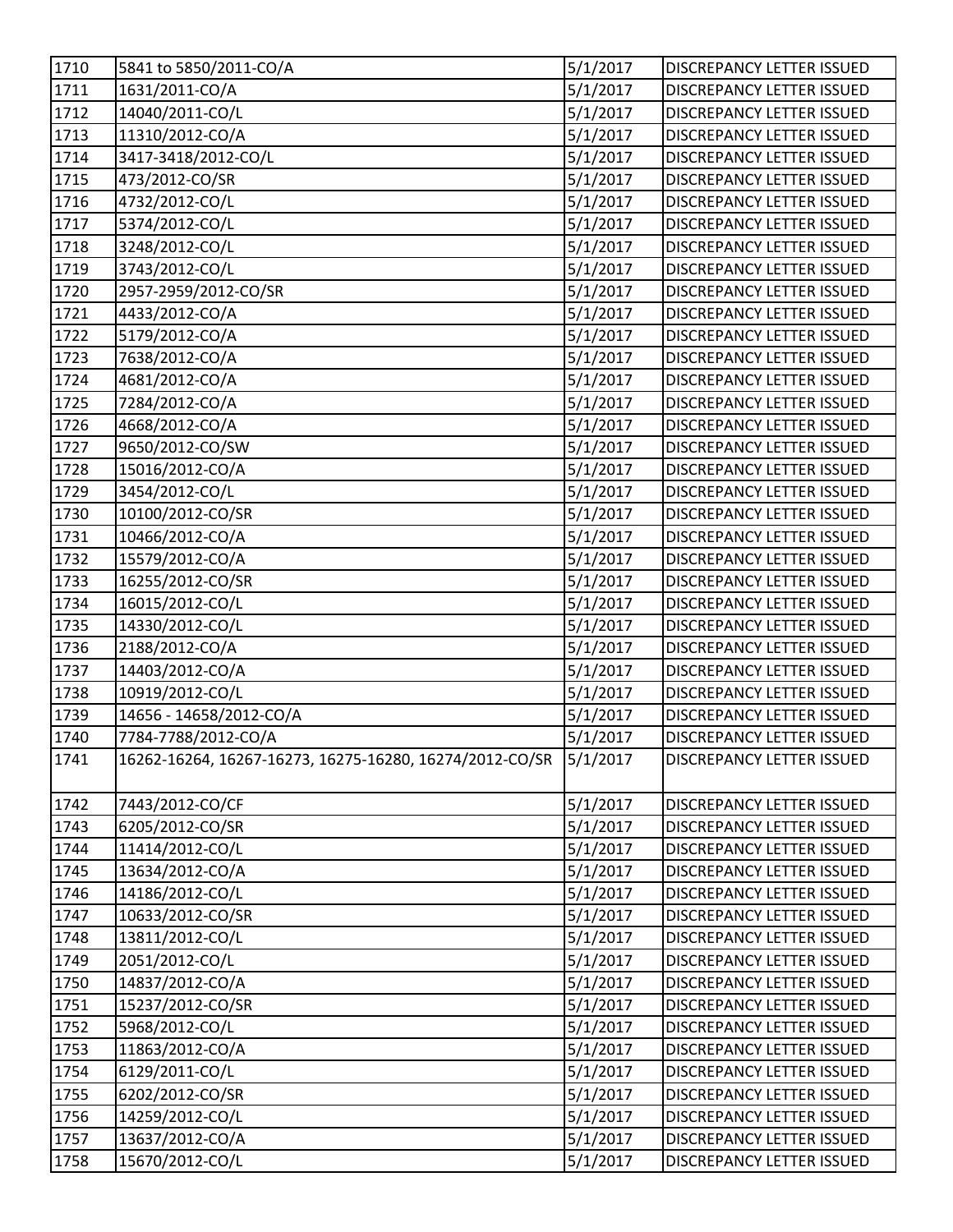| 1759 | 150-151/2011-CO/L               | 5/1/2017 | DISCREPANCY LETTER ISSUED        |
|------|---------------------------------|----------|----------------------------------|
| 1760 | 8279/2012-CO/L                  | 5/1/2017 | <b>DISCREPANCY LETTER ISSUED</b> |
| 1761 | 15726/2012-CO/A                 | 5/1/2017 | DISCREPANCY LETTER ISSUED        |
| 1762 | 15120/2012-CO/A                 | 5/1/2017 | DISCREPANCY LETTER ISSUED        |
| 1763 | 9339/2012-CO/SW                 | 5/1/2017 | <b>DISCREPANCY LETTER ISSUED</b> |
| 1764 | 312/2012-CO/L                   | 5/1/2017 | <b>DISCREPANCY LETTER ISSUED</b> |
| 1765 | 15347-15356/2012-CO/L           | 5/1/2017 | <b>DISCREPANCY LETTER ISSUED</b> |
| 1766 | 2922/2010-CO/A                  | 5/1/2017 | DISCREPANCY LETTER ISSUED        |
| 1767 | 7883-7891/2011-CO/L             | 5/1/2017 | <b>DISCREPANCY LETTER ISSUED</b> |
| 1768 | 972-973/2010-CO/L               | 5/1/2017 | <b>DISCREPANCY LETTER ISSUED</b> |
| 1769 | 11868/2010-CO/A                 | 5/1/2017 | <b>DISCREPANCY LETTER ISSUED</b> |
| 1770 | 7150, 7179, 7183/2011-CO/A      | 5/1/2017 | DISCREPANCY LETTER ISSUED        |
| 1771 | 7790/2010-CO/L                  | 5/1/2017 | DISCREPANCY LETTER ISSUED        |
| 1772 | 11870/2012-CO/A                 | 5/1/2017 | DISCREPANCY LETTER ISSUED        |
| 1773 | 11123/2011-CO/L                 | 5/1/2017 | DISCREPANCY LETTER ISSUED        |
| 1774 | 8875-8891, 8893-8898/2011-CO/SR | 5/1/2017 | <b>DISCREPANCY LETTER ISSUED</b> |
| 1775 | 15211, 15212/2011-CO/A          | 5/1/2017 | DISCREPANCY LETTER ISSUED        |
| 1776 | 9764/2011-CO/L                  | 5/1/2017 | <b>DISCREPANCY LETTER ISSUED</b> |
| 1777 | 10506/2011-CO/A                 | 5/1/2017 | DISCREPANCY LETTER ISSUED        |
| 1778 | 6592/2011-CO/L                  | 5/1/2017 | <b>DISCREPANCY LETTER ISSUED</b> |
| 1779 | 193/2011-CO/A                   | 5/1/2017 | DISCREPANCY LETTER ISSUED        |
| 1780 | 6619/2011-CO/SW                 | 5/1/2017 | <b>DISCREPANCY LETTER ISSUED</b> |
| 1781 | 5481/2011-CO/A                  | 5/1/2017 | DISCREPANCY LETTER ISSUED        |
| 1782 | 7551/2011-CO/A                  | 5/1/2017 | DISCREPANCY LETTER ISSUED        |
| 1783 | 993/2011-CO/A                   | 5/1/2017 | DISCREPANCY LETTER ISSUED        |
| 1784 | 12305-12307/2011-CO/A           | 5/1/2017 | <b>DISCREPANCY LETTER ISSUED</b> |
| 1785 | 4023-4031/2011-CO/L             | 5/1/2017 | <b>DISCREPANCY LETTER ISSUED</b> |
| 1786 | 2122/2011-CO/A                  | 5/1/2017 | <b>DISCREPANCY LETTER ISSUED</b> |
| 1787 | 5758/2011-CO/L                  | 5/1/2017 | <b>DISCREPANCY LETTER ISSUED</b> |
| 1788 | 10007-10008/2011-CO/A           | 5/1/2017 | DISCREPANCY LETTER ISSUED        |
| 1789 | 4946/2011-CO/SW                 | 5/1/2017 | <b>DISCREPANCY LETTER ISSUED</b> |
| 1790 | 6809-6813/2011-CO/A             | 5/1/2017 | DISCREPANCY LETTER ISSUED        |
| 1791 | 10442/2011-CO/A                 | 5/1/2017 | <b>DISCREPANCY LETTER ISSUED</b> |
| 1792 | 3635/2011-CO/L                  | 5/1/2017 | <b>DISCREPANCY LETTER ISSUED</b> |
| 1793 | 2992/2010-COSW                  | 5/1/2017 | <b>DISCREPANCY LETTER ISSUED</b> |
| 1794 | 8463-8466/2010-CO/SR            | 5/1/2017 | DISCREPANCY LETTER ISSUED        |
| 1795 | 594/2010-CO/SW                  | 5/1/2017 | DISCREPANCY LETTER ISSUED        |
| 1796 | 13627/2010-CO/A                 | 5/1/2017 | <b>DISCREPANCY LETTER ISSUED</b> |
| 1797 | 2459-2460/2010-CO/L             | 5/1/2017 | <b>DISCREPANCY LETTER ISSUED</b> |
| 1798 | 2873-2874/2011-CO/A             | 5/1/2017 | <b>DISCREPANCY LETTER ISSUED</b> |
| 1799 | 15052/2011-CO/A                 | 5/1/2017 | DISCREPANCY LETTER ISSUED        |
| 1800 | 12666/2011-CO/L                 | 5/1/2017 | DISCREPANCY LETTER ISSUED        |
| 1801 | 12539/2011-CO/A                 | 5/1/2017 | <b>DISCREPANCY LETTER ISSUED</b> |
| 1802 | 9431-9432/2010-CO/CF            | 5/1/2017 | <b>DISCREPANCY LETTER ISSUED</b> |
| 1803 | 1076/2010-CO/L                  | 5/1/2017 | <b>DISCREPANCY LETTER ISSUED</b> |
| 1804 | 3432-2010-CO/A                  | 5/1/2017 | DISCREPANCY LETTER ISSUED        |
| 1805 | 3767/2010/CO/L                  | 5/1/2017 | <b>DISCREPANCY LETTER ISSUED</b> |
| 1806 | 4780-4781/2012-CO/L             | 5/1/2017 | <b>DISCREPANCY LETTER ISSUED</b> |
| 1807 | 13131/2011/CO/L                 | 5/1/2017 | <b>DISCREPANCY LETTER ISSUED</b> |
| 1808 | 9674/9675/2012/CO/A             | 5/1/2017 | DISCREPANCY LETTER ISSUED        |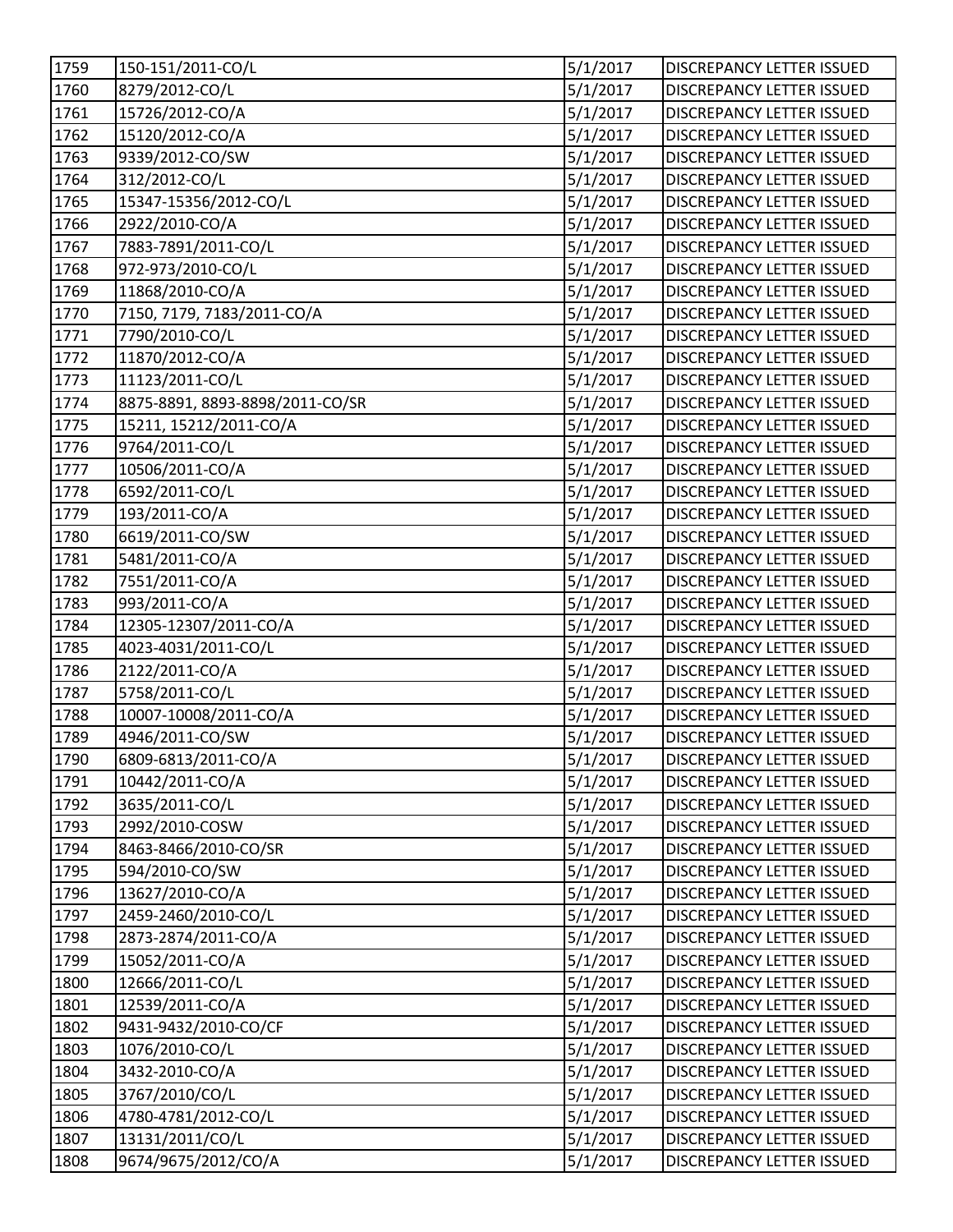| 1809              | 4621/2010/CO/L        | 5/1/2017 | DISCREPANCY LETTER ISSUED        |
|-------------------|-----------------------|----------|----------------------------------|
| 1810              | 2917-2919/2010/CO/A   | 5/1/2017 | DISCREPANCY LETTER ISSUED        |
| 1811              | 8054/2010-CO/L        | 5/1/2017 | <b>DISCREPANCY LETTER ISSUED</b> |
| 1812              | 1620/2012-CO/L        | 5/1/2017 | DISCREPANCY LETTER ISSUED        |
| 1813              | 14788-89/2012-CO/L    | 5/1/2017 | DISCREPANCY LETTER ISSUED        |
| 1814              | 10742/2010-CO/SR      | 5/1/2017 | DISCREPANCY LETTER ISSUED        |
| 1815              | 9209-21/2011-CO/A     | 5/1/2017 | <b>DISCREPANCY LETTER ISSUED</b> |
| 1816              | 968-974/2011-CO/L     | 5/1/2017 | DISCREPANCY LETTER ISSUED        |
| 1817              | 8226/2011-CO/L        | 5/1/2017 | DISCREPANCY LETTER ISSUED        |
| 1818              | 6588/2011-CO/A        | 5/1/2017 | <b>DISCREPANCY LETTER ISSUED</b> |
| 1819              | 15290-95/2011-CO/L    | 5/1/2017 | DISCREPANCY LETTER ISSUED        |
| 1820              | 12400/2011-CO/SW      | 5/1/2017 | DISCREPANCY LETTER ISSUED        |
| 1821              | 99/2010-CO/A          | 5/1/2017 | DISCREPANCY LETTER ISSUED        |
| 1822              | 1844/2010-CO/A        | 5/1/2017 | DISCREPANCY LETTER ISSUED        |
| 1823              | 2520/2011-CO/A        | 5/1/2017 | DISCREPANCY LETTER ISSUED        |
| 1824              | 6585/2011-CO/A        | 5/1/2017 | <b>DISCREPANCY LETTER ISSUED</b> |
| 1825              | 7425/2011-CO/A        | 5/1/2017 | DISCREPANCY LETTER ISSUED        |
| 1826              | 8218/2011-CO/A        | 5/1/2017 | <b>DISCREPANCY LETTER ISSUED</b> |
| 1827              | 520/2011-CO/L         | 5/1/2017 | <b>DISCREPANCY LETTER ISSUED</b> |
| 1828              | 12386/2011-CO/A       | 5/1/2017 | <b>DISCREPANCY LETTER ISSUED</b> |
| 1829              | 14741/2011-CO/A       | 5/1/2017 | <b>DISCREPANCY LETTER ISSUED</b> |
| 1830              | 5902/2010-CO/L        | 5/1/2017 | DISCREPANCY LETTER ISSUED        |
| 1831              | 13660/2010/CO/L       | 5/1/2017 | <b>DISCREPANCY LETTER ISSUED</b> |
| $\overline{1832}$ | 11469/2010-CO/SW      | 5/1/2017 | DISCREPANCY LETTER ISSUED        |
| 1833              | 12096-97/2010/CO/A    | 5/1/2017 | DISCREPANCY LETTER ISSUED        |
| 1834              | 12146/2010-CO/SW      | 5/1/2017 | DISCREPANCY LETTER ISSUED        |
| 1835              | 4610/2010-CO/A        | 5/1/2017 | DISCREPANCY LETTER ISSUED        |
| 1836              | 1187/2010-CO/A        | 5/1/2017 | <b>DISCREPANCY LETTER ISSUED</b> |
| 1837              | 12379/2010-CO/A       | 5/1/2017 | DISCREPANCY LETTER ISSUED        |
| 1838              | 694-47/2012-CO/L      | 5/1/2017 | <b>DISCREPANCY LETTER ISSUED</b> |
| 1839              | 9129-38/2011          | 5/1/2017 | <b>DISCREPANCY LETTER ISSUED</b> |
| 1840              | 6079-80/2010-CO/L     | 5/1/2017 | DISCREPANCY LETTER ISSUED        |
| 1841              | 792-800/2011-CO/L     | 5/1/2017 | <b>DISCREPANCY LETTER ISSUED</b> |
| 1842              | 12605-12606/2011-CO/L | 5/1/2017 | DISCREPANCY LETTER ISSUED        |
| 1843              | 5228/2012-CO/L        | 5/1/2017 | DISCREPANCY LETTER ISSUED        |
| 1844              | 10595/2012-CO/L       | 5/1/2017 | DISCREPANCY LETTER ISSUED        |
| 1845              | 8963/8964/2012-CO/L   | 5/1/2017 | DISCREPANCY LETTER ISSUED        |
| 1846              | 7653/2012-CO/A        | 5/1/2017 | DISCREPANCY LETTER ISSUED        |
| 1847              | 2683/2012-CO/A        | 5/1/2017 | DISCREPANCY LETTER ISSUED        |
| 1848              | 8927-CO/A             | 5/1/2017 | DISCREPANCY LETTER ISSUED        |
| 1849              | 7584/2011-CO/A        | 5/1/2017 | DISCREPANCY LETTER ISSUED        |
| 1850              | 9417/2011/CO/L        | 5/1/2017 | DISCREPANCY LETTER ISSUED        |
| 1851              | 11081-11083/2011-CO/A | 5/1/2017 | <b>DISCREPANCY LETTER ISSUED</b> |
| 1852              | 1735/2011-CO/L        | 5/1/2017 | <b>DISCREPANCY LETTER ISSUED</b> |
| 1853              | 15120/2011-CO/L       | 5/1/2017 | DISCREPANCY LETTER ISSUED        |
| 1854              | 253-259/2011-CO/A     | 5/1/2017 | DISCREPANCY LETTER ISSUED        |
| 1855              | 83/2011-CO/A          | 5/1/2017 | DISCREPANCY LETTER ISSUED        |
| 1856              | 13763/2012-CO/SR      | 5/1/2017 | <b>DISCREPANCY LETTER ISSUED</b> |
| 1857              | 14833/2012-CO/SR      | 5/1/2017 | <b>DISCREPANCY LETTER ISSUED</b> |
| 1858              | 11390/2012-CO/L       | 5/1/2017 | DISCREPANCY LETTER ISSUED        |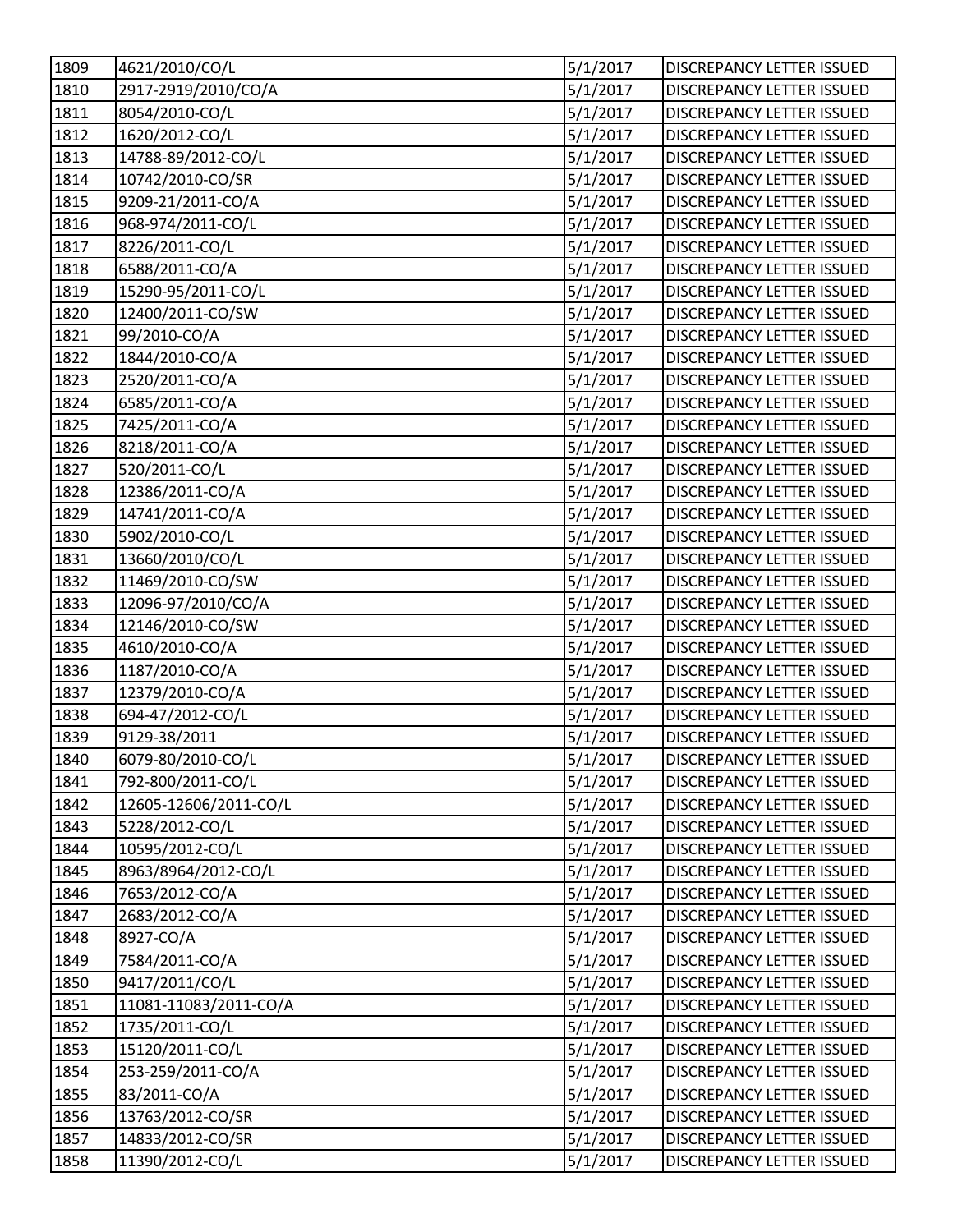| 1859 | 15802/2012-CO/A       | 5/1/2017 | <b>DISCREPANCY LETTER ISSUED</b> |
|------|-----------------------|----------|----------------------------------|
| 1860 | 2711/2012-CO/A        | 5/1/2017 | <b>DISCREPANCY LETTER ISSUED</b> |
| 1861 | 1479/2012-CO/L        | 5/1/2017 | DISCREPANCY LETTER ISSUED        |
| 1862 | 11727-11734-CO/SR     | 5/1/2017 | DISCREPANCY LETTER ISSUED        |
| 1863 | 10857-10860/2012-CO/A | 5/1/2017 | DISCREPANCY LETTER ISSUED        |
| 1864 | 11823-11825/2012-CO/A | 5/1/2017 | <b>DISCREPANCY LETTER ISSUED</b> |
| 1865 | 13478-87/2011-CO/L    | 5/1/2017 | <b>DISCREPANCY LETTER ISSUED</b> |
| 1866 | 4622/2012-CO/A        | 5/1/2017 | <b>DISCREPANCY LETTER ISSUED</b> |
| 1867 | 9601/2012-CO/L        | 5/1/2017 | DISCREPANCY LETTER ISSUED        |
| 1868 | 14766/2012-CO/L       | 5/1/2017 | <b>DISCREPANCY LETTER ISSUED</b> |
| 1869 | 7100/2012-CO/SR       | 5/1/2017 | <b>DISCREPANCY LETTER ISSUED</b> |
| 1870 | 10807/2010-CO/A       | 5/1/2017 | DISCREPANCY LETTER ISSUED        |
| 1871 | 12920/2010/CO/A       | 5/1/2017 | <b>DISCREPANCY LETTER ISSUED</b> |
| 1872 | 11534/2010-CO/A       | 5/1/2017 | DISCREPANCY LETTER ISSUED        |
| 1873 | 7465/2010-CO/A        | 5/1/2017 | DISCREPANCY LETTER ISSUED        |
| 1874 | 12053-12054/2010-CO/L | 5/1/2017 | <b>DISCREPANCY LETTER ISSUED</b> |
| 1875 | 617/2010-CO/A         | 5/1/2017 | <b>DISCREPANCY LETTER ISSUED</b> |
| 1876 | 12794/2010-CO/L       | 5/1/2017 | DISCREPANCY LETTER ISSUED        |
| 1877 | 6948/2010-CO/A        | 5/1/2017 | DISCREPANCY LETTER ISSUED        |
| 1878 | 13881/2010-CO/SW      | 5/1/2017 | <b>DISCREPANCY LETTER ISSUED</b> |
| 1879 | 1409/2010-CO/L        | 5/1/2017 | DISCREPANCY LETTER ISSUED        |
| 1880 | 7667-7671/2010-CO/SR  | 5/1/2017 | <b>DISCREPANCY LETTER ISSUED</b> |
| 1881 | 973/2010-CO/L         | 5/1/2017 | DISCREPANCY LETTER ISSUED        |
| 1882 | 8908/2010-CO/A        | 5/1/2017 | DISCREPANCY LETTER ISSUED        |
| 1883 | 12078-12079/2010-CO/L | 5/1/2017 | <b>DISCREPANCY LETTER ISSUED</b> |
| 1884 | 11538/2010-CO/A       | 5/1/2017 | <b>DISCREPANCY LETTER ISSUED</b> |
| 1885 | 314/2010-CO/L         | 5/1/2017 | <b>DISCREPANCY LETTER ISSUED</b> |
| 1886 | 3623/2010-CO/A        | 5/1/2017 | DISCREPANCY LETTER ISSUED        |
| 1887 | 3623/2010-CO/A        | 5/1/2017 | <b>DISCREPANCY LETTER ISSUED</b> |
| 1888 | 11814/2010-CO/A       | 5/1/2017 | DISCREPANCY LETTER ISSUED        |
| 1889 | 10485/2010-CO/A       | 5/1/2017 | <b>DISCREPANCY LETTER ISSUED</b> |
| 1890 | 12845/2010-CO/A       | 5/1/2017 | DISCREPANCY LETTER ISSUED        |
| 1891 | 10214/2010-CO/L       | 5/1/2017 | <b>DISCREPANCY LETTER ISSUED</b> |
| 1892 | 1711/2010-CO/L        | 5/1/2017 | <b>DISCREPANCY LETTER ISSUED</b> |
| 1893 | 13092/2010-CO/L       | 5/1/2017 | DISCREPANCY LETTER ISSUED        |
| 1894 | 10436/2010-CO/L       | 5/1/2017 | DISCREPANCY LETTER ISSUED        |
| 1895 | 11862/210-CO/L        | 5/1/2017 | DISCREPANCY LETTER ISSUED        |
| 1896 | 12276/2010-CO/SR      | 5/1/2017 | <b>DISCREPANCY LETTER ISSUED</b> |
| 1897 | 8397/2010-CO/A        | 5/1/2017 | <b>DISCREPANCY LETTER ISSUED</b> |
| 1898 | 10215/2010-CO/A       | 5/1/2017 | <b>DISCREPANCY LETTER ISSUED</b> |
| 1899 | 8334/2010-CO/CF       | 5/1/2017 | DISCREPANCY LETTER ISSUED        |
| 1900 | 11631/2010-CO/L       | 5/1/2017 | DISCREPANCY LETTER ISSUED        |
| 1901 | 9556/2010-CO/SR       | 5/1/2017 | <b>DISCREPANCY LETTER ISSUED</b> |
| 1902 | 12876/2010-CO/L       | 5/1/2017 | <b>DISCREPANCY LETTER ISSUED</b> |
| 1903 | 279/2010-CO/L         | 5/1/2017 | <b>DISCREPANCY LETTER ISSUED</b> |
| 1904 | 8468/2010-CO/A        | 5/1/2017 | DISCREPANCY LETTER ISSUED        |
| 1905 | 11815/2010-CO/A       | 5/1/2017 | <b>DISCREPANCY LETTER ISSUED</b> |
| 1906 | 12383/2010-CO/L       | 5/1/2017 | <b>DISCREPANCY LETTER ISSUED</b> |
| 1907 | 1135/2010-CO/SW       | 5/1/2017 | <b>DISCREPANCY LETTER ISSUED</b> |
| 1908 | 13768/2010-CO/A       | 5/1/2017 | DISCREPANCY LETTER ISSUED        |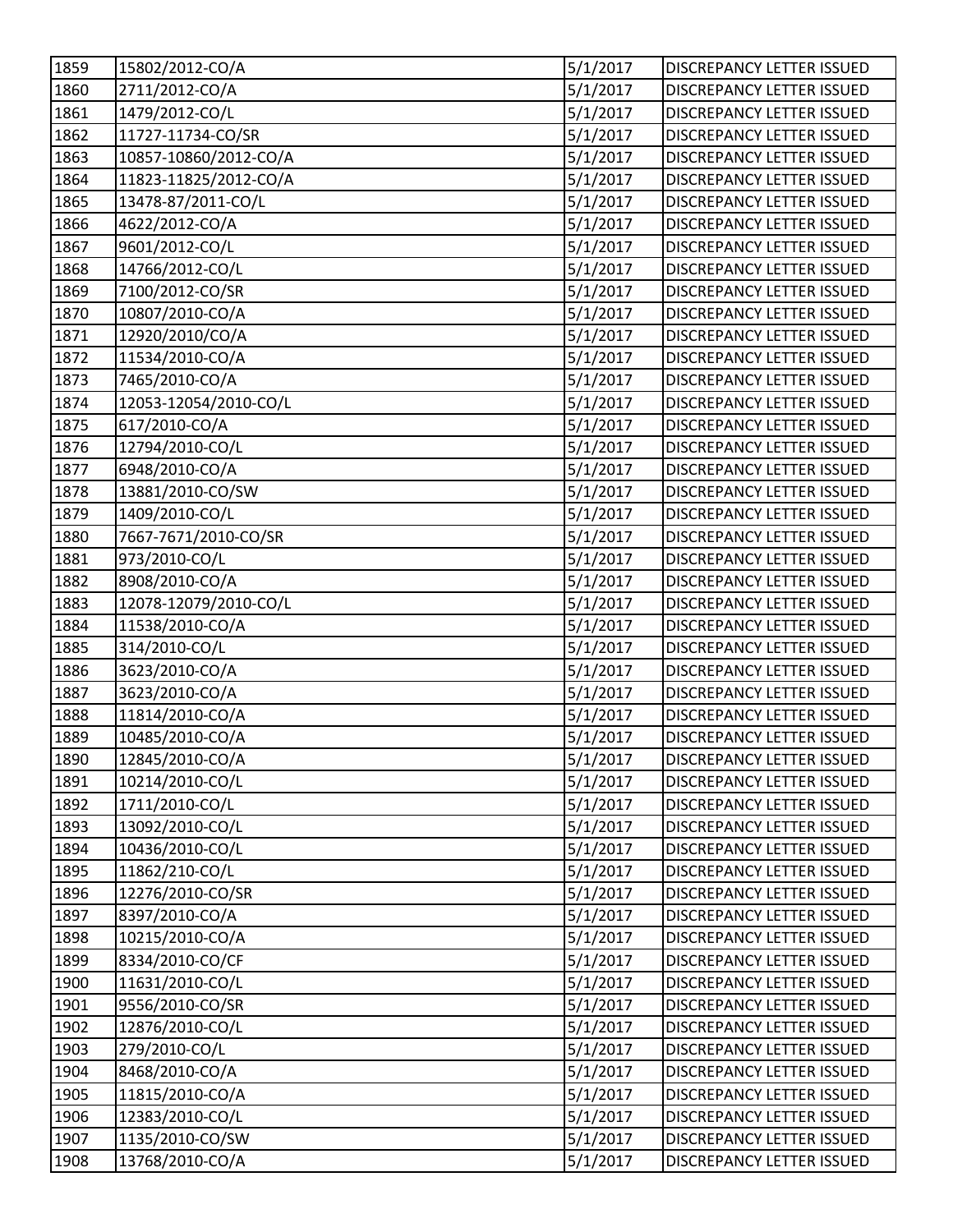| 1909         | 13325/2010-CO/A                                           | 5/1/2017             | <b>DISCREPANCY LETTER ISSUED</b>                              |
|--------------|-----------------------------------------------------------|----------------------|---------------------------------------------------------------|
| 1910         | 11572/2010-CO/CF                                          | 6/1/2017             | <b>DISCREPANCY LETTER ISSUED</b>                              |
| 1911         | 6530/2010-CO/A                                            | 6/1/2017             | DISCREPANCY LETTER ISSUED                                     |
| 1912         | 1705/2010-CO/L                                            | 6/1/2017             | DISCREPANCY LETTER ISSUED                                     |
| 1913         | 6693/2011-CO/L                                            | 6/1/2017             | <b>DISCREPANCY LETTER ISSUED</b>                              |
| 1914         | 1391, 1392/2011-CO/A                                      | 6/1/2017             | <b>DISCREPANCY LETTER ISSUED</b>                              |
| 1915         | 11392, 11393/2011-CO/A                                    | 6/1/2017             | DISCREPANCY LETTER ISSUED                                     |
| 1916         | 3972/2011-CO/A                                            | 6/1/2017             | <b>DISCREPANCY LETTER ISSUED</b>                              |
| 1917         | 14641/2011-CO/A                                           | 6/1/2017             | DISCREPANCY LETTER ISSUED                                     |
| 1918         | 3979/2011-CO/A                                            | 6/1/2017             | <b>DISCREPANCY LETTER ISSUED</b>                              |
| 1919         | 10604/2011-CO/A                                           | 6/1/2017             | <b>DISCREPANCY LETTER ISSUED</b>                              |
| 1920         | 10408/2011-CO/L                                           | 6/1/2017             | DISCREPANCY LETTER ISSUED                                     |
| 1921         | 11676, 11677, 11678, 11679, 11684, 11685, 11686/2011-CO/L | 6/1/2017             | DISCREPANCY LETTER ISSUED                                     |
|              |                                                           |                      |                                                               |
| 1922<br>1923 | 11396/2011-CO/SR<br>343/2011-CO/A                         | 6/1/2017<br>6/1/2017 | DISCREPANCY LETTER ISSUED<br><b>DISCREPANCY LETTER ISSUED</b> |
|              |                                                           |                      |                                                               |
| 1924         | 14069/2010-CO/A                                           | 6/1/2017             | DISCREPANCY LETTER ISSUED                                     |
| 1925         | 11630/2010-CO/L                                           | 6/1/2017             | DISCREPANCY LETTER ISSUED                                     |
| 1926         | 2576/2011-CO/SR                                           | 6/1/2017             | DISCREPANCY LETTER ISSUED                                     |
| 1927         | 12372/2010-CO/SR                                          | 6/1/2017             | <b>DISCREPANCY LETTER ISSUED</b>                              |
| 1928         | 5968/2010-CO/L                                            | 6/1/2017             | DISCREPANCY LETTER ISSUED                                     |
| 1929         | 6477/2010-CO/L                                            | 6/1/2017             | DISCREPANCY LETTER ISSUED                                     |
| 1930         | 13628/2010-CO/A                                           | 6/1/2017             | DISCREPANCY LETTER ISSUED                                     |
| 1931         | 15527/2011-CO/L                                           | 6/1/2017             | DISCREPANCY LETTER ISSUED                                     |
| 1932         | 2004/2011-CO/L                                            | 6/1/2017             | DISCREPANCY LETTER ISSUED                                     |
| 1933         | 15453/2012-CO/L                                           | 6/1/2017             | <b>DISCREPANCY LETTER ISSUED</b>                              |
| 1934         | 11333/2012-CO/A                                           | 6/1/2017             | <b>DISCREPANCY LETTER ISSUED</b>                              |
| 1935         | 14842/2012-CO/L                                           | 6/1/2017             | <b>DISCREPANCY LETTER ISSUED</b>                              |
| 1936         | 12038/2012-CO/L                                           | 6/1/2017             | DISCREPANCY LETTER ISSUED                                     |
| 1937         | 9367/2012-CO/A                                            | 6/1/2017             | DISCREPANCY LETTER ISSUED                                     |
| 1938         | 8599/2012-CO/L                                            | 6/1/2017             | <b>DISCREPANCY LETTER ISSUED</b>                              |
| 1939         | 13875, 13965/2012-CO/A                                    | 6/1/2017             | DISCREPANCY LETTER ISSUED                                     |
| 1940         | 7851/2012-CO/A                                            | 6/1/2017             | <b>DISCREPANCY LETTER ISSUED</b>                              |
| 1941         | 7823-7832/2012-CO/A                                       | 6/1/2017             | <b>DISCREPANCY LETTER ISSUED</b>                              |
| 1942         | 14338/2012-CO/CF                                          | 6/1/2017             | <b>DISCREPANCY LETTER ISSUED</b>                              |
| 1943         | 10504/2012-CO/L                                           | 6/1/2017             | DISCREPANCY LETTER ISSUED                                     |
| 1944         | 4988/2012-CO/A                                            | 6/1/2017             | DISCREPANCY LETTER ISSUED                                     |
| 1945         | 15939/2012-CO/A                                           | 6/1/2017             | <b>DISCREPANCY LETTER ISSUED</b>                              |
| 1946         | 65, 83, 101/2012-CO/CF                                    | 6/1/2017             | <b>DISCREPANCY LETTER ISSUED</b>                              |
| 1947         | 16535/2012-CO/L                                           | 6/1/2017             | <b>DISCREPANCY LETTER ISSUED</b>                              |
| 1948         | 2761/2012-CO/L                                            | 6/1/2017             | DISCREPANCY LETTER ISSUED                                     |
| 1949         | 10040/2012-CO/A                                           | 6/1/2017             | DISCREPANCY LETTER ISSUED                                     |
| 1950         | 9975/2012-CO/SR                                           | 6/1/2017             | <b>DISCREPANCY LETTER ISSUED</b>                              |
| 1951         | 15668/2012-CO/L                                           | 6/1/2017             | <b>DISCREPANCY LETTER ISSUED</b>                              |
| 1952         | 14705-14711/2012-CO/SR                                    | 6/1/2017             | <b>DISCREPANCY LETTER ISSUED</b>                              |
| 1953         | 3668 - 3674/2009-CO/SR                                    | 6/1/2017             | DISCREPANCY LETTER ISSUED                                     |
| 1954         | 3743/2010-CO/CF                                           | 6/1/2017             | <b>DISCREPANCY LETTER ISSUED</b>                              |
| 1955         | 3807/2011-CO/L                                            | 6/1/2017             | <b>DISCREPANCY LETTER ISSUED</b>                              |
| 1956         | 3393-3394/2011-CO/SW                                      | 6/1/2017             | <b>DISCREPANCY LETTER ISSUED</b>                              |
| 1957         | 12588/2010-CO/A                                           | 6/1/2017             | DISCREPANCY LETTER ISSUED                                     |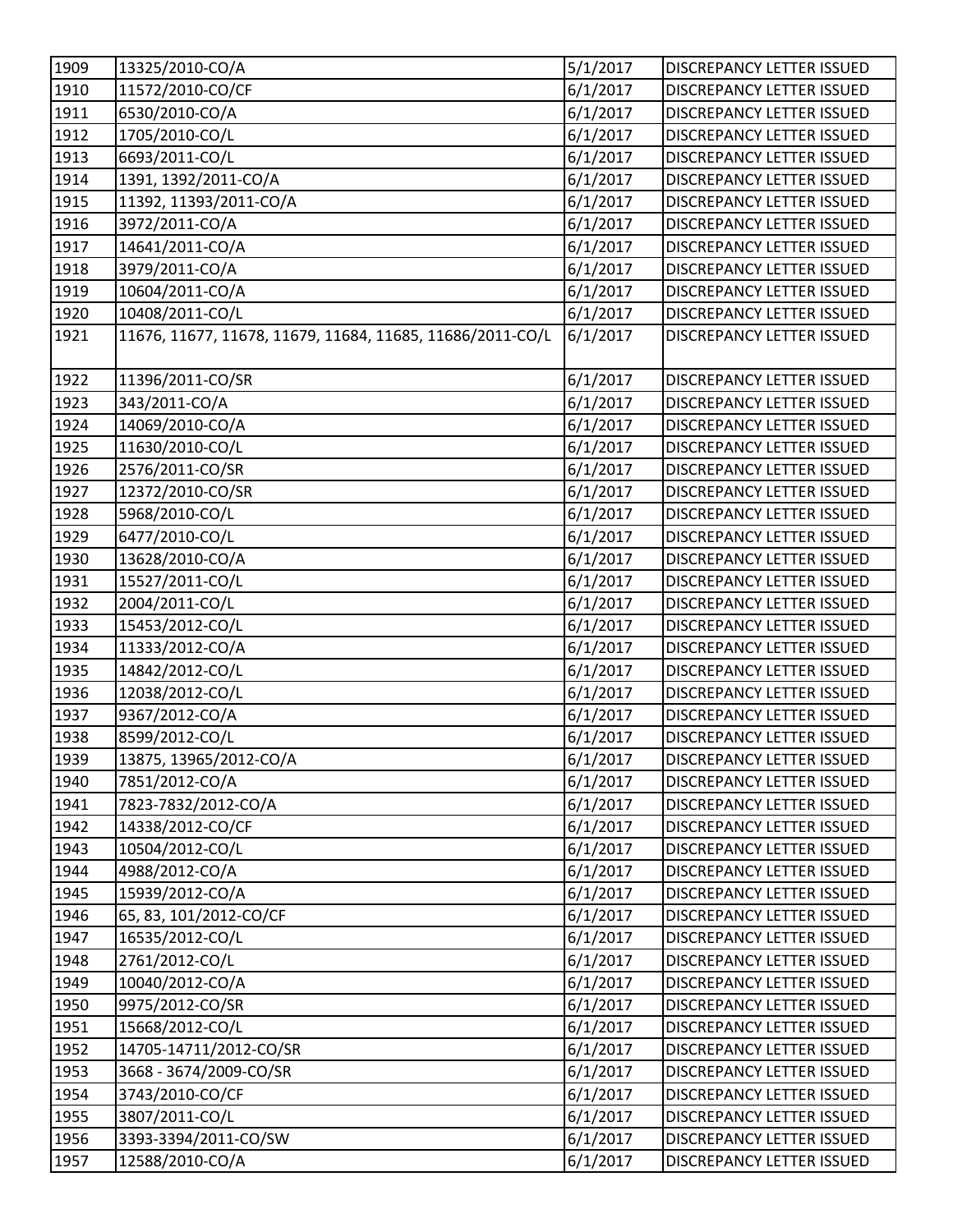| 1958 | 4745 - 4773/2010-CO/A                        | 6/1/2017              | DISCREPANCY LETTER ISSUED        |
|------|----------------------------------------------|-----------------------|----------------------------------|
| 1959 | 11625/2012-CO/SR                             | 6/1/2017              | <b>DISCREPANCY LETTER ISSUED</b> |
| 1960 | 10744/2012-CO/L                              | 6/1/2017              | DISCREPANCY LETTER ISSUED        |
| 1961 | 4065/2012-CO/SR                              | 6/1/2017              | DISCREPANCY LETTER ISSUED        |
| 1962 | 11641/2012-CO/L                              | 6/1/2017              | <b>DISCREPANCY LETTER ISSUED</b> |
| 1963 | 1158/2012-CO/L                               | 6/1/2017              | <b>DISCREPANCY LETTER ISSUED</b> |
| 1964 | 1143/2012-CO/L                               | 6/1/2017              | <b>DISCREPANCY LETTER ISSUED</b> |
| 1965 | 16689/2012-CO/L                              | 6/1/2017              | <b>DISCREPANCY LETTER ISSUED</b> |
| 1966 | 13838-13840/2012-CO/L                        | 6/1/2017              | DISCREPANCY LETTER ISSUED        |
| 1967 | 16419-16421,16432/2012-CO/CF                 | 6/1/2017              | <b>DISCREPANCY LETTER ISSUED</b> |
| 1968 | 10799/2012-CO/SW                             | 6/1/2017              | <b>DISCREPANCY LETTER ISSUED</b> |
| 1969 | 8104/2012-CO/A                               | 6/1/2017              | DISCREPANCY LETTER ISSUED        |
| 1970 | 11410/2012-CO/L                              | 6/1/2017              | DISCREPANCY LETTER ISSUED        |
| 1971 | 6127/2012-CO/SR                              | 6/1/2017              | <b>DISCREPANCY LETTER ISSUED</b> |
| 1972 | 10729/2012-CO/L                              | 6/1/2017              | <b>DISCREPANCY LETTER ISSUED</b> |
| 1973 | 13555/2012-CO/L                              | 6/1/2017              | <b>DISCREPANCY LETTER ISSUED</b> |
| 1974 | 15166/2012-CO/L                              | 6/1/2017              | <b>DISCREPANCY LETTER ISSUED</b> |
| 1975 | 2206/2012-CO/L                               | 6/1/2017              | <b>DISCREPANCY LETTER ISSUED</b> |
| 1976 | 977/2012-CO/CF                               | 6/1/2017              | DISCREPANCY LETTER ISSUED        |
| 1977 | 740/2012-CO/A                                | 6/1/2017              | <b>DISCREPANCY LETTER ISSUED</b> |
| 1978 | 2693/2012-CO/A                               | 6/1/2017              | DISCREPANCY LETTER ISSUED        |
| 1979 | 4996/2012-CO/CF                              | 6/1/2017              | <b>DISCREPANCY LETTER ISSUED</b> |
| 1980 | 1622/20125-CO/L                              | 6/1/2017              | <b>DISCREPANCY LETTER ISSUED</b> |
| 1981 | 1722/2012-CO/SR                              | 6/1/2017              | DISCREPANCY LETTER ISSUED        |
| 1982 | 4982/2012-CO/A                               | 6/1/2017              | DISCREPANCY LETTER ISSUED        |
| 1983 | 9729/2012-CO/L                               | 6/1/2017              | <b>DISCREPANCY LETTER ISSUED</b> |
| 1984 | 3348/2012-CO/L                               | 6/1/2017              | <b>DISCREPANCY LETTER ISSUED</b> |
| 1985 | 10684/2012-CO/L                              | 6/1/2017              | <b>DISCREPANCY LETTER ISSUED</b> |
| 1986 | 4773, 4674, 4676, 4677, 4678, 5177/2012-CO/A | 6/1/2017              | <b>DISCREPANCY LETTER ISSUED</b> |
| 1987 | 2782-2783/2012-CO/A                          | 6/1/2017              | DISCREPANCY LETTER ISSUED        |
| 1988 | 833/2012-CO/L                                | 6/1/2017              | <b>DISCREPANCY LETTER ISSUED</b> |
| 1989 | 15163/2012-CO/SR                             | $\frac{1}{6}$ /1/2017 | DISCREPANCY LETTER ISSUED        |
| 1990 | 1534/2012-CO/L                               | 6/1/2017              | <b>DISCREPANCY LETTER ISSUED</b> |
| 1991 | 15015/2012-CO/A                              | 6/1/2017              | DISCREPANCY LETTER ISSUED        |
| 1992 | 8086/2012-CO/CF                              | 6/1/2017              | <b>DISCREPANCY LETTER ISSUED</b> |
| 1993 | 8961, 8962/2012-CO/L                         | 6/1/2017              | DISCREPANCY LETTER ISSUED        |
| 1994 | 1637-1641/2012-CO/SR                         | 6/1/2017              | DISCREPANCY LETTER ISSUED        |
| 1995 | 15033/2012-CO/A                              | 6/1/2017              | <b>DISCREPANCY LETTER ISSUED</b> |
| 1996 | 11818, 11820/2012-CO/A                       | 6/1/2017              | <b>DISCREPANCY LETTER ISSUED</b> |
| 1997 | 11874/2012-CO/A                              | 6/1/2017              | <b>DISCREPANCY LETTER ISSUED</b> |
| 1998 | 4410/2012-CO/A                               | 6/1/2017              | DISCREPANCY LETTER ISSUED        |
| 1999 | 15700/2012-CO/A                              | 6/1/2017              | DISCREPANCY LETTER ISSUED        |
| 2000 | 10413/2012-CO/A                              | 6/1/2017              | <b>DISCREPANCY LETTER ISSUED</b> |
| 2001 | 11115/2012-CO/SR                             | 6/1/2017              | <b>DISCREPANCY LETTER ISSUED</b> |
| 2002 | 14515/2012-CO/A                              | 6/1/2017              | <b>DISCREPANCY LETTER ISSUED</b> |
| 2003 | 11821/2012-CO/A                              | 6/1/2017              | DISCREPANCY LETTER ISSUED        |
| 2004 | 13604/2012-CO/SR                             | 6/1/2017              | <b>DISCREPANCY LETTER ISSUED</b> |
| 2005 | 14619/2012-CO/SR                             | 6/1/2017              | <b>DISCREPANCY LETTER ISSUED</b> |
| 2006 | 12250, 12251/2011-CO/A                       | 6/1/2017              | <b>DISCREPANCY LETTER ISSUED</b> |
| 2007 | 14605, 14614/2012-CO/CF                      | 6/1/2017              | DISCREPANCY LETTER ISSUED        |